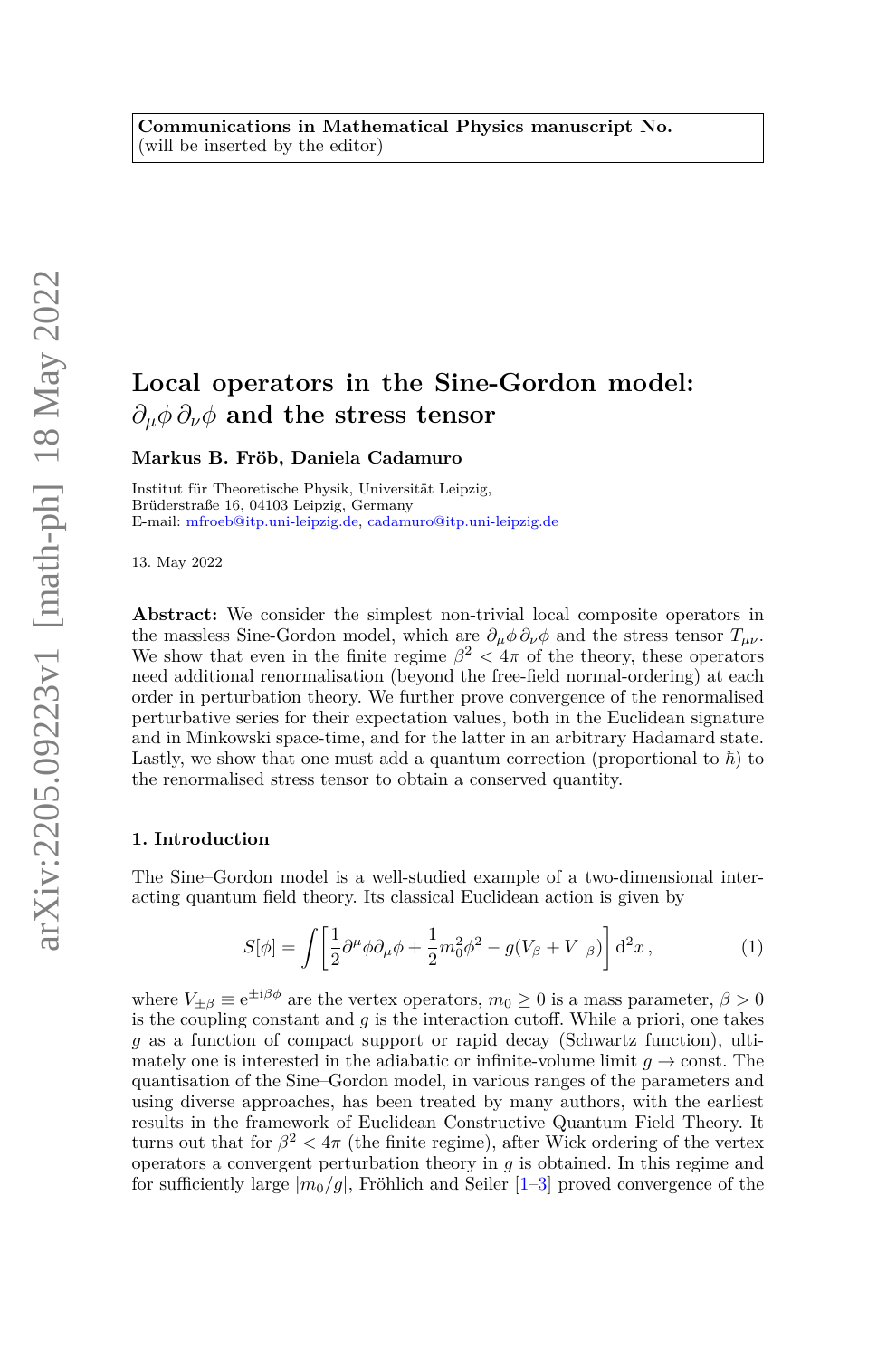perturbation expansion of the Euclidean correlation functions of the field *φ* and the vertex operators  $V_{\pm\beta}$  in infinite volume. In their proof, the mass term was essential to regulate the infrared problems that appear for the massless free scalar field. They also showed the existence of single-particle states and non-trivial scattering.

Still in the finite regime  $\beta^2 < 4\pi$ , the existence of the massless limit for the infinite-volume Euclidean correlation functions of vertex operators  $V_{\pm\beta}$  and the derivative of the interacting field  $\partial_{\mu}\phi$  was shown by Fröhlich and Park [\[4,](#page-54-2)[5\]](#page-54-3), who also proved that the Osterwalder–Schrader axioms are satisfied. For  $4\pi \leq \beta^2$ 8*π* (the super-renormalisable regime), Wick ordering is not sufficient anymore, and a new divergent term that needs to be renormalised appears in perturbation theory each time  $\beta^2$  crosses a threshold  $n/(n+1)8\pi$ . In this regime, the ultraviolet stability of the Sine–Gordon model (i.e., the convergence of the renormalised partition function in finite volume together with exponential bounds) has been shown by Benfatto, Gallavotti, Nicolò, Renn and Steinmann [\[6–](#page-54-4)[8\]](#page-54-5) using cluster expansions and Dimock and Hurd [\[9,](#page-54-6) [10\]](#page-55-0) and Renn and Steinmann [\[11\]](#page-55-1) using renormalisation group techniques, for both the massive and the massless case. For  $\beta^2 < 16/3\pi$  (the second threshold), Dimock [\[12\]](#page-55-2) has also shown the existence of correlation functions of the vertex operators in finite volume. Using Hamilton– Jacobi-like (or Wilson–Polchinski) flow equations, Brydges and Kennedy [\[13\]](#page-55-3) showed convergence of the partition function in the massive case and infinite volume for  $\beta^2$  < 16/3π, and Bauerschmidt and Bodineau [\[14\]](#page-55-4) extended their results to  $\beta^2 < 6\pi$ .

Finally, for  $\beta^2 = 8\pi$  the Sine–Gordon model becomes strictly renormalisable. Here, only perturbative renormalisability has been proven by Nicolò and Perfetti [\[15\]](#page-55-5), while the non-perturbative existence of the model is unknown.

In the full range  $0 \leq \beta^2 \leq 8\pi$ , the Sine-Gordon model has been conjectured to be equivalent to the Thirring model, entailing a boson-fermion equivalence (Coleman's equivalence [\[16\]](#page-55-6), see also [\[17,](#page-55-7)[18\]](#page-55-8)). Under this equivalence, correlation functions of vertex operators and derivatives of  $\phi$  in the Sine–Gordon model are equal to correlation functions of fermion bilinears and currents in the Thirring model if the parameters of both models are suitably identified; in particular, the Sine–Gordon coupling *g* is identified with the mass of the fermion while  $\beta$  is related to the current-current coupling  $\lambda$  in the Thirring model. This equivalence has been proven for  $\beta^2 < 4\pi$  by Fröhlich and Seiler [\[3\]](#page-54-1) in the massive case, by Benfatto, Falco and Mastropietro [\[19\]](#page-55-9) in the massless case and in finite volume, and by Dimock [\[12\]](#page-55-2) for  $\beta^2 = 4\pi$  (where the Thirring model becomes free) also in finite volume. Only recently, Bauerschmidt and Webb [\[20\]](#page-55-10) achieved a proof of this correspondence for the massless case in infinite volume, also for  $\beta^2 = 4\pi$ .

On the other hand, the classical massless Sine–Gordon model is integrable and one expects that integrability survives quantisation, such that the S-matrix factorises into two-particle scattering functions. Their form for the Sine–Gordon model has been conjectured by Zamolodchikov and Zamolodchikov [\[21\]](#page-55-11), but the integrable structure and the factorisation of the S-Matrix are not visible in the previous constructions. The conjectured S-matrix of the massless Sine– Gordon model has been studied in the form factor programme by Babujian, Karowski and collaborators [\[22,](#page-55-12) [23\]](#page-55-13). In this approach one computes Wightman *n*-point functions of interacting pointlike local fields in terms of certain matrix components ("form factors") of these. However, one has to deal with infinite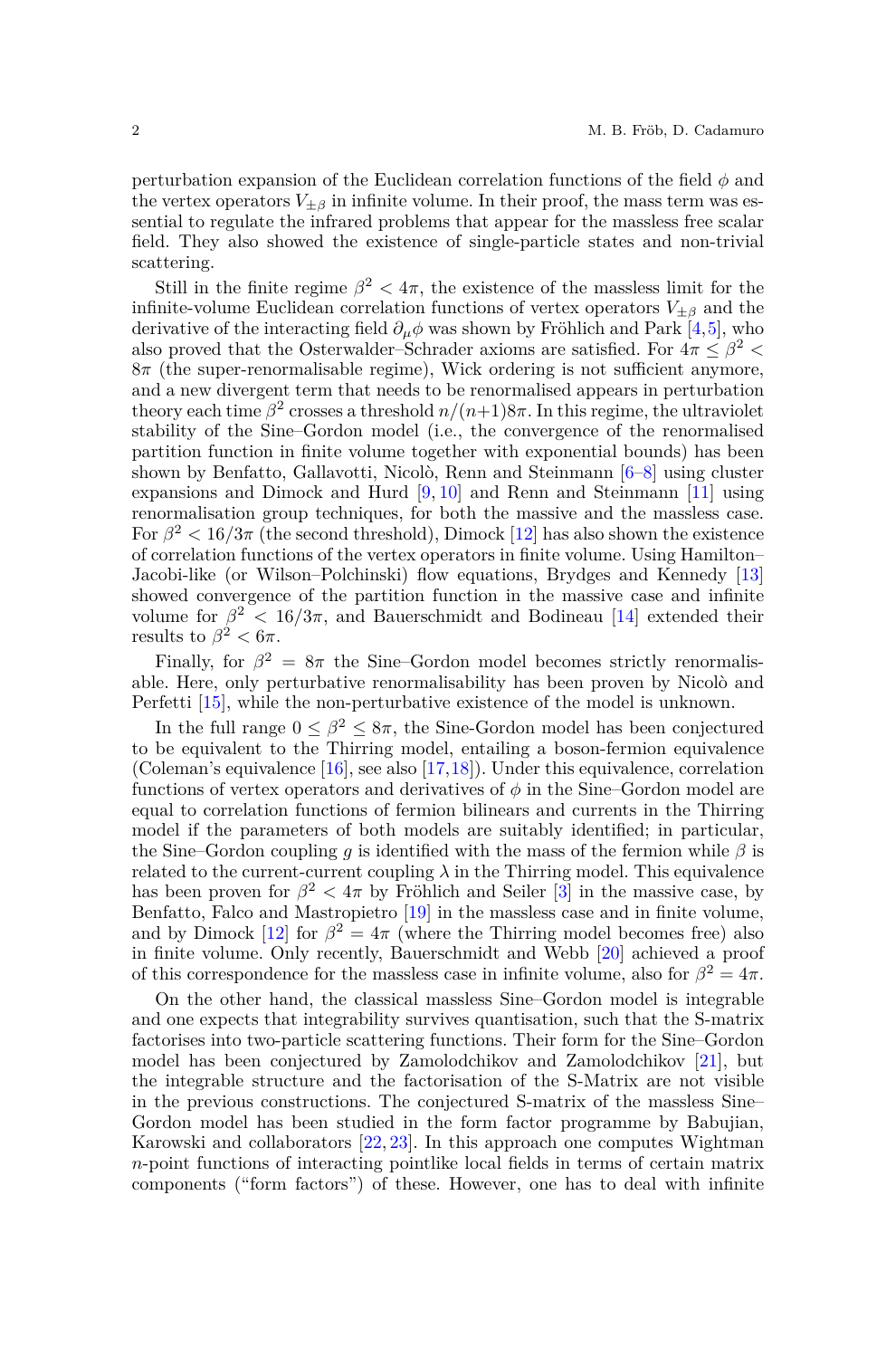expansions whose convergence is difficult to control, and therefore the existence of the fields themselves is currently out of reach in this approach.

A rigorous construction of the massless Sine–Gordon model has been achieved directly in Minkowski spacetime in the framework of perturbative Algebraic Quantum Field Theory by Bahns and Rejzner [\[24\]](#page-55-14). In the finite regime, they proved that the perturbation series for the S-matrix with fixed interaction cutoff, as well as the derivative of the interacting field  $\partial_{\mu}\phi$  and the vertex operators  $V_{\pm\beta}$ , which are given as formal power series both in the coupling  $q$  and in  $\hbar$ , converge. However, the expected factorization of the S-matrix has not been shown, which is probably only visible in the adiabatic (infinite volume) limit. In a later paper together with Fredenhagen [\[25\]](#page-55-15), the authors also constructed a family of unitary operators (relative S-matrices) which generate the local algebras of observables (vertex operators and derivative of  $\phi$ ) of the model, and discussed the equivalence with the massive Thirring model.

In the general framework of Algebraic Quantum Field Theory, an alternative new approach to the construction of integrable quantum field theories has been carried out by Lechner starting from an idea of Schroer [\[26\]](#page-55-16). In this approach, a model is characterized in terms of its *C* ∗ -algebras of local observables obeying certain consistency conditions (Haag-Kastler axioms). The factorized S-matrix is an input to the construction of the theory. This approach uses as its starting point observables localized in wedge regions (wedge commutativity) and shows existence of strictly local observables in a second step, using abstract methods based on the theory of von Neumann algebras. This leads to a fully rigorous construction of the theory for a large class of scalar S-matrices [\[27\]](#page-55-17).While this class does not include the massless Sine–Gordon model, there are recent steps towards the Sine–Gordon model by Cadamuro and Tanimoto [\[28\]](#page-55-18). A characterisation of local observables on the level of expansion coefficients into an infinite series of interacting creation and annihilation operators has been carried out for scalar S-matrix models by Bostelmann and Cadamuro [\[29\]](#page-55-19); for the massive Ising model, this leads to a rigorous construction of local observables [\[30\]](#page-55-20). However, outside these special cases, showing convergence of the series remains difficult.

The Sine–Gordon model has also been studied in the framework of stochastic quantisation, where one introduces a stochastic partial differential equation depending on an auxiliary ("stochastic") time  $\tau$ . Computing equal-time stochastic expectation values of the solutions to this stochastic PDE, the Euclidean correlation functions in the quantum theory arise in the limit  $\tau \to \infty$ . Using Hairer's framework of regularity structures to solve the stochastic PDE for the Sine– Gordon model, Chandra, Hairer and Shen [\[31,](#page-55-21) [32\]](#page-55-22) have shown the short-time existence of solutions in the finite and super-renormalisable regime  $0 \leq \beta^2 < 8\pi$ , but the existence of the infinite-time limit is unproven so far. The measure of the massive Sine–Gordon model in finite volume and for  $\beta^2 < 4\pi$  has also been constructed using stochastic control techniques by Oh, Robert, Sosoe and Wang [\[33\]](#page-55-23) and by Barashkov [\[34\]](#page-55-24).

In this paper, we consider the simplest local composite operators of the massless (*m*<sup>0</sup> = 0) Sine–Gordon model (beyond vertex operators and the derivative of the field), which are  $\mathcal{O}_{\mu\nu} \equiv \partial_{\mu}\phi \partial_{\nu}\phi$  and the stress tensor  $T_{\mu\nu} \equiv \mathcal{O}_{\mu\nu} - \frac{1}{2}\eta_{\mu\nu}\mathcal{O}_{\rho}^{\rho} +$  $g\eta_{\mu\nu}(V_{\beta} + V_{-\beta})$  (with  $\eta_{\mu\nu}$  replaced by  $\delta_{\mu\nu}$  in the Euclidean case). We consider both Euclidean and Minkowski signature and work in the finite regime  $(\beta^2 < 4\pi)$ of the massless theory. To that end, we use the well-known Gell-Mann–Low for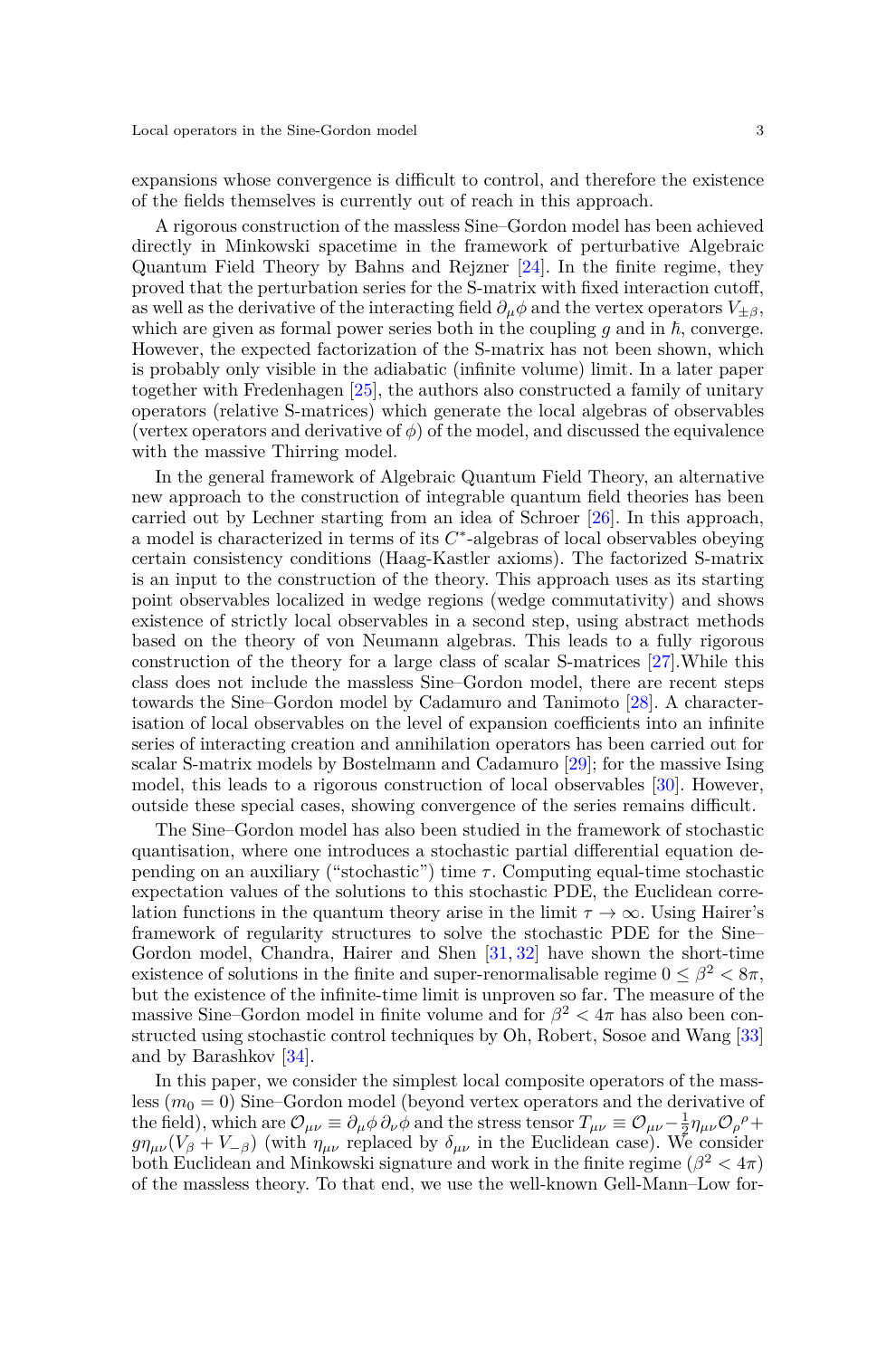mula for the perturbation series of interacting fields, and show convergence of the renormalized perturbation series with an adiabatic interaction cutoff *g*, after removal of the initial IR and UV cutoffs. While we do not attempt to remove the adiabatic cutoff, we show convergence for arbitrary Schwartz functions *g*, which in the Minkowski case represents a technical improvement over  $[24, Thm. 6]$  $[24, Thm. 6]$ , whose results only hold if the support of *q* is small enough.

Our results are as follows: We start with the case of Euclidean signature. In view of the Gell-Mann–Low formula, we first show that the renormalised expectation values of  $\mathcal{O}_{\mu\nu}$  and  $T_{\mu\nu}$  are well-defined (in the sense of distributions) after removal of the IR and UV cutoffs:

**Theorem 1 (Renormalisation in Euclidean signature).** *Consider the massless Euclidean Sine-Gordon model in the finite regime*  $\beta^2 < 4\pi$  *and with the freefield covariance*  $C^{\Lambda,\epsilon}$  *with IR cutoff*  $\Lambda$  *and UV cutoff*  $\epsilon$ *. There exists a choice of local counterterms (diverging logarithmically with the UV cutoff*  $\epsilon$ *) such that the renormalised expectation values*

<span id="page-3-0"></span>
$$
\left\langle \mathcal{N}_{\mu}[\mathcal{O}_{\mu\nu}(z)] \prod_{j=1}^{n} \mathcal{N}_{\mu} \left[ V_{\sigma_j \beta}(x_j) \right] \right\rangle_{0,ren}^{\Lambda, \epsilon} \tag{2}
$$

*in the free theory, with*  $\mathcal{N}_{\mu}$  *denoting normal ordering with respect to the covariance*  $C^{\mu,\epsilon}$  *and*  $\sigma_j = \pm 1$ *, are well-defined distributions in the physical limit*  $\Lambda, \epsilon \to 0$ *. For the stress tensor, the physical limit* 

$$
\lim_{\Lambda,\epsilon \to 0} \left\langle \mathcal{N}_{\mu} [T_{\mu\nu}(z)] \prod_{j=1}^{n} \mathcal{N}_{\mu} [V_{\sigma_j \beta}(x_j)] \right\rangle_{0,ren}^{\Lambda,\epsilon} \tag{3}
$$

*exists without counterterms. The expectation values involving*  $\mathcal{O}_{\mu\nu}$  *vanish in the physical limit unless the neutrality condition*  $\sum_{j=1}^{n} \sigma_j = 0$  *is fulfilled, while the ones involving the stress tensor vanish unless*  $\sum_{j=1}^{n} \sigma_j \in \{-1,0,1\}$ *.* 

<span id="page-3-1"></span>We then show convergence of the renormalised Gell-Mann–Low perturbation series with an adiabatic cutoff in the physical limit, i.e., for vanishing IR and UV cutoffs:

## **Theorem 2 (Convergence of the renormalised perturbation series).** *Under the same assumptions as in Theorem [1](#page-3-0) and with a non-negative adiabatic cutoff function*  $0 \leq g \in \mathcal{S}(\mathbb{R}^2)$ , the perturbative series for the (normalised, *interacting) Gell-Mann–Low expectation value of* O*µν*

<span id="page-3-2"></span>
$$
\langle \mathcal{N}_{\mu}[\mathcal{O}_{\mu\nu}(f)] \rangle_{int,ren} \equiv \frac{\sum_{n=0}^{\infty} \frac{1}{n!} \int \cdots \int \sum_{\sigma_i=\pm 1} \langle \mathcal{N}_{\mu}[\mathcal{O}_{\mu\nu}(f)] \prod_{j=1}^{n} \mathcal{N}_{\mu} [V_{\sigma_j\beta}(x_j)] \rangle_{0,ren}^{0,0} \prod_{i=1}^{n} g(x_i) d^2 x_i}{\sum_{n=0}^{\infty} \frac{1}{n!} \int \cdots \int \sum_{\sigma_i=\pm 1} \langle \prod_{j=1}^{n} \mathcal{N}_{\mu} [V_{\sigma_j\beta}(x_j)] \rangle_{0,ren}^{0,0} \prod_{i=1}^{n} g(x_i) d^2 x_i}
$$
\n(4)

*is convergent, where the operator*  $\mathcal{O}_{\mu\nu}$  *is smeared with a test function*  $f \in \mathcal{S}(\mathbb{R}^2)$ *and the physical limit*  $\Lambda, \epsilon \to 0$  *is taken termwise. There exists a constant*  $K > 0$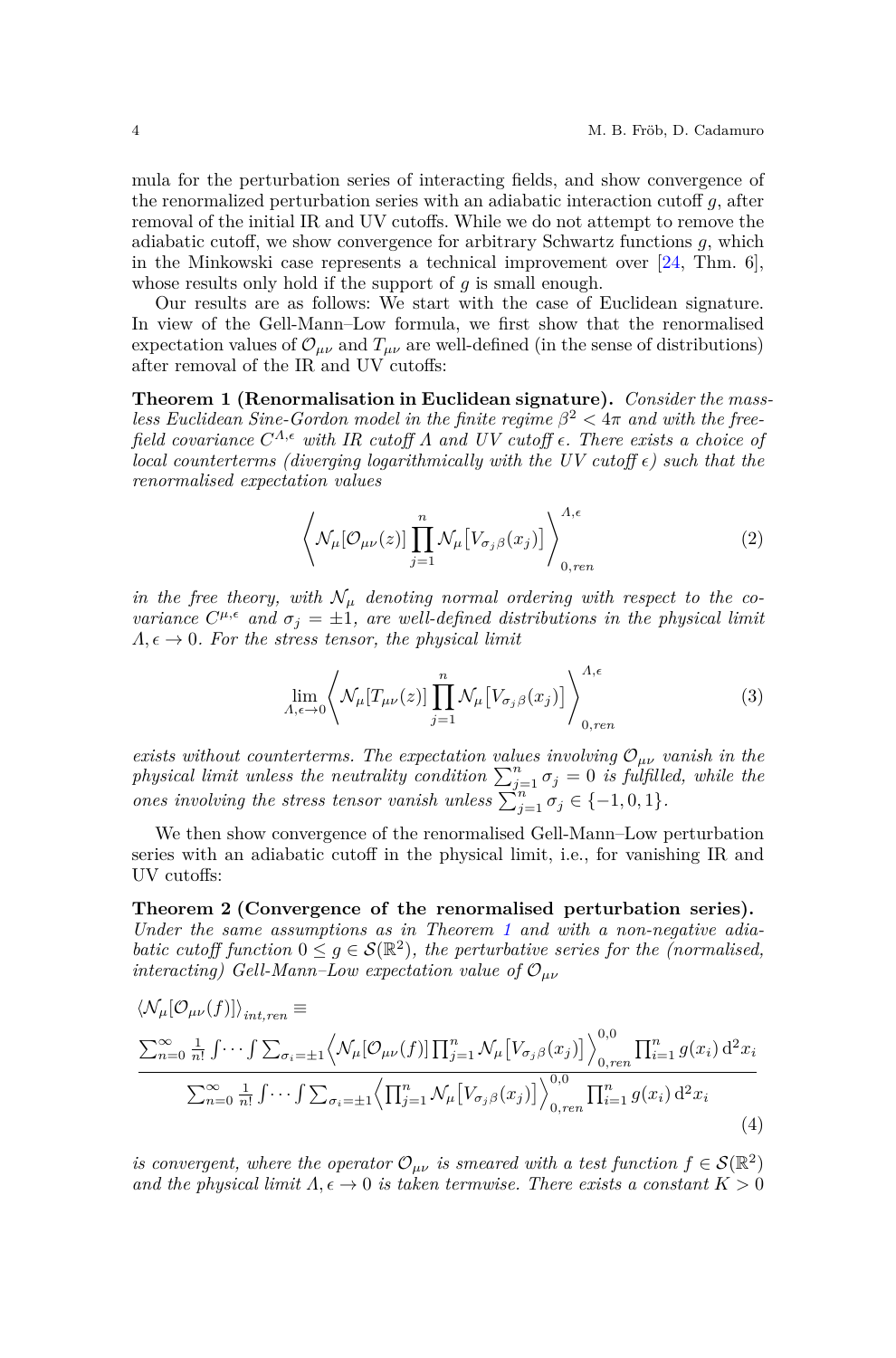*(depending on g and β) and a constant C >* 0 *(depending on f) such that the series is bounded by*

<span id="page-4-1"></span>
$$
C\sum_{n=0}^{\infty} n^2 K^n \begin{Bmatrix} (n!)^{-1} & \beta^2 < 2\pi \\ (n!)^{\frac{\beta^2}{2\pi} - 2} & 2\pi \le \beta^2 < 4\pi \end{Bmatrix} < \infty.
$$
 (5)

*The same holds for the smeared stress tensor*  $T_{\mu\nu}(f)$ *, with the constant C also depending on g.*

Lastly, we show that a modified stress tensor, obtained by a rescaling of the coupling constant, fulfills the continuity equation in the quantum theory:

**Theorem 3 (Conservation of the stress tensor).** *Under the same assump-tions as in Theorem [2,](#page-3-1) a modified stress tensor*  $\hat{T}_{\mu\nu}$  *is conserved in the quantum theory: we have*

<span id="page-4-3"></span><span id="page-4-2"></span>
$$
\left\langle \mathcal{N}_{\mu} \left[ \hat{T}_{\mu\nu} (\partial^{\mu} f) \right] \right\rangle_{int, ren} = 0 \tag{6}
$$

*for all*  $f \in S(\mathbb{R}^2)$  *such that g is constant on the support of f. The required modification is a rescaling of the coupling g:*

$$
\hat{T}_{\mu\nu} = \mathcal{O}_{\mu\nu} - \frac{1}{2} \delta_{\mu\nu} \mathcal{O}_{\rho}{}^{\rho} + g \left( 1 - \frac{\beta^2}{8\pi} \right) \delta_{\mu\nu} (V_{\beta} + V_{-\beta}). \tag{7}
$$

Similar results apply to the case of Minkowski signature. Namely, we show that the renormalised expectation values of time-ordered products involving  $\mathcal{O}_{\mu\nu}$ and  $T_{\mu\nu}$  in any quasi-free Hadamard state, regularized with IR and UV cutoffs, are well-defined in the sense of distributions when the cutoffs are removed. We prove:

<span id="page-4-0"></span>**Theorem 4 (Renormalisation in Minkowski space-time).** *Consider the massless Lorentzian Sine-Gordon model in the finite regime*  $\beta^2 < 4\pi$  *and a quasifree state*  $\omega^{\Lambda,\epsilon}$  *in the vacuum sector whose two-point function has an IR cutoff Λ and UV cutoff . There exists a choice of local counterterms (diverging logarithmically with the UV cutoff*  $\epsilon$ *) such that the renormalised expectation values of time-ordered products*

$$
\omega^{\Lambda,\epsilon}\left(\mathcal{T}\left[\mathcal{O}_{\mu\nu}(z)\otimes\bigotimes_{j=1}^{n}V_{\sigma_{j}\beta}(x_{j})\right]\right) \tag{8}
$$

*with*  $\sigma_j = \pm 1$  *in the free theory are well-defined distributions in the physical limit*  $\Lambda, \epsilon \to 0$ *. For the stress tensor, the physical limit* 

$$
\lim_{\Lambda,\epsilon\to 0} \omega^{\Lambda,\epsilon} \left( \mathcal{T} \left[ T_{\mu\nu}(z) \otimes \bigotimes_{j=1}^{n} V_{\sigma_j\beta}(x_j) \right] \right) \tag{9}
$$

*exists without counterterms. The expectation values involving*  $\mathcal{O}_{\mu\nu}$  *vanish in the physical limit unless the neutrality condition*  $\sum_{j=1}^{n} \sigma_j = 0$  *is fulfilled, while the ones involving the stress tensor vanish unless*  $\sum_{j=1}^{n} \sigma_j \in \{-1,0,1\}$ *.*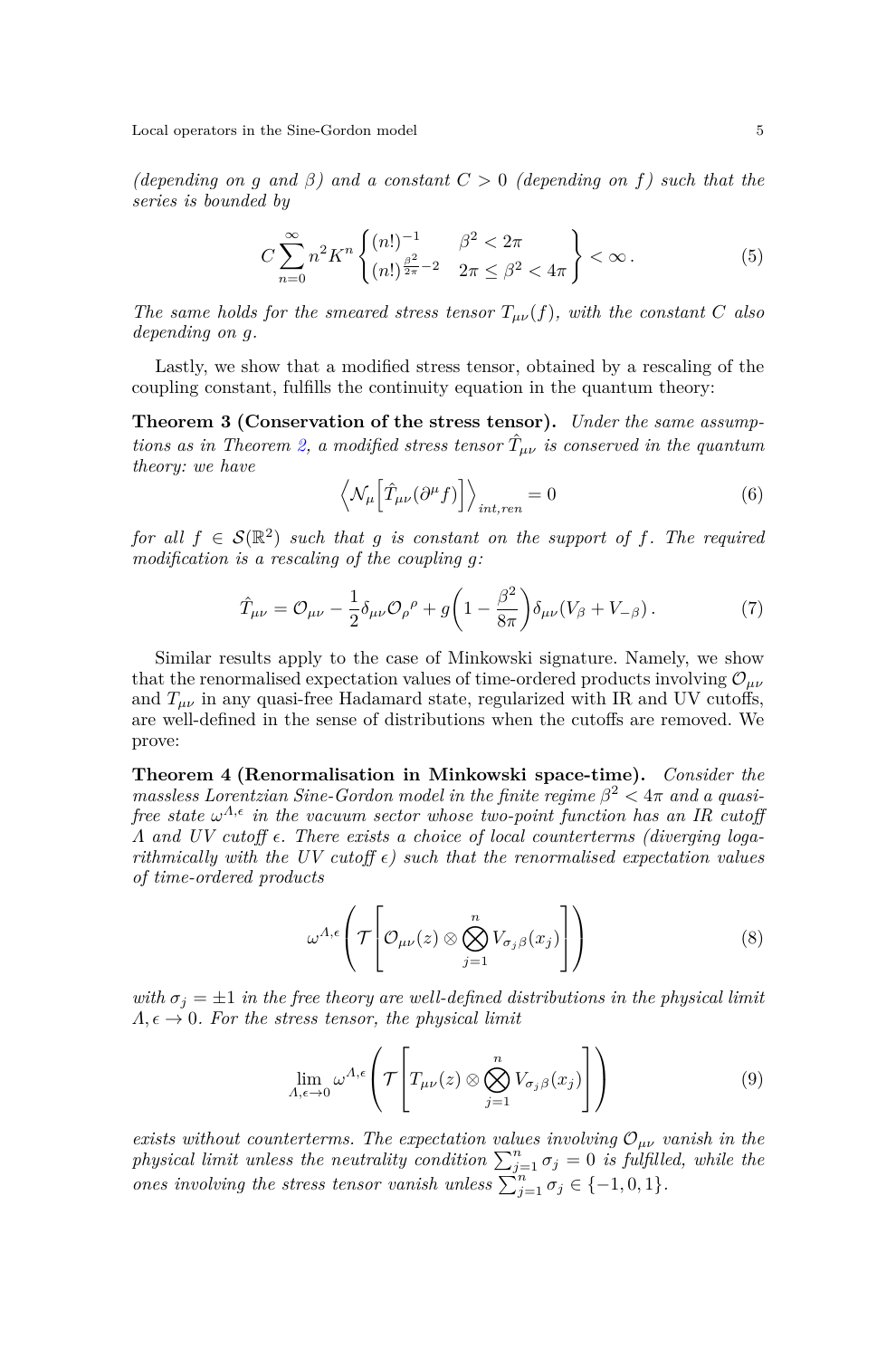In analogy to the Euclidean case, we then show convergence of the renormalised perturbation series given by the Gell-Man–Low formula for  $\mathcal{O}_{\mu\nu}$  and  $T_{\mu\nu}$  with interaction cutoff, and under an additional assumption on the statedependent part of the two-point function of the quasi-free state.

<span id="page-5-0"></span>**Theorem 5 (Convergence of the renormalised perturbation series).** *We make the same assumptions as in Theorem [4,](#page-4-0) and in addition require that the state-dependent part*  $W$  *of the two-point function of the state*  $\omega$  *satisfies:* 

*1. W*(*x, y*) *and its first and second derivatives grow at most polynomially,*

2.  $\sum_{i,j=1}^{n} [W(x_i, x_j) - W(y_i, x_j) - W(x_i, y_j) + W(y_i, y_j)] \ge 0$  for any configura*tion of points*  $x_i$  *and*  $y_i$  *and any*  $n \in \mathbb{N}$ .

*Then for any adiabatic cutoff function*  $g \in \mathcal{S}(\mathbb{R}^2)$ , the perturbative series for the *(normalised, interacting) Gell-Mann–Low expectation value*

<span id="page-5-1"></span>
$$
\omega_{int}(\mathcal{O}_{\mu\nu}(f)) \equiv \frac{\sum_{n=0}^{\infty} \frac{(-i)^n}{n!} \int \cdots \int \sum_{\sigma_i=\pm 1} \omega^{0,0} \left( \mathcal{T} \left[ \mathcal{O}_{\mu\nu}(f) \otimes \mathcal{B}_{j=1}^n V_{\sigma_j \beta}(x_j) \right] \right) \prod_{i=1}^n g(x_i) d^2 x_i}{\sum_{n=0}^{\infty} \frac{(-i)^n}{n!} \int \cdots \int \sum_{\sigma_i=\pm 1} \omega^{0,0} \left( \mathcal{T} \left[ \mathcal{B}_{j=1}^n V_{\sigma_j \beta}(x_j) \right] \right) \prod_{i=1}^n g(x_i) d^2 x_i}
$$
\n(10)

*is convergent, where the operator*  $\mathcal{O}_{\mu\nu}$  *is smeared with a test function*  $f \in \mathcal{S}(\mathbb{R}^2)$ *and the physical limit*  $\Lambda, \epsilon \to 0$  *is taken termwise. There exists a constant*  $K > 0$  $(depending on g, \beta and W)$  and  $a constant C > 0$  (depending on  $f, \beta$  and  $W$ ) *such that the series is bounded by*

$$
C\sum_{n=0}^{\infty} n^2 K^n(n!)^{\frac{\beta^2}{4\pi} - 1} < \infty \tag{11}
$$

 $if \|g\|_{\infty}$  *is small enough (depending on g and*  $\beta$ *). The same holds for the smeared stress tensor*  $T_{\mu\nu}(f)$ *, with the constant C also depending on g.* 

*Remark.* While the first condition on the state-dependent part *W* of the twopoint function is very reasonable, the second one might seem strange at first sight. It is however necessary for convergence of the perturbative series, and one can easily construct a wide range of Hadamard states that fulfill it. For example, any state for which *W* can be written as

$$
W(x,y) = \int e^{ip(x-y)} d\mu_W(p)
$$
\n(12)

with a positive measure  $d\mu_W(p)$  fulfills the condition, since then

$$
\sum_{i,j=1}^{n} [W(x_i, x_j) - W(y_i, x_j) - W(x_i, y_j) + W(y_i, y_j)]
$$
  
= 
$$
\int \left| \sum_{i=1}^{n} (e^{ipx_i} - e^{ipy_i}) \right|^2 d\mu_W(p) \ge 0.
$$
 (13)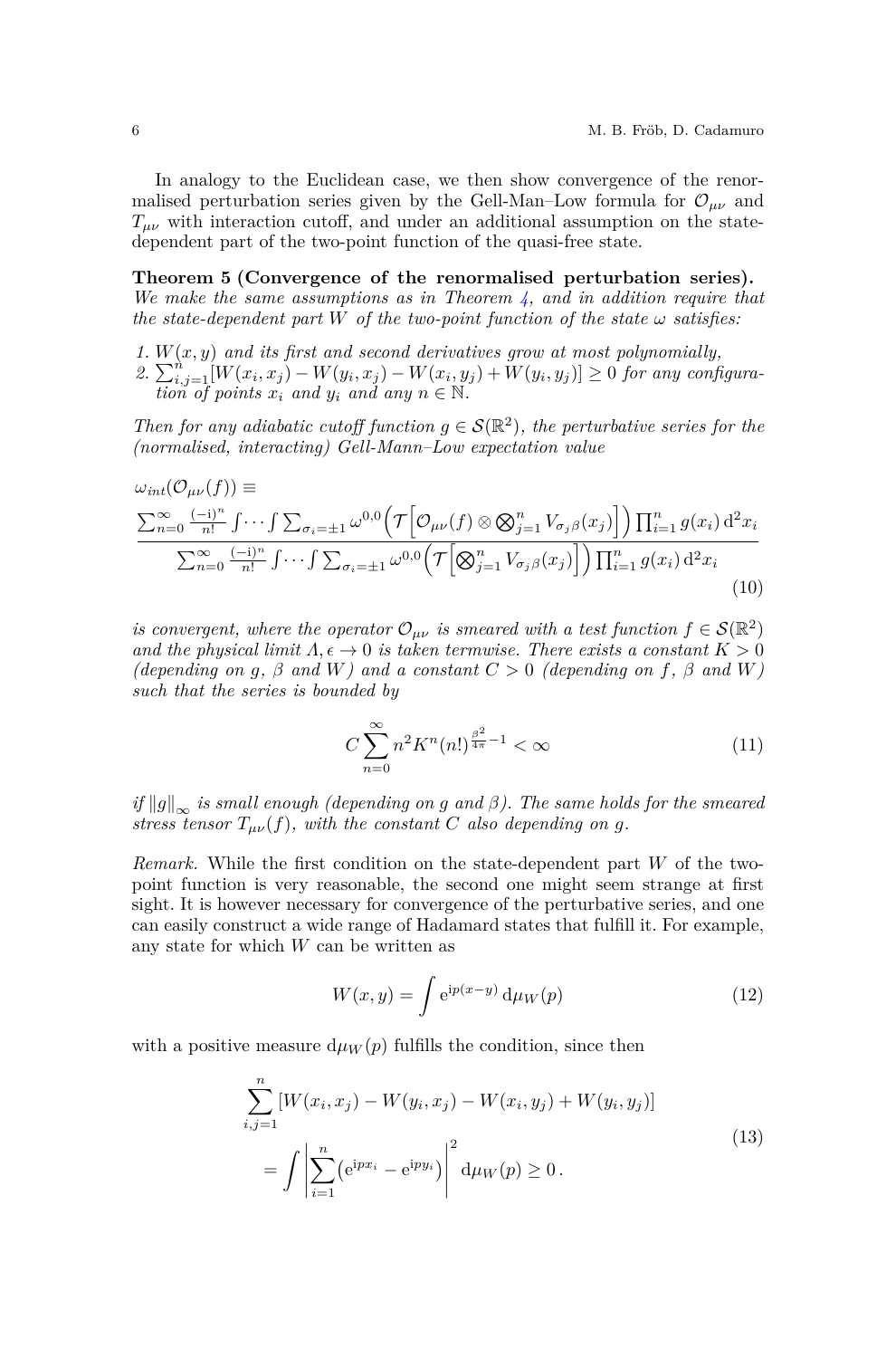Examples of such states are states that are thermal in a wide range of energies between  $E_0$  and  $E_1$ , where

$$
d\mu_W(p) = \Theta(|p^0| \in [E_0, E_1]) \int \frac{e^{-\beta|p^1|}}{|p^1|(1 - e^{-\beta|p^1|})} \cos[p^1(t - t')] e^{ip^0(t - t')} dt \frac{d^2p}{(2\pi)^2}
$$
  
= 
$$
\Theta(|p^0| \in [E_0, E_1]) \frac{\pi e^{-\beta|p^0|}}{|p^0|(1 - e^{-\beta|p^0|})} [\delta(p^1 + p^0) + \delta(p^1 - p^0)] \frac{d^2p}{(2\pi)^2},
$$
(14)

and the last line is clearly a positive measure. Here the restriction on the energy range is necessary, since we consider a massless theory where thermal states do not exist for all energies, which is seen from the singularity of the prefactor for small  $|p^0|$ . On the other hand, for the massive Sine–Gordon model true thermal sman  $|p|$ . On the other hand, for the massive states have recently been constructed in [\[35\]](#page-55-25).

Finally, we show that analogous to the Euclidean case we need to modify the stress tensor by a rescaling of the coupling constant, such that it fulfills the continuity equation also in the Minkowski signature. This modification agrees with the one proposed in the form factor programme [\[23\]](#page-55-13), and thus proves its correctness.

<span id="page-6-0"></span>**Theorem 6 (Conservation of the stress tensor).** *Under the same assumptions as in Theorem [5,](#page-5-0) there exists a redefinition of time-ordered products*  $\mathcal{T}[\mathcal{O}_{\mu\nu}(x) \otimes V_{\alpha}(y)] \rightarrow \mathcal{T}[\mathcal{O}_{\mu\nu}(x) \otimes V_{\alpha}(y)] + \delta \mathcal{T}[\mathcal{O}_{\mu\nu}(x) \otimes V_{\alpha}(y)]$  with  $\delta \mathcal{T}$  a local *term proportional to*  $\delta^2(x-y)$  $\mathcal{T}[V_\alpha(y)]$ *, such that the modified stress tensor* 

<span id="page-6-1"></span>
$$
\hat{T}_{\mu\nu} \equiv \mathcal{O}_{\mu\nu} - \frac{1}{2} \delta_{\mu\nu} \mathcal{O}_{\rho}{}^{\rho} + g \left( 1 - \frac{\beta^2}{8\pi} \right) \eta_{\mu\nu} (V_{\beta} + V_{-\beta}) \tag{15}
$$

*is conserved in the quantum theory:*

$$
\omega_{int} \left( \hat{T}_{\mu\nu} (\partial^{\mu} f) \right) = 0 \tag{16}
$$

*for all*  $f \in \mathcal{S}(\mathbb{R}^2)$  *such that g is constant on the support of f.* 

The remaining sections are dedicated to the proof of these theorems.

Our conventions are as follows: We set  $\hbar = c = 1$ . Note that if we would keep  $\hbar$  explicit, it would only arise in the combination  $\hbar \beta^2$ , so that for example the modifications of the stress tensor  $\hat{T}_{\mu\nu}$  are really quantum modifications. Interestingly, they are one-loop exact, i.e., no terms of order  $\hbar^2$  or higher arise.

An obvious extension of our work would be the generalisation of the results to the higher conserved currents of the Sine–Gordon model which exist classically as a consequence of integrability, as well as in perturbation theory [\[36–](#page-55-26)[39\]](#page-56-0). Their classical expression is obtained from an explicit recurrence relation, and in the form factor programme it has been proposed that  $-$  in contrast to the stress tensor — they do not receive quantum corrections [\[23\]](#page-55-13). Another important step that is still unclear is the adiabatic (infinite-volume) limit  $g \to \text{const}$ , which already for correlation functions of the vertex operators is a difficult task. To show the existence of this limit, one probably has to first show the non-perturbative generation of a finite mass (Debye screening), which is known to arise at least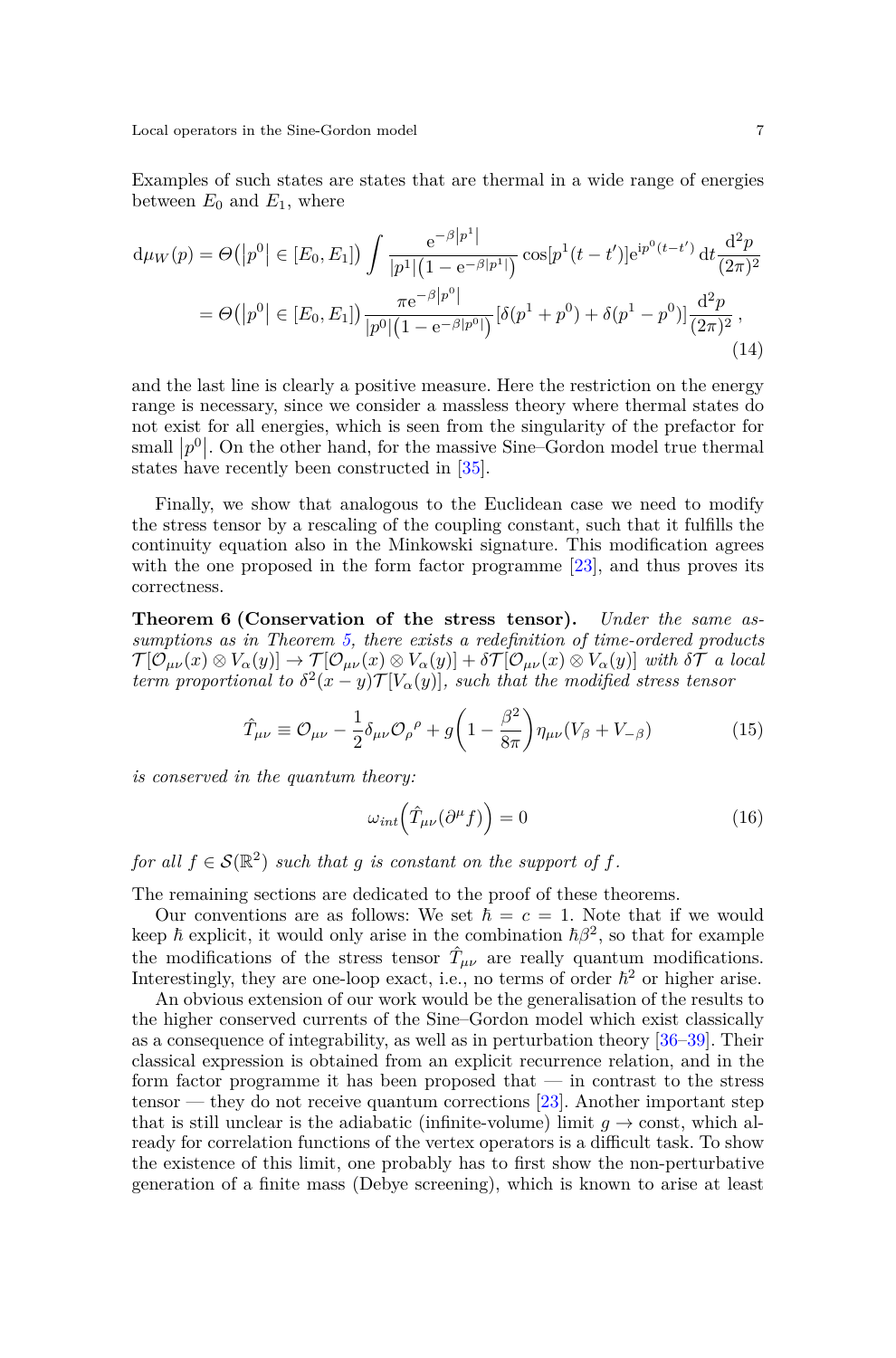for small  $|\beta g|$  [\[40,](#page-56-1) [41\]](#page-56-2) and in the case  $\beta^2 = 4\pi$  [\[20\]](#page-55-10). Also the extension of our results to the super-renormalisable range  $4\pi \leq \beta^2 < 8\pi$  is a worthwhile task to achieve in the future. Lastly, while the equivalence with the Thirring model has been proven for correlation functions of the vertex operators and derivatives of the field, their equality for correlation functions involving the stress tensor or higher-order conserved currents (which exist in the Thirring model [\[38,](#page-55-27)[39\]](#page-56-0)) is so far unknown, and needs to be studied.

### **2. Euclidean case**

In the construction of the theory in Euclidean signature, we follow the wellestablished treatment of Euclidean quantum field theories via functional integrals. An introduction can be found in [\[42\]](#page-56-3), from which we take formulas and results without specifying their source explicitly.

2.1. Preliminaries. We consider a centred Gaussian measure  $d\mu^{\Lambda,\epsilon}(\phi)$  with covariance  $C^{A,\epsilon}(x, y)$  depending on an IR cutoff *Λ* and a UV cutoff  $A_0$ . Centred and Gaussian means that

<span id="page-7-0"></span>
$$
\int \phi(x_1) \cdots \phi(x_n) d\mu^{\Lambda, \epsilon}(\phi) = \sum_{\pi} \prod_{(i,j) \in \pi} C^{\Lambda, \epsilon}(x_i, x_j), \tag{17}
$$

where the sum runs over all partitions  $\pi$  of the set  $\{1, \ldots, n\}$  into unordered pairs  $(i, j)$ . Therefore, the right-hand side vanishes if *n* is odd. In general, we have the characteristic function

<span id="page-7-1"></span>
$$
\int e^{i(J,\phi)} d\mu^{\Lambda,\epsilon}(\phi) = e^{-\frac{1}{2}(J,C^{\Lambda,\epsilon}*J)} \tag{18}
$$

where we introduced the scalar product

<span id="page-7-2"></span>
$$
(f,g) \equiv \int f(x)g(x) \, \mathrm{d}^2 x \tag{19}
$$

and the convolution

<span id="page-7-3"></span>
$$
(f * g)(x) \equiv \int f(x, y)g(y) d^2y,
$$
\n(20)

from which the above follows by functional differentiation with respect to *J*. For finite cutoffs, the covariance is assumed to be a smooth function, and hence the Gaussian measure is supported on smooth functions  $\phi \in \mathcal{S}(\mathbb{R}^2)$ . In general, and in particular as the cutoffs are removed, the measure is supported on distributions. However, the combinatorics are unaffected by the support properties of the measure. Obviously, as the cutoffs are removed in the physical limit  $\Lambda, \epsilon \to 0$ , the covariance must turn into the free propagator. Regulated expectation values in the free theory are defined by the Gaussian integral [\(17\)](#page-7-0)

$$
\langle A_1[\phi] \cdots A_n[\phi] \rangle_0^{\Lambda, \epsilon} \equiv \int A_1[\phi] \cdots A_n[\phi] \, \mathrm{d}\mu^{\Lambda, \epsilon}(\phi) \,, \tag{21}
$$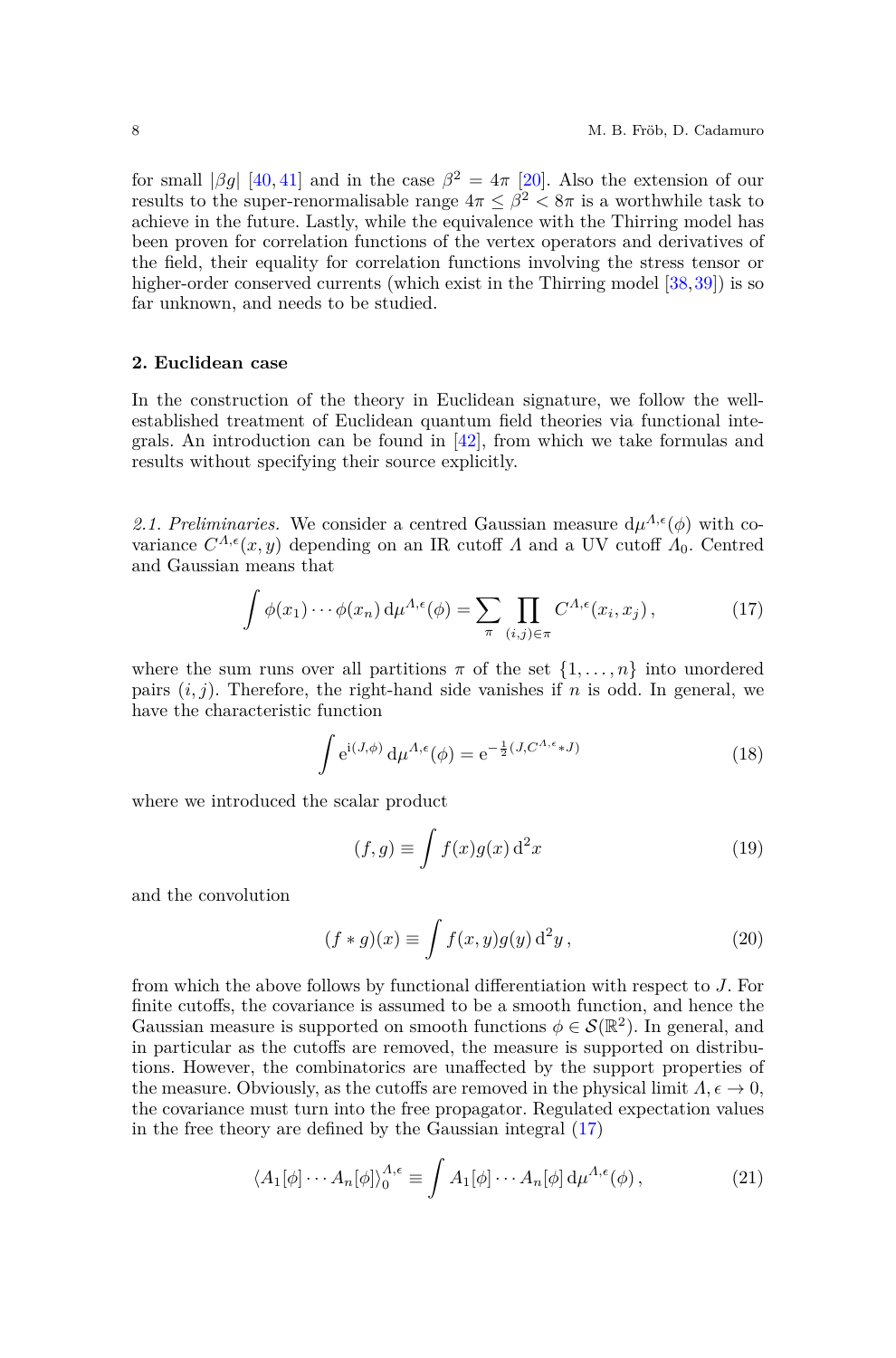where the  $A_i$  are local functionals of the field, and the interacting expectation values are computed from the Gell-Man–Low formula

$$
\langle A_1[\phi] \cdots A_n[\phi] \rangle_{\text{int}}^{A,\epsilon} \equiv \frac{\langle A_1[\phi] \cdots A_n[\phi] e^{-S_{\text{int}}[\phi]} \rangle_0^{A,\epsilon}}{\langle e^{-S_{\text{int}}[\phi]} \rangle_0^{A,\epsilon}}, \qquad (22)
$$

where  $S_{\text{int}}$  is the interaction which is assumed to be bounded from below.

It is well known that the massless scalar field in two dimensions is not well defined because of infrared problems [\[43,](#page-56-4) [44\]](#page-56-5). In our case, this manifests as a logarithmic divergence of the regulated covariance

<span id="page-8-0"></span>
$$
C^{\Lambda,\epsilon}(x,y) \equiv -\frac{1}{4\pi} \ln \left[ \Lambda^2 \left[ (x-y)^2 + \epsilon^2 \right] \right] \tag{23}
$$

as the IR cutoff  $\Lambda$  is removed. To verify that  $(23)$  is a suitable regularisation, we note that the UV cutoff  $\epsilon$  obviously regulates the UV singular behaviour as  $x \to y$ , while the IR cutoff *Λ* arises from the small-mass limit of the massive propagator:

<span id="page-8-3"></span>
$$
\int \frac{e^{ip(x-y)}}{p^2 + m^2} \frac{d^2 p}{(2\pi)^2} = \frac{1}{2\pi} \int_0^\infty \frac{q}{q^2 + m^2} J_0(q|x-y|) dq
$$
  
= 
$$
\frac{1}{2\pi} K_0(m|x-y|) = -\frac{1}{4\pi} \ln \left[ \frac{m^2 e^{2\gamma}}{4} (x-y)^2 \right] + \mathcal{O}(m).
$$
 (24)

We will see later on that this divergence is responsible for the super-selection sectors of the theory, and for the vacuum sector which we consider results in a neutrality condition [\[45\]](#page-56-6).

In the range  $\beta^2$  <  $4\pi$ , one only needs to normal-order the interaction to obtain finite correlation functions of the basic field  $\phi$ . Normal-ordering N is a linear operation that can be defined with respect to any given covariance, but we only need it with respect to the covariance  $C^{\mu,\epsilon}$  [\(23\)](#page-8-0) for a fixed IR cutoff  $\mu$ . We have the explicit formula for exponentials

<span id="page-8-2"></span><span id="page-8-1"></span>
$$
\mathcal{N}_{\mu} \left[ e^{i(J,\phi)} \right] = e^{\frac{1}{2}(J,C^{\mu,\epsilon} \ast J)} e^{i(J,\phi)}, \qquad (25)
$$

from which normal-ordering of monomials can be obtained by functional differentiation with respect to *J*. Moreover, for  $J(y) = \pm \beta \delta^2(y - x)$  we obtain the normal-ordering of the interaction of the Sine-Gordon theory:

$$
\mathcal{N}_{\mu}[2\cos(\beta\phi(x))] = \mathcal{N}_{\mu}\left[e^{i\beta\phi(x)}\right] + \mathcal{N}_{\mu}\left[e^{-i\beta\phi(x)}\right],\tag{26a}
$$

$$
\mathcal{N}_{\mu} \left[ e^{i\alpha \phi(x)} \right] = e^{\frac{1}{2}\alpha^2 C^{\mu,\epsilon}(x,x)} e^{i\alpha \phi(x)} = (\mu \epsilon)^{-\frac{\alpha^2}{4\pi}} e^{i\alpha \phi(x)}.
$$
 (26b)

Normal-ordering has the property that

<span id="page-8-4"></span>
$$
\langle \mathcal{N}_A[(J_1,\phi)\cdots(J_n,\phi)] \rangle_0^{A,\epsilon} = \int \mathcal{N}_A[(J_1,\phi)\cdots(J_n,\phi)] \, d\mu^{A,\epsilon}(\phi) = \delta_{n,0}, \quad (27)
$$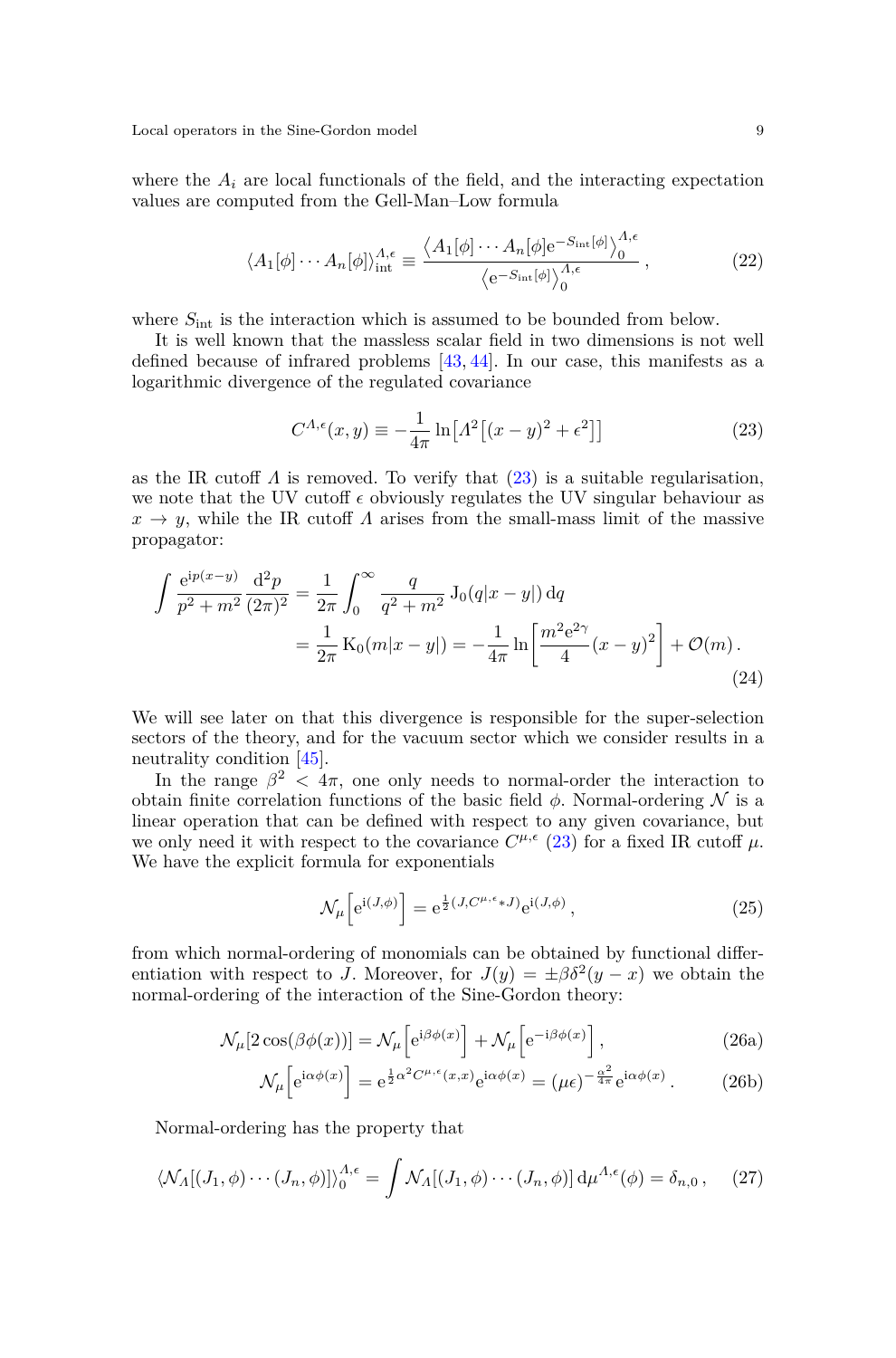which makes evaluation easy, and is the reason for the name "normal-ordering". For a normal ordering with respect to a different covariance, one first has to change the normal-ordering according to

$$
\mathcal{N}_{\nu}[(J_{1},\phi)\cdots(J_{n},\phi)]
$$
  
= 
$$
\exp\left[-\frac{1}{2}\left(\frac{\delta}{\delta\phi},(C^{\nu,\epsilon}-C^{\mu,\epsilon})*\frac{\delta}{\delta\phi}\right)\right]\mathcal{N}_{\mu}[(J_{1},\phi)\cdots(J_{n},\phi)],
$$
 (28)

which is proven as in [\[42,](#page-56-3) Thm. 2.4]. We note that for unsmeared exponentials and the covariance  $(23)$ , there is a particularly simple relation:

<span id="page-9-4"></span><span id="page-9-3"></span>
$$
\mathcal{N}_{\mu} \left[ e^{\pm i\beta \phi(x)} \right] = \left( \frac{A}{\mu} \right)^{\frac{\beta^2}{4\pi}} \mathcal{N}_{\Lambda} \left[ e^{\pm i\beta \phi(x)} \right]. \tag{29}
$$

In the proofs in the following sections, we also need a formula which (to our knowledge) first appeared in [\[20,](#page-55-10) Lemma 2.6], and which we generalise and formulate as a Lemma:

**Lemma 1.** *The expectation value of a product of exponentials and basic fields can be decomposed as*

<span id="page-9-1"></span>
$$
\left\langle \prod_{j=1}^{m} e^{i(\alpha_j, \phi)} \prod_{k=1}^{n} (\beta_k, \phi) \right\rangle_{0}^{A, \epsilon} = \left\langle \prod_{j=1}^{m} e^{i(\alpha_j, \phi)} \right\rangle_{0}^{A, \epsilon}
$$
\n
$$
\times \prod_{k=1}^{n} \frac{\partial}{\partial \sigma_k} \exp \left[ i \sum_{j=1}^{m} \sum_{k=1}^{n} \sigma_k (\alpha_j, C^{A, \epsilon} * \beta_k) + \sum_{1 \le k < \ell \le n} \sigma_k \sigma_\ell (\beta_k, C^{A, \epsilon} * \beta_\ell) \right] \Big|_{\sigma_i = 0}.
$$
\n(30)

*In particular, for n* = 2 *we obtain*

<span id="page-9-2"></span>
$$
\left\langle (\beta_1, \phi)(\beta_2, \phi) \prod_{j=1}^m e^{i(\alpha_j, \phi)} \right\rangle_0^{\Lambda, \epsilon} = \left\langle \prod_{j=1}^m e^{i(\alpha_j, \phi)} \right\rangle_0^{\Lambda, \epsilon}
$$

$$
\times \left[ (\beta_1, C^{\Lambda, \epsilon} * \beta_2) - \sum_{j,k=1}^m (\alpha_j, C^{\Lambda, \epsilon} * \beta_1) (\alpha_k, C^{\Lambda, \epsilon} * \beta_2) \right].
$$

$$
(31)
$$

*Proof.* We essentially transcribe the proof of [\[20\]](#page-55-10) from Gaussian random variables to functional integrals. We first recall the formula for a shifted Gaussian measure

<span id="page-9-0"></span>
$$
d\mu^{\Lambda,\epsilon}(\phi + C^{\Lambda,\epsilon} * h) = e^{-\frac{1}{2}(h, C^{\Lambda,\epsilon} * h)} e^{-(\phi, h)} d\mu^{\Lambda,\epsilon}(\phi)
$$
(32)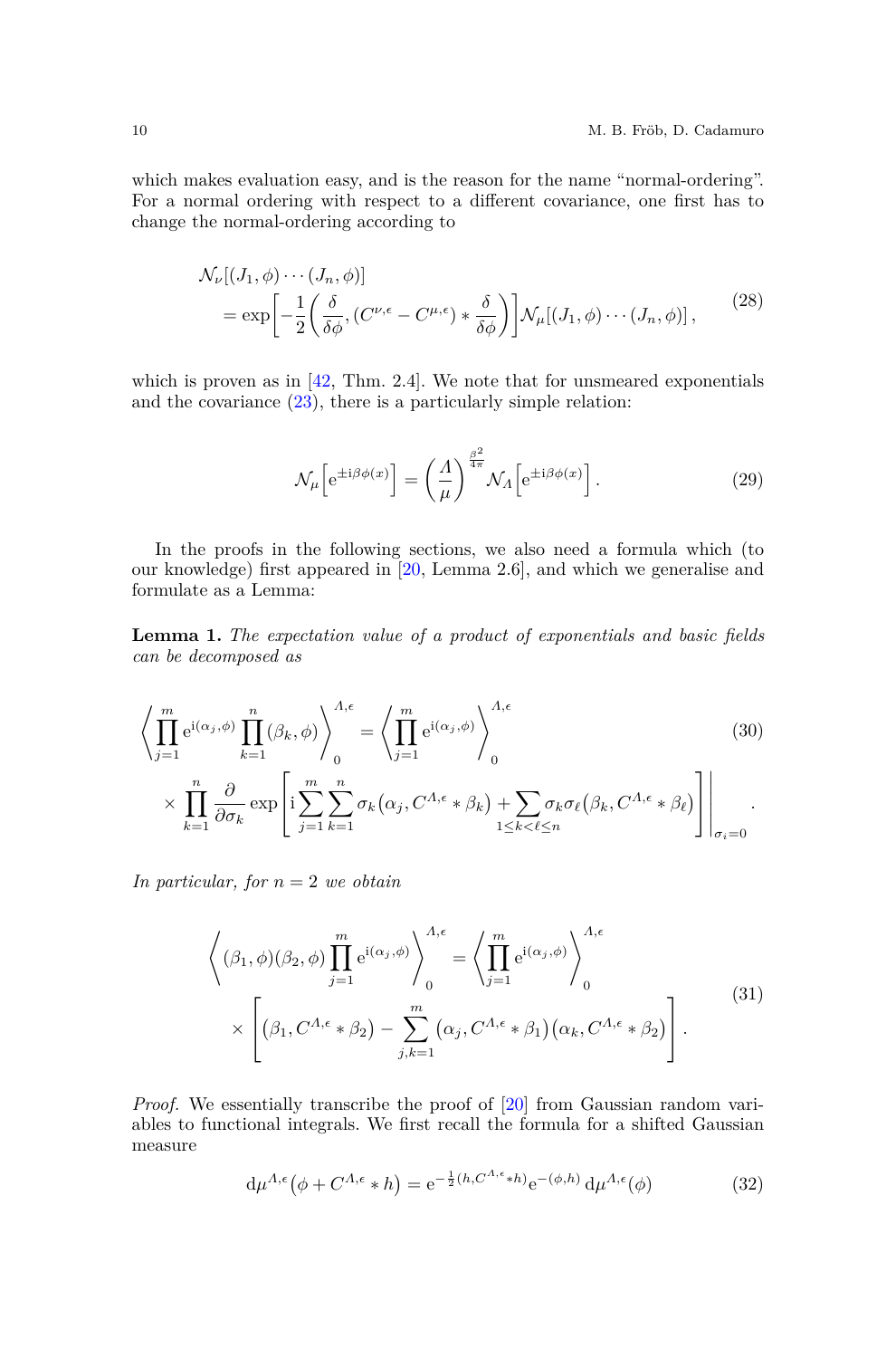with  $h \in \mathcal{S}(\mathbb{R}^2)$ , which is easily proven by showing that the characteristic functions [\(18\)](#page-7-1) of both measures are the same. We then compute

$$
\left\langle \prod_{j=1}^{m} e^{i(\alpha_{j}, \phi)} e^{(h, \phi)} \right\rangle_{0}^{A, \epsilon} = \int \prod_{j=1}^{m} e^{i(\alpha_{j}, \phi)} e^{(h, \phi)} d\mu^{A, \epsilon}(\phi)
$$
\n
$$
= \int \prod_{j=1}^{m} e^{i(\alpha_{j}, \phi + C^{A, \epsilon} * h)} \exp[(h, \phi + C^{A, \epsilon} * h)] d\mu^{A, \epsilon}(\phi + C^{A, \epsilon} * h)
$$
\n
$$
= \int \prod_{j=1}^{m} e^{i(\alpha_{j}, \phi + C^{A, \epsilon} * h)} \exp[(h, \phi + C^{A, \epsilon} * h) - \frac{1}{2}(h, C^{A, \epsilon} * h) - (\phi, h)] d\mu^{A, \epsilon}(\phi)
$$
\n
$$
= \int \prod_{j=1}^{m} e^{i(\alpha_{j}, \phi + C^{A, \epsilon} * h)} \exp\left[\frac{1}{2}(h, C^{A, \epsilon} * h)\right] d\mu^{A, \epsilon}(\phi)
$$
\n
$$
= \left\langle \prod_{j=1}^{m} e^{i(\alpha_{j}, \phi)} \right\rangle_{0}^{A, \epsilon} \exp\left[i \sum_{j=1}^{m} (\alpha_{j}, C^{A, \epsilon} * h) + \frac{1}{2}(h, C^{A, \epsilon} * h)\right], \tag{33}
$$

where we used the formula  $(32)$  in the third equality. We then set

$$
h = \sum_{k=1}^{n} \sigma_k \beta_k \tag{34}
$$

and use that

$$
\prod_{k=1}^{n} (\beta_k, \phi) = \prod_{k=1}^{n} \frac{\partial}{\partial \sigma_k} e^{(h, \phi)} \Big|_{\sigma_i = 0}
$$
\n(35)

to obtain equation [\(30\)](#page-9-1). Equation [\(31\)](#page-9-2) follows immediately.  $\square$ 

2.2. Proof of theorem [1](#page-3-0) (Renormalisation). We begin with  $\mathcal{O}_{\mu\nu} = \partial_{\mu}\phi \partial_{\nu}\phi$ . Taking two functional derivatives of equation [\(25\)](#page-8-1) with respect to *J* and setting *J* to zero, we obtain

$$
\mathcal{N}_{\mu}[\phi(x)\phi(y)] = \phi(x)\phi(y) - C^{\mu,\epsilon}(x,y), \qquad (36)
$$

and taking derivatives and setting  $x = y = z$ , it follows that

<span id="page-10-0"></span>
$$
\mathcal{N}_{\mu}[\mathcal{O}_{\mu\nu}(z)] = \mathcal{O}_{\mu\nu}(z) + \lim_{x \to z} \partial_{\mu} \partial_{\nu} C^{\mu,\epsilon}(x, z) = \mathcal{O}_{\mu\nu}(z) - \frac{1}{2\pi\epsilon^2} \delta_{\mu\nu},\tag{37}
$$

using the explicit form of the covariance [\(23\)](#page-8-0). The normal-ordering of the vertex operators  $V_\alpha(x) = e^{i\alpha\phi(x)}$  is given in equation [\(26\)](#page-8-2), such that we obtain (with  $\sigma_j = \pm 1$ 

$$
\left\langle \mathcal{N}_{\mu}[\mathcal{O}_{\mu\nu}(z)] \prod_{j=1}^{n} \mathcal{N}_{\mu} [V_{\sigma_j \beta}(x_j)] \right\rangle_0^{\Lambda, \epsilon}
$$
\n
$$
= (\mu \epsilon)^{-n \frac{\beta^2}{4\pi}} \left\langle \left[ \mathcal{O}_{\mu\nu}(z) - \frac{1}{2\pi \epsilon^2} \delta_{\mu\nu} \right] \prod_{j=1}^{n} V_{\sigma_j \beta}(x_j) \right\rangle_0^{\Lambda, \epsilon}.
$$
\n(38)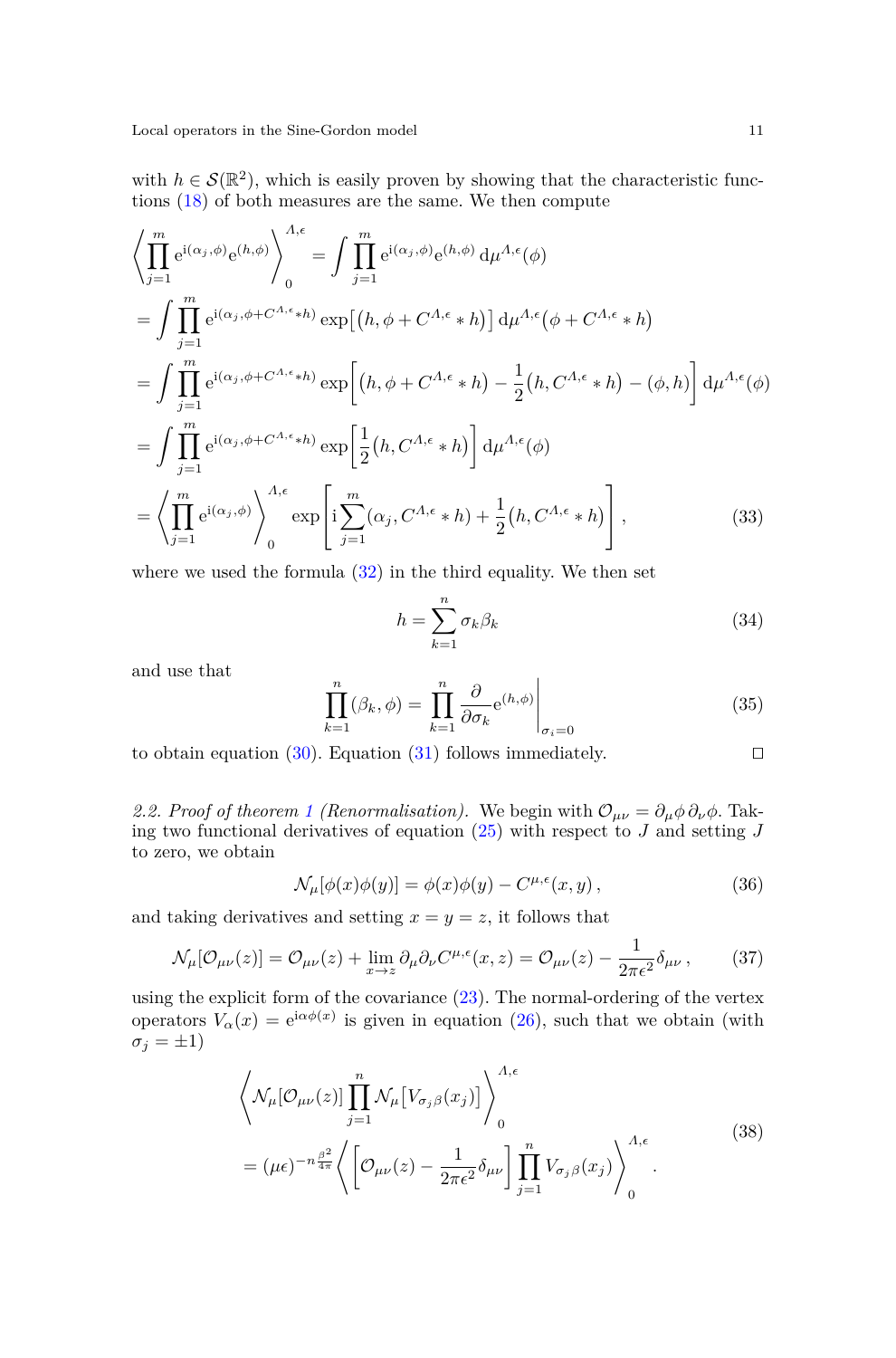Using Lemma [1,](#page-9-3) in particular equation [\(31\)](#page-9-2) with  $\beta_1(x) = \partial_\mu \delta^2(z - x)$ ,  $\beta_2(x) =$  $\partial_{\nu} \delta^2(z - x)$  and  $\alpha_j(x) = \sigma_j \beta \delta^2(x - x_j)$ , it follows that

$$
\left\langle \mathcal{N}_{\mu}[\mathcal{O}_{\mu\nu}(z)] \prod_{j=1}^{n} \mathcal{N}_{\mu} \left[ V_{\sigma_j \beta}(x_j) \right] \right\rangle_0^{\Lambda, \epsilon}
$$
\n
$$
= -\beta^2 (\mu \epsilon)^{-n \frac{\beta^2}{4\pi}} \left\langle \prod_{j=1}^{n} V_{\sigma_j \beta}(x_j) \right\rangle_0^{\Lambda, \epsilon} \sum_{j,k=1}^{n} \sigma_j \sigma_k \partial_{\mu} C^{\Lambda, \epsilon}(x_j, z) \partial_{\nu} C^{\Lambda, \epsilon}(x_k, z), \tag{39}
$$

where the term coming from the normal ordering  $(37)$  has canceled with the first term in equation [\(31\)](#page-9-2). Finally, using equation [\(18\)](#page-7-1) with  $J(x) = \sum_{j=1}^{n} \sigma_j \beta \delta^2(x$  $x_j$  we obtain

<span id="page-11-0"></span>
$$
\left\langle \mathcal{N}_{\mu}[\mathcal{O}_{\mu\nu}(z)] \prod_{j=1}^{n} \mathcal{N}_{\mu} \left[ V_{\sigma_{j}\beta}(x_{j}) \right] \right\rangle_{0}^{A,\epsilon}
$$
\n
$$
= -\beta^{2} (\mu \epsilon)^{-n \frac{\beta^{2}}{4\pi}} \exp \left[ -\frac{1}{2} \beta^{2} \sum_{j,k=1}^{n} \sigma_{j} \sigma_{k} C^{A,\epsilon}(x_{j}, x_{k}) \right]
$$
\n
$$
\times \sum_{j,k=1}^{n} \sigma_{j} \sigma_{k} \partial_{\mu} C^{A,\epsilon}(x_{j}, z) \partial_{\nu} C^{A,\epsilon}(x_{k}, z) \qquad (40)
$$
\n
$$
= -\frac{\beta^{2}}{4\pi^{2}} \left( \frac{A}{\mu} \right)^{\frac{\beta^{2}}{4\pi}} \left( \sum_{j=1}^{n} \sigma_{j} \right)^{2} \prod_{1 \leq j < k \leq n} \left[ \mu^{2} \left[ (x_{j} - x_{k})^{2} + \epsilon^{2} \right] \right]^{\sigma_{j} \sigma_{k} \frac{\beta^{2}}{4\pi}}
$$
\n
$$
\times \sum_{j,k=1}^{n} \sigma_{j} \sigma_{k} \frac{(x_{j} - z)_{\mu}}{(x_{j} - z)^{2} + \epsilon^{2}} \frac{(x_{k} - z)_{\nu}}{(x_{k} - z)^{2} + \epsilon^{2}}
$$
\n(40)

with the explicit form of the covariance  $(23)$ .

Since we are in the finite regime  $\beta^2 < 4\pi$ , the terms  $\left[\mu^2\left[(x_j - x_k)^2 + \epsilon^2\right]\right]^{\sigma_j \sigma_k \frac{\beta^2}{4\pi}}$ are singular in the limit  $\epsilon \to 0$  if  $\sigma_j \sigma_k = -1$ , but the singularity is integrable.<br>The same holds for the terms  $(r - z) / [(r - z)^2 + \epsilon^2](r - z) / [(r - z)^2 + \epsilon^2]$ The same holds for the terms  $(x_j - z)_{\mu}/[(x_j - z)^2 + \epsilon^2](x_k - z)_{\nu}/[(x_k - z)^2 + \epsilon^2]$ if  $j \neq k$ , but for  $j = k$  their scaling degree at  $x_j = z$  is  $2 = \dim \mathbb{R}^2$  in the limit  $\epsilon \to 0$ , such that we have a logarithmic singularity in this case and need to renormalise. We recall that the scaling degree of a distribution  $u \in \mathcal{S}'(\mathbb{R}^k)$  at  $x = 0$  is defined as

$$
\mathrm{sd}(u) \equiv \inf \left\{ a \in \mathbb{R} \colon \lim_{\lambda \to 0} \lambda^a u(f_\lambda) = 0 \,\,\forall f \in \mathcal{S}(\mathbb{R}^k) \right\},\tag{41}
$$

where  $f_{\lambda}(x) \equiv f(\lambda x)$ ; in this case, since  $u_{\mu\nu}$  defined by

$$
u_{\mu\nu}(f) \equiv \int \frac{x_{\mu}x_{\nu}}{(x^2 + \epsilon^2)^2} f(x) d^2x \tag{42}
$$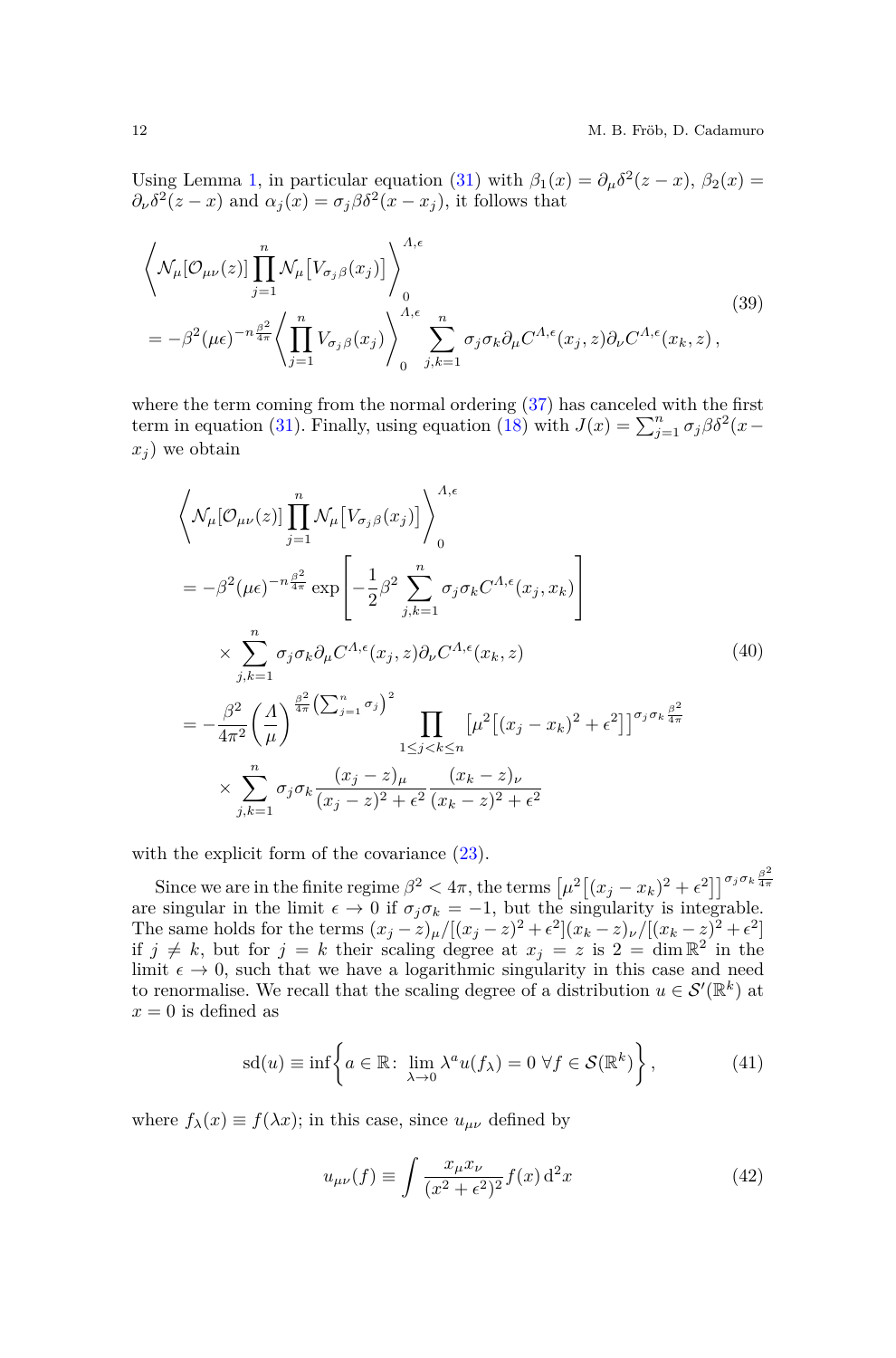is not a well-defined distribution for  $\epsilon = 0$ , we have to restrict to test functions  $f \in \mathcal{S}(\mathbb{R}^2 \setminus \{0\})$ . To renormalise  $u_{\mu\nu}$  and thus obtain a well-defined distribution, we compute for  $\epsilon>0$  that

$$
\partial_{\mu}\partial_{\nu}\ln\left[\mu^{2}\left(x^{2}+\epsilon^{2}\right)\right]=\frac{2\delta_{\mu\nu}}{x^{2}+\epsilon^{2}}-\frac{4x_{\mu}x_{\nu}}{(x^{2}+\epsilon^{2})^{2}},\tag{43}
$$

such that

$$
u_{\mu\nu}(f) = \int \left[ \frac{1}{2} \frac{\delta_{\mu\nu}}{x^2 + \epsilon^2} - \frac{1}{4} \partial_{\mu} \partial_{\nu} \ln \left[ \mu^2 (x^2 + \epsilon^2) \right] \right] f(x) d^2 x
$$
  
=  $\frac{1}{2} \delta_{\mu\nu} \int \frac{1}{x^2 + \epsilon^2} f(x) d^2 x - \frac{1}{4} \int \ln \left[ \mu^2 (x^2 + \epsilon^2) \right] \partial_{\mu} \partial_{\nu} f(x) d^2 x.$  (44)

In the second term, we can take the limit  $\epsilon \to 0$  since the singularity of the integrand at  $x = 0$  is logarithmic and thus integrable. To extract the singular part from the first term and determine the required counterterms, we pass to Fourier space and compute

$$
\int 2\pi \, \mathcal{K}_0(|p|\epsilon) \, \mathrm{e}^{\mathrm{i} p x} \frac{\mathrm{d}^2 p}{(2\pi)^2} = (2\pi)^{-1} \int_0^\infty \int_0^{2\pi} \mathcal{K}_0(|p|\epsilon) \, \mathrm{e}^{\mathrm{i} |p||x|\cos\phi} |p| \, \mathrm{d}\phi \, \mathrm{d}|p| \n= \int_0^\infty \mathcal{K}_0(|p|\epsilon) \, \mathcal{J}_0(|p||x|)|p| \, \mathrm{d}|p| = \frac{1}{x^2 + \epsilon^2}
$$
\n(45)

using the integrals  $[46, Egs. (10.9.2)$  $[46, Egs. (10.9.2)$  and  $(10.43.27)$ , where K is the second modified and J the ordinary Bessel function. Using the known expansion of the modified Bessel function for small argument [\[46,](#page-56-7) Eq. (10.31.2)]

$$
K_0(|p|\epsilon) = -\gamma - \ln\left(\frac{\epsilon|p|}{2}\right) + \mathcal{O}(\epsilon^2 \ln \epsilon), \qquad (46)
$$

we obtain

$$
\frac{1}{x^2 + \epsilon^2} = 2\pi \int \left[ K_0(|p|\epsilon) + \ln(\mu \epsilon) \right] e^{ipx} \frac{d^2 p}{(2\pi)^2} - 2\pi \ln(\mu \epsilon) \delta^2(x)
$$
\n
$$
\approx -2\pi \int \ln \left( \frac{|p|}{2\mu} e^{\gamma} \right) e^{ipx} \frac{d^2 p}{(2\pi)^2} - 2\pi \ln(\mu \epsilon) \delta^2(x)
$$
\n(47)

as  $\epsilon \to 0$ . To explicitly determine the form of the first term in coordinate space, we write

$$
\int \ln\left(\frac{|p|}{2\mu}e^{\gamma}\right) e^{ipx} \frac{d^2p}{(2\pi)^2} = -i\partial_{\rho} \int \frac{p^{\rho}}{p^2} \ln\left(\frac{|p|}{2\mu}e^{\gamma}\right) e^{ipx} \frac{d^2p}{(2\pi)^2}
$$

$$
= -i\partial_{\rho} \left[ x^{\rho} \int \frac{(px)}{p^2x^2} \ln\left(\frac{|p|}{2\mu}e^{\gamma}\right) e^{ipx} \frac{d^2p}{(2\pi)^2} \right],
$$
(48)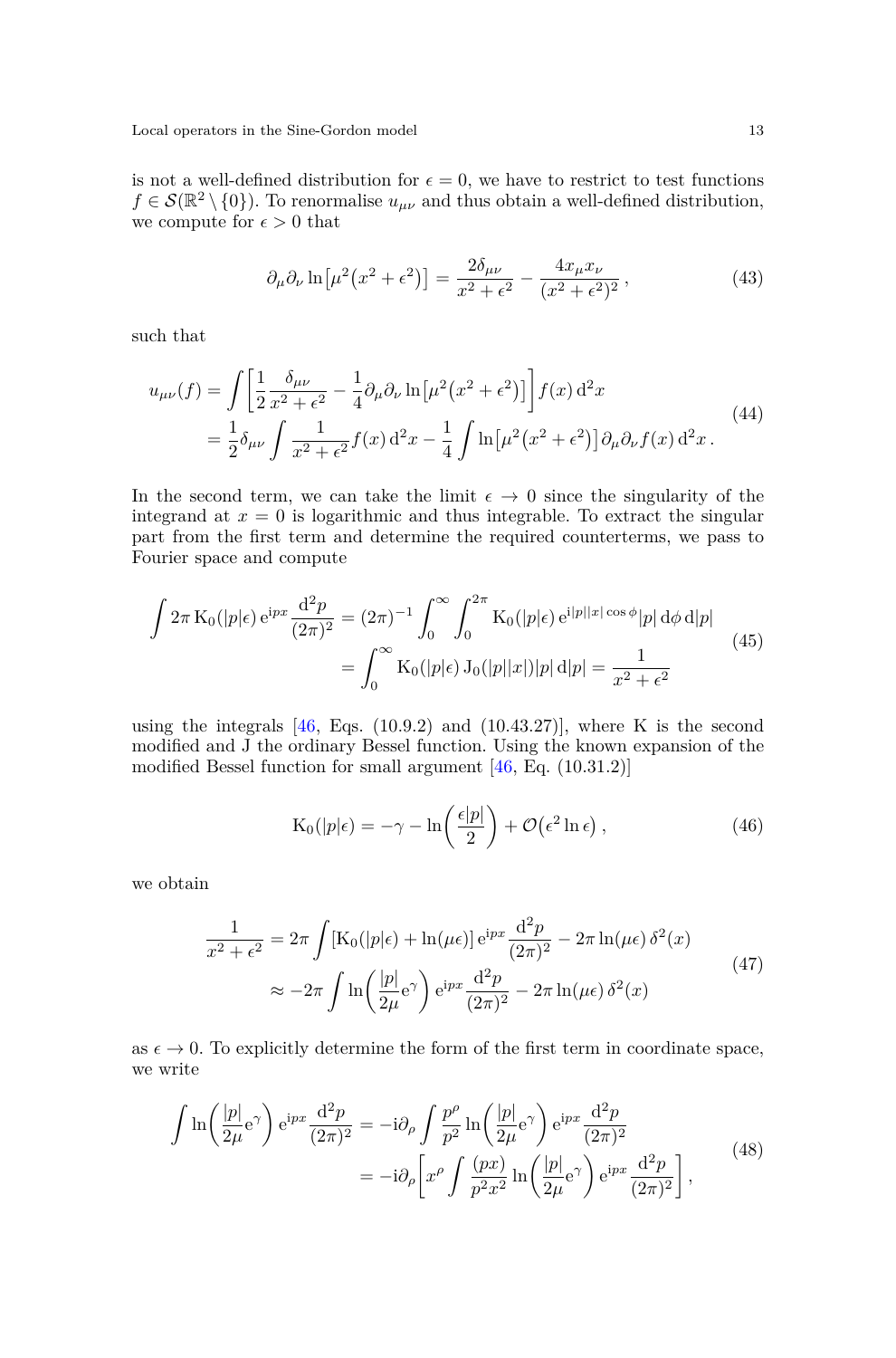since by Euclidean covariance the integral must be proportional to  $x^{\rho}$ . Using spherical coordinates, we find

$$
\int \frac{(px)}{p^2x^2} \ln\left(\frac{|p|}{2\mu}e^{\gamma}\right) e^{ipx} \frac{d^2p}{(2\pi)^2} = \int_0^\infty \int_0^{2\pi} \ln\left(\frac{|p|}{2\mu}e^{\gamma}\right) e^{i|p||x|\cos\phi} \frac{\cos\phi}{(2\pi)^2|x|} d\phi d|p|
$$
  
\n
$$
= \frac{i}{2\pi|x|} \int_0^\infty \ln\left(\frac{|p|}{2\mu}e^{\gamma}\right) J_1(|p||x|) d|p|
$$
  
\n
$$
= \frac{i}{2\pi|x|^2} \lim_{\delta \to 0} \int_0^\infty \frac{\left(\frac{t}{2\mu|x|}e^{\gamma}\right)^{2\delta} - 1}{2\delta} J_1(t) dt
$$
  
\n
$$
= \frac{i}{2\pi|x|^2} \lim_{\delta \to 0} \frac{\left(\frac{e^{\gamma}}{\mu|x|}\right)^{2\delta} \frac{\Gamma(1+\delta)}{\Gamma(1-\delta)} - 1}{2\delta}
$$
  
\n
$$
= -\frac{i}{2\pi|x|^2} \ln(\mu|x|), \tag{49}
$$

where we used the integrals  $[46, Eqs. (10.9.2)$  $[46, Eqs. (10.9.2)$  and  $(10.22.43)$ . We thus obtain the renormalised distribution  $u_{\mu\nu}^{\text{ren}}$ , acting on a test function as

<span id="page-13-0"></span>
$$
u_{\mu\nu}^{\text{ren}}(f) = -\frac{1}{4} \int \ln(\mu^2 x^2) \left[ \partial_\mu \partial_\nu f(x) + \delta_{\mu\nu} \frac{x^\rho}{x^2} \partial_\rho f(x) \right] d^2 x \,, \tag{50}
$$

and the divergent part is given by

<span id="page-13-2"></span>
$$
u_{\mu\nu}^{\text{div}}(f) = -\pi \delta_{\mu\nu} \ln(\mu \epsilon) f(0).
$$
 (51)

The negative of  $u_{\mu\nu}^{\text{div}}$  is the required counterterm, which is local and diverges logarithmically with the UV cutoff  $\epsilon$  as required.

To obtain the renormalised expectation value, we separate the terms with  $j = k$  and  $j \neq k$  in the last sum in the unrenormalised expectation value [\(40\)](#page-11-0), and then replace  $u_{\mu\nu}$  with  $u_{\mu\nu}^{\text{ren}}$  in the terms with  $j = k$ . Taking the limit  $\epsilon \to 0$ , we obtain

<span id="page-13-1"></span>
$$
\left\langle \mathcal{N}_{\mu}[\mathcal{O}_{\mu\nu}(z)] \prod_{j=1}^{n} \mathcal{N}_{\mu} [V_{\sigma_{j}\beta}(x_{j})] \right\rangle_{0, \text{ren}}^{A,0}
$$
\n
$$
= -\frac{\beta^{2}}{4\pi^{2}} \left(\frac{A}{\mu}\right)^{\frac{\beta^{2}}{4\pi} \left(\sum_{j=1}^{n} \sigma_{j}\right)^{2}} \prod_{1 \leq j < k \leq n} \left[\mu^{2} (x_{j} - x_{k})^{2}\right]^{\sigma_{j}\sigma_{k}\frac{\beta^{2}}{4\pi}} \times \left[\sum_{k=1}^{n} u_{\mu\nu}^{\text{ren}}(x_{k} - z) + 2 \sum_{1 \leq j < k \leq n} \sigma_{j}\sigma_{k}\frac{(x_{j} - z)_{(\mu} (x_{k} - z)_{\nu})}{(x_{j} - z)^{2}} \right], \tag{52}
$$

where  $u_{\mu\nu}^{\text{ren}}(x)$  is the formal integral kernel of the distribution defined by equa-tion [\(50\)](#page-13-0). We see that taking the IR cutoff  $\Lambda \to 0$ , we have a non-vanishing result only if the sum of all  $\sigma_i$  vanishes, which is the super-selection criterion or neutrality condition of the vacuum sector [\[45\]](#page-56-6).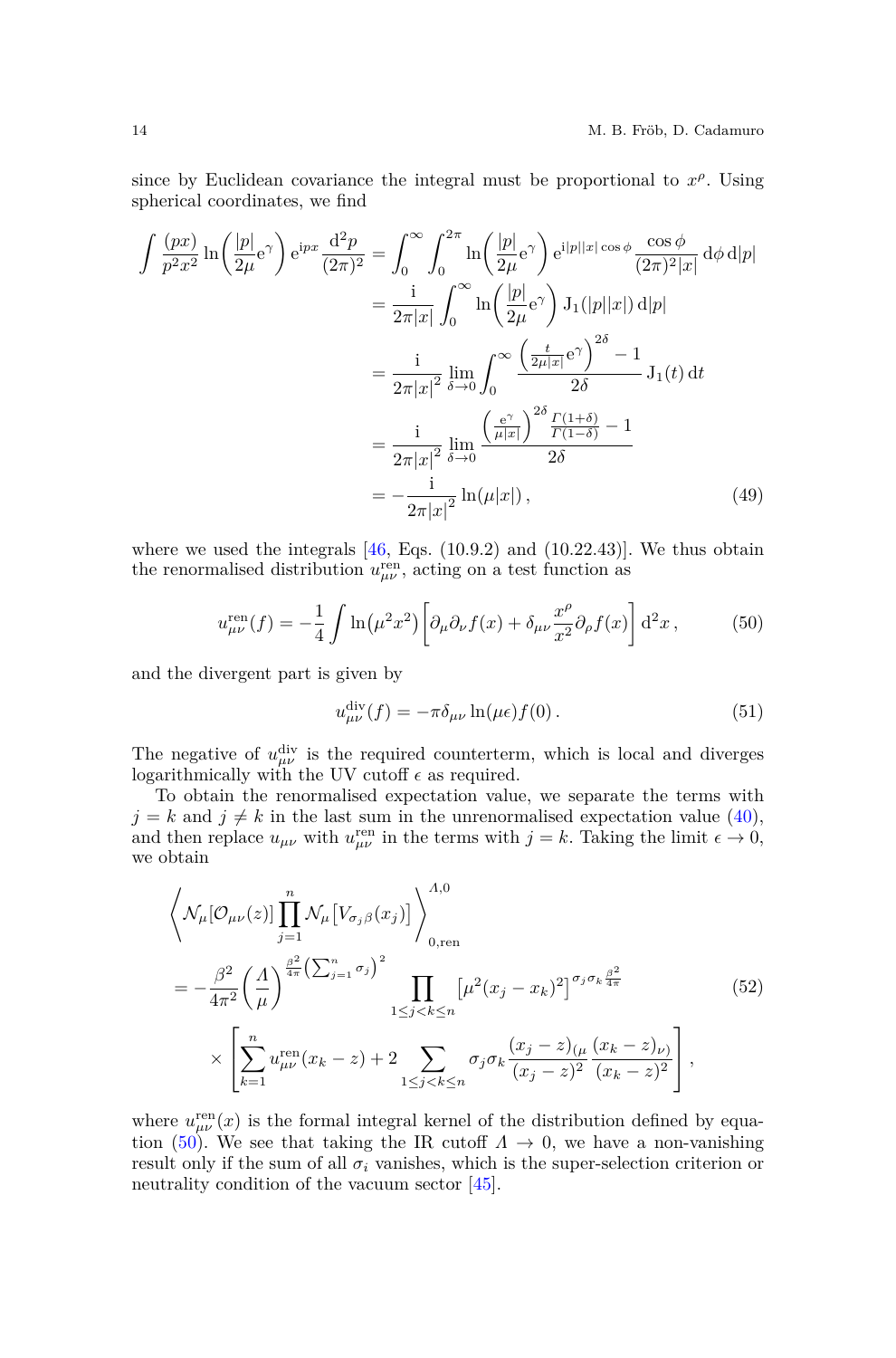For the renormalised expectation value of the stress tensor  $T_{\mu\nu} = \mathcal{O}_{\mu\nu} \frac{1}{2}\delta_{\mu\nu}\mathcal{O}_{\rho}{}^{\rho} + g\delta_{\mu\nu}(V_{\beta} + V_{-\beta})$ , we obtain a sum of four terms, the first two of which are obtained from equation [\(52\)](#page-13-1). Since the divergent part of  $u_{\mu\nu}$  [\(51\)](#page-13-2) is proportional to  $\delta_{\mu\nu}$ , it cancels out between the first two terms, i.e., we have

$$
\left\langle \mathcal{N}_{\mu} \left[ \mathcal{O}_{\mu\nu}(z) - \frac{1}{2} \delta_{\mu\nu} \mathcal{O}_{\rho}{}^{\rho}(z) \right] \prod_{j=1}^{n} \mathcal{N}_{\mu} \left[ V_{\sigma_{j}\beta}(x_{j}) \right] \right\rangle_{0, \text{ren}}^{A,0}
$$
\n
$$
= \lim_{\epsilon \to 0} \left\langle \mathcal{N}_{\mu} \left[ \mathcal{O}_{\mu\nu}(z) - \frac{1}{2} \delta_{\mu\nu} \mathcal{O}_{\rho}{}^{\rho}(z) \right] \prod_{j=1}^{n} \mathcal{N}_{\mu} \left[ V_{\sigma_{j}\beta}(x_{j}) \right] \right\rangle_{0}^{A, \epsilon}
$$
\n(53)

and no counterterm is actually necessary for this combination. For the last two terms, we compute

<span id="page-14-0"></span>
$$
\left\langle \mathcal{N}_{\mu}[V_{\beta}(z)] \prod_{j=1}^{n} \mathcal{N}_{\mu}[V_{\sigma_{j}\beta}(x_{j})] \right\rangle_{0}^{A,\epsilon} = (\mu\epsilon)^{-(n+1)\frac{\beta^{2}}{4\pi}}
$$
\n
$$
\times \exp\left[ -\frac{\beta^{2}}{2} C^{A,\epsilon}(z,z) - \beta^{2} \sum_{j=1}^{n} \sigma_{j} C^{A,\epsilon}(z,x_{j}) - \frac{\beta^{2}}{2} \sum_{j,k=1}^{n} \sigma_{j} \sigma_{k} C^{A,\epsilon}(x_{j},x_{k}) \right]
$$
\n
$$
= \left( \frac{A}{\mu} \right)^{\frac{\beta^{2}}{4\pi} \left(1 + \sum_{j=1}^{n} \sigma_{j}\right)^{2}} \prod_{j=1}^{n} \left[ \mu^{2} \left[ (z-x_{j})^{2} + \epsilon^{2} \right] \right]^{\sigma_{j} \frac{\beta^{2}}{4\pi}}
$$
\n
$$
\times \prod_{1 \le j < k \le n} \left[ \mu^{2} \left[ (x_{j} - x_{k})^{2} + \epsilon^{2} \right] \right]^{\sigma_{j} \sigma_{k} \frac{\beta^{2}}{4\pi}}, \tag{54}
$$

using the normal-ordering of vertex operators  $(26)$ , equation  $(18)$  with  $J(x)$  $\beta \delta^2(x-z) + \sum_{j=1}^n \sigma_j \beta \delta^2(x-x_j)$ , and the explicit form of the covariance [\(23\)](#page-8-0). Since we are in the finite regime  $\beta^2 < 4\pi$ , the singularities that arise for  $\epsilon = 0$ as  $x_j \to x_k$  and  $x_j \to z$  are integrable, and so for this term no further renormalisation beyond the normal-ordering is required. Moreover, we again see how the neutrality condition appears: as  $\Lambda \to 0$ , we obtain a vanishing result unless  $\sum_{j=1}^{n} \sigma_j = -1$ . The last term with  $V_{-\beta}$  results in the same result with  $\sigma_j$ replaced by  $-\sigma_j$  on the right-hand side.  $\Box$ 

*2.3. Proof of theorem [2](#page-3-1) (Convergence).* In this whole section, we tacitly employ Fubini's theorem to interchange absolutely convergent integrals. We consider numerator and denominator of equation [\(4\)](#page-3-2) separately. We start with the denominator, and compute analogously to equation  $(54)$  that

<span id="page-14-1"></span>
$$
\left\langle \prod_{j=1}^{n} \mathcal{N}_{\mu} \left[ V_{\sigma_j \beta}(x_j) \right] \right\rangle_{0, \text{ren}}^{0,0} = \lim_{\Lambda, \epsilon \to 0} \left\langle \prod_{j=1}^{n} \mathcal{N}_{\mu} \left[ V_{\sigma_j \beta}(x_j) \right] \right\rangle_{0}^{A, \epsilon}
$$
\n
$$
= \delta_{0, \sum_{j=1}^{n} \sigma_j} \prod_{1 \le j < k \le n} \left[ \mu^2 (x_j - x_k)^2 \right]^{\sigma_j \sigma_k \frac{\beta^2}{4\pi}}.
$$
\n
$$
(55)
$$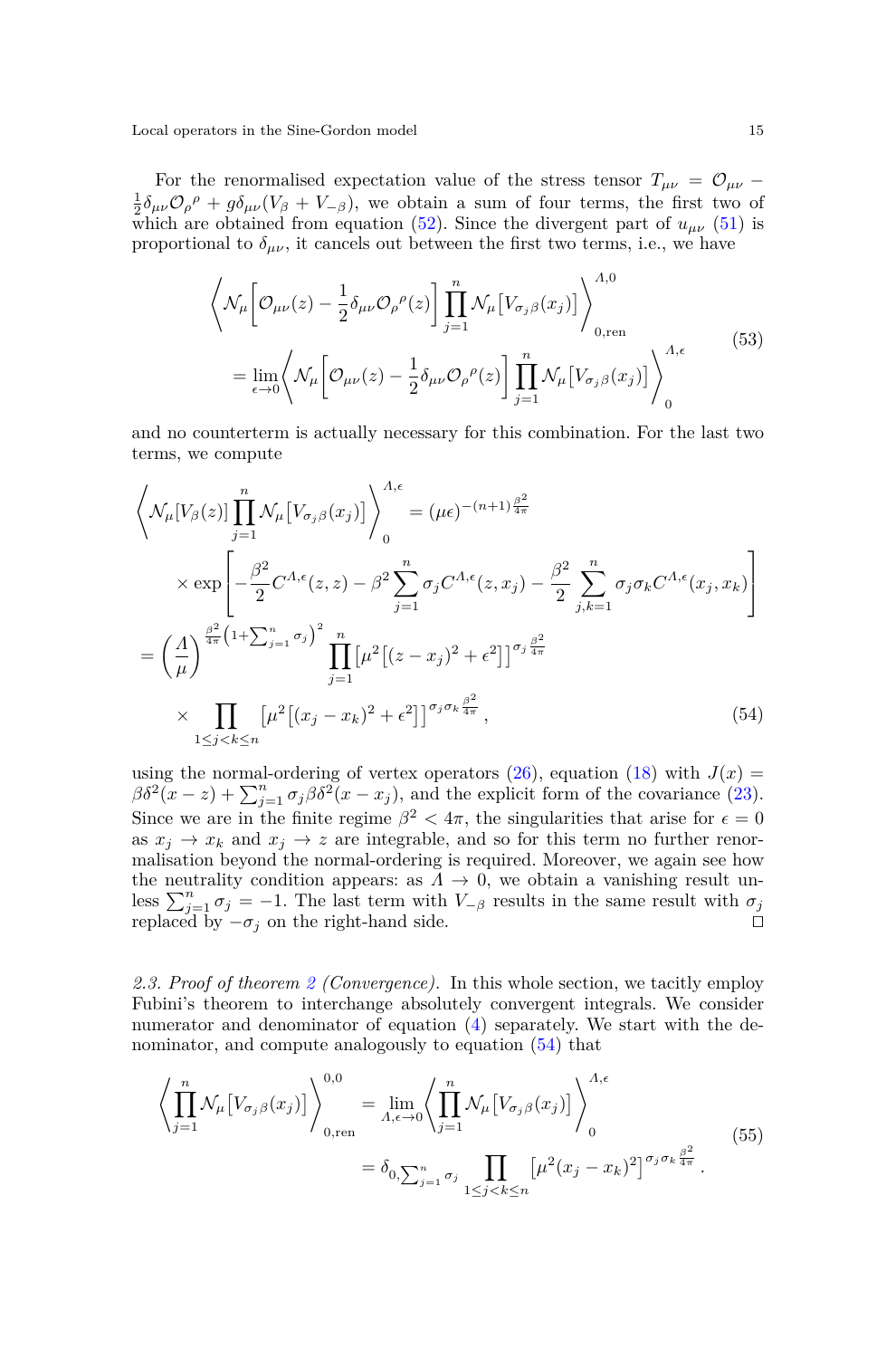*.*

Since  $\sigma_j = \pm 1$ , to obtain a non-vanishing result we must have  $n = 2m$  with m positive  $\sigma_j$  and *m* negative ones. We then rename the  $x_j$  with  $\sigma_j = -1$  to  $y_j$  and renumber them. Taking into account that there are  $\binom{n}{m} = (2m)!/(m!)^2$  possibilities to choose *m* positive  $\sigma_j$  from a total of  $n = 2m$  ones (since equation [\(55\)](#page-14-1) is symmetric under a permutation of the (renamed)  $x_i$  and  $y_j$  among themselves), the denominator of equation  $(4)$  reduces to

<span id="page-15-1"></span>
$$
\sum_{m=0}^{\infty} \frac{1}{(m!)^2} \int \cdots \int \left\langle \prod_{j=1}^m \mathcal{N}_{\mu} [V_{\beta}(x_j)] \mathcal{N}_{\mu} [V_{-\beta}(y_j)] \right\rangle_{0, \text{ren}}^{0,0} \prod_{i=1}^m g(x_i) g(y_i) d^2 x_i d^2 y_i
$$
\n
$$
= \sum_{m=0}^{\infty} \frac{\mu^{-m \frac{\beta^2}{2\pi}}}{(m!)^2} \int \cdots \int \left[ \frac{\prod_{1 \le j < k \le m} (x_j - x_k)^2 (y_j - y_k)^2}{\prod_{j,k=1}^m (x_j - y_k)^2} \right]^{\frac{\beta^2}{4\pi}} \prod_{i=1}^m g(x_i) g(y_i) d^2 x_i d^2 y_i
$$
\n(56)

As in previous works [\[1,](#page-54-0)[47\]](#page-56-8), to bound the term at order 2*m* we introduce complex variables  $\chi_j \equiv x_j^1 + ix_j^2$ ,  $v_j \equiv y_j^1 + iy_j^2$  such that

$$
(x_i - y_j)^2 = (x_i^1 - y_j^1)^2 + (x_i^2 - y_j^2)^2 = |\chi_i - \chi_j|^2
$$
\n(57)

and analogously for  $(x_i - x_j)^2 = |\chi_i - \chi_j|^2$  and  $(y_i - y_j)^2 = |v_i - v_j|^2$ . It follows that

<span id="page-15-2"></span>
$$
\left[\frac{\prod_{1\leq i < j \leq n} (x_i - x_j)^2 \prod_{1\leq i < j \leq n} (y_i - y_j)^2}{\prod_{i,j=1}^n (x_i - y_j)^2}\right]^p = \left|\frac{\prod_{1\leq i < j \leq n} (\chi_i - \chi_j) \prod_{1\leq i < j \leq n} (v_i - v_j)}{\prod_{i,j=1}^n (\chi_i - v_j)}\right|^{2p} = \left|\det \left(\frac{1}{\chi_i - v_j}\right)_{i,j=1}^n\right|^{2p},\tag{58}
$$

where the last equality is the well-known Cauchy determinant formula [\[48\]](#page-56-9). We estimate

<span id="page-15-3"></span>
$$
\left| \det \left( \frac{1}{\chi_i - v_j} \right)_{i,j=1}^n \right| \le \sum_{\pi} \prod_{j=1}^n \frac{1}{\left| \chi_j - v_{\pi(j)} \right|},\tag{59}
$$

where the sum runs over all permutations  $\pi$  of  $\{1, \ldots, n\}$ . Using the inequality

<span id="page-15-4"></span>
$$
\left(\sum_{j=1}^k |a_k|\right)^p \le \left\{\begin{matrix} k^{p-1} & p \ge 1\\ 1 & 0 < p < 1 \end{matrix}\right\} \sum_{j=1}^k |a_k|^p \le \max\left(k^{p-1}, 1\right) \sum_{j=1}^k |a_k|^p, \quad (60)
$$

it follows that

<span id="page-15-0"></span>
$$
\left[\frac{\prod_{1 \leq i < j \leq n} (x_i - x_j)^2 \prod_{1 \leq i < j \leq n} (y_i - y_j)^2}{\prod_{i,j=1}^n (x_i - y_j)^2}\right]^p \leq \left[\sum_{\pi} \prod_{j=1}^n \frac{1}{|\chi_j - v_{\pi(j)}|}\right]^{2p}
$$
\n
$$
\leq \max((n!)^{2p-1}, 1) \sum_{\pi} \prod_{j=1}^n |\chi_j - v_{\pi(j)}|^{-2p}
$$
\n
$$
= (n!)^{\max(2p-1,0)} \sum_{\pi} \prod_{j=1}^n [(x_j - y_{\pi(j)})^2]^{-p}, \tag{61}
$$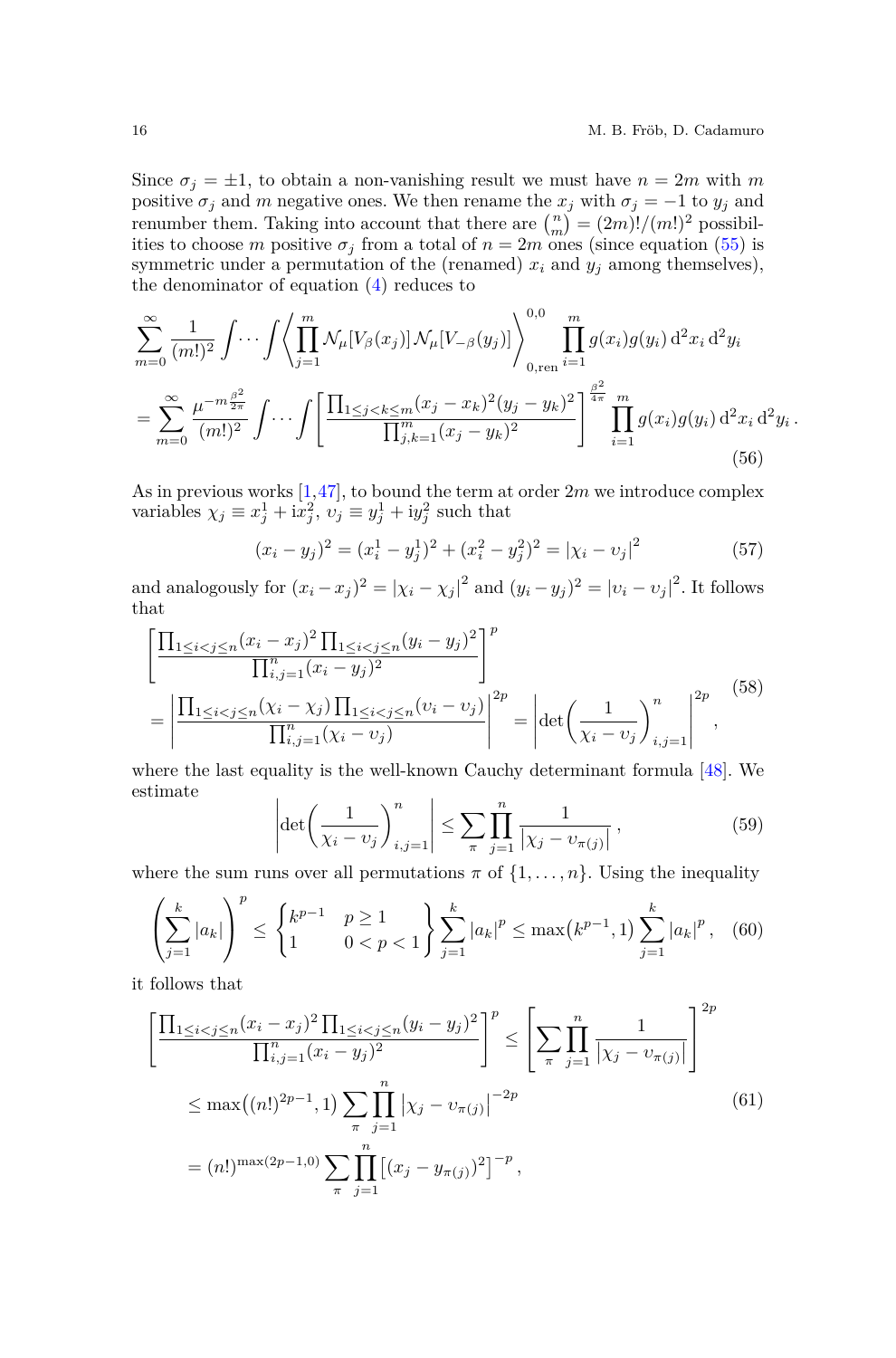since the number of permutations  $\pi$  of *n* elements is *n*!.

Inserting the estimate [\(61\)](#page-15-0) with  $p = \frac{\beta^2}{4\pi}$  into equation [\(56\)](#page-15-1), the denom-inator of equation [\(4\)](#page-3-2) is estimated by (we recall that  $g \ge 0$ )

<span id="page-16-2"></span>
$$
\sum_{m=0}^{\infty} \frac{1}{(m!)^{\gamma}} \int \cdots \int \prod_{j=1}^{m} \left[ \mu^2 (x_j - y_j)^2 \right]^{-\frac{\beta^2}{4\pi}} \prod_{i=1}^{m} g(x_i) g(y_i) \, d^2 x_i \, d^2 y_i \tag{62}
$$

with  $\gamma \equiv 1 - \max(\beta^2/(2\pi) - 1, 0)$ , and where an additional factor of *m*! arose since all *m*! permutations of the  $y_j$  give the same contribution. We see that we only need to bound

$$
\iint \left[\mu^2(x-y)^2\right]^{-\frac{\beta^2}{4\pi}} g(x)g(y) d^2x d^2y, \tag{63}
$$

which we split in two parts: the region where  $\mu^2(x-y)^2 > 1$  and which we bound by  $\iint g(x)g(y) d^2x d^2y = ||g||_1^2$ , and the region where  $\mu^2(x-y)^2 \le 1$  and which we bound using Young's inequality. For this, we use it in the form [\[49\]](#page-56-10)

<span id="page-16-3"></span>
$$
|(f, g * h)| = \left| \iint f(x)g(x - y)h(y) d^2x d^2y \right| \le ||f||_p ||g||_q ||h||_r, \qquad (64)
$$

where  $p, q, r \geq 1$  with  $1/p + 1/q + 1/r = 2$ . Taking

<span id="page-16-0"></span>
$$
q = 1 + \frac{4\pi - \beta^2}{8\pi}, \quad p = r = 1 + \frac{4\pi}{8\pi - \beta^2},
$$
\n(65)

the condition  $p, q, r \geq 1$  is fulfilled since we are in the finite regime  $\beta^2 < 4\pi$ , as well as  $p, q, r < 2$ . We obtain

$$
\iint_{\mu|x-y|\leq 1} \left[\mu^2(x-y)^2\right]^{-\frac{\beta^2}{4\pi}} g(x)g(y) d^2x d^2y \leq \|g\|_p^2 \left\|\Theta(1-\mu|x|)(\mu|x|)^{-\frac{\beta^2}{2\pi}}\right\|_q
$$
\n(66)

<span id="page-16-5"></span>and

$$
\left\| \Theta(1 - \mu|x|) (\mu|x|)^{-\frac{\beta^2}{2\pi}} \right\|_q^q = \int_{\mu|x| \le 1} (\mu|x|)^{-\frac{\beta^2}{2\pi}q} d^2x
$$
  
= 
$$
\frac{32\pi^3}{(4\pi - \beta^2)(8\pi - \beta^2)} \mu^{-2},
$$
(67)

where  $q(65)$  $q(65)$  was chosen in such a way that the integral is finite. Summing the contributions from both regions, we have shown that there exists a constant *K* (depending on  $\beta$  and  $q$ ) such that

<span id="page-16-4"></span>
$$
\iint \left[\mu^2(x-y)^2\right]^{-\frac{\beta^2}{4\pi}} g(x)g(y) d^2x d^2y \le K\,,\tag{68}
$$

and hence the denominator [\(56\)](#page-15-1) is bounded from above by

<span id="page-16-1"></span>
$$
\sum_{m=0}^{\infty} K^m \left\{ \begin{aligned} & (m!)^{-1} & \beta^2 < 2\pi \\ & (m!)^{\frac{\beta^2}{2\pi} - 2} & 2\pi \le \beta^2 < 4\pi \end{aligned} \right\} < \infty. \tag{69}
$$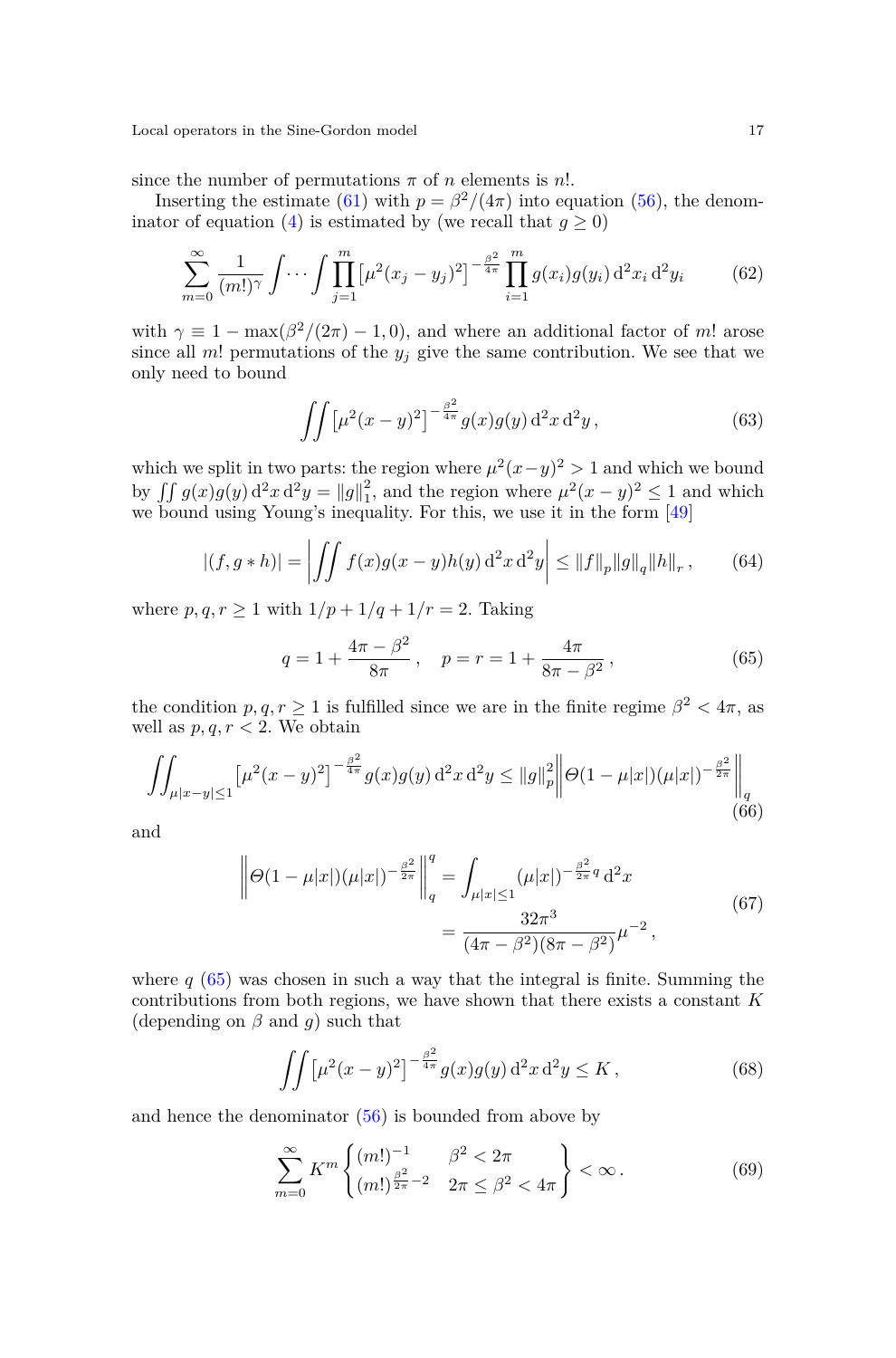$22$ 

Moreover, since each term in the sum [\(56\)](#page-15-1) is positive, it is bounded from below by the first term which is 1. Let us remark that the bounds  $(69)$  are not new and known from [\[1\]](#page-54-0); we have repeated their derivation to make the proof selfcontained, and since very similar estimates are needed for the numerator.

Consider thus the numerator of equation  $(4)$ , where using the result  $(52)$  for the renormalised expectation values again only even terms with  $n = 2m$  contribute. Taking into account the symmetry under the exchange of variables and renaming integration variables as in the case of the denominator, the numerator reads

<span id="page-17-1"></span>
$$
-\frac{\beta^2}{4\pi^2} \sum_{m=0}^{\infty} \frac{\mu^{-m\frac{\beta^2}{2\pi}}}{(m!)^2} \int f(z) \int \cdots \int \left[ \frac{\prod_{1 \le j < k \le m} (x_j - x_k)^2 (y_j - y_k)^2}{\prod_{j,k=1}^m (x_j - y_k)^2} \right]^{\frac{\beta^2}{4\pi}} \times \left[ \sum_{k=1}^m u_{\mu\nu}^{\text{ren}} (x_k - z) + \sum_{k=1}^m u_{\mu\nu}^{\text{ren}} (y_k - z) + 2 \sum_{1 \le j < k \le m} \frac{(x_j - z)_{(\mu)} (x_k - z)_{\nu}}{(x_j - z)^2} \frac{(x_k - z)_{\nu}}{(x_k - z)^2} - 2 \sum_{j,k=1}^m \frac{(x_j - z)_{(\mu)} (y_k - z)_{\nu}}{(x_j - z)^2} \frac{(y_j - z)_{(\mu)} (y_k - z)_{\nu}}{(y_j - z)^2} \right] \times d^2 z \prod_{i=1}^m g(x_i) g(y_i) d^2 x_i d^2 y_i.
$$
\n(70)

Since we can interchange  $x_j$  and  $y_j$  without changing the result, we see that there are three different types of terms: the ones involving the renormalised  $u_{\mu\nu}^{\text{ren}}$ , the ones involving a double sum and only  $x_j$ , and the ones with a double sum over both  $x_j$  and  $y_j$ . We start with the last two types, which after the shift  $x_j \rightarrow x_j + z$ ,  $y_j \rightarrow y_j + z$  and with the estimate [\(61\)](#page-15-0) with  $p = \beta^2/(4\pi)$  are bounded by

<span id="page-17-0"></span>
$$
\frac{\beta^2}{4\pi^2} \sum_{m=0}^{\infty} \frac{1}{(m!)^{1+\gamma}} \int |f(z)| \int \cdots \int \sum_{\pi} \prod_{j=1}^m \left[ \mu^2 (x_j - y_{\pi(j)})^2 \right]^{-\frac{\beta^2}{4\pi}} \times \left[ 4 \sum_{1 \le j < k \le m} \frac{1}{|x_j| |x_k|} + 2 \sum_{j,k=1}^m \frac{1}{|x_j| |y_k|} \right] d^2 z \prod_{i=1}^m g(x_i + z) g(y_i + z) d^2 x_i d^2 y_i \tag{71}
$$

with the same  $\gamma$  as before, defined after equation [\(62\)](#page-16-2). Since the remainder of the integrand is invariant under permutations of the  $y_j$ , the sum over permutations *π* coming from the determinant estimate again gives a factor of *m*!. We then use again Young's inequality [\(64\)](#page-16-3), separating contributions involving a  $1/|x_k|$ or  $1/|y_k|$  from the sums from the ones without. The contributions without such terms are estimated as before [\(68\)](#page-16-4), taking into account that the norm of *g* with shifted argument  $x + z$  is equal to the norm of *g* because the integral that defines the norm is translation invariant. For the other contributions, we begin with the first sum, where a single term  $1/|x_i|$  may be present. In the region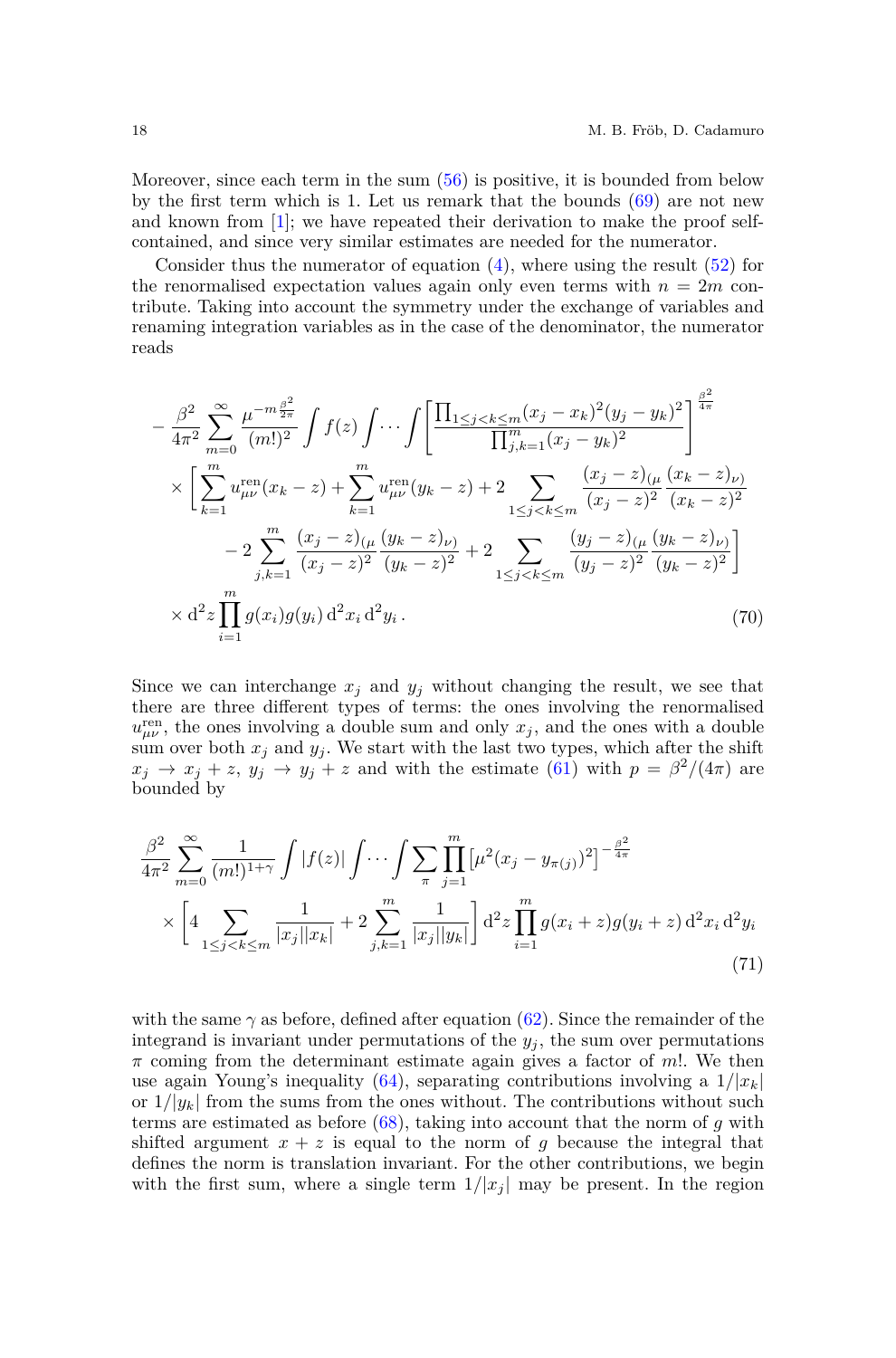where  $\mu |x_j - y_j| > 1$ , we then estimate

$$
\iint_{\mu|x_j - y_j| > 1} \left[ \mu^2 (x_j - y_j)^2 \right]^{-\frac{\beta^2}{4\pi}} \frac{1}{|x_j|} g(x_j + z) g(y_j + z) d^2 x_j d^2 y_j
$$
\n
$$
\leq \|g\|_1 \int \frac{1}{|x_j|} g(x_j + z) d^2 x_j
$$
\n
$$
= \|g\|_1 \int \frac{1}{|x_j| (\mu^2 x_j^2 + 1)} g(x_j + z) (\mu^2 x_j^2 + 1) d^2 x_j
$$
\n
$$
\leq \pi^2 \mu^{-1} \|g\|_1 \|(\mu^2 x^2 + 1) g(x + z)\|_\infty
$$
\n(72)

using Hölder's inequality

<span id="page-18-0"></span>
$$
||fg||_1 \le ||f||_{r/(r-1)} ||g||_r \tag{73}
$$

with  $r = 1$ . In the region where  $\mu |x_j - y_j| \leq 1$ , we use instead Young's inequality [\(64\)](#page-16-3) with the same choice of exponents [\(65\)](#page-16-0) and obtain

$$
\iint_{\mu|x_j - y_j| \le 1} \left[ \mu^2 (x_j - y_j)^2 \right]^{-\frac{\beta^2}{4\pi}} \frac{1}{|x_j|} g(x_j + z) g(y_j + z) d^2 x_j d^2 y_j
$$
\n
$$
\le ||g||_p \left\| \frac{1}{|x|} g(x + z) \right\|_p \left\| \Theta(1 - \mu|x|) (\mu|x|)^{-\frac{\beta^2}{2\pi}} \right\|_q \tag{74}
$$

and, using again Hölder's inequality  $(73)$  with  $r = 1$ ,

$$
\left\| \frac{1}{|x|} g(x+z) \right\|_{p}^{p} = \int \frac{1}{|x|^{p} (\mu^{2} x^{2} + 1)} g^{p} (x+z) (\mu^{2} x^{2} + 1) d^{2} x
$$
\n
$$
\leq \pi \mu^{p-2} \Gamma \left( 1 - \frac{p}{2} \right) \Gamma \left( \frac{p}{2} \right) \left\| (\mu^{2} x^{2} + 1) g^{p} (x+z) \right\|_{\infty} < \infty ,
$$
\n(75)

since the choice  $(65)$  is such that  $1 < p < 2$ . Thus also in this case there exists a constant *K* (depending on  $\beta$  and *g*) such that

$$
\iint \left[\mu^2(x_j - y_j)^2\right]^{-\frac{\beta^2}{4\pi}} \frac{1}{|x_j|} g(x_j + z) g(y_j + z) d^2 x_j d^2 y_j \le K. \tag{76}
$$

If the second sum involves  $\frac{1}{|x_j||y_k|}$  with  $j \neq k$ , we have the same estimates, while for  $j = k$  we obtain analogously to the above

$$
\iint_{\mu|x_j-y_j|>1} \left[\mu^2(x_j-y_j)^2\right]^{-\frac{\beta^2}{4\pi}} \frac{1}{|x_j||y_j|} g(x_j+z)g(y_j+z) d^2x_j d^2y_j
$$
\n
$$
\leq \pi^4 \mu^{-2} \left\| (\mu^2 x^2+1)g(x+z) \right\|_{\infty}^2
$$
\n(77)

and

$$
\iint_{\mu|x_j - y_j| \le 1} \left[ \mu^2 (x_j - y_j)^2 \right]^{-\frac{\beta^2}{4\pi}} \frac{1}{|x_j|} g(x_j + z) g(y_j + z) d^2 x_j d^2 y_j
$$
\n
$$
\le \left\| \frac{1}{|x|} g(x + z) \right\|_p^2 \left\| \Theta(1 - \mu|x|) (\mu|x|)^{-\frac{\beta^2}{2\pi}} \right\|_q,
$$
\n(78)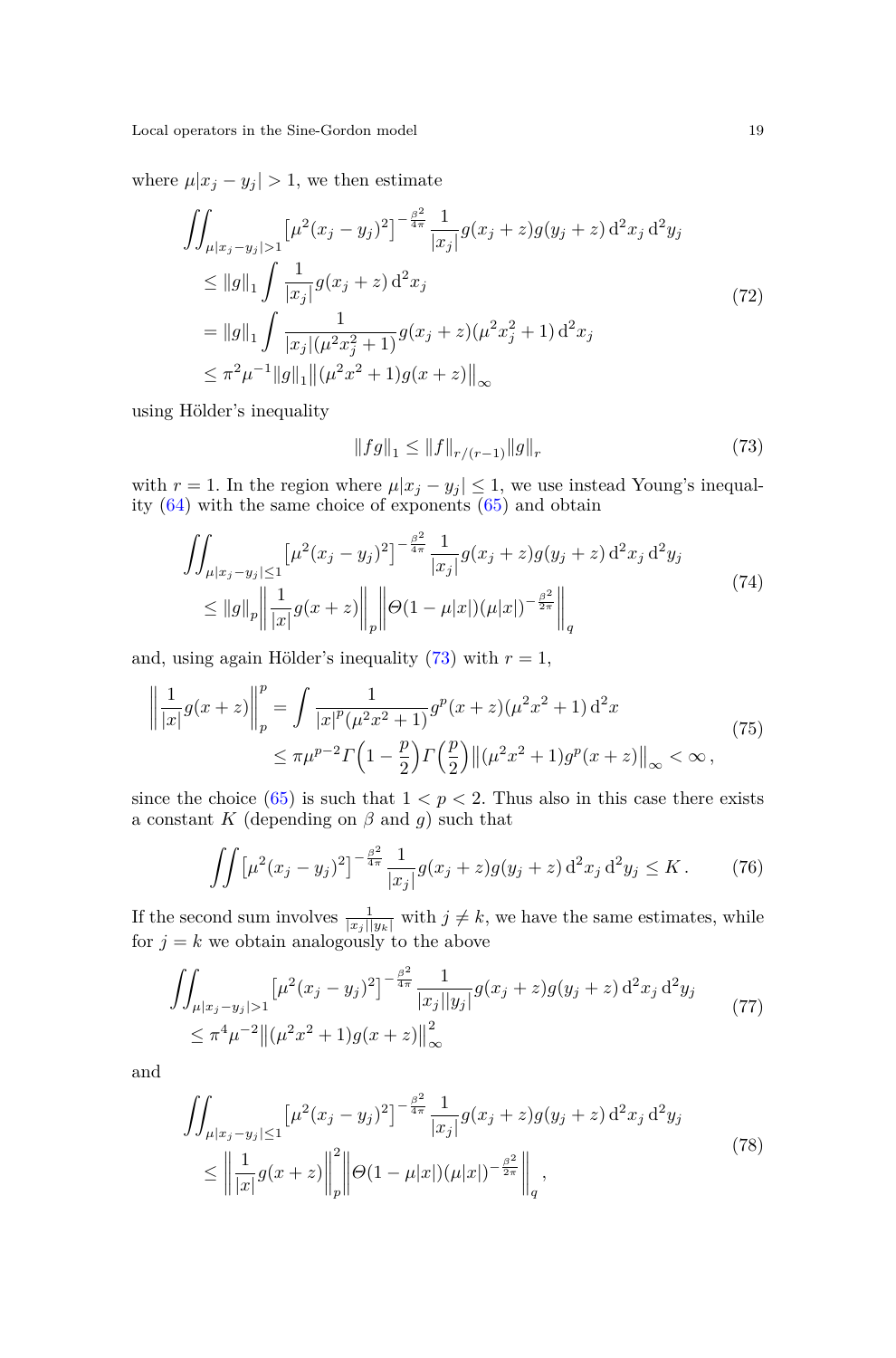and so also in this case we can bound everything by a constant *K* depending on  $\beta$  and  $g$ . It follows that equation [\(71\)](#page-17-0) is bounded by

$$
\frac{\beta^2}{4\pi^2} \sum_{m=0}^{\infty} \frac{1}{(m!)^{\gamma}} \int |f(z)| \left[ 4 \sum_{1 \le j < k \le m} K^m + 2 \sum_{j,k=1}^m K^m \right] d^2 z
$$
\n
$$
\le C \sum_{m=0}^{\infty} \frac{1}{(m!)^{\gamma}} m^2 K^m < \infty
$$
\n
$$
(79)
$$

with another constant  $C = 4/\pi ||f||_1$ .

For the remaining terms in the numerator [\(70\)](#page-17-1) involving the renormalised  $u_{\mu\nu}^{\text{ren}}$ , we recall its definition [\(50\)](#page-13-0) from which it follows that

<span id="page-19-1"></span>
$$
\int u_{\mu\nu}^{\text{ren}}(x-z)f(z) d^2z
$$
\n
$$
= -\frac{1}{4} \int \ln[\mu^2(x-z)^2] \left[ \partial_\mu \partial_\nu f(z) - \delta_{\mu\nu} \frac{(x-z)^\rho}{(x-z)^2} \partial_\rho f(z) \right] d^2z.
$$
\n(80)

We then again shift  $x_j \rightarrow x_j + z$ ,  $y_j \rightarrow y_j + z$  and use the determinant esti-mate [\(61\)](#page-15-0) with  $p = \frac{\beta^2}{4\pi}$  to obtain the bound

<span id="page-19-0"></span>
$$
\frac{\beta^2}{4\pi^2} \sum_{m=0}^{\infty} \frac{1}{(m!)^{1+\gamma}} \int \int \cdots \int \sum_{\pi} \prod_{j=1}^{m} \left[ \mu^2 (x_j - y_{\pi(j)})^2 \right]^{-\frac{\beta^2}{4\pi}} \times \sum_{k=1}^{m} \left| \ln(\mu |x_k|) \right| \left[ \sup_{\mu,\nu \in \{1,2\}} |\partial_{\mu} \partial_{\nu} f(z)| + \frac{1}{|x_k|} \sup_{\rho \in \{1,2\}} |\partial_{\rho} f(z)| \right] \times d^2 z \prod_{i=1}^{m} g(x_i + z) g(y_i + z) d^2 x_i d^2 y_i
$$
\n(81)

with the same  $\gamma$  as before. The sum over permutations  $\pi$  again gives a factor  $m!$ , and for the terms with the  $x_k$  not involved in the sum, we have the same bounds [\(68\)](#page-16-4) as before. For the other terms, in the region where  $\mu |x_k - y_k| > 1$ we estimate that

$$
\iint_{\mu|x_k - y_k| > 1} \left[ \mu^2 (x_k - y_k)^2 \right]^{-\frac{\beta^2}{4\pi}} |\ln(\mu|x_k|)| g(x_k + z) g(y_k + z) d^2 x_k d^2 y_k
$$
\n
$$
\leq \|g\|_1 \int |\ln(\mu|x_k|)| g(x_k + z) d^2 x_k
$$
\n
$$
= \|g\|_1 \int \frac{|\ln(\mu|x_k|)|}{(\mu^2 x_k^2 + 1)^2} g(x_k + z) (\mu^2 x_k^2 + 1)^2 d^2 x_k
$$
\n
$$
\leq \frac{\pi}{\mu^2} \ln 2 \|g\|_1 \|(\mu^2 x^2 + 1)^2 g(x + z)\|_{\infty},
$$
\n(82)

using again Hölder's inequality  $(73)$  with  $r = 1$ , and analogously

$$
\iint_{\mu|x_k - y_k| > 1} \left[ \mu^2 (x_k - y_k)^2 \right]^{-\frac{\beta^2}{4\pi}} \frac{\left| \ln(\mu|x_k|) \right|}{|x_k|} g(x_k + z) g(y_k + z) d^2 x_k d^2 y_k
$$
\n
$$
\leq \frac{4\pi}{\mu} \|g\|_1 \left\| (\mu^2 x^2 + 1) g(x + z) \right\|_\infty. \tag{83}
$$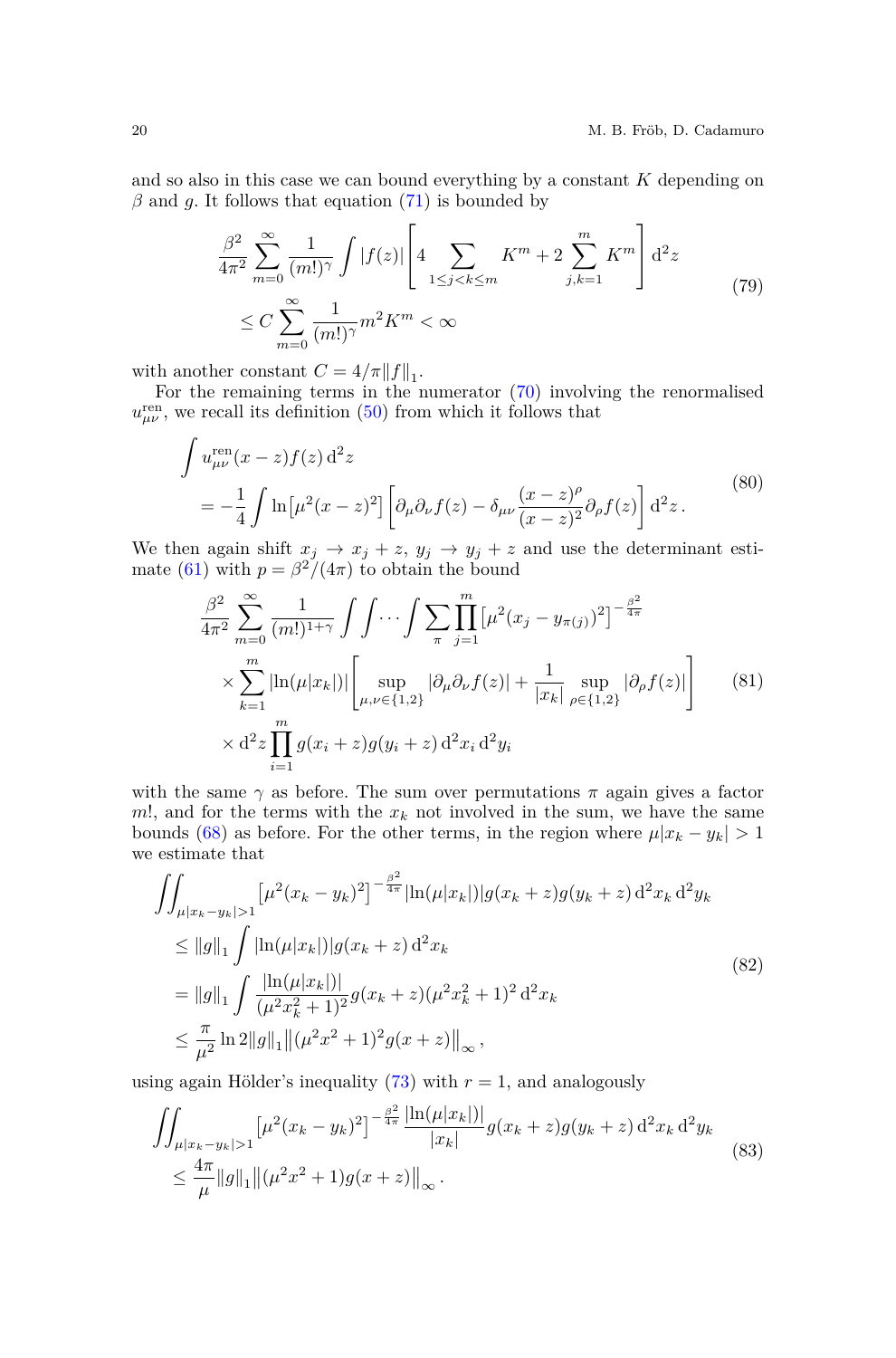In the region where  $\mu |x_k - y_k| \leq 1$ , we use again Young's inequality [\(64\)](#page-16-3) with the same choice of exponents  $(65)$  and obtain

$$
\iint_{\mu|x_k - y_k| \le 1} \left[ \mu^2 (x_k - y_k)^2 \right]^{-\frac{\beta^2}{4\pi}} |\ln(\mu|x_k|)| g(x_k + z) g(y_k + z) d^2 x_k d^2 y_k
$$
\n
$$
\le \|g\|_p \|\left| \ln(\mu|x|) | g(x+z) \right\|_p \left\| \Theta(1 - \mu|x|) (\mu|x|)^{-\frac{\beta^2}{2\pi}} \right\|_q \tag{84}
$$

and, using again Hölder's inequality  $(73)$  with  $r = 1$ ,

$$
\|\ln(\mu|x|)|g(x+z)\|_p^p = \int \frac{\ln(\mu|x|)^p}{(\mu^2 x^2 + 1)^2} g^p(x+z)(\mu^2 x^2 + 1)^2 d^2 x
$$
  
 
$$
\leq 6\mu^{-2} \|(\mu^2 x^2 + 1)^2 g^p(x+z)\|_\infty < \infty,
$$
 (85)

and analogously

$$
\iint_{\mu|x_k - y_k| \le 1} \left[ \mu^2 (x_k - y_k)^2 \right]^{-\frac{\beta^2}{4\pi}} \frac{\left| \ln(\mu|x_k|) \right|}{|x_k|} g(x_k + z) g(y_k + z) d^2 x_k d^2 y_k
$$
\n
$$
\le \|g\|_p \left\| \frac{\left| \ln(\mu|x|) \right|}{|x|} g(x + z) \right\|_p \left\| \Theta(1 - \mu|x|) (\mu|x|)^{-\frac{\beta^2}{2\pi}} \right\|_q \tag{86}
$$

with

$$
\left\| \frac{\ln(\mu|x|)}{|x|} g(x+z) \right\|_p^p = \int \frac{|\ln(\mu|x|)|^p}{|x|(\mu^2 x^2 + 1)^2} g^p(x+z)(\mu^2 x^2 + 1)^2 d^2 x
$$
  
 
$$
\leq 25\mu^{-2} \left\| (\mu^2 x^2 + 1)^2 g^p(x+z) \right\|_\infty < \infty.
$$
 (87)

It follows that there exists a constant *K* (depending on  $\beta$  and *g*) such that equation [\(81\)](#page-19-0) is bounded by

$$
C\sum_{m=0}^{\infty} \frac{1}{(m!)^{\gamma}} mK^m < \infty \tag{88}
$$

with another constant  $C = \frac{1}{\pi} \left[ \left\| \sup_{\mu,\nu \in \{1,2\}} |\partial_{\mu} \partial_{\nu} f(z)| \right\|_1 + \left\| \sup_{\rho \in \{1,2\}} |\partial_{\rho} f(z)| \right\|_1 \right]$ i .

Taking all together, the numerator of equation  $(4)$  is bounded by  $(5)$ , with *K* being the maximum of all the constants *K* in this section, and *C* being the sum of all the constants *C* in this section. Since the denominator is bounded from below by 1, the bound [\(5\)](#page-4-1) holds for the full Gell-Mann–Low expectation value  $(4)$ .

For the first two terms of the stress tensor  $T_{\mu\nu} = \mathcal{O}_{\mu\nu} - \frac{1}{2}\delta_{\mu\nu}\mathcal{O}_{\rho}^{\rho} + g\delta_{\mu\nu}(V_{\beta} + V_{\beta})$  $V_{-\beta}$ ) we can take over the above bounds. For the third term, we use the re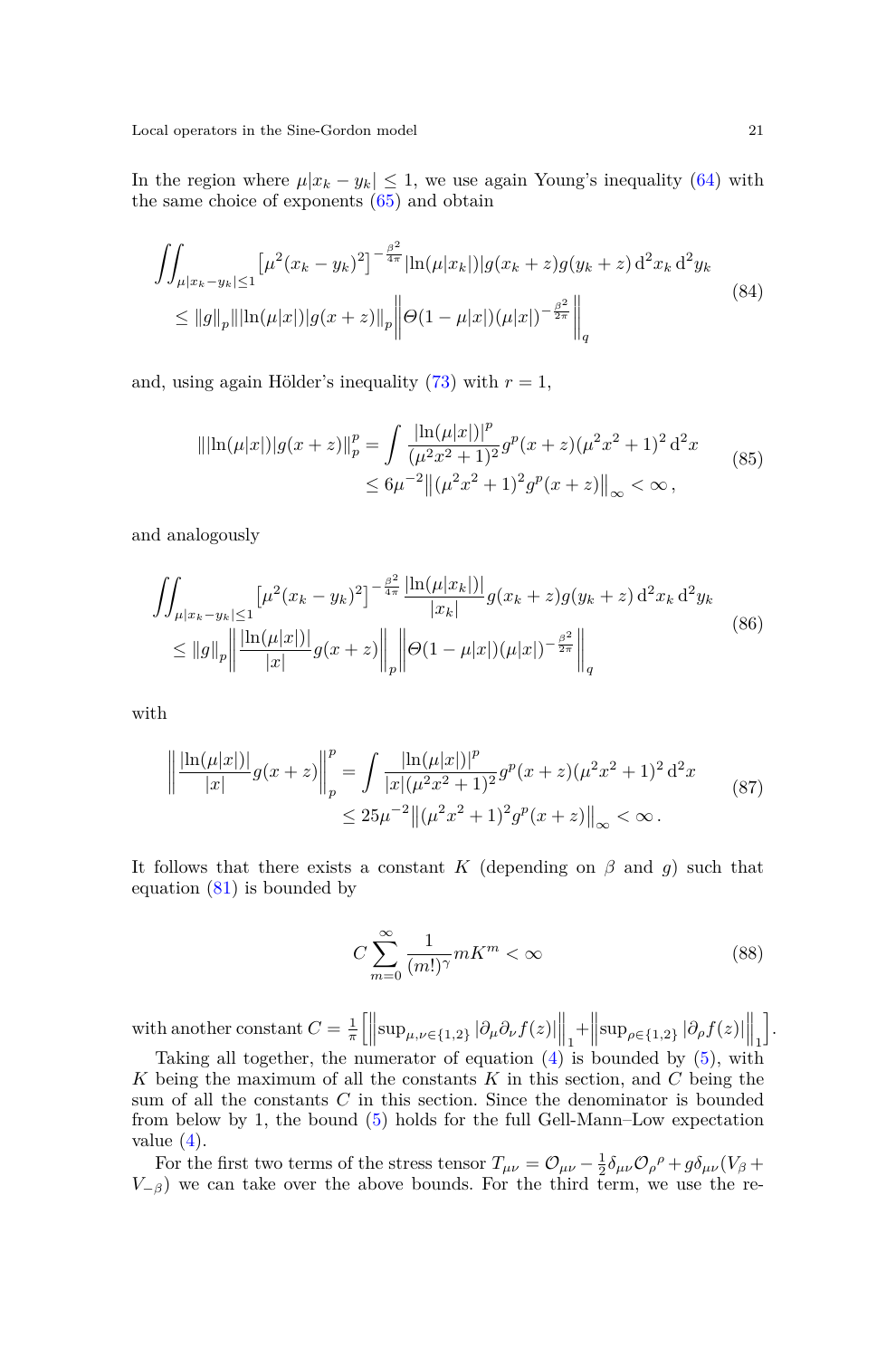sult [\(54\)](#page-14-0) and thus have to bound

<span id="page-21-0"></span>
$$
\sum_{n=0}^{\infty} \frac{1}{n!} \int \cdots \int \sum_{\sigma_i = \pm 1} \left\langle \mathcal{N}_{\mu} [V_{\beta}(gf)] \prod_{j=1}^{n} \mathcal{N}_{\mu} [V_{\sigma_j \beta}(x_j)] \right\rangle_{0, \text{ren}}^{0,0} \prod_{i=1}^{n} g(x_i) d^2 x_i
$$
\n
$$
= \sum_{m=0}^{\infty} \frac{\mu^{-(m+1)\frac{\beta^2}{2\pi}}}{m!(m+1)!} \int g(z) f(z) \int \cdots \int \prod_{j=1}^{m} \left[ \frac{(z-x_j)^2}{(z-y_j)^2} \right]^{\frac{\beta^2}{4\pi}} \left[ \frac{1}{(z-y_{m+1})^2} \right]^{\frac{\beta^2}{4\pi}}
$$
\n
$$
\times \left[ \frac{\prod_{1 \le j < k \le m} (x_j - x_k)^2 (y_j - y_k)^2}{\prod_{j,k=1}^{m} (x_j - y_k)^2} \prod_{j=1}^{m} \frac{(y_j - y_{m+1})^2}{(x_j - y_{m+1})^2} \right]^{\frac{\beta^2}{4\pi}}
$$
\n
$$
\times d^2 z \prod_{i=1}^{m} g(x_i) d^2 x_i \prod_{j=1}^{m+1} g(y_j) d^2 y_j,
$$
\n(89)

where we used that because of the neutrality condition only odd terms  $n =$  $2m + 1$  give a non-vanishing contribution. Of these, *m* have a positive  $\sigma_i$  and  $m+1$  have a negative one, such that the sum over the  $\sigma_j$  resulted in a factor of  $\binom{2m+1}{m} = (2m+1)!/(m!(m+1)!)$ , and as before we renamed the integration variables with a negative  $\sigma_j$  to  $y_j$ . Setting  $x_{m+1} \equiv z$ , the terms in brackets combine to the expression [\(58\)](#page-15-2) with  $n = m + 1$  and  $p = \frac{\beta^2}{4\pi}$ , and we can use the Cauchy determinant formula and the bound [\(61\)](#page-15-0) for the determinant. We can thus bound the series [\(89\)](#page-21-0) by

$$
\sum_{m=0}^{\infty} \frac{1}{m![(m+1)!]^{\gamma}} \int g(z)|f(z)| \int \cdots \int \sum_{\pi} \left[\mu^2 (z - y_{\pi(m+1)})^2\right]^{-\frac{\beta^2}{4\pi}} \times \prod_{j=1}^{m} \left[\mu^2 (x_j - y_{\pi(j)})^2\right]^{-\frac{\beta^2}{4\pi}} d^2 z \prod_{i=1}^{m} g(x_i) d^2 x_i \prod_{j=1}^{m+1} g(y_j) d^2 y_j,
$$
\n(90)

and the sum over permutations  $\pi$  gives a factor  $(m+1)!$  since the remainder of the integrand is symmetric under the interchange of the  $y_j$ . We can now use the bound  $(68)$  (estimating together the integrals over *z* and  $y_{m+1}$ ), and obtain for the series [\(89\)](#page-21-0) the bound

$$
C\sum_{m=0}^{\infty} \frac{1}{[(m+1)!]^{\gamma}} (m+1) K^{m} \le C \sum_{m=0}^{\infty} \frac{1}{(m!)^{\gamma}} m^{2} K^{m} < \infty ,
$$
 (91)

with *C* now also depending on *g* (from the integral over  $y_{m+1}$  and *z*). The same bound is obtained analogously for the fourth term in the stress tensor involving  $V_{-\beta}$ , which switches  $x_i$  with  $y_i$  in equation [\(89\)](#page-21-0), such that taking all together the bound  $(5)$  holds also for the stress tensor.  $\square$ 

*2.4. Proof of theorem [3](#page-4-2) (Conservation).* Since we have shown in the last subsection that the denominator of the Gell-Mann–Low formula [\(4\)](#page-3-2) is bounded from below, to show that the interacting stress tensor is conserved it is enough to show that the numerator vanishes when smeared with a test function of the form  $\partial^{\mu} f$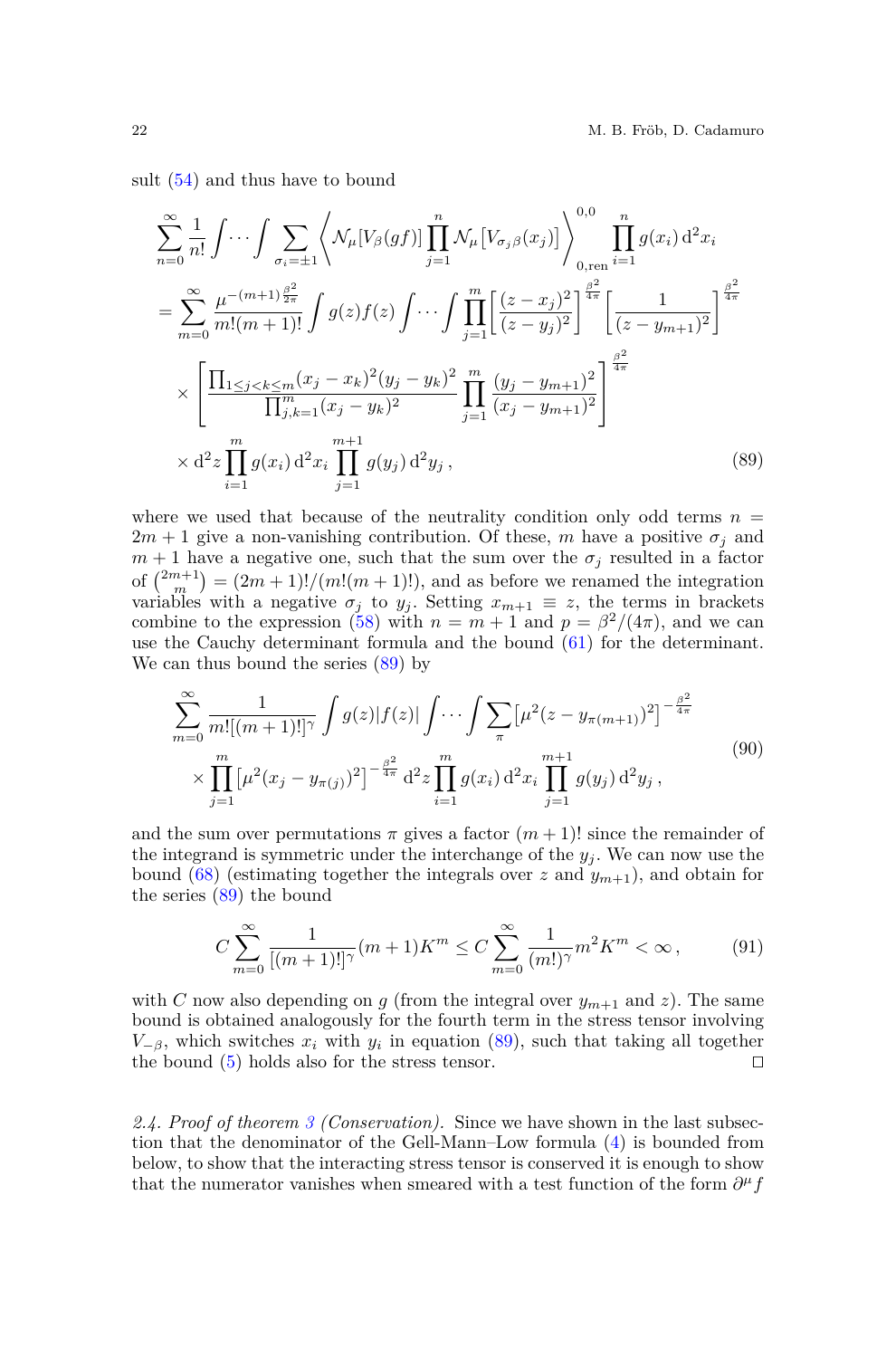with  $f \in \mathcal{S}(\mathbb{R}^2)$ . Consider the numerator for  $\mathcal{O}_{\mu\nu}$  [\(70\)](#page-17-1) smeared with  $\partial^{\mu} f$ , which contains two different types of terms: the ones with the renormalised  $u_{\mu\nu}^{\text{ren}}$ , and the others involving double sums. We start with the second type, and compute

<span id="page-22-0"></span>
$$
\int \frac{(x-z)_{(\mu} (y-z)\nu)}{(x-z)^2} \partial^{\mu} f(z) d^2 z \n= \frac{1}{4} \partial_{(\mu}^2 \partial_{\nu)}^y \int \ln[\mu^2 (x-z)^2] \ln[\mu^2 (y-z)^2] \partial^{\mu} f(z) d^2 z \n= \frac{1}{8} \Delta_x \partial_{\nu}^y \int \ln[\mu^2 (x-z)^2] \ln[\mu^2 (y-z)^2] f(z) d^2 z \n+ \frac{1}{8} \Delta_y \partial_{\nu}^x \int \ln[\mu^2 (x-z)^2] \ln[\mu^2 (y-z)^2] f(z) d^2 z \n+ \frac{1}{8} \partial_{\mu}^x \partial_{\nu}^{\mu} (\partial_{\nu}^x + \partial_{\nu}^y) \int \ln[\mu^2 (x-z)^2] \ln[\mu^2 (y-z)^2] f(z) d^2 z \n= \frac{\pi}{2} \partial_{\nu}^y \ln[\mu^2 (y-x)^2] f(x) + \frac{\pi}{2} \partial_{\nu}^x \ln[\mu^2 (x-y)^2] f(y) \n+ \frac{1}{8} \partial_{\mu}^x \partial_{\nu}^{\mu} (\partial_{\nu}^x + \partial_{\nu}^y) \int \ln[\mu^2 (x-z)^2] \ln[\mu^2 (y-z)^2] f(z) d^2 z,
$$
\n(92)

using that the logarithm is a fundamental solution of the Laplace equation in 2 dimensions:

$$
\Delta \ln \left[\mu^2 (x-z)^2\right] = 4\pi \delta^2 (x-z),\tag{93}
$$

as follows for example from the limit  $m \to 0$  of equation [\(24\)](#page-8-3) for the massive covariance after taking derivatives. Analogously, we obtain

$$
\int \frac{(x-z)_{\rho}}{(x-z)^2} \frac{(y-z)^{\rho}}{(y-z)^2} \partial_{\nu} f(z) d^2 z
$$
\n
$$
= \frac{1}{4} \partial_{\rho}^{x} \partial_{y}^{\rho} (\partial_{\nu}^{x} + \partial_{\nu}^{y}) \int \ln[\mu^{2}(x-z)^{2}] \ln[\mu^{2}(y-z)^{2}] f(z) d^2 z,
$$
\n(94)

which cancels the last line of [\(92\)](#page-22-0) if we take the combination  $\mathcal{O}_{\mu\nu} - \frac{1}{2} \delta_{\mu\nu} \mathcal{O}_{\rho}{}^{\rho}$  that appears in the stress tensor. The terms of the second type in this combination thus sum up to

<span id="page-22-1"></span>
$$
\frac{\beta^2}{4\pi} \sum_{m=0}^{\infty} \frac{\mu^{-m\frac{\beta^2}{2\pi}}}{(m!)^2} \int \cdots \int \left[ \frac{\prod_{1 \le j < k \le m} (x_j - x_k)^2 (y_j - y_k)^2}{\prod_{j,k=1}^m (x_j - y_k)^2} \right]^{\frac{\beta^2}{4\pi}} \times \left[ \sum_{1 \le j < k \le m} [f(x_j) - f(x_k)] \partial_\nu \ln[\mu^2(x_j - x_k)^2] - \sum_{j,k=1}^m [f(x_j) - f(y_k)] \partial_\nu \ln[\mu^2(x_j - y_k)^2] + \sum_{1 \le j < k \le m} [f(y_j) - f(y_k)] \partial_\nu \ln[\mu^2(y_j - y_k)^2] \right] \prod_{i=1}^m g(x_i) g(y_i) \, d^2 x_i \, d^2 y_i. \tag{95}
$$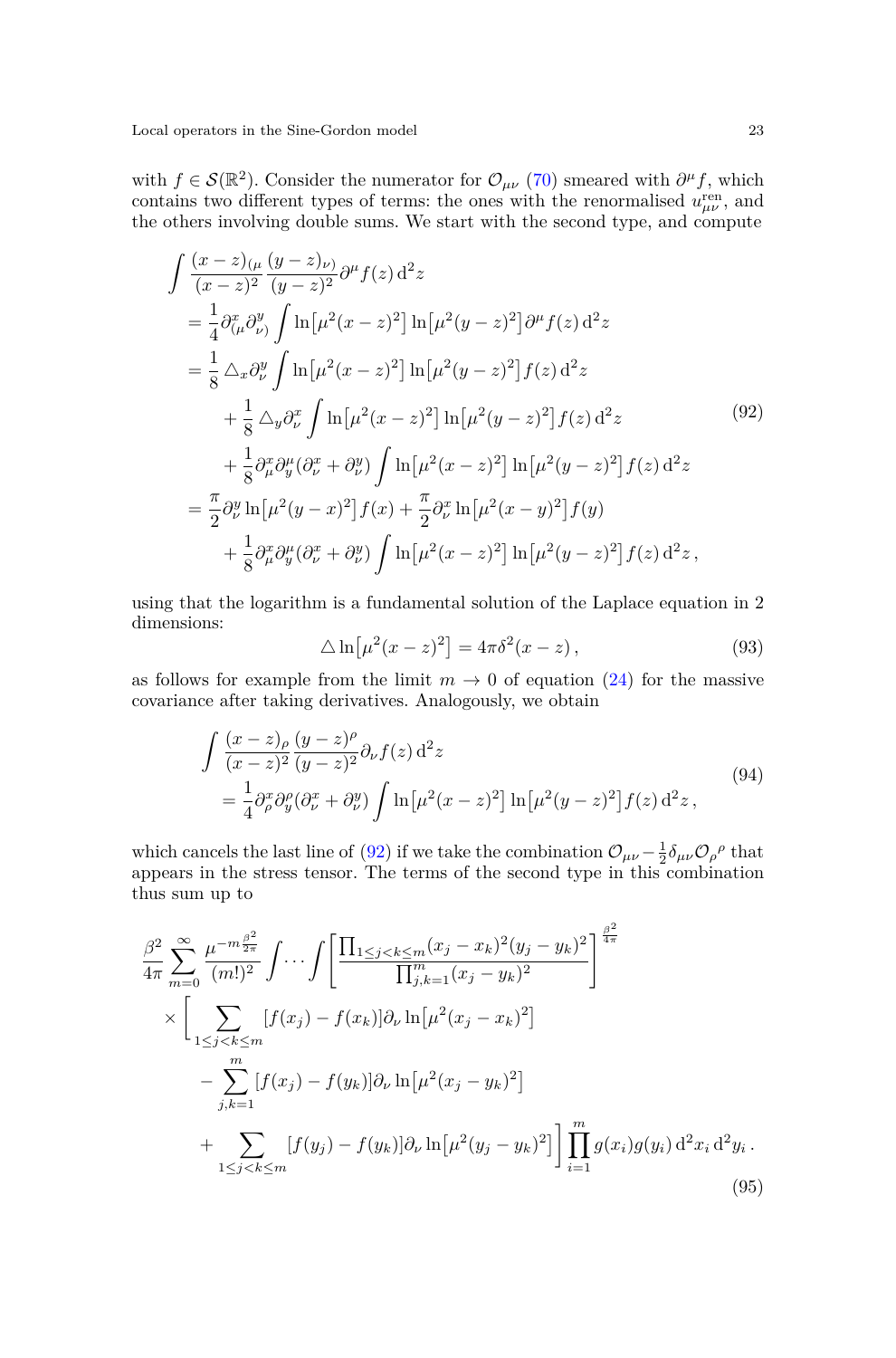We compute

<span id="page-23-1"></span>
$$
\partial_{\nu}^{x_{\ell}} \ln \left( \left[ \frac{\prod_{1 \leq j < k \leq m} (x_j - x_k)^2 (y_j - y_k)^2}{\prod_{j,k=1}^m (x_j - y_k)^2} \right]^{\frac{\beta^2}{4\pi}} \right) \right) = \frac{\beta^2}{2\pi} \left[ \sum_{k=1}^{\ell-1} \frac{(x_{\ell} - x_k)_{\nu}}{(x_{\ell} - x_k)^2} + \sum_{k=\ell+1}^m \frac{(x_{\ell} - x_k)_{\nu}}{(x_{\ell} - x_k)^2} - \sum_{k=1}^m \frac{(x_{\ell} - y_k)_{\nu}}{(x_{\ell} - y_k)^2} \right], \tag{96}
$$

and the analogous equation with *x* and *y* exchanged, multiply by  $f(x_\ell)$ , sum over  $\ell$  and rename summation indices to obtain

$$
\sum_{k=1}^{m} f(x_k) \partial_{\nu}^{x_k} \ln \left( \left[ \frac{\prod_{1 \le j < k \le m} (x_j - x_k)^2 (y_j - y_k)^2}{\prod_{j,k=1}^{m} (x_j - y_k)^2} \right]^{\frac{\beta^2}{4\pi}} \right) \right) \n= \frac{\beta^2}{2\pi} \left[ \sum_{1 \le j < k \le m} [f(x_j) - f(x_k)] \frac{(x_j - x_k)_{\nu}}{(x_j - x_k)^2} - \sum_{j,k=1}^{m} f(x_j) \frac{(x_j - y_k)_{\nu}}{(x_j - y_k)^2} \right],
$$
\n(97)

as well as the analogous equation with *x* and *y* exchanged. We can thus rewrite equation [\(95\)](#page-22-1) in the form

$$
\sum_{m=0}^{\infty} \frac{\mu^{-m \frac{\beta^2}{2\pi}}}{(m!)^2} \int \cdots \int \prod_{i=1}^{m} d^2 x_i d^2 y_i g(x_i) g(y_i) \n\times \sum_{k=1}^{m} [f(x_k) \partial_{\nu}^{x_k} + f(y_k) \partial_{\nu}^{y_k}] \left[ \frac{\prod_{1 \le j < k \le m} (x_j - x_k)^2 (y_j - y_k)^2}{\prod_{j,k=1}^{m} (x_j - y_k)^2} \right]^{\frac{\beta^2}{4\pi}},
$$
\n(98)

and since by assumption *g* is constant on the support of *f*, we can integrate the derivatives by parts such that they act on *f* and then use the symmetry of the integrand under the exchange of the  $x_i$  and the  $y_i$ , such that the sum over  $k$ gives a factor *m*. Since the term with  $m = 0$  does not contribute, renaming the summation index  $m \to m + 1$  we thus obtain

<span id="page-23-0"></span>
$$
-\sum_{m=0}^{\infty} \frac{\mu^{-(m+1)\frac{\beta^2}{2\pi}}}{m!(m+1)!} \int \cdots \int \left[ \frac{\prod_{1 \leq j < k \leq m+1} (x_j - x_k)^2 (y_j - y_k)^2}{\prod_{j,k=1}^{m+1} (x_j - y_k)^2} \right]^{\frac{\beta^2}{4\pi}} \tag{99}
$$
\n
$$
\times \left[ \partial_{\nu} f(x_{m+1}) + \partial_{\nu} f(y_{m+1}) \right] \prod_{i=1}^{m+1} g(x_i) g(y_i) \, \mathrm{d}^2 x_i \, \mathrm{d}^2 y_i
$$

for the terms of the second type in the combination  $\mathcal{O}_{\mu\nu} - \frac{1}{2} \delta_{\mu\nu} \mathcal{O}_{\rho}{}^{\rho}$ . This now cancels exactly the contribution from the last two terms of the stress tensor  $T_{\mu\nu} = \mathcal{O}_{\mu\nu} - \frac{1}{2} \delta_{\mu\nu} \mathcal{O}_{\rho}{}^{\rho} + g \delta_{\mu\nu} (V_{\beta} + V_{-\beta})$  smeared with  $\partial^{\mu} f$ : this is seen by com-paring equation [\(99\)](#page-23-0) with the result [\(89\)](#page-21-0) (renaming  $z = x_{m+1}$  in that equation), and the analogous result for  $V_{-\beta}$  which is obtained by exchanging *x* and *y*.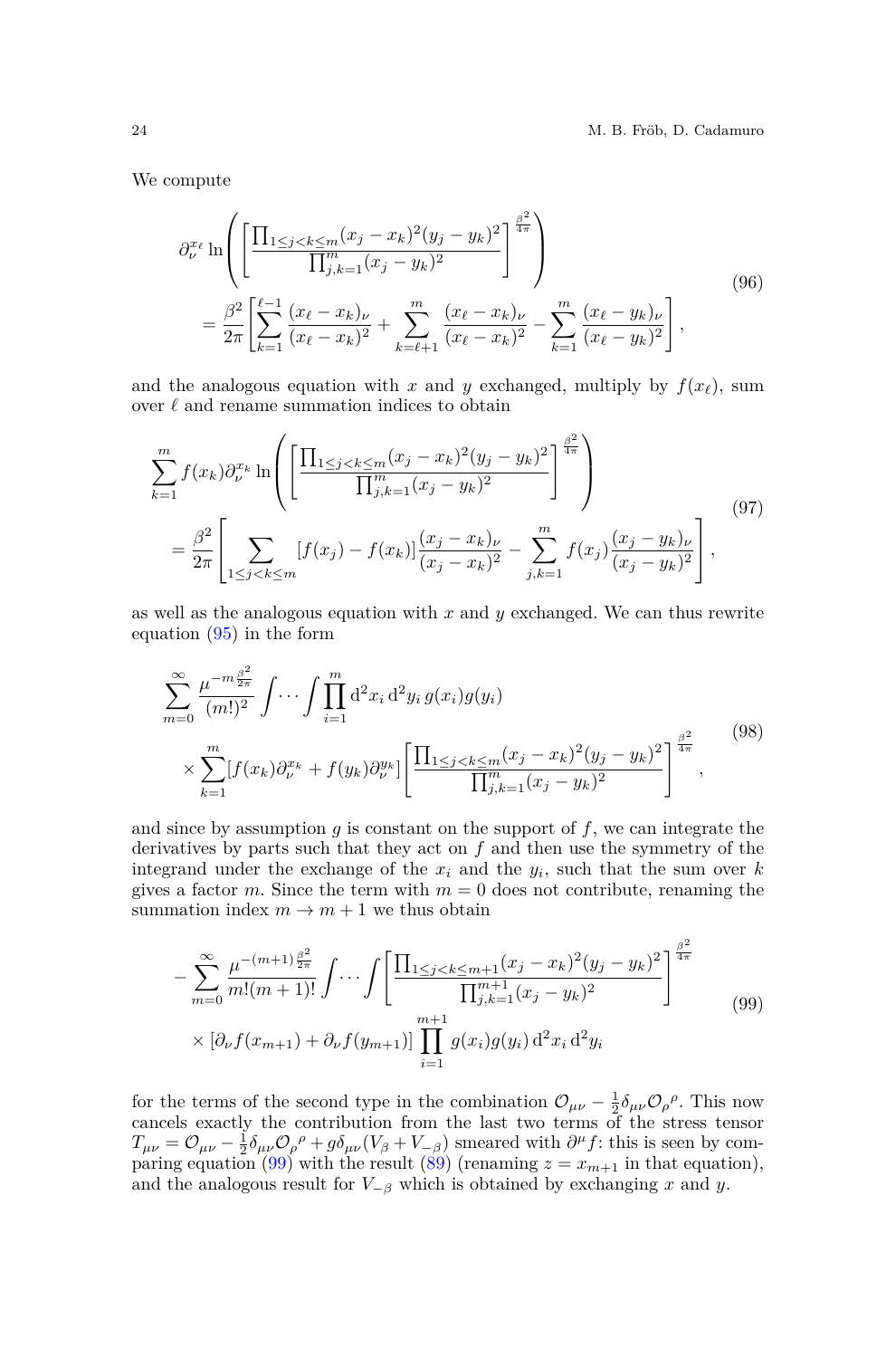It follows that the numerator of the Gell-Mann–Low formula for  $T_{\mu\nu}$  smeared with  $\partial^{\mu} f$  only involves the terms with the renormalised  $u_{\mu\nu}^{\text{ren}}$ . For them, we use equation [\(80\)](#page-19-1) and compute

$$
\int u_{\mu\nu}^{\text{ren}}(x-z)\partial^{\mu}f(z) d^{2}z
$$
\n
$$
= -\frac{1}{4} \int \ln\left[\mu^{2}(x-z)^{2}\right] \left[\Delta\partial_{\nu}f(z) - \frac{(x-z)^{\rho}}{(x-z)^{2}}\partial_{\rho}\partial_{\nu}f(z)\right] d^{2}z \qquad (100)
$$
\n
$$
= -\pi\partial_{\nu}f(x) + \frac{1}{4} \int \ln\left[\mu^{2}(x-z)^{2}\right] \frac{(x-z)^{\rho}}{(x-z)^{2}}\partial_{\rho}\partial_{\nu}f(z) d^{2}z
$$

as well as

$$
\int u_{\rho}^{\rho \text{ren}}(x-z)\partial_{\nu}f(z) d^2z
$$
\n
$$
= -\frac{1}{4} \int \ln \left[\mu^2 (x-z)^2\right] \left[\Delta \partial_{\nu}f(z) - 2\frac{(x-z)^{\rho}}{(x-z)^2} \partial_{\rho} \partial_{\nu}f(z)\right] d^2z \qquad (101)
$$
\n
$$
= -\pi \partial_{\nu}f(x) + \frac{1}{2} \int \ln \left[\mu^2 (x-z)^2\right] \frac{(x-z)^{\rho}}{(x-z)^2} \partial_{\rho} \partial_{\nu}f(z) d^2z \,,
$$

using again that the logarithm is a fundamental solution of the Laplace equation in two dimensions. In the combination  $u_{\mu\nu}^{\text{ren}} - \frac{1}{2} \delta_{\mu\nu} u_{\rho}^{\rho \text{ren}}$  the integrals again cancel and we are left with the first terms:

$$
\sum_{n=0}^{\infty} \frac{1}{n!} \int \cdots \int \sum_{\sigma_i = \pm 1} \left\langle \mathcal{N}_{\mu} [T_{\mu\nu}(\partial^{\mu} f)] \prod_{j=1}^{n} \mathcal{N}_{\mu} [V_{\sigma_j \beta}(x_j)] \right\rangle_{0, \text{ren}}^{0,0} \prod_{i=1}^{n} g(x_i) d^2 x_i
$$

$$
= \frac{\beta^2}{8\pi} \sum_{m=0}^{\infty} \frac{\mu^{-m\frac{\beta^2}{2\pi}}}{(m!)^2} \int \cdots \int \left[ \frac{\prod_{1 \le j < k \le m} (x_j - x_k)^2 (y_j - y_k)^2}{\prod_{j,k=1}^{m} (x_j - y_k)^2} \right]^{\frac{\beta^2}{4\pi}}
$$

$$
\times \sum_{k=1}^{m} \left[ \partial_{\nu} f(x_k) + \partial_{\nu} f(y_k) \right] \prod_{i=1}^{m} g(x_i) g(y_i) d^2 x_i d^2 y_i. \tag{102}
$$

Comparing with the result [\(89\)](#page-21-0) with  $z = x_{m+1}$ , and the analogous result for  $V_{-\beta}$  which is obtained by exchanging *x* and *y*, it follows that

$$
\sum_{n=0}^{\infty} \frac{1}{n!} \int \cdots \int \sum_{\sigma_i = \pm 1} \left\langle \mathcal{N}_{\mu} \left[ \hat{T}_{\mu\nu} (\partial^{\mu} f) \right] \prod_{j=1}^{n} \mathcal{N}_{\mu} \left[ V_{\sigma_j \beta}(x_j) \right] \right\rangle_{0, \text{ren}}^{0,0} \prod_{i=1}^{n} g(x_i) d^2 x_i = 0
$$
\n(103)

and thus equation  $(6)$ , where

$$
\hat{T}_{\mu\nu} \equiv T_{\mu\nu} - \frac{\beta^2}{8\pi} g \delta_{\mu\nu} (V_\beta + V_{-\beta})
$$
\n
$$
= \mathcal{O}_{\mu\nu} - \frac{1}{2} \delta_{\mu\nu} \mathcal{O}_{\rho}{}^{\rho} + g \left( 1 - \frac{\beta^2}{8\pi} \right) \delta_{\mu\nu} (V_\beta + V_{-\beta})
$$
\n(104)

is the quantum-corrected stress tensor.  $\Box$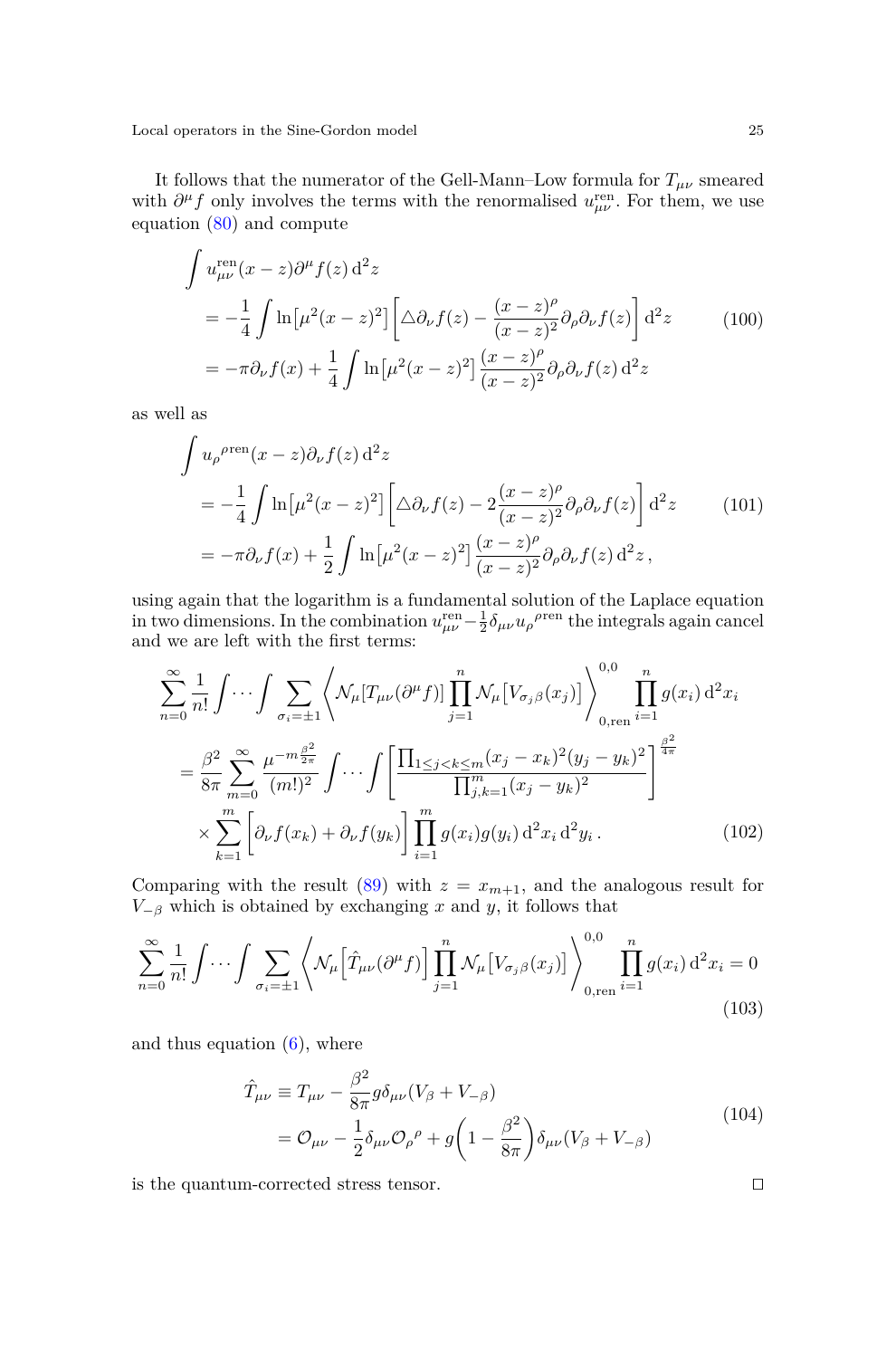#### **3. Minkowski case**

In the Minkowski case, we use the framework of perturbative algebraic quantum field theory (pAQFT), whose main advantage is the clean separation of algebraic issues (including renormalisation) from the construction of a state. Reviews of pAQFT can be found in [\[50–](#page-56-11)[52\]](#page-56-12), and we again take formulas and results without specifying their source explicitly.

3.1. Preliminaries. In pAQFT, one first constructs the algebra of free fields  $\mathfrak{A}_0$ as the free algebra over smeared fields  $\phi(f) = (f, \phi)$  with  $f \in \mathcal{S}(\mathbb{R}^2)$  and their adjoints  $\phi^{\dagger}(f)$  (=  $\phi(f^*)$  for the real scalar field that we are considering), with unit  $\mathbbm{1}$  and the non-commutative product  $\star$ , modulo the commutation relations

<span id="page-25-0"></span>
$$
[\phi(f), \phi(g)]_{\star} \equiv \phi(f) \star \phi(g) - \phi(g) \star \phi(f) = \mathrm{i}(f, \Delta * g) \mathbb{1}. \tag{105}
$$

where the scalar product  $(·, ·)$  and convolution  $*$  are defined in equations [\(19\)](#page-7-2) and  $(20)$ .  $\Delta$  is the commutator function defined as the difference between retarded and advanced fundamental solutions of the Klein–Gordon equation

$$
\Delta(x,y) \equiv G_{\rm ret}(x,y) - G_{\rm adv}(x,y) \,, \qquad \partial^2 G_{\rm ret}(x,y) = \delta^2(x-y) = \partial^2 G_{\rm adv}(x,y) \,, \tag{106}
$$

which are unique in any globally hyperbolic spacetime, in particular Minkowski space. A state  $\omega$  is given by a linear functional on  $\mathfrak{A}_0$ , which is normalised  $\omega(1) = 1$  and positive:  $\omega(A^{\dagger}A) > 0$  for all  $0 \neq A \in \mathfrak{A}_0$ . We consider quasifree states with vanishing one-point function, which are the analogue of the centred Gaussian covariance in Euclidean signature. That is, these states are characterised by the analogue of equation [\(17\)](#page-7-0):

$$
\omega(\phi(f_1)\star\cdots\star\phi(f_n))=\sum_{\pi}\prod_{(i,j)\in\pi}i(f_i,G^+\ast f_j)\,,\qquad\qquad(107)
$$

where the sum runs over all partitions  $\pi$  of the set  $\{1, \ldots, n\}$  into unordered pairs  $(i, j)$ , and where

$$
G^{+}(x,y) \equiv -i\omega(\phi(x) \star \phi(y))
$$
\n(108)

is the two-point function of the state  $\omega$ , here written in terms of its integral kernel. Summing, we also obtain the analogue of equation [\(18\)](#page-7-1) for exponentials:

$$
\omega\left(e_{\star}^{i(J,\phi)}\right) = \omega\left(\sum_{k=0}^{\infty} \frac{i^k}{k!} \underbrace{(J,\phi) \star \cdots \star (J,\phi)}_{k \text{ times}}\right) = e^{-\frac{i}{2}(J,G^+ \ast J)},\tag{109}
$$

from which the above follows by functional differentiation with respect to *J*. Taking the expectation value of the commutation relations [\(105\)](#page-25-0), we obtain

<span id="page-25-1"></span>
$$
G^{+}(x, y) - G^{+}(y, x) = \Delta(x, y), \qquad (110)
$$

such that the antisymmetric part of the two-point function is fixed.

For a massless scalar field in two-dimensional Minkowski space, we again have an IR divergence if we try to define the vacuum state as the limit  $m \to 0$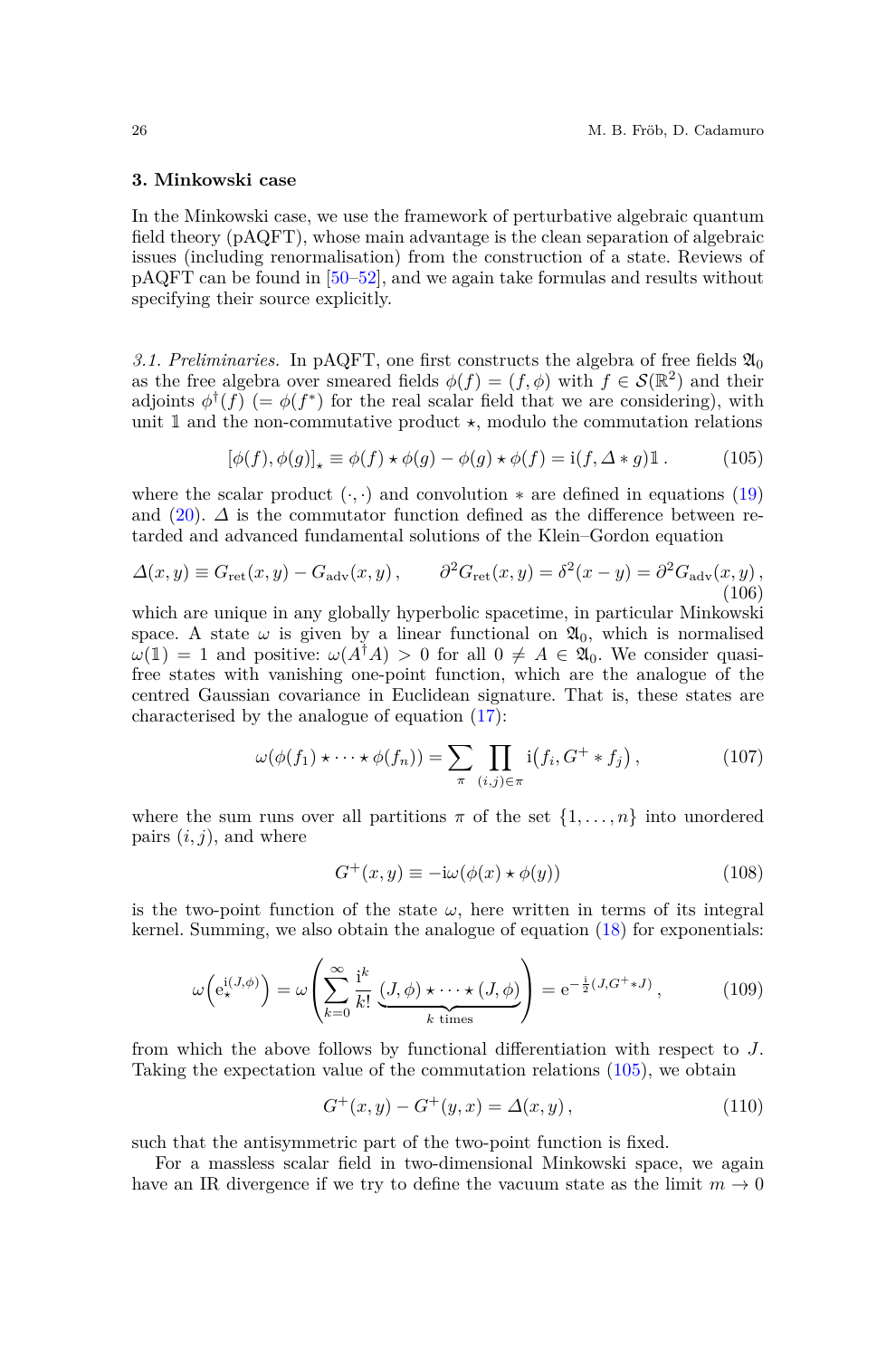of the massive one analogous to equation  $(24)$  in Euclidean signature. Namely, the massive two-point function reads

$$
G^{+}(x,0) = -2\pi i \int e^{ipx} \delta(p^2 + m^2) \Theta(p^0) \frac{d^2 p}{(2\pi)^2}
$$
  
= 
$$
-i \lim_{\epsilon \to 0^+} \int \frac{e^{-i\sqrt{(p^1)^2 + m^2}x^0 + ip^1x^1 - \epsilon|p^1|}}{2\sqrt{(p^1)^2 + m^2}} \frac{dp^1}{2\pi},
$$
(111)

and if  $m = 0$  the  $p<sup>1</sup>$  integral has a logarithmic singularity at the origin. In the limit  $m \to 0$ , we obtain

$$
G^{+}(x,0) = \frac{1}{4\pi} \ln \left[ \frac{m^{2}e^{2\gamma}}{4} (\epsilon - i(x^{1} - x^{0}))(\epsilon + i(x^{1} + x^{0})) \right] + \mathcal{O}(m), \quad (112)
$$

and we see that for spacelike separations  $(x^1)^2 > (x^0)^2$  where we can set  $\epsilon = 0$ , we recover exactly the result [\(24\)](#page-8-3) in Euclidean signature, up to an overall factor of −i. However, the antisymmetric part has the well-defined limit

$$
\Delta(x,0) = G^+(x,0) - G^+(0,x)
$$
  
=  $\frac{1}{4\pi} \lim_{\epsilon \to 0^+} \left[ \ln \left[ \epsilon - i(x^1 - x^0) \right] + \ln \left[ \epsilon + i(x^1 + x^0) \right] \right]$   

$$
- \ln \left[ \epsilon + i(x^1 - x^0) \right] - \ln \left[ \epsilon - i(x^1 + x^0) \right]
$$
  
=  $\frac{1}{4} \left[ \text{sgn}(x^1 - x^0) - \text{sgn}(x^1 + x^0) \right] = -\frac{1}{2} \Theta \left[ (x^0)^2 - (x^1)^2 \right] \text{sgn}(x^0),$  (113)

and vanishes outside the light cone as required. Because of the IR divergence, this state is not positive, and to construct the Hilbert space of the theory from the algebra  $\mathfrak{A}_0$  and a state (via the GNS construction) the IR divergence must be cured, which can be done in different (related) ways:

- **–** Working with a massive scalar field, and taking the limit *m* → 0 only for expectation values of operators with a well-defined limit. This maintains positivity, and it is expected (and in some cases proven) that a finite mass arises from non-perturbative effects (*Debye screening*) [\[20,](#page-55-10) [40,](#page-56-1) [41\]](#page-56-2).
- **–** The separation of the constant part of *φ* and its quantisation as a massless harmonic oscillator, similar to what is done in string theory [\[53\]](#page-56-13) and de Sitter QFT [\[54\]](#page-56-14). In pAQFT, this is the Dereziński–Meissner representation [\[55\]](#page-56-15).
- **–** A Krein space construction, where positivity is only maintained in the physical subspace which contains derivatives of  $\phi$  and vertex operators [\[56,](#page-56-16) [57\]](#page-56-17).
- **–** Restricting the algebra A<sup>0</sup> to be generated by derivatives of *φ* and vertex operators, which we will do in the following.

All three constructions are equivalent for our purposes, since the interacting expectation values of  $\mathcal{O}_{\mu\nu}$  and  $T_{\mu\nu}$ , defined again using the Gell-Mann–Low formula  $(10)$  only involves derivatives of  $\phi$  and vertex operators, which have a well-defined massless limit.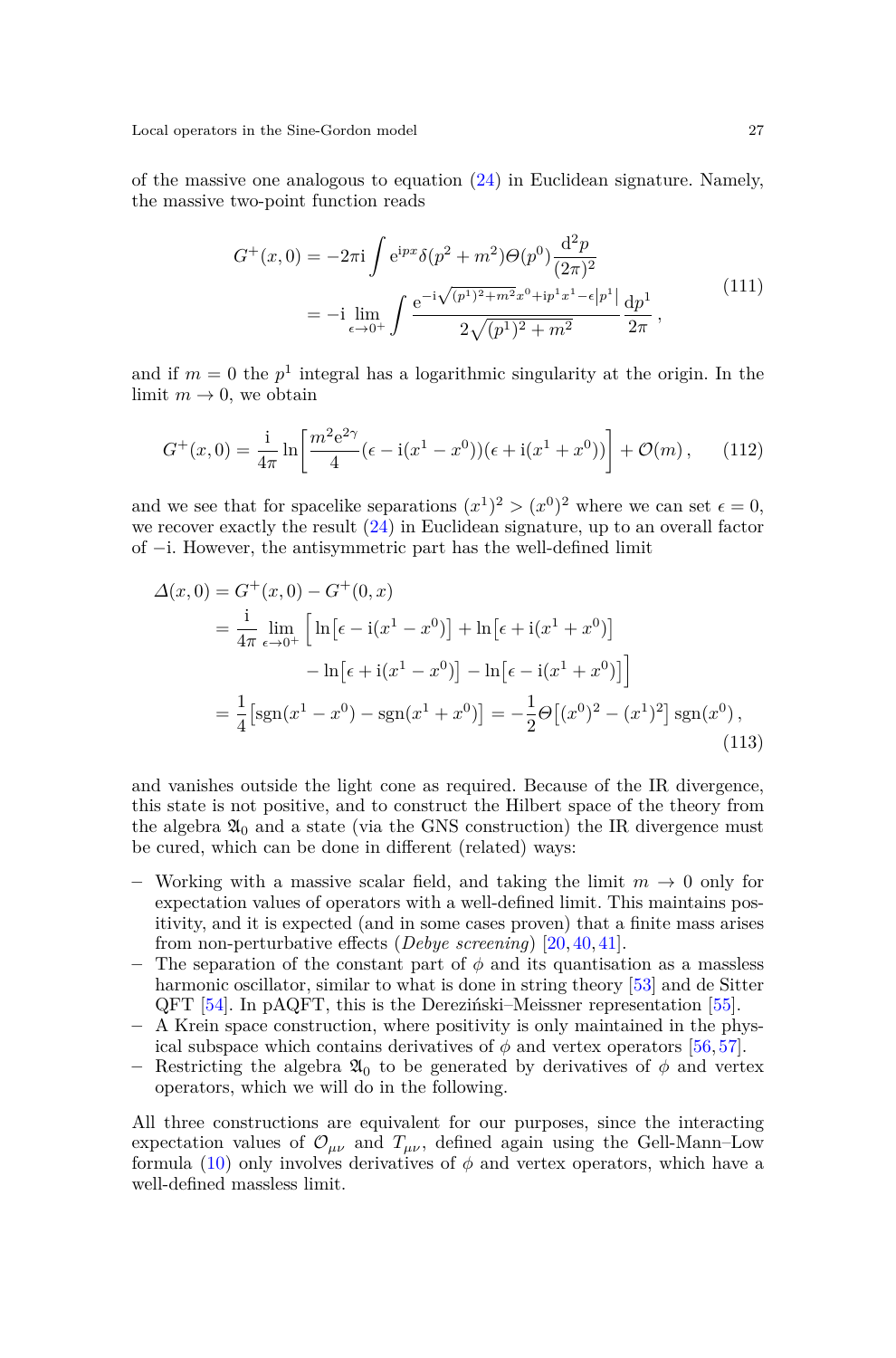Instead of the vacuum state, we take moreover a general quasi-free Hadamard state, which for our purposes can be defined as the quasi-free state  $\omega^{A,\epsilon}$  with two-point function

<span id="page-27-0"></span>
$$
G^+(x,y) = \frac{1}{4\pi} \ln \left[ \Lambda^2(\epsilon + iu)(\epsilon + iv) \right] - iW(x,y), \qquad (114)
$$

where  $W(x, y)$  is a smooth and symmetric bisolution of the massless Klein– Gordon equation  $\partial_x^2 W(x, y) = \partial_y^2 W(x, y) = 0$ , and we introduced the light cone coordinates

<span id="page-27-4"></span>
$$
u = u(x, y) \equiv (x^0 - y^0) - (x^1 - y^1), \quad v = v(x, y) \equiv (x^0 - y^0) + (x^1 - y^1). \tag{115}
$$

As in the Euclidean case, *Λ* is an IR cutoff which we ultimately take to vanish, and we keep  $\epsilon > 0$  as a UV cutoff. That is, the physical two-point function is obtained as the distributional boundary value (in the limit  $\epsilon \to 0$ ) from the function [\(114\)](#page-27-0) which is analytic for all  $\epsilon > 0$ . The two-point function (114) can be decomposed as

<span id="page-27-2"></span>
$$
G^{+}(x,y) = H^{+}(x,y) + \frac{\mathrm{i}}{2\pi} \ln\left(\frac{A}{\mu}\right) - \mathrm{i}W(x,y) , \qquad (116)
$$

where

<span id="page-27-3"></span><span id="page-27-1"></span>
$$
H^{+}(x,y) \equiv \frac{1}{4\pi} \ln \left[ \mu^{2}(\epsilon + iu)(\epsilon + iv) \right]
$$
 (117)

is the Hadamard parametrix containing the singular part of the two-point function, which is the same for all Hadamard states. The Feynman propagator and parametrix are the time-ordered versions of [\(114\)](#page-27-0) and [\(117\)](#page-27-1), and read

$$
G^{F}(x, y) \equiv \Theta(x^{0} - y^{0})G^{+}(x, y) + \Theta(y^{0} - x^{0})G^{+}(y, x)
$$
  
\n
$$
= H^{F}(x, y) + \frac{i}{2\pi} \ln\left(\frac{A}{\mu}\right) - iW(x, y),
$$
  
\n
$$
H^{F}(x, y) \equiv \Theta(x^{0} - y^{0})H^{+}(x, y) + \Theta(y^{0} - x^{0})H^{+}(y, x)
$$
  
\n
$$
= \frac{i}{4\pi} \ln[\mu^{2}(-uv + i\epsilon|u + v| + \epsilon^{2})],
$$
\n(118b)

where we used that  $W(x, y)$  is symmetric. We note that the time-ordered Hadamard parametrix  $H<sup>F</sup>$  is a fundamental solution of the massless Klein–Gordon equation:

$$
\partial^2 H^{\mathcal{F}}(x, y) = -4\partial_u \partial_v H^{\mathcal{F}}(x, y) = \frac{2\epsilon}{\pi(u^2 + \epsilon^2)} \delta(u + v)
$$
  

$$
\rightarrow 2\delta(u)\delta(v) = \delta^2(x - y) \quad (\epsilon \rightarrow 0),
$$
 (119)

<span id="page-27-6"></span>where the second equality is a straightforward computation using the well-known results  $|x|' = \text{sgn}(x)$ ,  $\Theta'(x) = \delta(x)$  and sgn'(x) =  $2\delta(x)$ , and the limit

<span id="page-27-5"></span>
$$
\lim_{\epsilon \to 0} \frac{\epsilon}{x^2 + \epsilon^2} = \Im \mathfrak{m} \lim_{\epsilon \to 0} \frac{1}{x - i\epsilon} = \pi \delta(x). \tag{120}
$$

is the Sokhotski–Plemelj theorem.

The algebra  $\mathfrak{A}_0$  is completed by adding normal-ordered products N. Normal ordering can be performed with respect to the full two-point function  $G^+$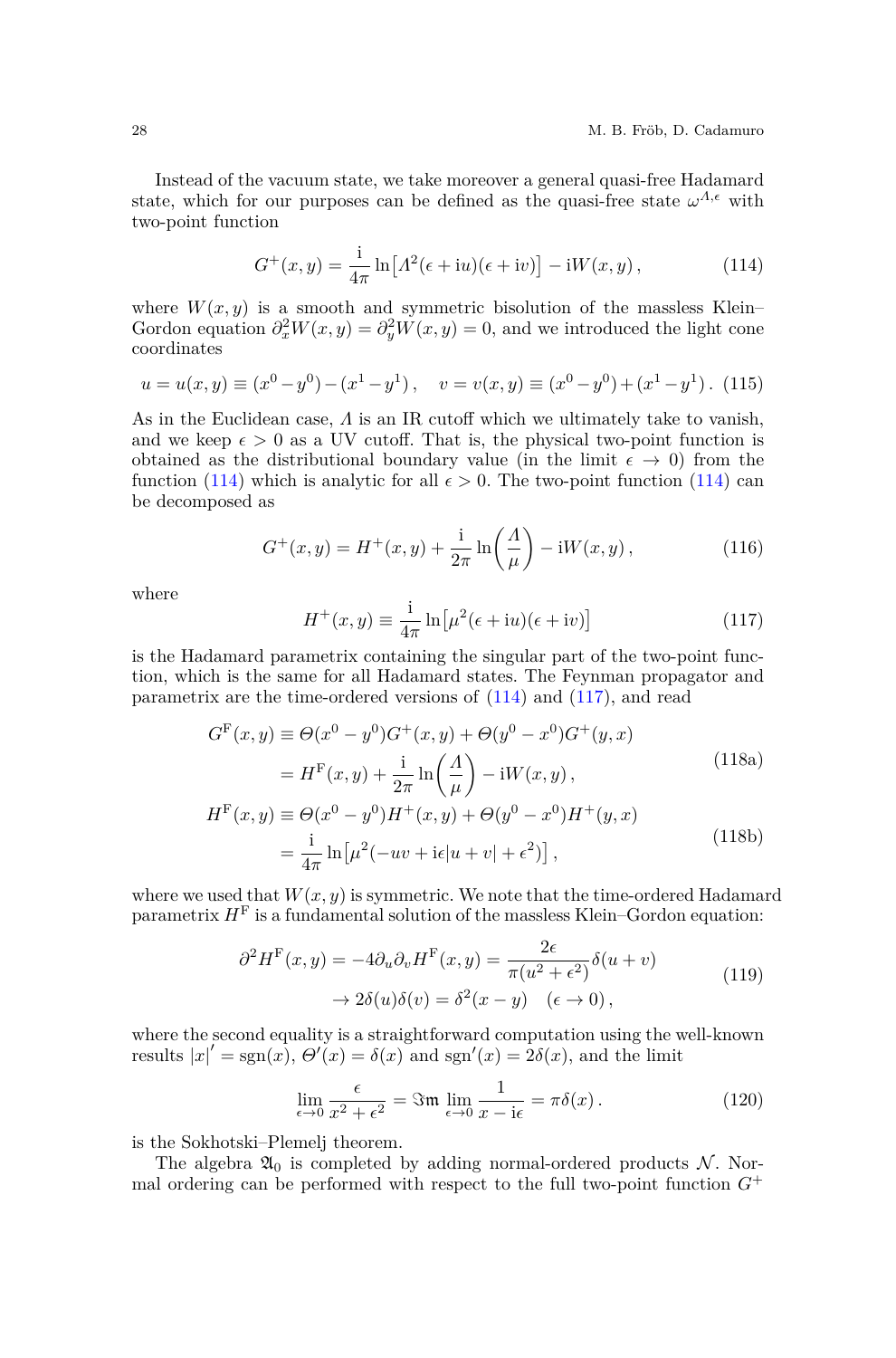or the Hadamard parametrix  $H^+$ ; the latter choice has the advantage that the normal-ordered products transform covariantly under diffeomorphisms, or Lorentz transformations in Minkowski space. Analogously to equation [\(25\)](#page-8-1), we have for exponentials

<span id="page-28-0"></span>
$$
\mathcal{N}_G \left[ e^{i(J,\phi)} \right] = e^{\frac{i}{2}(J, G^+ * J)} e^{i(J,\phi)}_{\star}
$$
\n(121)

with  $J \in \mathcal{S}(\mathbb{R}^2)$  (and the analogous formula with *G* replaced by *H*), from which the normal-ordering of monomials is obtained by functional differentiation with respect to *J*, assuming that the right-hand side is a well-defined element of  $\mathfrak{A}_0$ . In the massless case, that means that we have to take  $\int J(x) d^2x = 0$ , which ensures that it can be written as  $J(x) = \partial_{\mu}J^{\mu}(x)$  (see, e.g., [\[58,](#page-56-18) App. B and C]) such that  $(J, \phi) = -(J^{\mu}, \partial_{\mu}\phi)$  and only derivatives of  $\phi$  enter. The expectation value of a normal-ordered quantity is given by

$$
\omega^{\Lambda,\epsilon}(\mathcal{N}_G[(J_1,\phi)\cdots(J_n,\phi)]) = \delta_{n,0} \tag{122}
$$

analogous to equation  $(27)$ , and for a change in normal ordering we have

<span id="page-28-4"></span>
$$
\mathcal{N}_G\left[e^{\mathrm{i}(J,\phi)}\right] = e^{\frac{\mathrm{i}}{2}(J,(G^+-H^+)*J)}\,\mathcal{N}_H\left[e^{\mathrm{i}(J,\phi)}\right],\tag{123}
$$

both formulas with the above restriction on *J*. The vertex operators  $V_\alpha(x)$  are formally given by the exponentials  $e^{i\alpha\phi(x)}$ , but those cannot be defined if we only consider derivatives of *φ*. Instead, we include the Hadamard-normal-ordered operators  $\mathcal{N}_H[V_\alpha(x)]$  among the generators of the algebra  $\mathfrak{A}_0$ , with a change of normal ordering analogous to equation [\(29\)](#page-9-4) given by

<span id="page-28-2"></span>
$$
\mathcal{N}_G[V_\alpha(x)] = e^{\frac{i}{2}\alpha^2(G^+ - H^+)(x,x)} \mathcal{N}_H[V_\alpha(x)] = \left(\frac{A}{\mu}\right)^{-\frac{\alpha^2}{4\pi}} e^{\frac{\alpha^2}{2}W(x,x)} \mathcal{N}_H[V_\alpha(x)]
$$
\n(124)

using the decomposition of the two-point function [\(116\)](#page-27-2), and expectation value

<span id="page-28-1"></span>
$$
\omega^{\Lambda,\epsilon}(\mathcal{N}_G[V_\alpha(x)]) = 1.
$$
\n(125)

It remains to define their  $\star$  products with other elements of  $\mathfrak{A}_0$ . For this, we note that equation [\(121\)](#page-28-0) implies

<span id="page-28-3"></span>
$$
\mathcal{N}_G \left[ e^{i(J,\phi)} \right] \star \mathcal{N}_G \left[ e^{i(K,\phi)} \right] = e^{\frac{i}{2}(J,G^+ \star J) + \frac{i}{2}(K,G^+ \star K)} e^{i(J,\phi)} \star e^{i(K,\phi)} \newline = \exp \left[ \frac{i}{2} \Big( (J, G^+ \star J) + (K, G^+ \star K) - (J, \Delta \star K) \Big) \right] e^{i(J+K,\phi)} \newline = \exp \left[ -i(J, G^+ \star K) \right] \mathcal{N}_G \left[ e^{i(J+K,\phi)} \right]
$$
\n(126)

using the Baker–Campbell–Hausdorff formula [\[59\]](#page-56-19) and the commutation relations [\(105\)](#page-25-0) and [\(110\)](#page-25-1), as well as the analogous formula with *G* replaced by *H*. Taking functional derivatives with respect to *J* or *K* and taking into account the condition  $\int J(x) d^2x = 0$ , we obtain the product for terms involving powers of  $\partial_{\mu}\phi$ , while setting  $J(x) = \alpha \delta^2(x - y)$  and interpreting  $e^{i\alpha \phi(y)}$  as vertex operator  $V_{\alpha}(y)$ , we obtain the products for them. It follows that  $\mathfrak{A}_0$  also contains terms of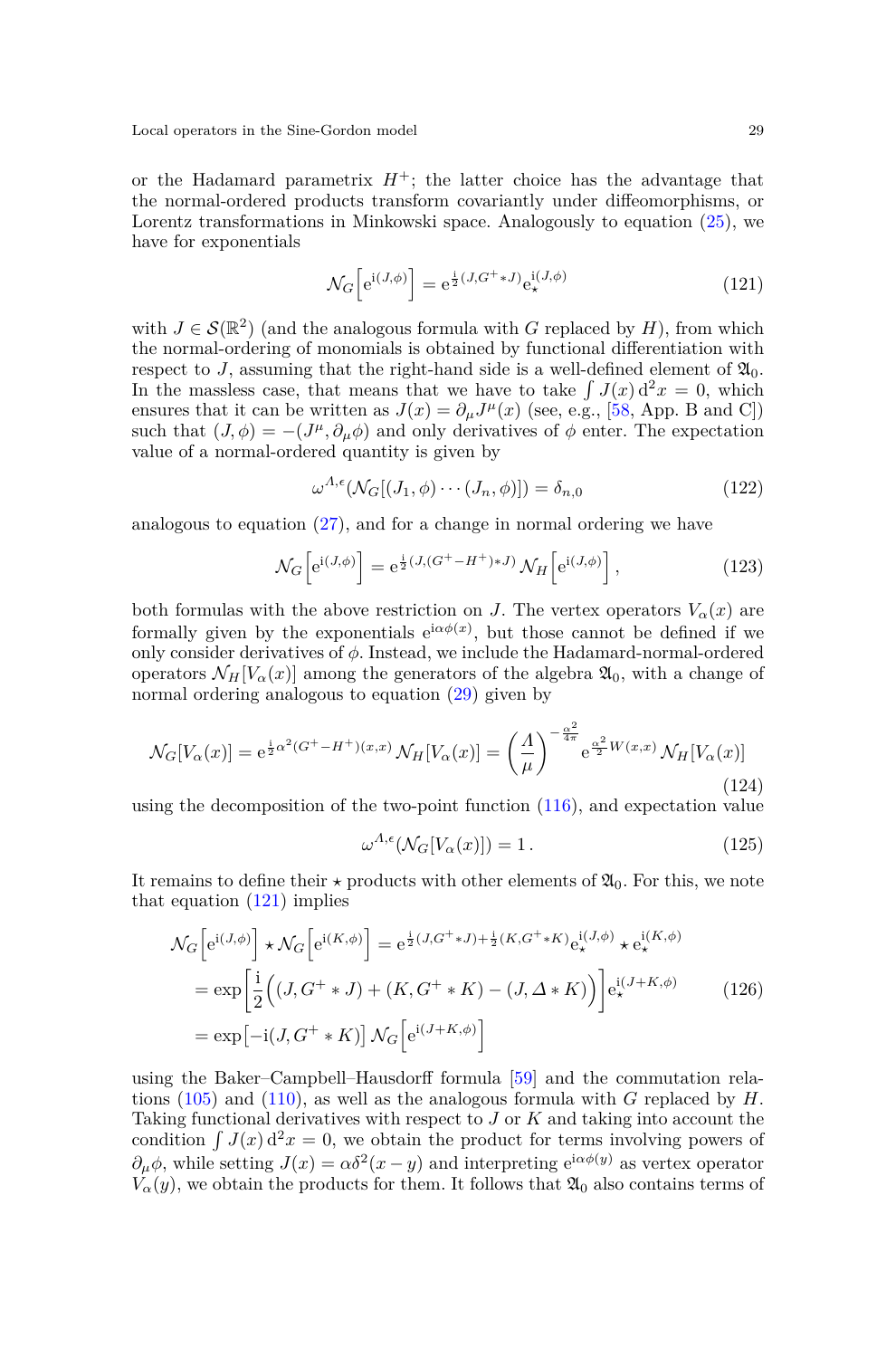the form  $\mathcal{N}_H[V_{\alpha_1}(x_1)\cdots V_{\alpha_n}(x_n)\partial_{\mu_1}\phi(z_1)\cdots \partial_{\mu_k}\phi(z_k)]$  and similar, i.e., normalordered products of multiple vertex operators and derivatives of *φ*. Generalising equation [\(125\)](#page-28-1), their expectation value (after changing the normal ordering to involve *G*) vanishes if  $k > 0$ , and is equal to 1 if  $k = 0$  for any *n*.

A central object in pAQFT are time-ordered products  $\mathcal{T}$ , which can be defined as multilinear maps from classical expressions into  $\mathfrak{A}_0$ . They are constructed inductively, using that the ones with single entries are equal to the Hadamardnormal-ordered products

<span id="page-29-3"></span><span id="page-29-1"></span>
$$
\mathcal{T}[\mathcal{O}(x)] = \mathcal{N}_H[\mathcal{O}(x)],\tag{127}
$$

while the higher ones are defined outside the diagonal by causal factorisation:

<span id="page-29-2"></span>
$$
\mathcal{T}[\mathcal{O}_1(x_1) \otimes \cdots \otimes \mathcal{O}_n(x_n)]
$$
  
=  $\mathcal{T}[\mathcal{O}_1(x_1) \otimes \cdots \otimes \mathcal{O}_k(x_k)] \star \mathcal{T}[\mathcal{O}_{k+1}(x_{k+1}) \otimes \cdots \otimes \mathcal{O}_n(x_n)]$  (128)

if none of the  $x_1, \ldots, x_k$  lie in the past light cone of any of the  $x_{k+1}, \ldots, x_n$ . The extension to the total diagonal  $x_1 = \cdots = x_n$  corresponds to renormalisation. We then want to prove the analogue of Lemma [1](#page-9-3) (for  $n = 2$ ), which is

**Lemma 2.** *The expectation value of a time-ordered product of vertex operators and a bilinear operator is given by*

<span id="page-29-0"></span>
$$
\omega^{\Lambda,\epsilon}\left(\mathcal{T}\left[\bigotimes_{j=1}^{n}V_{\alpha_{j}}(x_{j})\otimes(\partial_{\overrightarrow{\mu}}\phi\partial_{\overrightarrow{\nu}}\phi)(z)\right]\right) = \exp\left[-i\sum_{1\leq i
$$

 $where \ \partial_{\vec{\mu}} \equiv \partial_{\mu_1} \cdots \partial_{\mu_k} \ and \ \partial_{\vec{\nu}} \equiv \partial_{\nu_1} \cdots \partial_{\nu_\ell} \ with \ k, \ell \geq 1.$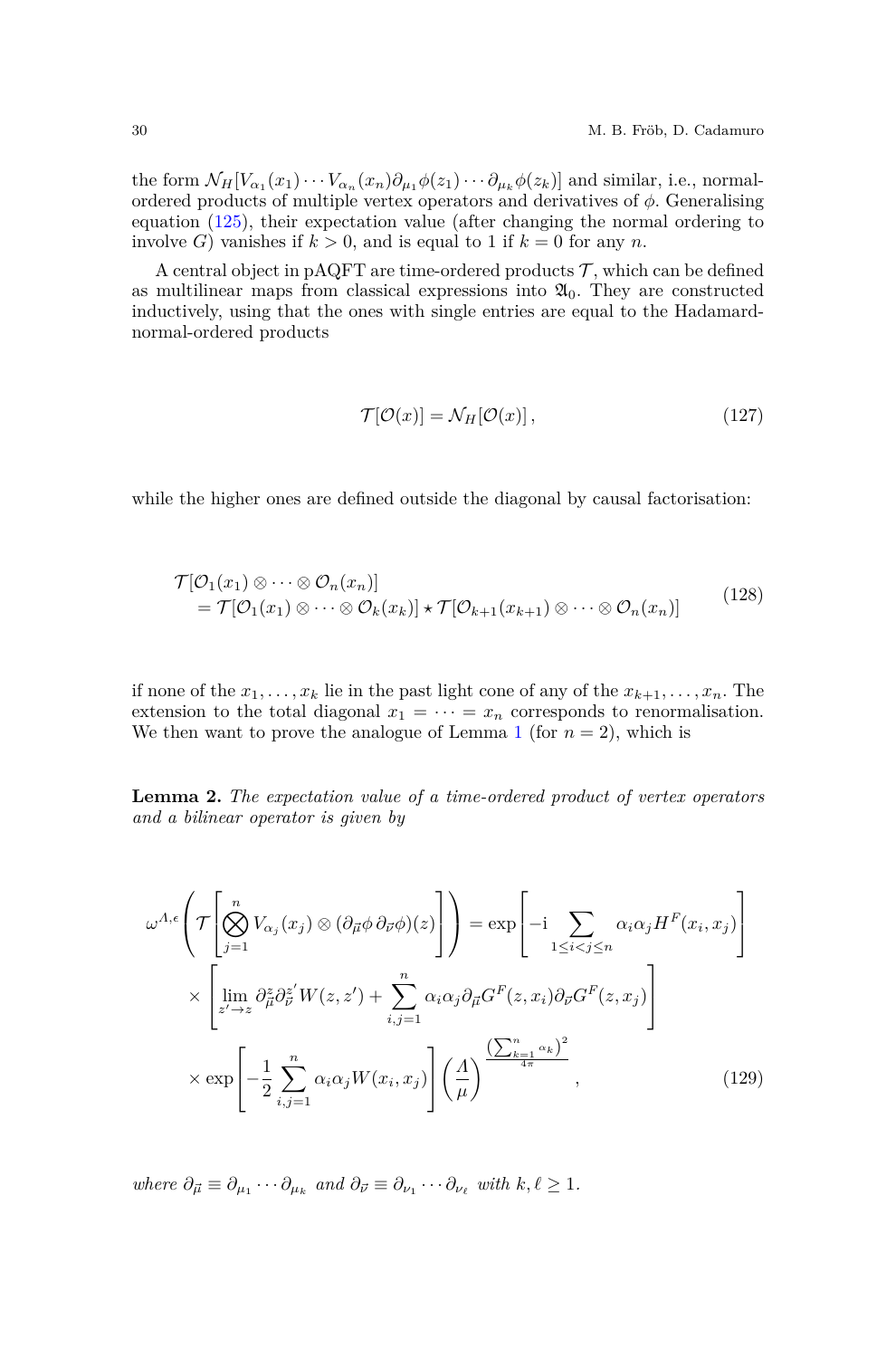*Proof.* The result [\(129\)](#page-29-0) follows immediately from the expression

<span id="page-30-0"></span>
$$
\mathcal{T}\left[\bigotimes_{j=1}^{n} V_{\alpha_{j}}(x_{j}) \otimes (\partial_{\vec{\mu}} \phi \partial_{\vec{\nu}} \phi)(z)\right] = \exp\left[-i \sum_{1 \leq i < j \leq n} \alpha_{i} \alpha_{j} H^{\text{F}}(x_{i}, x_{j})\right] \times \left[\sum_{i,j=1}^{n} \alpha_{i} \alpha_{j} \partial_{\vec{\mu}} G_{\text{F}}(z, x_{i}) \partial_{\vec{\nu}} G_{\text{F}}(z, x_{j}) \mathcal{N}_{G}\left[\prod_{j=1}^{n} V_{\alpha_{j}}(x_{j})\right] \right] \n- 2 \sum_{i=1}^{n} \alpha_{i} \partial_{(\vec{\mu}} G_{\text{F}}(z, x_{i}) \mathcal{N}_{G}\left[\partial_{\vec{\nu}} \phi(z)\prod_{j=1}^{n} V_{\alpha_{j}}(x_{j})\right] \n+ \mathcal{N}_{G}\left[(\partial_{\vec{\mu}} \phi \partial_{\vec{\nu}} \phi)(z)\prod_{j=1}^{n} V_{\alpha_{j}}(x_{j})\right] + \lim_{z' \to z} \partial_{\vec{\mu}}^{z} \partial_{\vec{\nu}}^{z'} W(z, z') \mathcal{N}_{G}\left[\prod_{j=1}^{n} V_{\alpha_{j}}(x_{j})\right] \right] \n\times \exp\left[-\frac{1}{2} \sum_{i,j=1}^{n} \alpha_{i} \alpha_{j} W(x_{i}, x_{j})\right] \left(\frac{A}{\mu}\right)^{\frac{\left(\sum_{k=1}^{n} \alpha_{k}\right)^{2}}{4\pi}}
$$
\n(130)

for the time-ordered product, using that the expectation value of a normalordered expression (with respect to *G*) involving powers of  $\phi$  vanishes, while it is equal to 1 if only vertex operators appear. To prove equation  $(130)$ , we first have to show the related result

<span id="page-30-1"></span>
$$
\mathcal{T}\left[\bigotimes_{j=1}^{n} V_{\alpha_{j}}(x_{j})\right] = \exp\left[-i \sum_{1 \leq i < j \leq n} \alpha_{i}\alpha_{j} H^{\mathrm{F}}(x_{i}, x_{j})\right] \mathcal{N}_{G}\left[\prod_{j=1}^{n} V_{\alpha_{j}}(x_{j})\right] \times \exp\left[-\frac{1}{2} \sum_{i,j=1}^{n} \alpha_{i}\alpha_{j} W(x_{i}, x_{j})\right] \left(\frac{A}{\mu}\right)^{\frac{\left(\sum_{k=1}^{n} \alpha_{k}\right)^{2}}{4\pi}} \tag{131}
$$

by induction in *n*. Note that both sides are symmetric under a permutation of the  $\alpha_j$  and  $x_j$ , the right-hand side because the Feynman Hadamard parametrix  $H<sup>F</sup>$  [\(118\)](#page-27-3) is symmetric in its arguments. For  $n = 1$ , we compute

$$
\mathcal{T}[V_{\alpha}(x)] = \mathcal{N}_H[V_{\alpha}(x)] = \left(\frac{A}{\mu}\right)^{\frac{\alpha^2}{4\pi}} e^{-\frac{\alpha^2}{2}W(x,x)} \mathcal{N}_G[V_{\alpha}(x)] \tag{132}
$$

using equation  $(127)$  and the change of normal-ordering for vertex operators  $(124)$ , which is the correct result. Assume thus that equation  $(131)$  is fulfilled for all  $m \leq n$ , and consider the time-ordered products with  $n + 1$  vertex operators. If not all points coincide, *k* of them are not in the past light cone of any of the other  $n+1-k$  for some  $1 \leq k \leq n$ , and by relabeling we may assume that these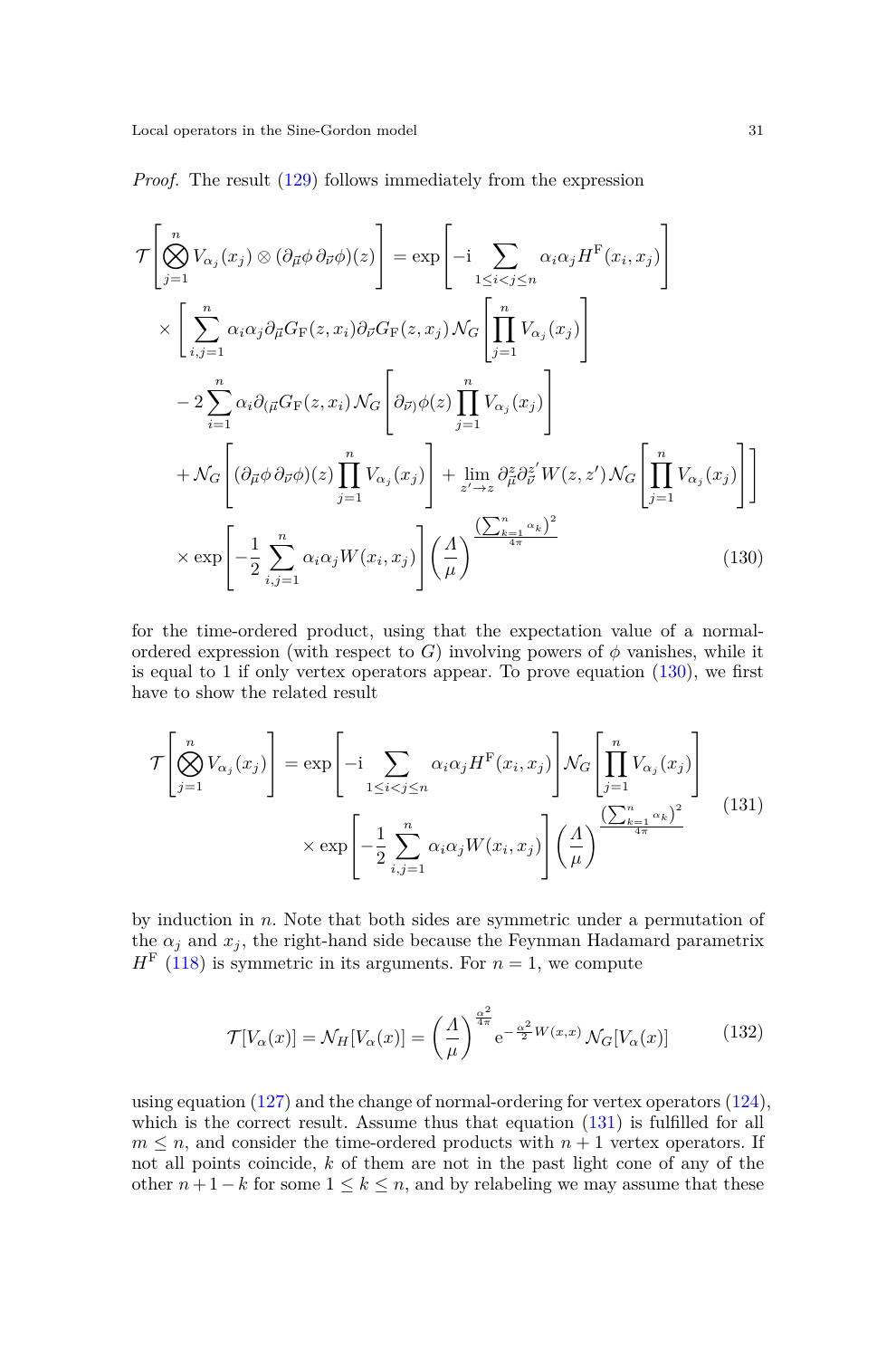are the first. Using the causal factorisation [\(128\)](#page-29-2), we thus obtain

<span id="page-31-1"></span>
$$
\mathcal{T}\left[\bigotimes_{j=1}^{n+1} V_{\alpha_j}(x_j)\right] = \mathcal{T}\left[\bigotimes_{j=1}^k V_{\alpha_j}(x_j)\right] \star \mathcal{T}\left[\bigotimes_{j=k+1}^{n+1} V_{\alpha_j}(x_j)\right]
$$
\n
$$
= \exp\left[-i \sum_{1 \leq i < j \leq k} \alpha_i \alpha_j H^{\mathrm{F}}(x_i, x_j) - i \sum_{k+1 \leq i < j \leq n+1} \alpha_i \alpha_j H^{\mathrm{F}}(x_i, x_j)\right]
$$
\n
$$
\times \mathcal{N}_G\left[\prod_{i=1}^k V_{\alpha_i}(x_i)\right] \star \mathcal{N}_G\left[\prod_{j=k+1}^{n+1} V_{\alpha_j}(x_j)\right] \left(\frac{A}{\mu}\right)^{\frac{\left(\sum_{i=1}^k \alpha_i\right)^2 + \left(\sum_{j=k+1}^{n+1} \alpha_j\right)^2}{4\pi}}
$$
\n
$$
\times \exp\left[-\frac{1}{2} \sum_{i,j=1}^k \alpha_i \alpha_j W(x_i, x_j) - \frac{1}{2} \sum_{i,j=k+1}^{n+1} \alpha_i \alpha_j W(x_i, x_j)\right], \qquad (133)
$$

using the induction hypothesis in the second equality. Employing equation  $(126)$ for the star product of two normal-ordered expressions (with the exponentials interpreted as vertex operators as explained there) and the decomposition of the two-point function  $(116)$ , we obtain

<span id="page-31-0"></span>
$$
\mathcal{N}_{G}\left[\prod_{i=1}^{k}V_{\alpha_{i}}(x_{i})\right] \star \mathcal{N}_{G}\left[\prod_{j=k+1}^{n+1}V_{\alpha_{j}}(x_{j})\right]
$$
\n
$$
= \exp\left[-i\sum_{i=1}^{k}\sum_{j=k+1}^{n+1}\alpha_{i}\alpha_{j}G^{+}(x_{i},x_{j})\right] \mathcal{N}_{G}\left[\prod_{j=1}^{n+1}V_{\alpha_{j}}(x_{j})\right]
$$
\n
$$
= \exp\left[-i\sum_{i=1}^{k}\sum_{j=k+1}^{n+1}\alpha_{i}\alpha_{j}H^{+}(x_{i},x_{j})\right] \mathcal{N}_{G}\left[\prod_{j=1}^{n+1}V_{\alpha_{j}}(x_{j})\right]
$$
\n
$$
\times \exp\left[-\sum_{i=1}^{k}\sum_{j=k+1}^{n+1}\alpha_{i}\alpha_{j}W(x_{i},x_{j})\right] \left(\frac{A}{\mu}\right)^{\sum_{i=1}^{k}\sum_{j=k+1}^{n+1}\alpha_{i}\alpha_{j}}.
$$
\n(134)

Using that  $H^+(x_i, x_j) = H^F(x_i, x_j)$  if  $x_i$  does not lie in the past light cone of  $x_i$  as we have assumed, and inserting the result  $(134)$  into equation  $(133)$ , one easily sees that the various terms combine into the required form [\(131\)](#page-30-1), which therefore holds at least outside the diagonal. To extend the result to the diagonal, we note that since the right-hand side is a smooth function of the  $x_i$  if  $\epsilon > 0$ , it simply extends by continuity. This is even true in the limit of vanishing UV cutoff  $\epsilon$  if  $\alpha_i^2 < 4\pi$  for all *i*, since then the scaling degree of  $\exp\left[-i\sum_{1\leq i < j \leq n+1} \alpha_i \alpha_j H^F(x_i, x_j)\right]$  is less than  $2(m-1) = (m-1) \dim \mathbb{R}^2$  on each subdiagonal where *m* points coincide, such that the singularities that arise there are integrable.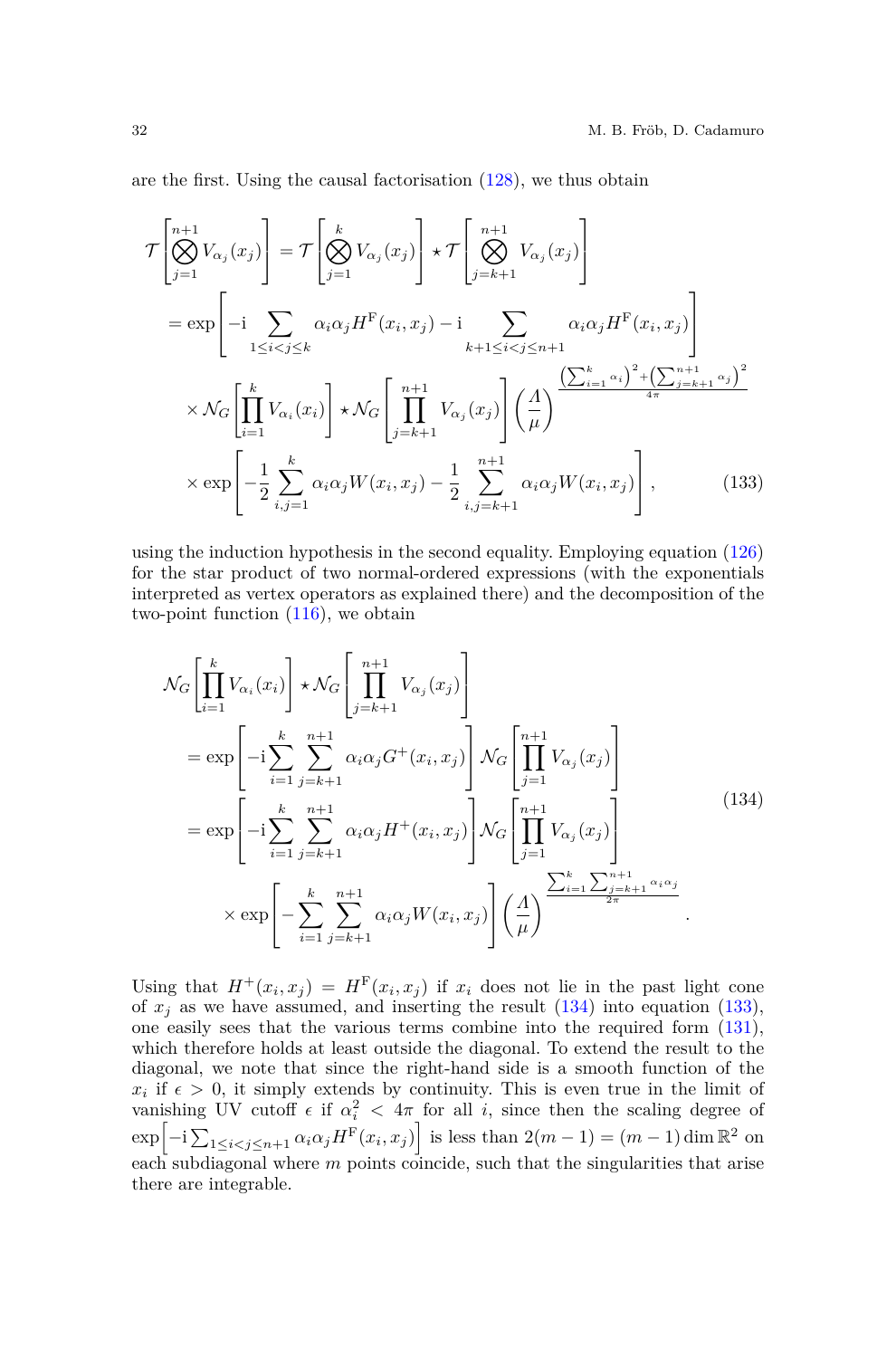We can now prove equation [\(130\)](#page-30-0), which we also do by induction in *n*. For  $n = 0$ , we compute

$$
\mathcal{T}[(\partial_{\vec{\mu}}\phi\,\partial_{\vec{\nu}}\phi)(z)] = \mathcal{N}_H[(\partial_{\vec{\mu}}\phi\,\partial_{\vec{\nu}}\phi)(z)] \n= \mathcal{N}_G[(\partial_{\vec{\mu}}\phi\,\partial_{\vec{\nu}}\phi)(z)] + \lim_{z' \to z} \partial_{\vec{\mu}}^z \partial_{\vec{\nu}}^{z'} W(z, z')
$$
\n(135)

using equation  $(127)$ , the change of normal-ordering  $(123)$  at second order in *J* [taking once  $J(x) = \partial_{\vec{\mu}} \delta^2(z - x)$  and once  $J(x) = \partial_{\vec{\nu}} \delta^2(z - x)$ ], as well as the decomposition of the two-point function [\(116\)](#page-27-2). Since this agrees with equation  $(130)$  for  $n = 0$ , the base case is proven. Assume thus that equation  $(130)$  is fulfilled for all  $m \leq n$ , and consider the time-ordered products with  $n+1$  vertex operators. If not all points coincide, again *k* of them will not lie in the past light cone of the other  $n+2-k$  for some  $1 \leq k \leq n+1$ . We thus can again use causal factorisation [\(128\)](#page-29-2), but now have to distinguish two cases, namely whether the distinguished point *z* is among the group of *k* or among the group of the  $n+2-k$ points. In the first case, we have

$$
\mathcal{T}\left[\bigotimes_{j=1}^{n+1} V_{\alpha_j}(x_j) \otimes (\partial_{\vec{\mu}} \phi \partial_{\vec{\nu}} \phi)(z)\right] \n= \mathcal{T}\left[\bigotimes_{j=1}^{k-1} V_{\alpha_j}(x_j) \otimes (\partial_{\vec{\mu}} \phi \partial_{\vec{\nu}} \phi)(z)\right] \star \mathcal{T}\left[\bigotimes_{j=k}^{n+1} V_{\alpha_j}(x_j)\right],
$$
\n(136)

and inserting the induction hypothesis and the previous result [\(131\)](#page-30-1) on the righthand side, we obtain a number of star products of normal-ordered expressions, which are too long to display explicitly. To evaluate them, we need in addition to equation [\(134\)](#page-31-0) also

<span id="page-32-0"></span>
$$
\mathcal{N}_{G}\left[\partial_{\vec{\mu}}\phi(z)\prod_{j=1}^{k-1}V_{\alpha_{j}}(x_{j})\right] \star \mathcal{N}_{G}\left[\prod_{j=k}^{n+1}V_{\alpha_{j}}(x_{j})\right]
$$
\n
$$
= \exp\left[-i\sum_{i=1}^{k-1}\sum_{j=k}^{n+1}\alpha_{i}\alpha_{j}G^{+}(x_{i},x_{j})\right] \mathcal{N}_{G}\left[\partial_{\vec{\mu}}\phi(z)\prod_{j=1}^{n+1}V_{\alpha_{j}}(x_{j})\right]
$$
\n
$$
-\sum_{j=k}^{n+1}\alpha_{j}\partial_{\vec{\mu}}G^{+}(z,x_{j})\exp\left[-i\sum_{i=1}^{k-1}\sum_{j=k}^{n+1}\alpha_{i}\alpha_{j}G^{+}(x_{i},x_{j})\right] \mathcal{N}_{G}\left[\prod_{j=1}^{n+1}V_{\alpha_{j}}(x_{j})\right]
$$
\n(137)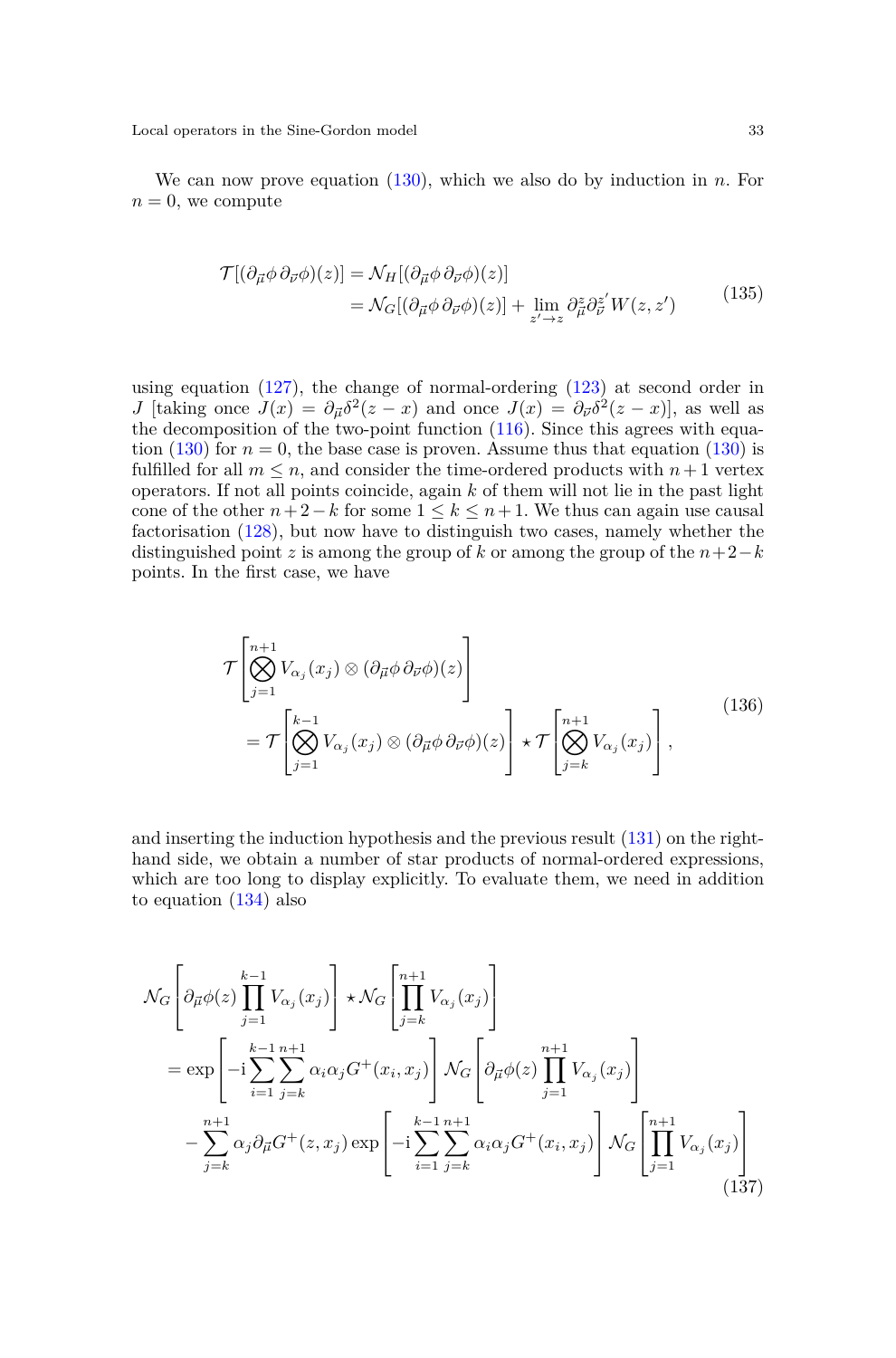and

<span id="page-33-0"></span>
$$
\mathcal{N}_{G}\left[(\partial_{\vec{\mu}}\phi\,\partial_{\vec{\nu}}\phi)(z)\prod_{j=1}^{k-1}V_{\alpha_{j}}(x_{j})\right] \star \mathcal{N}_{G}\left[\prod_{j=k}^{n+1}V_{\alpha_{j}}(x_{j})\right]
$$
\n
$$
= \exp\left[-i\sum_{i=1}^{k-1}\sum_{j=k}^{n+1}\alpha_{i}\alpha_{j}G^{+}(x_{i},x_{j})\right]\left[\mathcal{N}_{G}\left[(\partial_{\vec{\mu}}\phi\,\partial_{\vec{\nu}}\phi)(z)\prod_{j=1}^{n+1}V_{\alpha_{j}}(x_{j})\right]\right]
$$
\n
$$
-2\sum_{j=k}^{n+1}\alpha_{j}\partial_{(\vec{\mu}}G^{+}(z,x_{j})\mathcal{N}_{G}\left[\partial_{\vec{\nu}}\phi(z)\prod_{j=1}^{n+1}V_{\alpha_{j}}(x_{j})\right]
$$
\n
$$
+\sum_{i,j=k}^{n+1}\alpha_{i}\alpha_{j}\partial_{\vec{\mu}}G^{+}(z,x_{i})\partial_{\vec{\nu}}G^{+}(z,x_{j})\mathcal{N}_{G}\left[\prod_{j=1}^{n+1}V_{\alpha_{j}}(x_{j})\right],
$$
\n(138)

which are obtained by first taking one or two functional derivatives of equation  $(126)$  with respect to *J*, and then interpreting the exponentials as vertex operators, setting  $J(x) = \sum_{j=1}^{k-1} \alpha_j \delta^2(x - x_j)$  and  $K(x) = \sum_{j=k}^{n+1} \alpha_j \delta^2(x - x_j)$ . Using further the decomposition of the two-point function  $(116)$  and the fact that for  $x_i$  not in the past light cone of  $x_j$  we have  $H^+(x_i, x_j) = H^F(x_i, x_j)$ , the result [\(130\)](#page-30-0) follows in this case.

A similar computation yields equation [\(130\)](#page-30-0) also in the second case where the distinguished point *z* is among the second group of  $n + 2 - k$  points, for which we need the analogues of equations [\(137\)](#page-32-0) and [\(138\)](#page-33-0) with the factors reversed. We omit the details. We have thus shown that equation  $(130)$  holds at least outside the diagonal, but since the right-hand side is a smooth function of the  $x_i$  if  $\epsilon > 0$ , it extends to the diagonal by continuity. However, this is no longer true for  $\epsilon = 0$ , and we resolve the renormalisation problem in section [3.2.](#page-33-1)  $\square$ 

*Remark.* While the choice of taking the Hadamard-normal-ordered expressions for time-ordered products with a single entry  $(127)$  may seem strange to someone aquainted with flat-space quantum field theory, it is actually indispensable in curved spacetimes, since otherwise the renormalisation freedom is unacceptably large [\[60\]](#page-56-20). Moreover, in flat space of three or more dimensions the Hadamard parametrix actually coincides with the vacuum two-point function. It is only in two dimensions or for non-vacuum states that the difference becomes relevant, and as we see from equation [\(129\)](#page-29-0) it is the correct choice to ensure the superselection rule in analogy with the Euclidean case.

<span id="page-33-1"></span>*3.2. Proof of theorem [4](#page-4-0) (Renormalisation).* We begin again with  $\mathcal{O}_{\mu\nu} = \partial_{\mu}\phi \partial_{\nu}\phi$ . Using Lemma [2,](#page-29-3) the decomposition of the two-point function and the explicit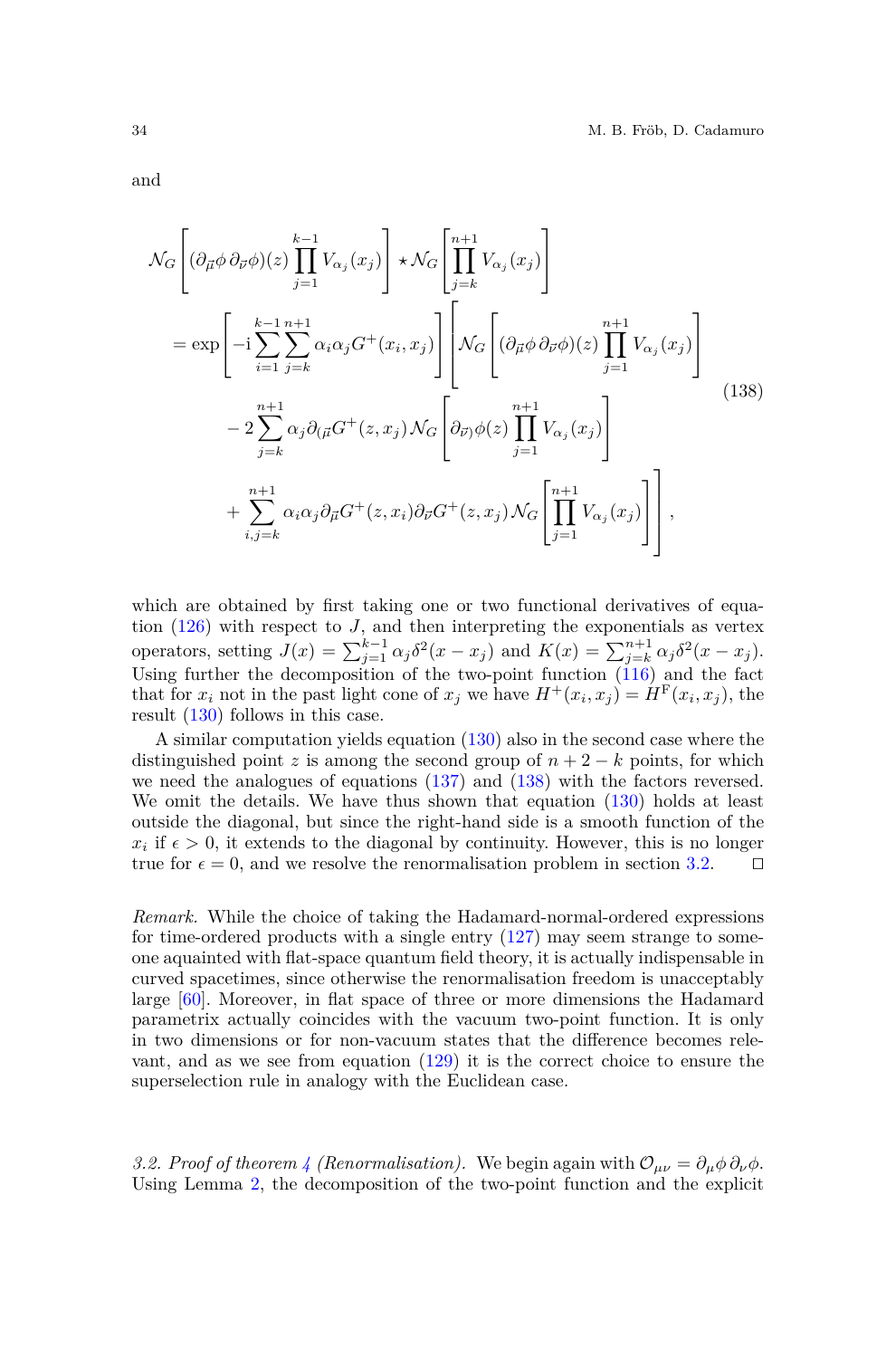form of the Hadamard parametrix [\(118\)](#page-27-3), we obtain (with  $\sigma_j = \pm 1$ )

<span id="page-34-1"></span>
$$
\omega^{A,\epsilon}\left(\mathcal{T}\left[\bigotimes_{j=1}^{n}V_{\sigma_{j}\beta}(x_{j})\otimes\mathcal{O}_{\mu\nu}(z)\right]\right) = \prod_{1\leq i\n
$$
\times\left[\lim_{z'\to z}\partial_{\mu}^{z}\partial_{\nu}^{z'}W(z,z')-\beta^{2}\sum_{i,j=1}^{n}\sigma_{i}\sigma_{j}\partial_{\mu}W(z,x_{i})\partial_{\nu}W(z,x_{j})\right]
$$
\n
$$
+\frac{\beta^{2}}{2\pi}\sum_{i,j=1}^{n}\sigma_{i}\sigma_{j}H_{(\mu}(z,x_{i})\partial_{\nu})W(z,x_{j})
$$
\n
$$
-\frac{\beta^{2}}{(4\pi)^{2}}\sum_{i,j=1}^{n}\sigma_{i}\sigma_{j}H_{\mu}(z,x_{i})H_{\nu}(z,x_{j})\right]
$$
\n
$$
\times \exp\left[-\frac{\beta^{2}}{2}\sum_{i,j=1}^{n}\sigma_{i}\sigma_{j}W(x_{i},x_{j})\right]\left(\frac{\Lambda}{\mu}\right)^{\frac{\beta^{2}\left(\sum_{k=1}^{n}\sigma_{k}\right)^{2}}{4\pi}},
$$
\n(139)
$$

where we defined

<span id="page-34-0"></span>
$$
H_{\mu}(x,y) \equiv -4\pi i \partial_{\mu} H^{F}(x,y) = \frac{\Theta(u+v)}{x^{\mu} - i\epsilon} + \frac{\Theta(-(u+v))}{x^{\mu} + i\epsilon}.
$$
 (140)

and set (for better readability)

$$
u_{ij} \equiv u(x_i, x_j), \quad v_{ij} \equiv v(x_i, x_j). \tag{141}
$$

Analogously to the Euclidean case, the terms  $[\mu^2(-u^{ij}v^{ij} + i\epsilon)]^{\sigma_j \sigma_k \frac{\beta^2}{4\pi}}$  are singular in the physical limit  $\epsilon \to 0$  if  $\sigma_j \sigma_k = -1$ , but the singularity is integrable since we are in the finite regime  $\beta^2 < 4\pi$ . Since *W* is a smooth function, it is not singular, but since the scaling degree of  $H<sub>\mu</sub>$  [\(140\)](#page-34-0) is -1 and the integration measure in light cone coordinates [\(115\)](#page-27-4) is  $d^2x = \frac{1}{2} du dv$ , terms involving  $H_\mu$  can potentially be problematic and may need renormalisation. The terms of the form  $H_{(\mu}(z, x_i)\partial_{\nu)}W(z, x_j)$  are by definition [\(140\)](#page-34-0) equal to  $-4\pi i \frac{\partial z}{\partial \mu} H^{\rm F}(z, x_i) \partial_\nu W(z, x_j)$ , and we can integrate the *z* derivative by parts such that it either acts on  $W$  or the smearing function. Since the singularity of *H*<sup>F</sup> is integrable, the result is a well-defined distribution and we can take the limit  $\epsilon \to 0$  with impunity. The same holds for the terms  $H_{\mu}(z, x_i)H_{\nu}(z, x_j)$  with  $i \neq j$  since their scaling degree (when all points coincide) is  $2 < \dim \mathbb{R}^4$ , but as in the Euclidean case the terms  $H_{\mu}(z, x_j)H_{\nu}(z, x_j)$  are problematic since their scaling degree is  $2 = \dim \mathbb{R}^2$  such that we expect a logarithmic singularity as  $\epsilon \to 0$ . To determine the required counterterm, we compute first

$$
H_u(x, y)H_u(x, y) = \frac{\Theta(u+v)}{(u-i\epsilon)^2} + \frac{\Theta(-(u+v))}{(u+i\epsilon)^2}
$$
  
=  $-\partial_u H_u(x, y) + \frac{2i\epsilon}{u^2 + \epsilon^2} \delta(u+v)$   
 $\rightarrow 4\pi i \partial_u^2 H^F(x, y) + i\pi \delta^2(x-y) \quad (\epsilon \rightarrow 0),$  (142)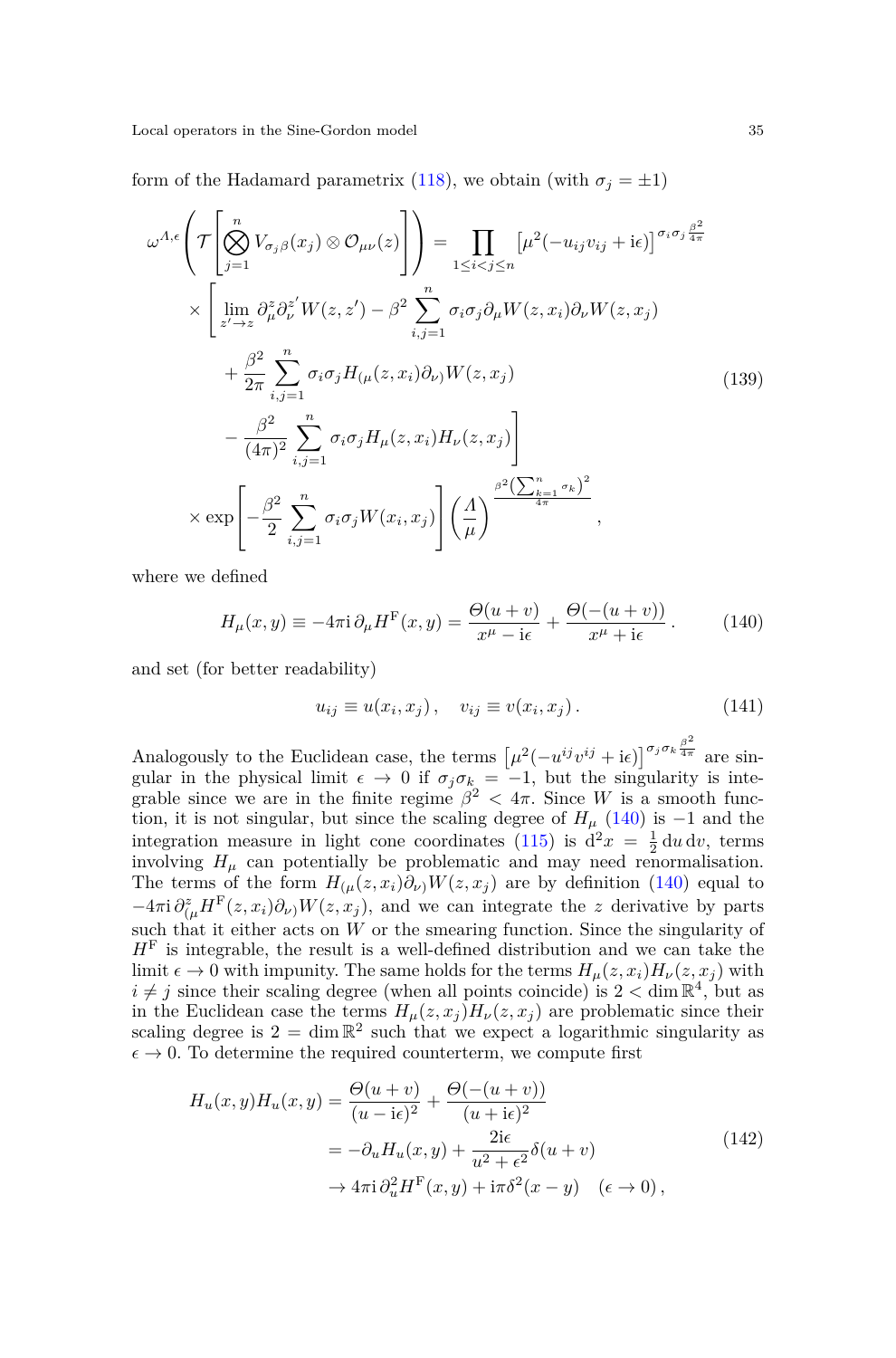where we used the Sokhotski–Plemelj formula [\(120\)](#page-27-5) for the last limit. Integrating the *u* derivatives by parts on the test function, the singularity of  $H<sup>F</sup>$  is integrable and we have a well-defined distribution. In the same way, we obtain

$$
H_v(x, y)H_v(x, y) \to 4\pi i \partial_v^2 H^F(x, y) + i\pi \delta^2(x - y) \quad (\epsilon \to 0), \tag{143}
$$

but the mixed terms are more complicated. For them, we compute

$$
H_u(x, y)H_v(x, y) = \frac{\Theta(u + v)}{(u - i\epsilon)(v - i\epsilon)} + \frac{\Theta(-(u + v))}{(u + i\epsilon)(v + i\epsilon)}
$$
  
= 
$$
-8\pi^2 \partial_u \partial_v \left[H^{\mathrm{F}}(x, y)\right]^2 - \frac{2i\epsilon \ln \left[\mu^2 \left(u^2 + \epsilon^2\right)\right]}{u^2 + \epsilon^2} \delta(u + v)
$$
(144)

using that  $H<sup>F</sup>$  is a fundamental solution [\(119\)](#page-27-6), and the limit of the last term is again most easily computed in Fourier space: we have for  $\Re \alpha > 0$  [\[46,](#page-56-7) Eq. 10.32.11]

$$
\int \frac{e^{-ipu}}{(u^2 + \epsilon^2)^{\alpha}} du = \frac{2\sqrt{\pi}|p|^{\alpha - \frac{1}{2}}}{\Gamma(\alpha)(2\epsilon)^{\alpha - \frac{1}{2}}} K_{\alpha - \frac{1}{2}}(|p|\epsilon), \qquad (145)
$$

where K is the second modified Bessel function. It follows that

$$
\frac{\ln[\mu^{2}(u^{2}+\epsilon^{2})]}{u^{2}+\epsilon^{2}} = \lim_{\delta \to 0} \left[ \frac{1}{\delta} \left( \mu^{2\delta}(u^{2}+\epsilon^{2})^{-1+\delta} - (u^{2}+\epsilon^{2})^{-1} \right) \right]
$$
\n
$$
= \lim_{\delta \to 0} \int \left[ \frac{1}{\delta} \left( \mu^{2\delta} \frac{2\sqrt{\pi}|p|^{1-\delta}}{\Gamma(1-\delta)(2\epsilon)^{1-\delta}} K_{\frac{1}{2}-\delta}(|p|\epsilon) - \frac{2\sqrt{\pi}|p|^{1-\delta}}{(2\epsilon)^{1-\delta}} K_{\frac{1}{2}}(|p|\epsilon) \right) \right] e^{ipu} \frac{dp}{2\pi}
$$
\n
$$
= \frac{\pi}{\epsilon} \int e^{-|p|\epsilon} \left[ 2\ln(2\mu\epsilon) - e^{2|p|\epsilon} \mathcal{E}_{1}(2|p|\epsilon) - \gamma - \ln(2|p|\epsilon) \right] e^{ipu} \frac{dp}{2\pi}, \qquad (146)
$$

where  $E_1$  is the exponential integral and we used the value of the modified Bessel function K<sub>*ν*</sub> and its first derivative with respect to *ν* at  $\nu = \frac{1}{2} [46, \text{Eqs. (10.39.2)}]$  $\nu = \frac{1}{2} [46, \text{Eqs. (10.39.2)}]$  $\nu = \frac{1}{2} [46, \text{Eqs. (10.39.2)}]$ and (10.38.7)]. Using the known asymptotic expansion of  $E_1$  for small argu-ment [\[46,](#page-56-7) Eq. (6.6.2)], we obtain in the limit  $\epsilon \to 0$  that

$$
\epsilon \frac{\ln[\mu^2(u^2 + \epsilon^2)]}{u^2 + \epsilon^2} \approx 2\pi \ln(2\mu\epsilon) \int e^{ipu} \frac{dp}{2\pi} = 2\pi \ln(2\mu\epsilon) \delta(u) \tag{147}
$$

and thus

$$
H_u(x,y)H_v(x,y) \to -8\pi^2 \partial_u \partial_v \left[H^{\mathcal{F}}(x,y)\right]^2 - 2\pi i \ln(2\mu\epsilon) \,\delta^2(x-y) \,,\qquad(148)
$$

where the first term is a well-defined distribution (the renormalised part, i.e., the extension of  $H_u(x, y)H_v(x, y)$  to the diagonal), and the second term is the anticipated logarithmically divergent local term as the UV cutoff  $\epsilon$  is removed.

In light cone coordinates [\(115\)](#page-27-4), the Minkowski metric reads

<span id="page-35-0"></span>
$$
ds^{2} = -du dv = \eta_{\mu\nu} dx^{\mu} dx^{\nu} \Rightarrow \eta_{\mu\nu} = -\frac{1}{2} \begin{pmatrix} 0 & 1 \\ 1 & 0 \end{pmatrix}, \ \eta^{\mu\nu} = -2 \begin{pmatrix} 0 & 1 \\ 1 & 0 \end{pmatrix}, \tag{149}
$$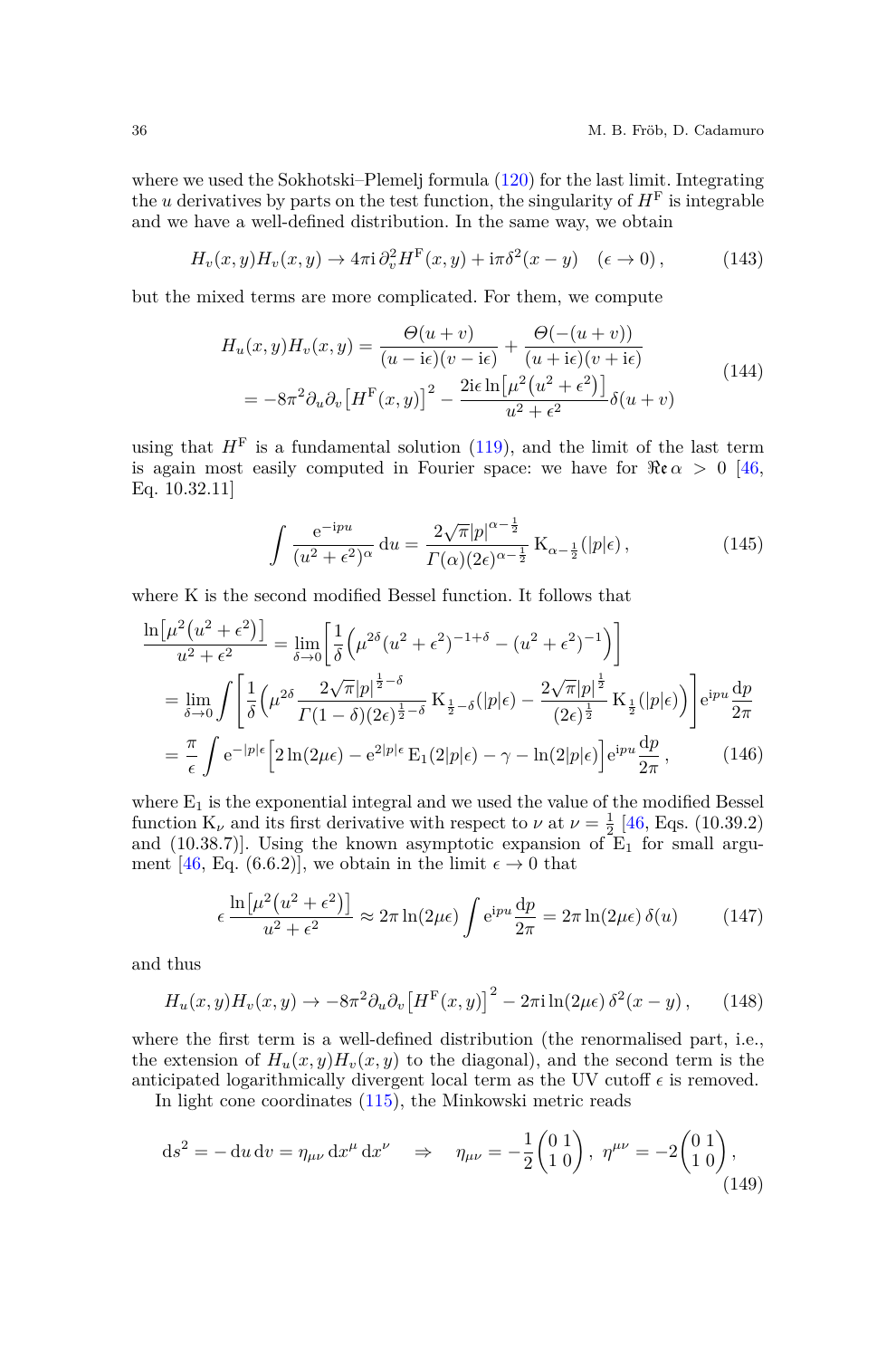such that we can summarise the above results as

<span id="page-36-1"></span>
$$
H_{\mu}(x,y)H_{\nu}(x,y) = \left[H_{\mu}(x,y)H_{\nu}(x,y)\right]^{ren} + 4\pi i \eta_{\mu\nu} \ln(2\mu\epsilon) \delta^{2}(x-y) + \mathcal{O}(\epsilon),
$$
\n(150)

using that  $\delta^2(x - y) = 2\delta(u)\delta(v)$  and with

<span id="page-36-3"></span>
$$
[H_u(x, y)H_u(x, y)]^{\text{ren}} = 4\pi i \partial_u^2 H^{\text{F}}(x, y) + i\pi \delta^2 (x - y), \tag{151a}
$$

$$
\left[H_v(x,y)H_v(x,y)\right]^\text{ren} = 4\pi i \,\partial_v^2 H^\text{F}(x,y) + i\pi \delta^2(x-y) \,,\tag{151b}
$$

$$
\left[H_u(x,y)H_v(x,y)\right]^{ren} = -8\pi^2 \partial_u \partial_v \left[H^{\mathcal{F}}(x,y)\right]^2.
$$
 (151c)

To renormalise, we have to subtract the local term, which in the pAQFT framework is done by changing the time-ordered products by local terms. In our case, with the local term supported at the diagonal  $z = x_i$ , we thus have to change the time-ordered products with two entries, one of which is  $\mathcal{O}_{\mu\nu}(z)$  and one of which is a vertex operator  $V_{\sigma_i\beta}(x_i)$ . Since the local term that we want to subtract has scaling dimension 2, the same as  $\mathcal{O}_{\mu\nu}$ , the time-ordered product must be proportional to the vertex operator, and we make the ansatz

<span id="page-36-4"></span>
$$
\delta \mathcal{T}[\mathcal{O}_{\mu\nu}(z) \otimes V_{\alpha}(x)] = c_{\alpha} \eta_{\mu\nu} \delta^2(z - x) \mathcal{T}[V_{\alpha}(x)] \tag{152}
$$

with a constant  $c_{\alpha}$  to be determined. From the recursive construction of the time-ordered products, it follows that

$$
\delta \mathcal{T} \left[ \bigotimes_{j=1}^{n} V_{\sigma_j \beta}(x_j) \otimes \mathcal{O}_{\mu\nu}(z) \right] = c_{\sigma_j \beta} \, \eta_{\mu\nu} \sum_{j=1}^{n} \delta^2(z - x_j) \, \mathcal{T} \left[ \bigotimes_{j=1}^{n} V_{\sigma_j \beta}(x_j) \right], \tag{153}
$$

and hence the expectation value [\(139\)](#page-34-1) changes as

<span id="page-36-0"></span>
$$
\omega^{A,\epsilon}\left(\delta\mathcal{T}\left[\bigotimes_{j=1}^{n}V_{\sigma_{j}\beta}(x_{j})\otimes\mathcal{O}_{\mu\nu}(z)\right]\right)
$$
\n
$$
=\eta_{\mu\nu}\sum_{j=1}^{n}c_{\sigma_{j}\beta}\delta^{2}(z-x_{j})\,\omega^{A,\epsilon}\left(\mathcal{T}\left[\bigotimes_{j=1}^{n}V_{\sigma_{j}\beta}(x_{j})\right]\right)
$$
\n
$$
=\eta_{\mu\nu}\sum_{j=1}^{n}c_{\sigma_{j}\beta}\delta^{2}(z-x_{j})\prod_{1\leq i\n
$$
\times \exp\left[-\frac{\beta^{2}}{2}\sum_{i,j=1}^{n}\sigma_{i}\sigma_{j}W(x_{i},x_{j})\right]\left(\frac{A}{\mu}\right)^{\frac{\beta^{2}\left(\sum_{j=1}^{n}\sigma_{j}\right)^{2}}{4\pi}}\right]
$$
\n(154)
$$

using the result [\(131\)](#page-30-1) and the explicit form of the Hadamard parametrix [\(118\)](#page-27-3). Adding this correction to [\(139\)](#page-34-1), we can cancel the divergent part by choosing

<span id="page-36-2"></span>
$$
c_{\pm\beta} = \mathbf{i}\frac{\beta^2}{4\pi}\ln(2\mu\epsilon). \tag{155}
$$

We see clearly that the renormalisation is state-independent, which is one of the central insights of pAQFT. Moreover, as in the Euclidean case we only obtain a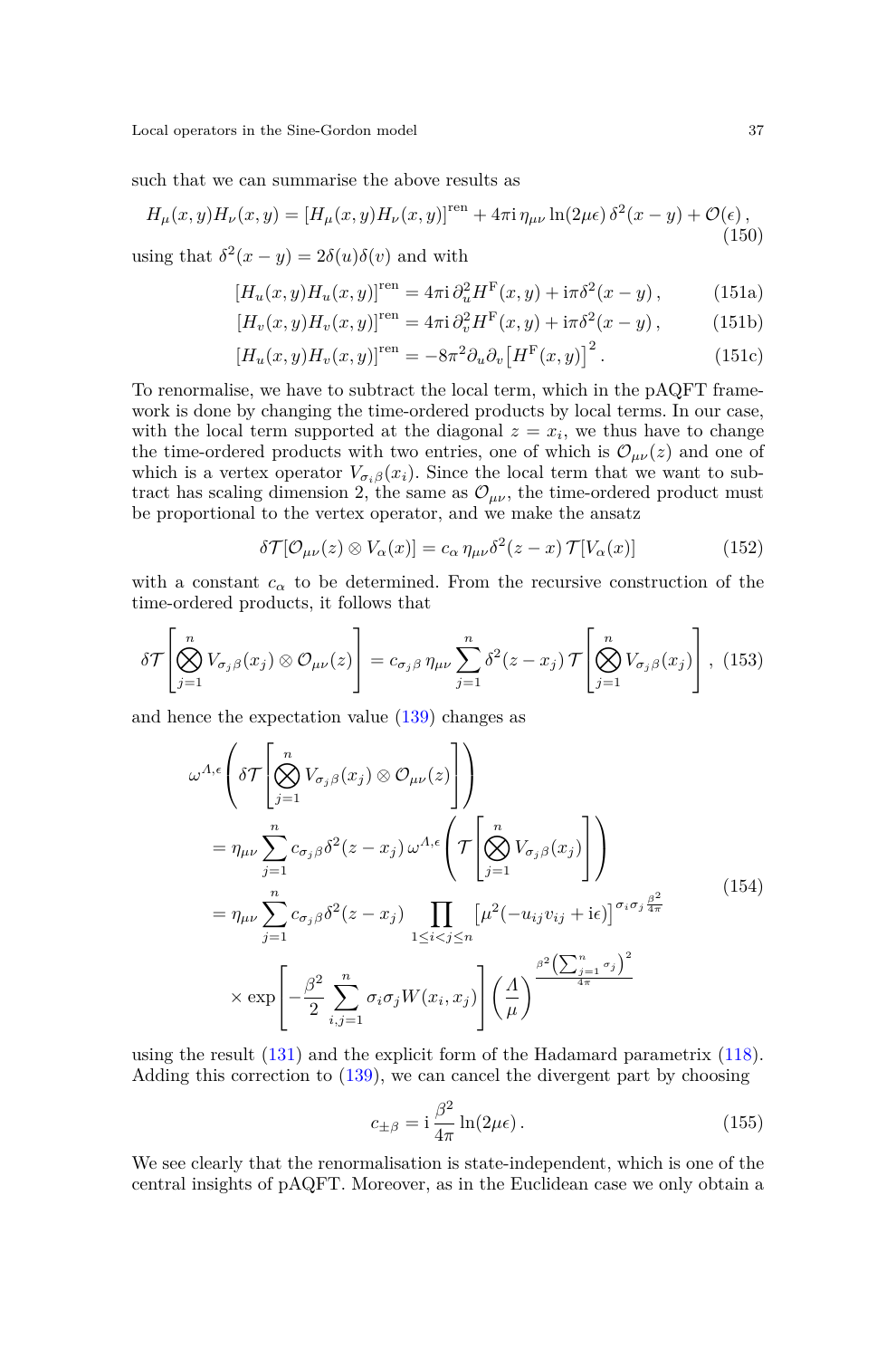non-vanishing result in the limit where the IR cutoff  $\Lambda \to 0$  if the sum of all  $\sigma_i$ vanishes, the super-selection criterion of the vacuum sector [\[45\]](#page-56-6).

For the renormalised expectation value of the stress tensor  $T_{\mu\nu} = \mathcal{O}_{\mu\nu} \frac{1}{2}\delta_{\mu\nu}\mathcal{O}_{\rho}{}^{\rho}+g\eta_{\mu\nu}(V_{\beta}+V_{-\beta})$ , we again obtain a sum of four terms, the first two of which can be read off from equations  $(139)$  and  $(154)$ . As in the Euclidean case, since the divergent part in [\(150\)](#page-36-1) is proportional to  $\eta_{\mu\nu}$ , it cancels out between the first two terms and the stress tensor is finite without counterterms. For the last two terms, we take the expectation value of equation [\(131\)](#page-30-1) and use the explicit form of the Hadamard parametrix [\(118\)](#page-27-3) to obtain

<span id="page-37-1"></span>
$$
\omega^{A,\epsilon}\left(\mathcal{T}\left[\bigotimes_{j=1}^{n}V_{\sigma_{j}\beta}(x_{j})\otimes V_{\beta}(z)\right]\right) = \prod_{1\leq i
$$
\times\prod_{j=1}^{n}\left[\mu^{2}(-u(x_{j},z)v(x_{j},z)+i\epsilon)\right]^{\sigma_{j}\frac{\beta^{2}}{4\pi}}\exp\left[-\frac{\beta^{2}}{2}\sum_{i,j=1}^{n}\sigma_{i}\sigma_{j}W(x_{i},x_{j})\right]
$$

$$
\times\exp\left[-\beta^{2}\sum_{j=1}^{n}\sigma_{j}W(x_{j},z)-\frac{\beta^{2}}{2}W(z,z)\right]\left(\frac{A}{\mu}\right)^{\frac{\beta^{2}\left(1+\sum_{j=1}^{n}\sigma_{j}\right)^{2}}{4\pi}}.\quad(156)
$$
$$

Since we are in the finite regime  $\beta^2 < 4\pi$ , the singularities that arise for  $\epsilon = 0$ as  $x_j \to x_k$  and  $x_j \to z$  are integrable, and so for this term no further renormalisation beyond the normal-ordering is required. Moreover, we again see how the neutrality condition appears: as  $\Lambda \to 0$ , we obtain a vanishing result unless  $\sum_{j=1}^{n} \sigma_j = -1$ . The last term with  $V_{-\beta}$  results in the same result with  $\sigma_j$ replaced by  $-\sigma_j$  on the right-hand side.  $\square$ 

*3.3. Proof of theorem [5](#page-5-0) (Convergence).* As in the Euclidean case, we tacitly employ Fubini's theorem to interchange absolutely convergent integrals in this whole section, and consider numerator and denominator of equation [\(10\)](#page-5-1) separately. Starting with the denominator, we use the result [\(131\)](#page-30-1) from the proof of Lemma [2](#page-29-3) to obtain

<span id="page-37-0"></span>
$$
\omega^{0,0}\left(\mathcal{T}\left[\bigotimes_{j=1}^{n}V_{\sigma_{j}\beta}(x_{j})\right]\right) = \lim_{\Lambda,\epsilon\to 0}\left[\exp\left[-i\beta^{2}\sum_{1\leq i
$$
\times \exp\left[-\frac{\beta^{2}}{2}\sum_{i,j=1}^{n}\sigma_{i}\sigma_{j}W(x_{i},x_{j})\right]\left(\frac{\Lambda}{\mu}\right)^{\frac{\beta^{2}\left(\sum_{k=1}^{n}\sigma_{k}\right)^{2}}{4\pi}}\right]
$$

$$
= \delta_{0,\sum_{k=1}^{n}\sigma_{k}}\prod_{1\leq i
$$
$$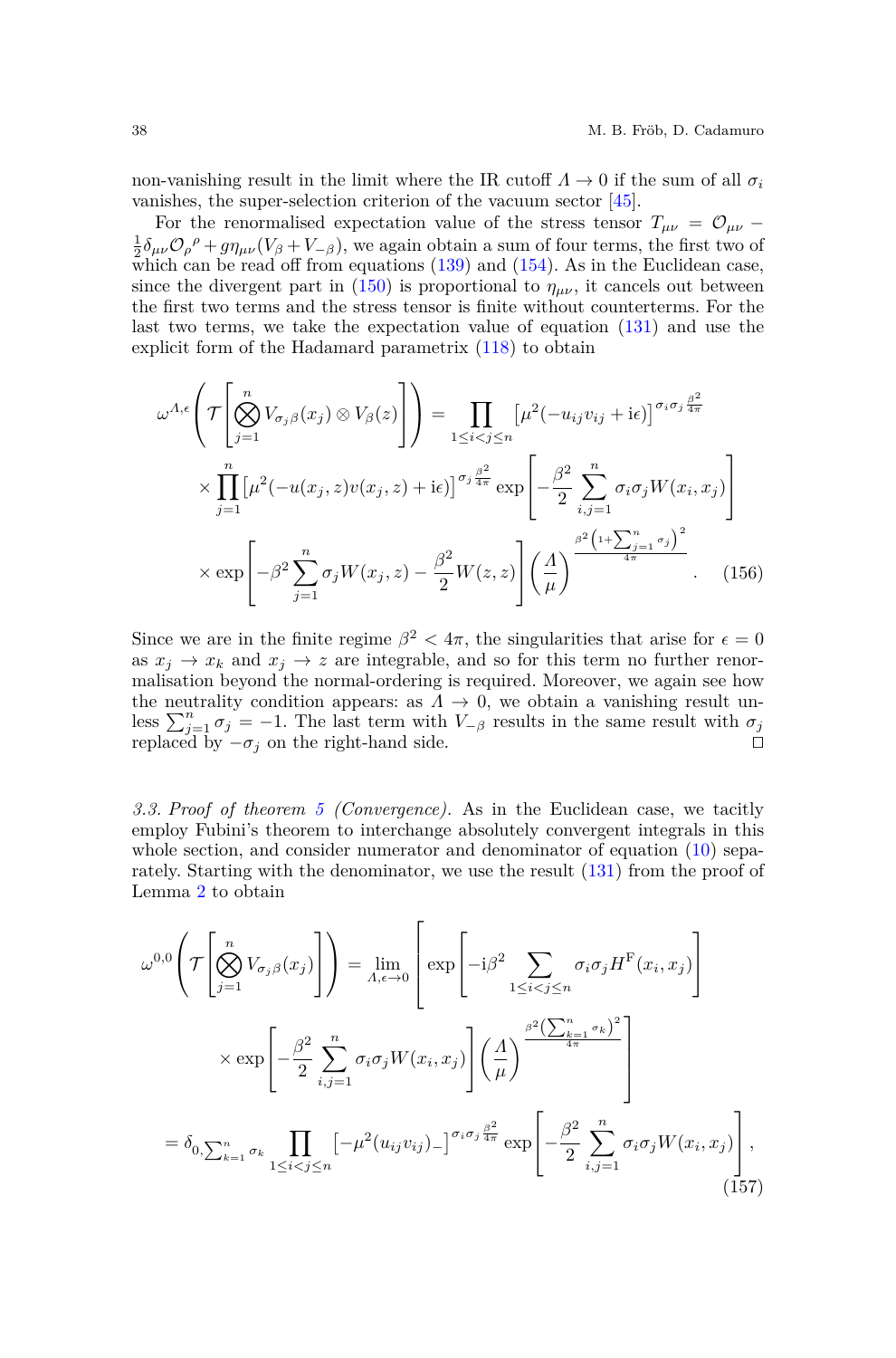where we use the notation  $(uv)_\pm \equiv \lim_{\epsilon \to 0} (uv \pm i\epsilon |u + v|)$  for the distributional boundary value. Since  $\sigma_j = \pm 1$ , to obtain a non-vanishing result we must have  $n = 2m$  with *m* positive  $\sigma_j$  and *m* negative ones. We then rename the  $x_j$ with  $\sigma_j = -1$  to  $y_j$  and renumber them. Taking into account that there are  $\binom{n}{m} = (2m)!/(m!)^2$  possibilities to choose *m* positive  $\sigma_j$  from a total of  $n = 2m$ ones (since equation [\(157\)](#page-37-0) is symmetric under a permutation of the (renamed)  $x_i$  and  $y_j$  among themselves), the denominator of equation  $(10)$  reduces to

<span id="page-38-0"></span>
$$
\sum_{m=0}^{\infty} \frac{(-1)^m}{(m!)^2} \int \cdots \int \omega^{0,0} \left( \mathcal{T} \left[ \bigotimes_{j=1}^m V_{\beta}(x_j) \otimes V_{-\beta}(y_j) \right] \right) \prod_{i=1}^m g(x_i) g(y_i) d^2 x_i d^2 y_i
$$
\n
$$
= \sum_{m=0}^{\infty} \frac{(-1)^m}{(m!)^2} \int \cdots \int \left[ \frac{\prod_{1 \le j < k \le m} [u(x_j, x_k) v(x_j, x_k)] - [u(y_j, y_k) v(y_j, y_k)] - \atop (-1)^m \prod_{j,k=1}^m [u(x_j, y_k) v(x_j, y_k)] - \atop (1)^m \prod_{j,k=1}^m [u(x_j, y_k) v(x_j, y_k)] - \atop (1)^m \prod_{j=1}^m g(x_j) g(y_j) d^2 x_i d^2 y_i.
$$
\n
$$
\times \prod_{i=1}^m g(x_i) g(y_i) d^2 x_i d^2 y_i.
$$
\n(158)

To bound the terms at order 2*m*, we change the integration measure to light cone coordinates

<span id="page-38-1"></span>
$$
d^{2}x = \frac{1}{2} du(x) dv(x), \quad u(x) = x^{0} - x^{1}, \quad v(x) = x^{0} + x^{1}, \quad (159)
$$

and use that [\(115\)](#page-27-4)

$$
u(x,y) = u(x) - u(y), \quad v(x,y) = v(x) - v(y).
$$
 (160)

The absolute value of the terms in brackets factorises into a part depending on the  $u$  and a part depending on the  $v$ , and for each of them we use the Cauchy determinant formula:

$$
\left| \frac{\prod_{1 \le j < k \le m} u(x_j, x_k) u(y_j, y_k)}{\prod_{j,k=1}^m u(x_j, y_k)} \right|^p = \left| \det \left( \frac{1}{u(x_i, y_j)} \right)_{i,j=1}^m \right|^p \le \left| \sum_{\pi} \prod_{j=1}^m \frac{1}{|u(x_j, y_{\pi(j)})|} \right|^p, \tag{161}
$$

where the sum runs over all permutations  $\pi$  of  $\{1, \ldots, n\}$ , and we used the estimate [\(59\)](#page-15-3). For the exponential, we use the second assumption on *W*

$$
\sum_{i,j=1}^{m} \left[ W(x_i, x_j) - W(y_i, x_j) - W(x_i, y_j) + W(y_i, y_j) \right] \ge 0, \qquad (162)
$$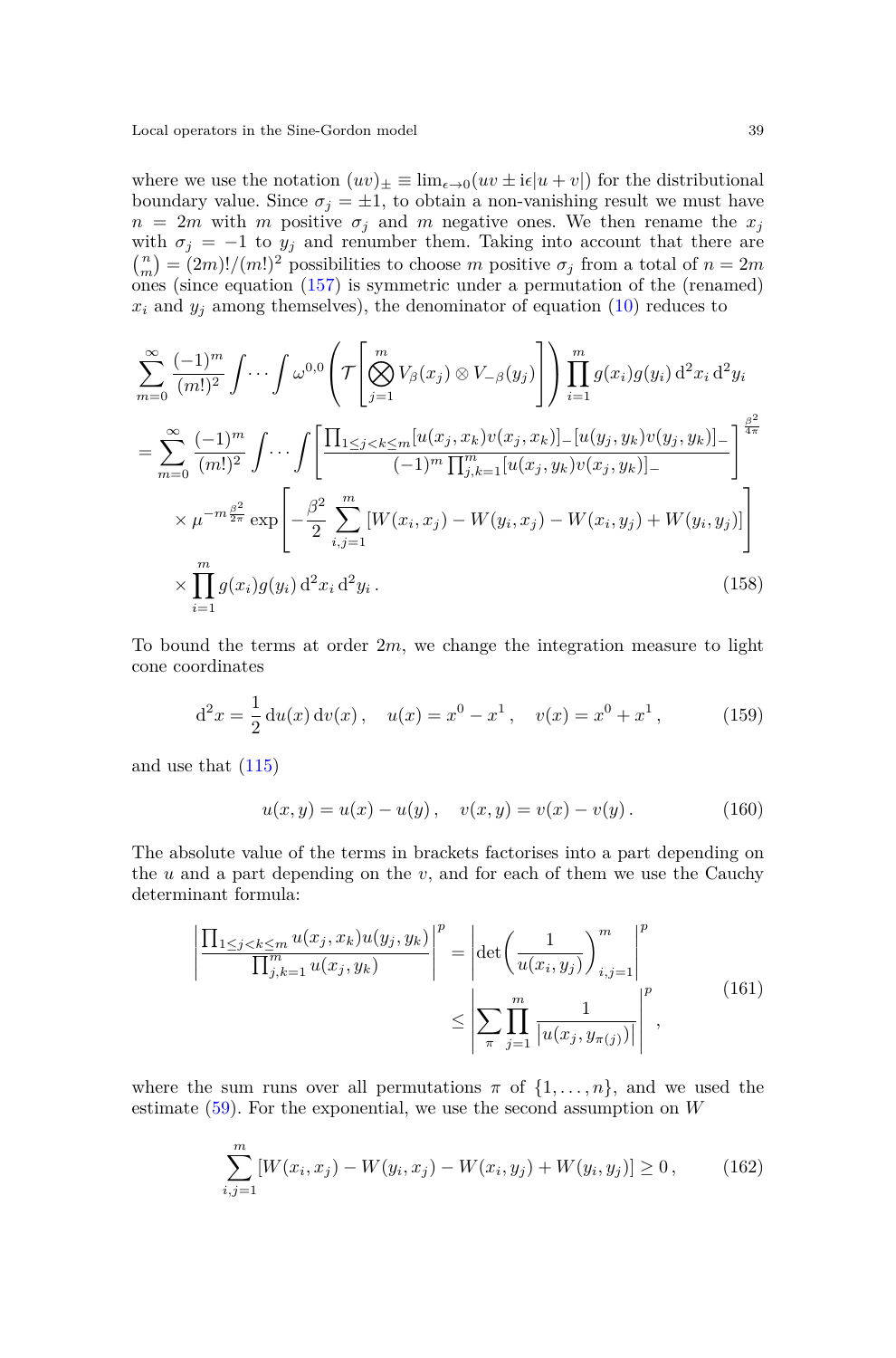which lets us estimate the exponential by 1. It follows that the denominator [\(158\)](#page-38-0) can be bounded by

<span id="page-39-3"></span>
$$
\sum_{m=0}^{\infty} \frac{2^{-2m}}{(m!)^2} \int \cdots \int \left[ \sum_{\pi} \prod_{j=1}^{m} \frac{1}{\mu |u(x_j, y_{\pi(j)})|} \right]^{\frac{\beta^2}{4\pi}} \left[ \sum_{\pi} \prod_{j=1}^{m} \frac{1}{\mu |v(x_j, y_{\pi(j)})|} \right]^{\frac{\beta^2}{4\pi}} \times \prod_{i=1}^{m} |g(x_i)| |g(y_i)| \, \mathrm{d}u(x_i) \, \mathrm{d}v(x_i) \, \mathrm{d}u(y_i) \, \mathrm{d}v(y_i). \tag{163}
$$

We then estimate

$$
|g(x_i)| \le [1 + \mu^2 u(x_i)^2]^{-2} [1 + \mu^2 v(x_i)^2]^{-2}
$$
  
 
$$
\times \left\| [1 + \mu^2 u(x)^2]^2 [1 + \mu^2 v(x)^2]^2 g(x) \right\|_{\infty},
$$
 (164)

such that the integrals over the *u* and the *v* factorise. We thus need to bound

<span id="page-39-2"></span>
$$
\int \cdots \int \left[ \sum_{\pi} \prod_{j=1}^{m} \frac{1}{\mu |u(x_j, y_{\pi(j)})|} \right]^{\frac{\beta^2}{4\pi}} \prod_{i=1}^{m} \frac{\mathrm{d}u(x_i)}{\left[ 1 + \mu^2 u(x_i)^2 \right]^2} \frac{\mathrm{d}u(y_i)}{\left[ 1 + \mu^2 u(y_i)^2 \right]^2}, \tag{165}
$$

and the analogous expression with *u* replaced by *v*. Using the Hölder inequal-ity [\(73\)](#page-18-0) with  $r = \rho > 1$ , this expression can be bounded by

<span id="page-39-1"></span>
$$
\left[\int \cdots \int \left[\sum_{\pi} \prod_{j=1}^{m} \frac{1}{\mu |u(x_j, y_{\pi(j)})|} \right]^{\rho \frac{\beta^2}{4\pi}} \prod_{i=1}^{m} \frac{du(x_i)}{[1 + \mu^2 u(x_i)^2]^{\rho}} \frac{du(y_i)}{[1 + \mu^2 u(y_i)^2]^{\rho}} \right]^{\frac{1}{\rho}} \times \left[\int \cdots \int \prod_{i=1}^{m} \frac{du(x_i)}{[1 + \mu^2 u(x_i)^2]^{\frac{\rho}{\rho-1}}} \frac{du(y_i)}{[1 + \mu^2 u(y_i)^2]^{\frac{\rho}{\rho-1}}}\right]^{\frac{\rho-1}{\rho}}, \quad (166)
$$

and choosing  $\rho$  such that  $\rho \frac{\beta^2}{4\pi} < 1$  (which is possible since we are in the finite regime  $\beta^2 < 4\pi$ , we can use the estimate [\(60\)](#page-15-4) to obtain

$$
\left[\sum_{\pi} \prod_{j=1}^{m} \frac{1}{\mu |u(x_j, y_{\pi(j)})|} \right]^{\rho \frac{\beta^2}{4\pi}} \le \sum_{\pi} \prod_{j=1}^{m} \left[\mu |u(x_j, y_{\pi(j)})| \right]^{-\rho \frac{\beta^2}{4\pi}}.
$$
 (167)

Since the remainder of the integrand is invariant under a permutation of the  $y_i$ , the sum over permutations  $\pi$  just gives a factor  $m!$ , so that we only need to bound

<span id="page-39-0"></span>
$$
\int \int \left[ \mu |u(x_j, y_j)| \right]^{-\rho \frac{\beta^2}{4\pi}} \frac{\mathrm{d}u(x_j)}{[1 + \mu^2 u(x_j)^2]^{\rho}} \frac{\mathrm{d}u(y_j)}{[1 + \mu^2 u(y_j)^2]^{\rho}} \,. \tag{168}
$$

In the region where  $\mu |u(x_i, y_i)| > 1$ , we estimate the first term by 1 and bound equation [\(168\)](#page-39-0) by  $\left[\int (1 + \mu^2 u^2)^{-\rho} du\right]^2 \leq \pi^2 \mu^{-2}$ . In the region where  $\mu |u(x_j, y_j)| \leq 1$ , we use again Young's inequality in the form [\(64\)](#page-16-3) with the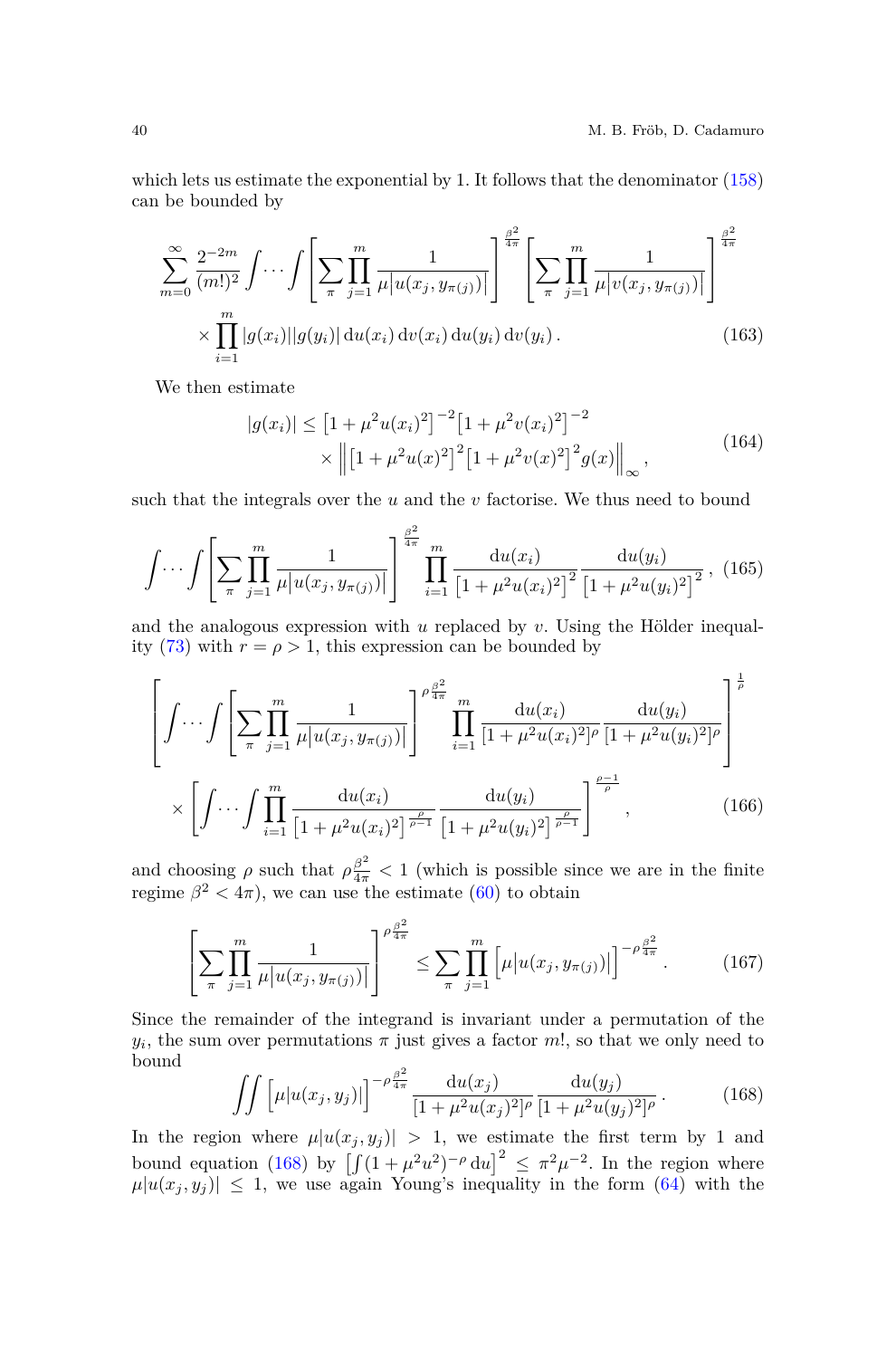exponents [\(65\)](#page-16-0), but now in one dimension and with  $\beta^2$  replaced by  $\rho\beta^2$ . This gives

$$
\| (1 + \mu^2 u^2)^{-\rho} \|_p^2 \|\Theta (1 - \mu |u|) (\mu |u|)^{-\rho \frac{\beta^2}{4\pi}} \|_q
$$
  
= 
$$
\mu^{-2} \left( \frac{\pi \Gamma(p\rho - \frac{1}{2})}{\Gamma(p\rho)} \right)^{\frac{1}{p}} \left( \frac{8\pi}{4\pi - \rho \beta^2 q} \right)^{\frac{1}{q}},
$$
 (169)

where the result for the second norm is equation  $(67)$ , and the first norm is a straightforward computation using  $[46, Eq. (5.12.3)]$  $[46, Eq. (5.12.3)]$  and  $[46, Eq. (5.12.1)]$ . The result is finite with the choice we made for *p*, *q* and *ρ*, in particular  $\rho \beta^2 q =$  $4\pi - (4\pi - \rho\beta^2)(8\pi - \rho\beta^2)/(8\pi) < 4\pi$  and  $p\rho > 1$ . On the other hand, for the second factor in equation  $(166)$  we have the simple bound

$$
\left[ \int \frac{\mathrm{d}u}{\left(1 + \mu^2 u^2\right)^{\frac{\rho}{\rho - 1}}} \right]^{\frac{\rho - 1}{\rho}} \le \rho \mu^{\frac{1 - \rho}{\rho}} \,. \tag{170}
$$

Taking all together, we can bound equation [\(166\)](#page-39-1) (and thus equation [\(165\)](#page-39-2)) by  $(m!)^{\frac{1}{p}}\hat{K}^m$ , where  $\hat{K}$  is a constant depending on  $\beta$  and  $g$ , and we recall that  $\rho > 1$ . Inserting this result into equation [\(163\)](#page-39-3), it follows that the denominator of equation  $(10)$  is bounded by

<span id="page-40-0"></span>
$$
\sum_{m=0}^{\infty} \frac{2^{-2m}}{(m!)^2} (m!)^{\frac{2}{\rho}} \hat{K}^{2m} = \sum_{m=0}^{\infty} (m!)^{\frac{\beta^2}{4\pi} - 1} K^m < \infty \,, \tag{171}
$$

with the new constant  $K = \hat{K}^2/4$ , and where we made the (admissible) choice  $\rho = 8\pi/(4\pi + \beta^2)$ . We remark that the bounds [\(171\)](#page-40-0) are not new and were already derived in [\[24\]](#page-55-14). However, a technical improvement over the proof of [\[24\]](#page-55-14) is that we admit arbitrary adiabatic cutoff functions  $g \in \mathcal{S}(\mathbb{R}^2)$ , without any restriction on their support.

Consider thus the numerator of equation  $(10)$ , where the renormalised expectation values are given by the sum of  $(139)$  and  $(154)$  with the choice  $(155)$  to cancel the divergent part. We see that in the physical limit  $\Lambda \to 0$  again only even terms with  $n = 2m$  contribute, and taking into account the symmetry under the exchange of variables and renaming integration variables as in the case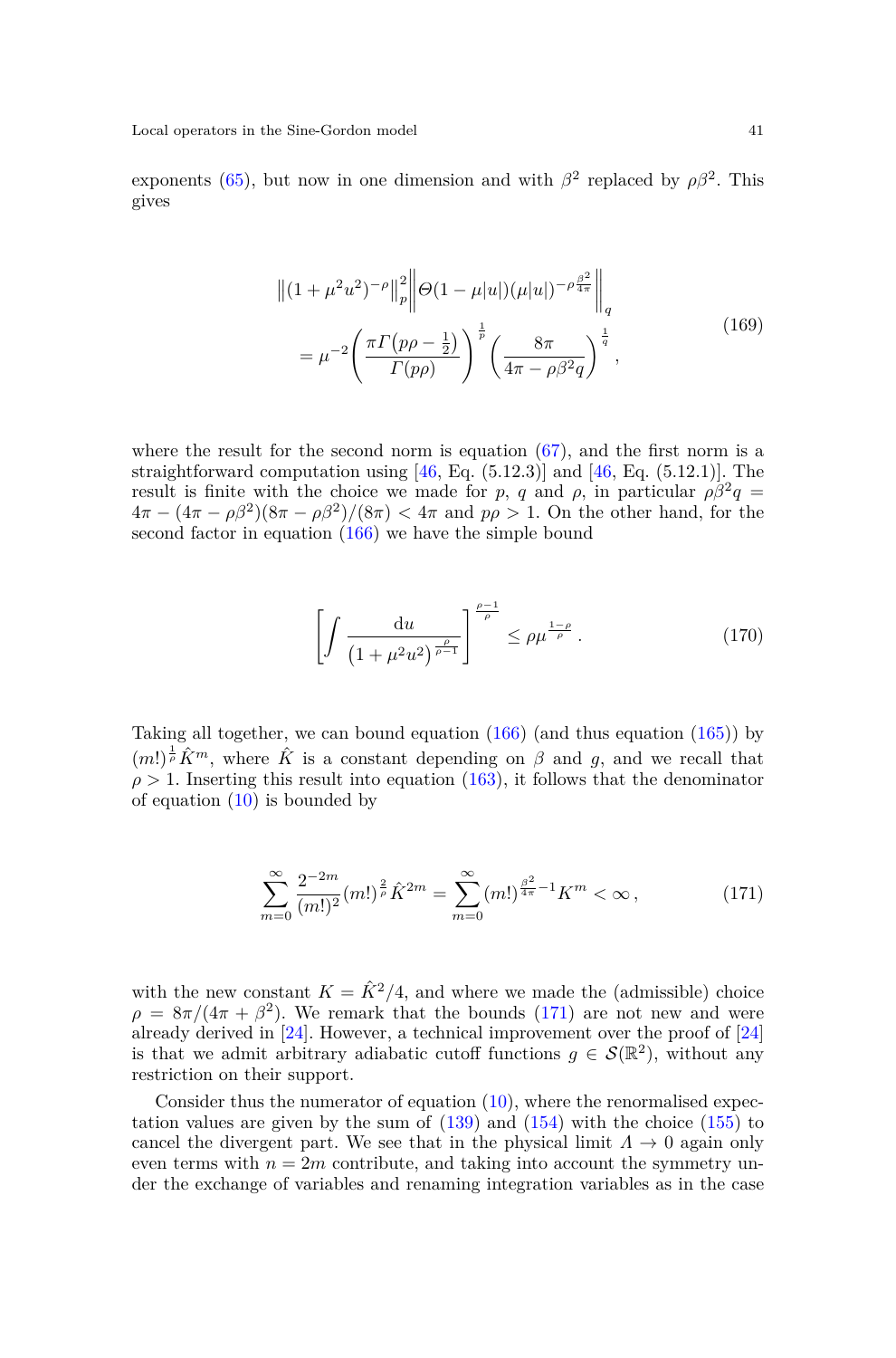of the denominator, the numerator reads

<span id="page-41-0"></span>
$$
\sum_{m=0}^{\infty} \frac{(-1)^m}{(m!)^2} \int f(z) \int \cdots \int \left[ \frac{\prod_{1 \le j < k \le m} [u(x_j, x_k) v(x_j, x_k)] - [u(y_j, y_k) v(y_j, y_k)] - (m!)^2}{(-1)^m \prod_{j,k=1}^m [u(x_j, y_k) v(x_j, y_k)] - 1} \right]^{\frac{\beta^2}{4\pi}} \times \left[ \lim_{z' \to z} \partial_{\mu}^z \partial_{\nu}^{z'} W(z, z') + \frac{\beta^2}{8\pi^2} \sum_{i,j=1}^m H_{(\mu}(z, x_i) H_{\nu)}(z, y_j) - \beta^2 \sum_{i,j=1}^m \partial_{\mu} [W(z, x_i) - W(z, y_i)] \partial_{\nu} [W(z, x_j) - W(z, y_j)] \right] + \frac{\beta^2}{2\pi} \sum_{i,j=1}^m [H_{(\mu}(z, x_i) - H_{(\mu}(z, y_i)] \partial_{\nu)} [W(z, x_j) - W(z, y_j)] - \frac{\beta^2}{8\pi^2} \sum_{1 \le i < j \le m} [H_{(\mu}(z, x_i) H_{\nu)}(z, x_j) + H_{(\mu}(z, y_i) H_{\nu)}(z, y_j)] - \frac{\beta^2}{16\pi^2} \sum_{j=1}^m \left[ [H_{\mu}(z, x_j) H_{\nu}(z, x_j)]^{\text{ren}} + [H_{\mu}(z, y_j) H_{\nu}(z, y_j)]^{\text{ren}} \right] \times \mu^{-m \frac{\beta^2}{2\pi}} \exp \left[ -\frac{\beta^2}{2} \sum_{i,j=1}^m [W(x_i, x_j) - W(y_i, x_j) - W(x_i, y_j) + W(y_i, y_j)] \right] \times \alpha^2 z \prod_{i=1}^m g(x_i) g(y_i) \, d^2 x_i \, d^2 y_i. \tag{172}
$$

We see that there are various different types of terms, some of which are equal since we can interchange  $x_j$  and  $y_j$  without changing the result, and we will bound all of them separately. Consider first the terms that only contain *W* but no derivatives  $H_\mu$  of the Hadamard parametrix. By the first assumption on  $W,$ it and its derivatives grow at most polynomially such that

<span id="page-41-1"></span>
$$
\left| \lim_{z' \to z} \partial_{\mu}^{z} \partial_{\nu}^{z'} W(z, z') \right| \le w \left[ 1 + \mu^{2} u(z)^{2} + \mu^{2} v(z)^{2} \right]^{k}, \tag{173a}
$$
\n
$$
|\partial_{\mu} W(z, x)| \le w \left[ 1 + \mu^{2} u(z)^{2} + \mu^{2} v(z)^{2} \right]^{k} \left[ 1 + \mu^{2} u(x)^{2} + \mu^{2} v(x)^{2} \right]^{k} \tag{173b}
$$

for some constant  $w > 0$  and some  $k \in \mathbb{N}$ . It follows that the contribution of the terms that only contain *W* but no derivatives  $H_{\mu}$  to the numerator [\(172\)](#page-41-0) can be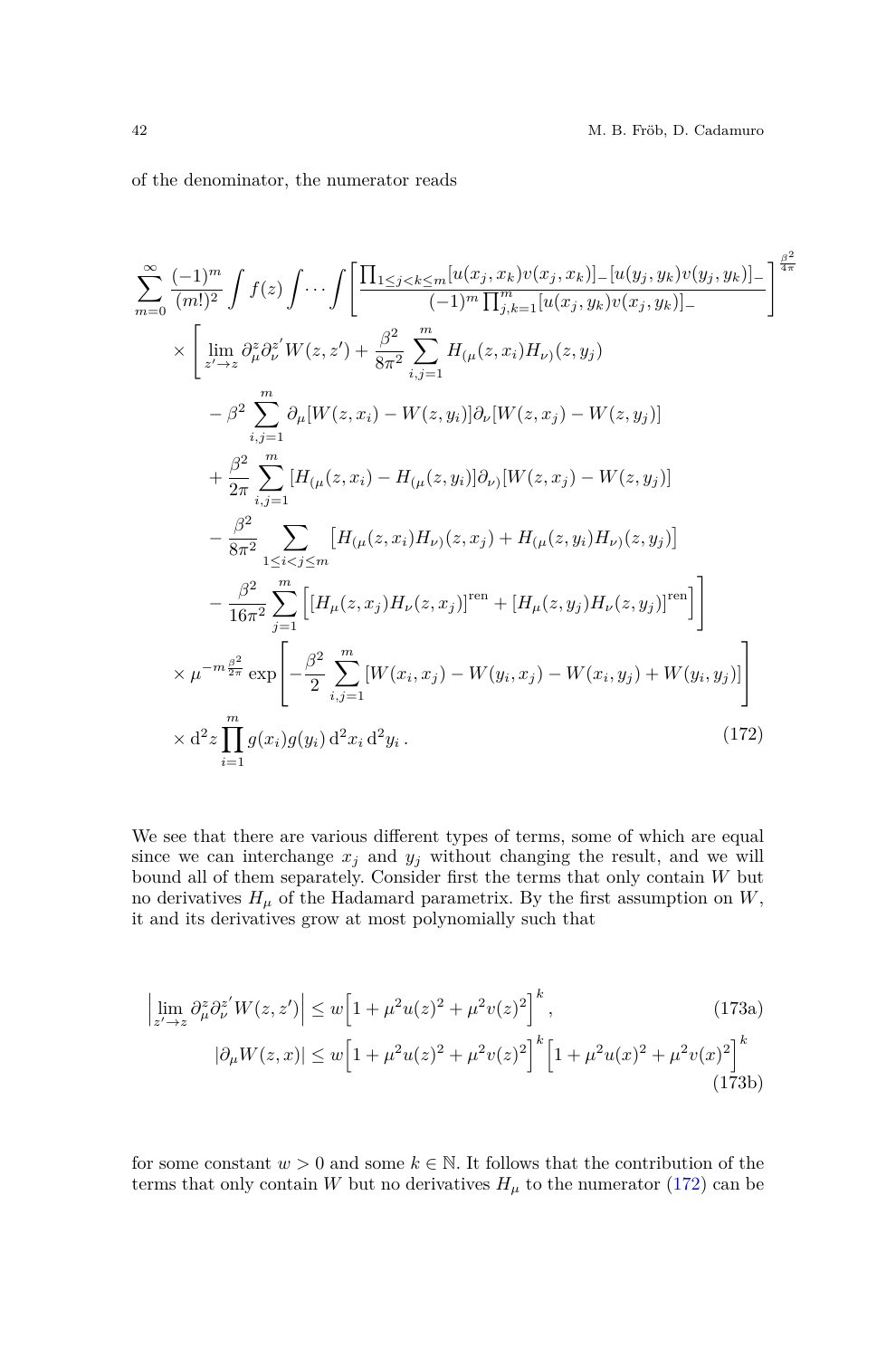bounded by

<span id="page-42-0"></span>
$$
\sum_{m=0}^{\infty} \frac{\mu^{-m \frac{\beta^2}{2\pi}}}{(m!)^2} \int |f(z)| \int \cdots \int \left| \frac{\prod_{1 \le j < k \le m} u(x_j, x_k) v(x_j, x_k) u(y_j, y_k) v(y_j, y_k)}{\prod_{j,k=1}^m u(x_j, y_k) v(x_j, y_k)} \right|^{\frac{\beta^2}{4\pi}} \times \left[ w \left[ 1 + \mu^2 u(z)^2 + \mu^2 v(z)^2 \right]^k + \beta^2 w \left[ 1 + \mu^2 u(z)^2 + \mu^2 v(z)^2 \right]^{2k} \right] \times \left[ \sum_{i=1}^m \left[ 1 + \mu^2 u(x_i)^2 + \mu^2 v(x_i)^2 \right]^k + \left[ 1 + \mu^2 u(y_i)^2 + \mu^2 v(y_i)^2 \right]^k \right]^2 \right] \times \exp \left[ -\frac{\beta^2}{2} \sum_{i,j=1}^m \left[ W(x_i, x_j) - W(y_i, x_j) - W(x_i, y_j) + W(y_i, y_j) \right] \right] \times d^2 z \prod_{i=1}^m |g(x_i)||g(y_i)| d^2 x_i d^2 y_i. \tag{174}
$$

The integral over *z* can be estimated by a constant *C* depending on the test function *f* and the constants *w*, *k* and  $\beta^2$ . Absorbing the terms  $\left[1 + \mu^2 u(x_i)^2 + \cdots\right]$  $\mu^2 v(x_i)^2\Big]^k$  into the test functions  $g(x_i)$  to obtain new test functions  $\tilde{g}$ , and taking into account that the middle sum in equation  $(174)$  contributes  $m^2$  terms, which by renaming of integration variables all give the same contribution, we can then repeat the derivation of the denominator estimates for the remaining terms. It follows that equation [\(174\)](#page-42-0) is bounded by

<span id="page-42-2"></span>
$$
C\sum_{m=0}^{\infty} (m!)^{\frac{\beta^2}{4\pi} - 1} m^2 K^m < \infty \,, \tag{175}
$$

where  $K$  depends on  $\tilde{g}$  and thus also on  $W$ . Next consider the mixed terms involving *W* and  $H_\mu = -4\pi i \partial_\mu H^F$  [\(140\)](#page-34-0). Integrating the derivative by parts and using the estimates  $(173)$  for *W*, the contribution of these terms to the numerator [\(172\)](#page-41-0) can be bounded by

<span id="page-42-1"></span>
$$
\sum_{m=0}^{\infty} \frac{\mu^{-m \frac{\beta^2}{2\pi}}}{(m!)^2} \int \int \cdots \int \left| \frac{\prod_{1 \leq j < k \leq m} u(x_j, x_k) v(x_j, x_k) u(y_j, y_k) v(y_j, y_k)}{\prod_{j,k=1}^m u(x_j, y_k) v(x_j, y_k)} \right|^{\frac{\beta^2}{4\pi}} \times 8m^2 w \beta^2 \left[ |f(z)| + \sup_{\mu} |\partial_{\mu} f(z)| \right] \left[ 1 + \mu^2 u(z)^2 + \mu^2 v(z)^2 \right]^k |H^{\mathcal{F}}(z, x_1)| \times \exp \left[ -\frac{\beta^2}{2} \sum_{i,j=1}^m \left[ W(x_i, x_j) - W(y_i, x_j) - W(x_i, y_j) + W(y_i, y_j) \right] \right] \times \mathcal{d}^2 z \prod_{i=1}^m |\tilde{g}(x_i)| |\tilde{g}(y_i)| \mathcal{d}^2 x_i \mathcal{d}^2 y_i, \tag{176}
$$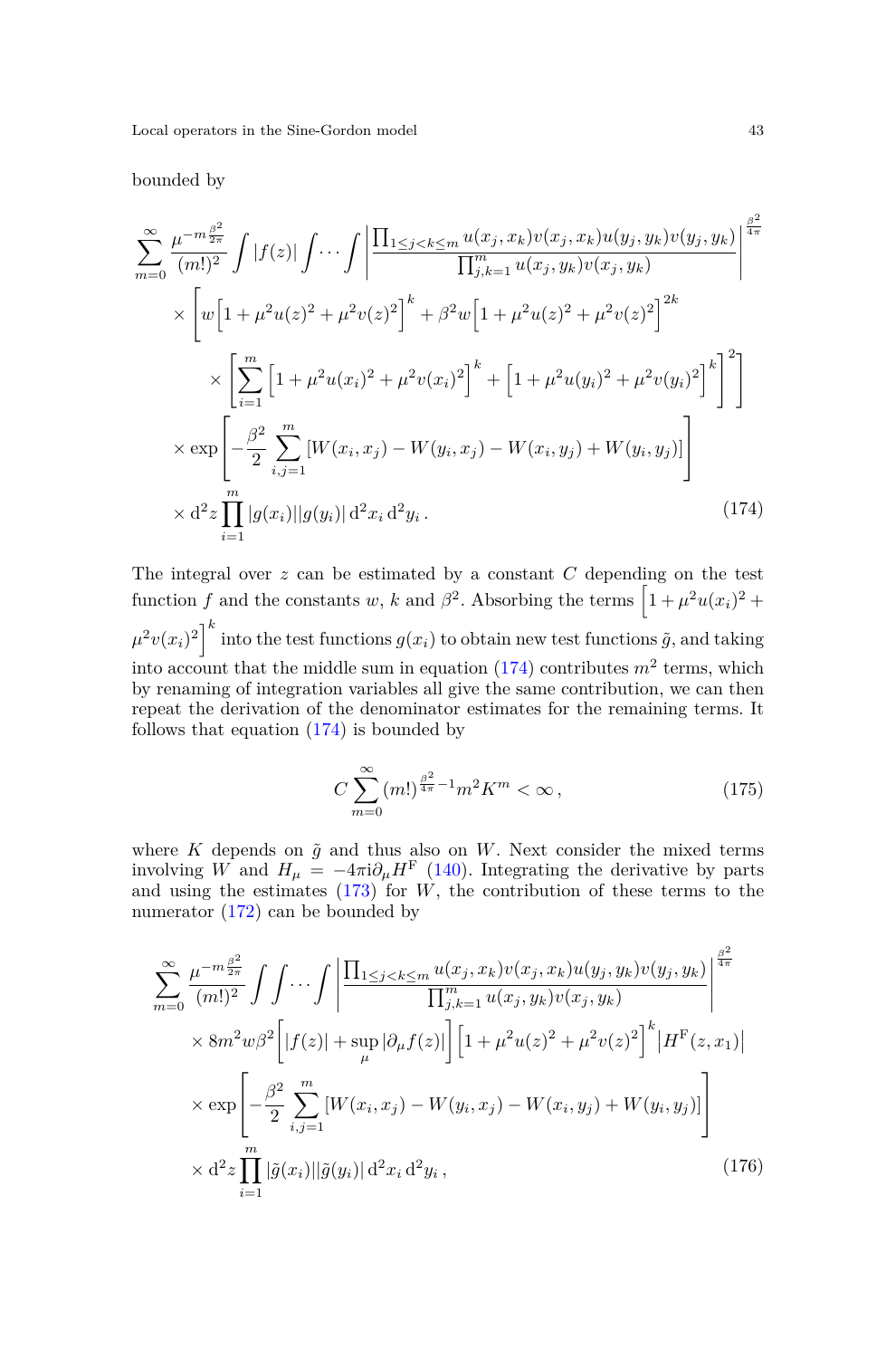where we have again absorbed terms  $\left[1 + \mu^2 u(x_i)^2 + \mu^2 v(x_i)^2\right]^k$  into the test functions  $g(x_i)$ , and the factor of  $m^2$  arises because all the terms in the sum give the same contribution. To compute the integral over *z*, we use that the Hadamard parametrix  $|H^{\text{F}}|$  [\(118\)](#page-27-3) factors in the limit  $\epsilon \to 0$ , such that

<span id="page-43-0"></span>
$$
\left| H^{\mathcal{F}}(z,x) \right| \le \frac{1}{4\pi} \left| \ln \left| \mu u(z,x) \right| \right| + \frac{1}{4\pi} \left| \ln \left| \mu v(z,x) \right| \right| + \frac{1}{4} \,. \tag{177}
$$

The contribution of the last term is bounded by

$$
\int 2w\beta^2 \left[ |f(z)| + \sup_{\mu} |\partial_{\mu} f(z)| \right] \left[ 1 + \mu^2 u(z)^2 + \mu^2 v(z)^2 \right]^k d^2 z \le C \,, \tag{178}
$$

where the constant *C* depends on *f* and *W* through *w* and *k*. For the contributions of the logarithms in [\(177\)](#page-43-0), we first bound

$$
8w\beta^{2}\left[|f(z)|+\sup_{\mu}|\partial_{\mu}f(z)|\right]\left[1+\mu^{2}u(z)^{2}+\mu^{2}v(z)^{2}\right]^{k}
$$
  
 
$$
\leq C\left[1+\mu^{2}u(z)^{2}\right]^{-1}\left[1+\mu^{2}u(z)^{2}\right]^{-1}, \qquad (179)
$$

where the constant  $C$  depends on  $f$  and  $W$  through  $w$  and  $k$ . We then change the *z* integration to light cone coordinates [\(159\)](#page-38-1), such that the integral over *z* factors, and then use the estimate

<span id="page-43-1"></span>
$$
\int \frac{|\ln|\mu u(z,x)||^k}{1+\mu^2 u(z)^2} \, \mathrm{d}u(z) \le \frac{2}{\mu} c_k \ln^k(2+\mu|u(x)|) \,. \tag{180}
$$

and the analogous one with *u* replaced by *v*. It follows that the integral over  $z$  in equation [\(176\)](#page-42-1) is bounded by a constant *C* depending on  $f$ ,  $g$  and  $W$ . For the remaining terms we repeat the derivation of the denominator estimates, absorbing the logarithm of equation [\(180\)](#page-43-1) in the test functions *g* since  $|g(x_i)| \ln(2 + \mu |u(x_i)|)$  is still a rapidly decreasing function. It follows that also the contribution of the terms involving both *W* and  $H<sub>\mu</sub>$  to the numerator [\(172\)](#page-41-0) is bounded by a sum of the form [\(175\)](#page-42-2).

The bound [\(180\)](#page-43-1) is proven as follows: we estimate first that

$$
\int \frac{|\ln |\mu u(z, x)||^k}{1 + \mu^2 u(z)^2} du(z) = \frac{1}{\mu} \int \frac{|\ln |s||^k}{1 + [s + \mu u(x)]^2} ds
$$
  

$$
\leq \frac{2}{\mu} \int_0^\infty \frac{|\ln s|^k}{1 + [s - \mu |u(x)|]^2} ds,
$$
 (181)

and thus only have to show that

$$
\int_0^\infty \frac{|\ln s|^k}{1 + (s - a)^2} ds \le c_k \ln^k(2 + a)
$$
\n(182)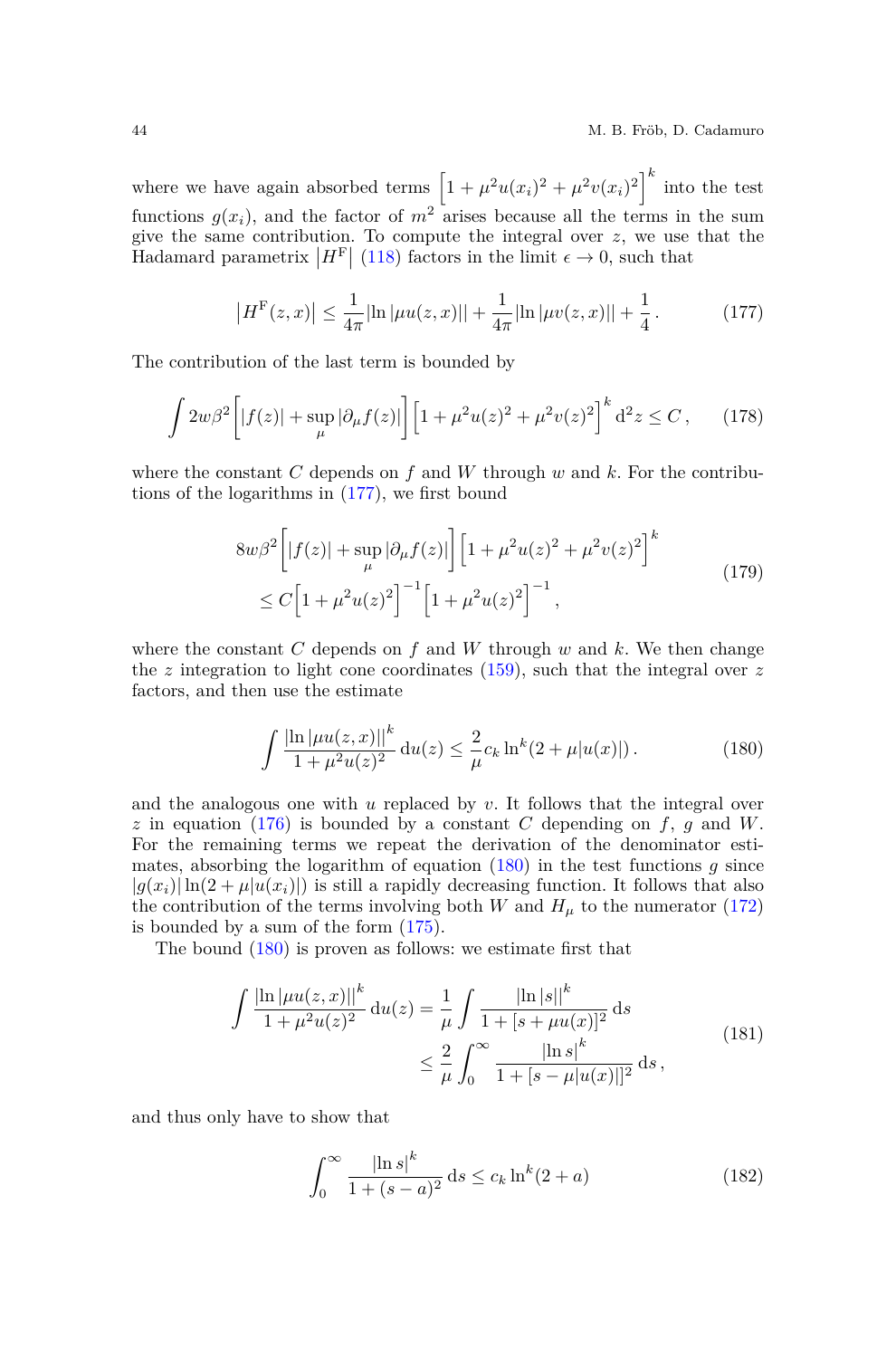#### for  $a \geq 0$ . We compute

$$
\int_0^\infty \frac{|\ln s|^k}{1 + (s - a)^2} ds = \int_0^1 \frac{(-\ln s)^k}{1 + (s - a)^2} ds + \int_1^\infty \frac{\ln^k s}{1 + (s - a)^2} ds
$$
  
\n
$$
\leq \int_0^1 (-\ln s)^k ds + \int_1^{1 + a} \frac{\ln^k s}{1 + (s - a)^2} ds + \int_{1 + a}^\infty \frac{\ln^k s}{1 + (s - a)^2} ds
$$
  
\n
$$
\leq k! + \ln^k (1 + a) \int_1^{1 + a} \frac{1}{1 + (s - a)^2} ds + \int_1^\infty \frac{\ln^k (s + a)}{1 + s^2} ds
$$
  
\n
$$
\leq k! + \frac{3}{4} \pi \ln^k (1 + a) + \int_1^\infty \frac{[\ln(s) + \ln(2 + a)]^k}{1 + s^2} ds
$$
 (183)

using the inequality (valid for  $a \geq 0, b \geq 1$ )

$$
\ln(a+b) \le \ln b + \ln(2+a) \quad \Leftrightarrow \quad (a+b) \le b(2+a), \tag{184}
$$

which is proven in the standard way by showing that it holds for  $a = 0$  and that the first derivative with respect to *a* of the left-hand side is smaller than the one on the right-hand side. Using further that

$$
\int_{1}^{\infty} \frac{\ln^{k}(s)}{1+s^{2}} \, \mathrm{d}s \leq k!,\tag{185}
$$

we obtain

$$
\int_0^\infty \frac{|\ln s|^k}{1 + (s - a)^2} ds \le k! + \frac{3}{4} \pi \ln^k (1 + a) + \sum_{m=0}^k {k \choose m} \ln^{k-m} (2 + a) m! \le \left(2k! + \frac{3}{4} \pi\right) \ln^k (2 + a)
$$
\n(186)

as required.

The remaining terms in equation [\(172\)](#page-41-0) either involve two derivatives  $H_\mu$ of the Hadamard parametrix at different points, or the renormalised product  $[H<sub>\mu</sub>(z,x)H<sub>\nu</sub>(z,x)]$ <sup>ren</sup> [\(151\)](#page-36-3). We start with the latter ones, which contain local terms proportional to  $\delta^2(z-x)$  as well as derivatives acting on the Hadamard parametrix and its square. The local terms allow to perform the integral over *z*, resulting in a factor  $f(x_i)$  or  $f(y_j)$  which can be estimated by  $||f||_{\infty}$ , and for the remaining terms we can repeat the derivation of the denominator estimates. The terms with derivatives acting on the Hadamard parametrix and its square are integrated by parts to act on *f*, and as before we introduce factors of  $[1+\mu^2 u(z)^2]$ and  $[1 + \mu^2 v(z)^2]$  and use that  $\left| [1 + \mu^2 u(z)^2] [1 + \mu^2 v(z)^2] \partial_\mu \partial_\nu f(z) \right| \leq C$ . The remaining integral over  $z$  is then bounded using equation  $(180)$ . We can again absorb the logarithm in the test functions *g*, and since there are  $2m \leq 2m^2$ terms involving  $[H_\mu(z,x)H_\nu(z,x)]^{\text{ren}}$ , it follows that also their contribution to the numerator  $(172)$  is bounded by a sum of the form  $(175)$ .

To bound the remaining terms with two derivatives  $H_{\mu}$  of the Hadamard parametrix at different points, we first consider the case where  $\mu = u$ ,  $\nu = v$ .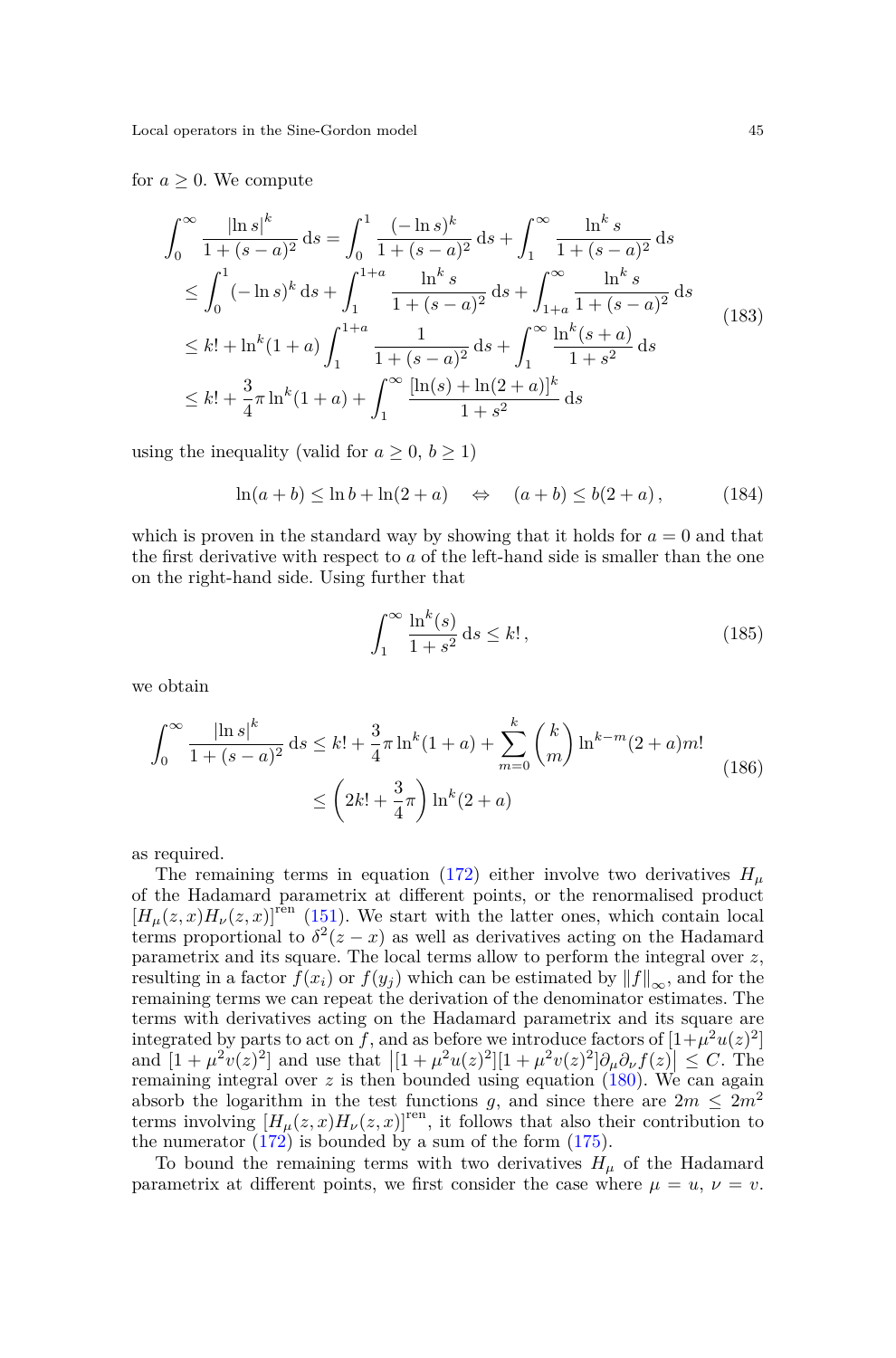Using that  $H<sup>F</sup>$  is a fundamental solution of the Klein–Gordon equation [\(119\)](#page-27-6) and the definition of  $H<sub>\mu</sub>$  [\(140\)](#page-34-0), a straightforward computation results in

<span id="page-45-0"></span>
$$
\int H_{(u}(z,x)H_v)(z,y)f(z) d^2z = -2\pi^2 H^{\mathcal{F}}(x,y)[f(x) + f(y)]
$$
\n
$$
-8\pi^2 \int H^{\mathcal{F}}(z,x)H^{\mathcal{F}}(z,y)\partial_u\partial_v f(z) d^2z.
$$
\n(187)

To estimate the second term, we introduce factors of  $[1 + \mu^2 u(z)^2]$  and  $[1 +$  $\mu^2 v(z)^2$  and use Hölder's inequality [\(73\)](#page-18-0) with  $r = 2$  to obtain

$$
\left| \int H^{\mathcal{F}}(z,x)H^{\mathcal{F}}(z,y)\partial_{u}\partial_{v}f(z) dz \right| \leq ||[1+\mu^{2}u(z)^{2}][1+\mu^{2}v(z)^{2}]\partial_{u}\partial_{v}f||_{\infty}
$$

$$
\times \left[ \int \frac{|H^{\mathcal{F}}(z,x)|^{2}}{[1+\mu^{2}u(z)^{2}][1+\mu^{2}v(z)^{2}]} d^{2}z \int \frac{|H^{\mathcal{F}}(z,y)|^{2}}{[1+\mu^{2}u(z)^{2}][1+\mu^{2}v(z)^{2}]} d^{2}z \right]_{(188)}
$$

Using the bound  $(177)$  for the Hadamard parametrix and the estimate  $(180)$ , we obtain the bound

$$
\left| \int H^{\mathcal{F}}(z,x)H^{\mathcal{F}}(z,y)\partial_u \partial_v f(z) d^2 z \right| \leq C \ln(2 + \mu |u(x)|) \ln(2 + \mu |v(x)|) \times \ln(2 + \mu |u(y)|) \ln(2 + \mu |v(y)|), \tag{189}
$$

where the constant  $C$  depends on  $f$ , and we can again absorb the logarithms in the test functions *g*. Repeating the derivation of the denominator estimates and taking into account that there are  $m^2 + m(m - 1) < 2m^2$  terms with two derivatives  $H_\mu$  of the Hadamard parametrix at different points, it follows that also the contribution of the second term in equation  $(187)$  to the numerator  $(172)$  is bounded by a sum of the form  $(175)$ . On the other hand, the first term in equation [\(187\)](#page-45-0) is directly bounded using the bound [\(177\)](#page-43-0) for the Hadamard parametrix, which is however logarithmically divergent for small  $u(x, y)$  or  $v(x, y)$ . We can then almost repeat the derivation of the denominator estimates, except that we need to bound equation [\(168\)](#page-39-0) in the case that an additional logarithm is present, i.e., we need to bound

<span id="page-45-2"></span>
$$
\int \int \left[ \mu |u(x_j, y_j)| \right]^{-\rho \frac{\beta^2}{4\pi}} |\ln |\mu u(x_j, y_k)| |\frac{\mathrm{d}u(x_j)}{[1 + \mu^2 u(x_j)^2]^{\rho}} \frac{\mathrm{d}u(y_j)}{[1 + \mu^2 u(y_j)^2]^{\rho}} \tag{190}
$$

in the two cases  $k = j$  and  $k \neq j$ . We start with the case  $k = j$ , and use the well-known bound<sup>[1](#page-45-1)</sup>

$$
\ln z \le \frac{1}{r}(z^r - 1) \le \frac{1}{r}z^r \tag{191}
$$

for  $z, r \geq 0$  to estimate

$$
\left[\mu|u(x_j, y_j)|\right]^{-\rho\frac{\beta^2}{4\pi}}\left|\ln|\mu u(x_j, y_j)|\right| \le \frac{8\pi}{\rho\beta^2}\left[\mu|u(x_j, y_j)|\right]^{-\rho\frac{\beta^2}{8\pi}}.\tag{192}
$$

<span id="page-45-1"></span><sup>&</sup>lt;sup>1</sup> It can be proven in the standard way, noting that for  $f(z) = \ln z - \frac{1}{r}(z^r - 1)$  we have  $f(1) = 0$  and  $zf'(z) = 1 - z^r \leq 0$  for  $z \geq 1$ ,  $zf'(z) \geq 0$  for  $z \leq 1$ .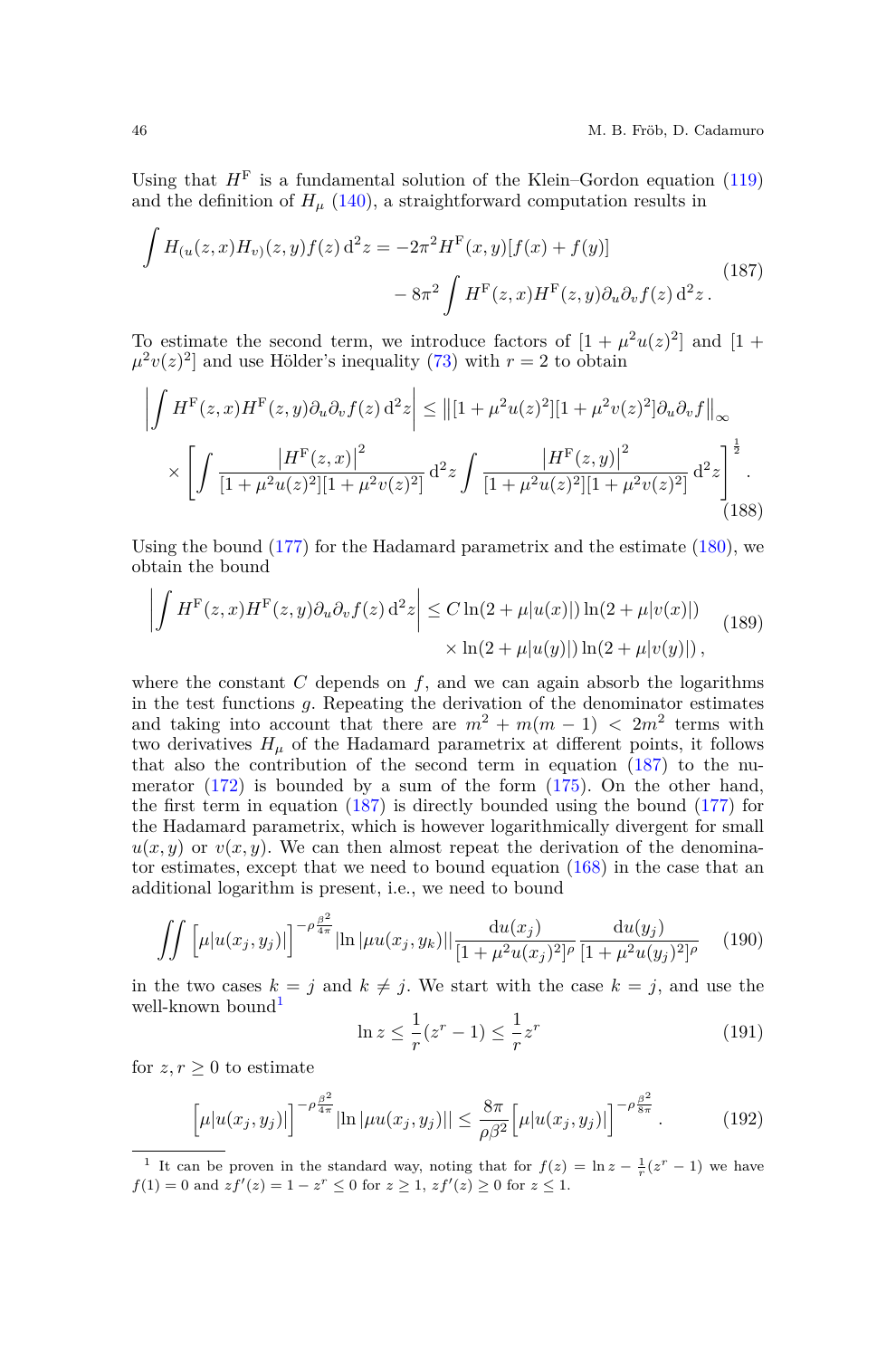In the region  $\mu |u(x_j, y_j)| > 1$ , we then estimate this term by  $8\pi/(\rho\beta^2)$ , and bound equation [\(190\)](#page-45-2) by  $8\pi/(\rho\beta^2)\left[\int (1+\mu^2u^2)^{-\rho} du\right]^2 \leq 8\pi^3/(\rho\beta^2\mu^2)$ . In the region where  $\mu |u(x_j, y_j)| \leq 1$ , we use again Young's inequality in the form [\(64\)](#page-16-3) with the exponents  $(65)$ , but now in one dimension and with  $\beta^2$  replaced by  $\rho\beta^2/2$ . This gives

$$
\left\| (1 + \mu^2 u^2)^{-\rho} \right\|_p^2 \left\| \Theta(1 - \mu |u|) (\mu |u|)^{-\rho \frac{\beta^2}{8\pi}} \right\|_q
$$
  
= 
$$
\mu^{-2} \left( \frac{\pi \Gamma(\frac{p\rho - 1}{2})}{\Gamma(\frac{p\rho}{2})} \right)^{\frac{1}{p}} \left( \frac{16\pi}{8\pi - \rho \beta^2 q} \right)^{\frac{1}{q}},
$$
 (193)

which is finite with the choice we made for *p*, *q* and  $\rho$  as before. For  $k \neq j$ , we use again Hölder's inequality [\(73\)](#page-18-0) with  $r = (4\pi - \rho\beta^2)/(2\rho\beta^2)$  to obtain

$$
\iint \left[ \mu |u(x_j, y_j)| \right]^{-\rho \frac{\beta^2}{4\pi}} |\ln |\mu u(x_j, y_k)| |\frac{du(x_j)}{[1 + \mu^2 u(x_j)^2]^{\rho}} \frac{du(y_j)}{[1 + \mu^2 u(y_j)^2]^{\rho}} \n\leq \left[ \iint \left[ \mu |u(x_j, y_j)| \right]^{-r\rho \frac{\beta^2}{4\pi}} \frac{du(x_j)}{[1 + \mu^2 u(x_j)^2]^{\rho}} \frac{du(y_j)}{[1 + \mu^2 u(y_j)^2]^{\rho}} \right]^{\frac{1}{r}} \n\times \left[ \iint |\ln |\mu u(x_j, y_k)| |^{\frac{r}{r-1}} \frac{du(x_j)}{[1 + \mu^2 u(x_j)^2]^{\rho}} \frac{du(y_j)}{[1 + \mu^2 u(y_j)^2]^{\rho}} \right]^{\frac{r-1}{r}}.
$$
\n(194)

With this choice of *r*, we have  $r > 1$  and  $r \rho \beta^2 / (4\pi) < 1$  such that both integrals are convergent, and we can bound each of them by repeating the estimates used to bound [\(190\)](#page-45-2). Since there are  $m^2 + m(m-1) < 2m^2$  terms with two derivatives  $H_\mu$  of the Hadamard parametrix at different points, it follows that also the contribution of the first term in equation [\(187\)](#page-45-0) to the numerator [\(172\)](#page-41-0) is bounded by a sum of the form [\(175\)](#page-42-2).

We thus consider the remaining terms with two derivatives of the Hadamard parametrix at different points for  $\mu = \nu = u$ ; the case  $\mu = \nu = v$  is completely analogous. Using the definition of  $H<sub>u</sub>$  [\(140\)](#page-34-0), we compute

$$
H_u(z, x)H_u(z, y) = \sum_{a,b=\pm} \Theta(a(u+v)(z, x))\Theta(b(u+v)(z, y))
$$
  
\n
$$
\times \frac{\partial}{\partial u(z)} \frac{\ln[(u(z, x) - ai\epsilon)^2] - \ln[(u(z, y) - bi\epsilon)^2]}{2u(x, y) + 2(a - b)i\epsilon}
$$
  
\n
$$
= \left[\frac{\partial}{\partial u(z)} - \frac{\partial}{\partial v(z)}\right] \sum_{a,b=\pm} \Theta(a(u+v)(z, x))\Theta(b(u+v)(z, y))
$$
  
\n
$$
\times \frac{\ln[(u(z, x) - ai\epsilon)^2] - \ln[(u(z, y) - bi\epsilon)^2]}{2u(x, y) + 2(a - b)i\epsilon}
$$
  
\n
$$
= \left[\frac{\partial}{\partial u(z)} - \frac{\partial}{\partial v(z)}\right]^2 \sum_{a,b=\pm} \Theta(a(u+v)(z, x))\Theta(b(u+v)(z, y))
$$
  
\n
$$
\times \frac{(u(z, x) - ai\epsilon)\ln[(u(z, x) - ai\epsilon)^2] - (u(z, y) - bi\epsilon)\ln[(u(z, y) - bi\epsilon)^2]}{2u(x, y) + 2(a - b)i\epsilon},
$$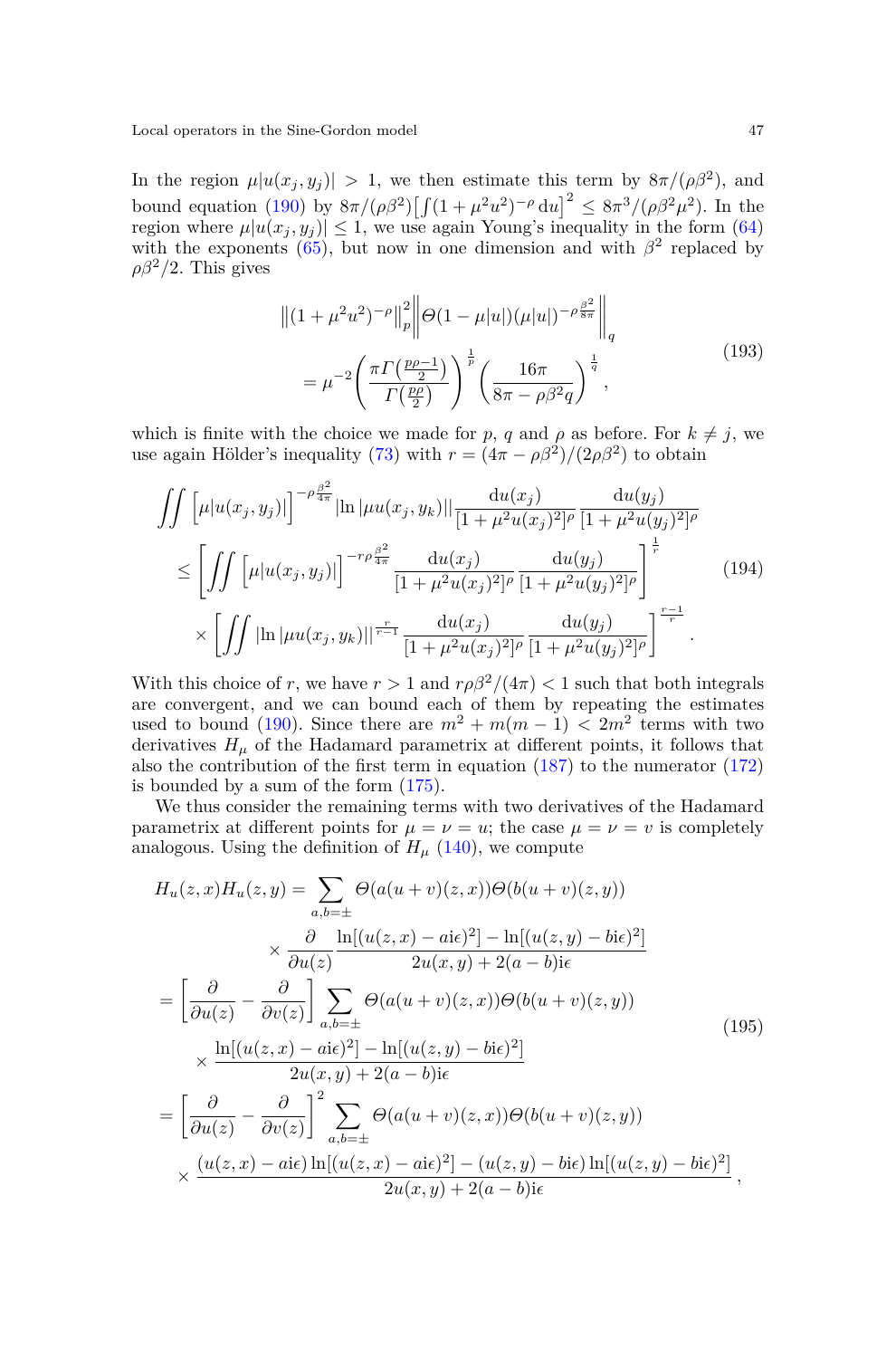and since the last fraction is integrable in  $u(z)$  and has a finite limit as  $y \to x$ even for  $\epsilon = 0$ , we can take the limit  $\epsilon \to 0$  and obtain

$$
H_u(z, x)H_u(z, y) = \frac{\partial^2}{\partial u(z)^2} \left[ \frac{u(z, x) \ln[u(z, x)^2] - u(z, y) \ln[u(z, y)^2]}{2u(x, y)} \right].
$$
 (196)

Using the mean value theorem for  $f(u(x)) = u(z, x) \ln[u(z, x)^2]$ , we have

$$
\frac{u(z,x)\ln[u(z,x)^{2}] - u(z,y)\ln[u(z,y)^{2}]}{u(x,y)} = f'(u(a)) = -2 - \ln[u(z,a)^{2}] \quad (197)
$$

for some point *a* such that  $min(u(x), u(y)) \le u(a) \le max(u(x), u(y))$ , and thus

$$
H_u(z, x)H_u(z, y) = -\frac{1}{2} \frac{\partial^2}{\partial u(z)^2} \ln[\mu^2 u(z, a)^2].
$$
 (198)

Introducing as before factors  $[1 + \mu^2 u(z)^2]$ , it follows that we can estimate

$$
\left| \int H_u(z, x) H_u(z, y) f(z) \, d^2 z \right| \leq \frac{1}{2} ||[1 + \mu^2 u(z)^2][1 + \mu^2 v(z)^2] \partial_u^2 f(z) ||_{\infty} \times \int \left| \ln |u(z, a)| \right| \frac{du(z)}{1 + \mu^2 u(z)^2} \int \frac{dv(z)}{1 + \mu^2 v(z)^2},
$$
\n(199)

and the integrals are estimated using equation  $(180)$ . Finally, we use

$$
\ln(2 + \mu|u(a)|) \le \ln(2 + \mu|u(x)|) + \ln(2 + \mu|u(y)|), \tag{200}
$$

absorb the logarithms in the test functions *g* and repeat the derivation of the denominator estimates. It follows that also the contribution of the terms with two derivatives of the Hadamard parametrix at different points for  $\mu = \nu = u$ and  $\mu = \nu = v$  to the numerator [\(172\)](#page-41-0) is bounded by a sum of the form [\(175\)](#page-42-2), using again that we have  $m^2 + m(m-1) < 2m^2$  of this type.

For the first two terms of the stress tensor  $T_{\mu\nu} = \mathcal{O}_{\mu\nu} - \frac{1}{2}\delta_{\mu\nu}\mathcal{O}_{\rho}{}^{\rho} + g\eta_{\mu\nu}(V_{\beta} + V_{\alpha\beta})$  $V_{-\beta}$ ) we can take over the above bounds. For the third term, we use the re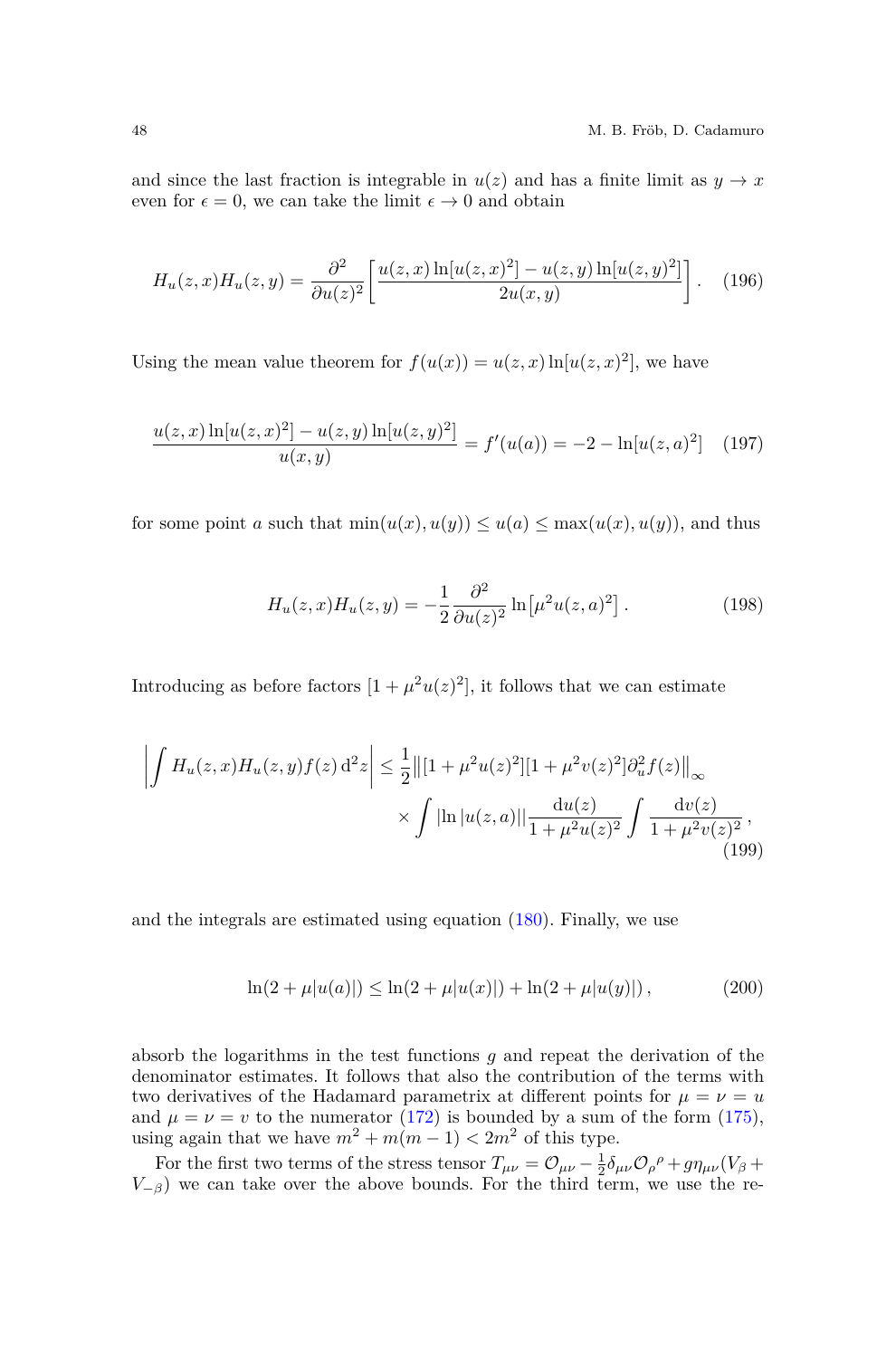sult [\(156\)](#page-37-1) and thus have to bound

<span id="page-48-0"></span>
$$
\sum_{n=0}^{\infty} \frac{1^n}{n!} \int \cdots \int \sum_{\sigma_i = \pm 1} \omega^{0,0} \left( \mathcal{T} \left[ V_{\beta}(gf) \otimes \bigotimes_{j=1}^n V_{\sigma_j \beta}(x_j) \right] \right) \prod_{i=1}^n g(x_i) d^2 x_i
$$
\n
$$
= i \sum_{m=0}^{\infty} \frac{(-1)^m}{m!(m+1)!} \mu^{-(m+1)\frac{\beta^2}{2\pi}} \int f(z)g(z) \int \cdots \int
$$
\n
$$
\times \left[ \frac{\prod_{1 \le j < k \le m} [u(x_j, x_k) v(x_j, x_k)] - \prod_{1 \le j < k \le m+1} [u(y_j, y_k) v(y_j, y_k)] - (-1)^m \prod_{j=1}^m \prod_{k=1}^{m+1} [u(x_j, y_k) v(x_j, y_k)] - \right]^{\frac{\beta^2}{4\pi}}
$$
\n
$$
\times \left[ \frac{1}{- [u(y_{m+1}, z) v(y_{m+1}, z)] - \prod_{j=1}^m \left[ \frac{u(x_j, z) v(x_j, z)}{[u(y_j, z) v(y_j, z)] - \right]^{\frac{\beta^2}{4\pi}}}
$$
\n
$$
\times \exp \left[ -\frac{\beta^2}{2} \sum_{i=1}^m \sum_{j=1}^m [W(x_i, x_j) - W(y_i, x_j) - W(x_i, y_j) + W(y_i, y_j)] \right]
$$
\n
$$
\times \exp \left[ -\beta^2 \sum_{i=1}^m [W(x_i, z) - W(y_i, z) - W(x_i, y_{m+1}) + W(y_i, y_{m+1})] \right]
$$
\n
$$
\times \exp \left[ -\frac{\beta^2}{2} [W(y_{m+1}, y_{m+1}) - 2W(y_{m+1}, z) + W(z, z)] \right]
$$
\n
$$
\times d^2 z d^2 y_{m+1} \prod_{i=1}^m g(x_i) g(y_i) d^2 x_i d^2 y_i, \tag{201}
$$

where we used that because of the neutrality condition only odd terms  $n =$  $2m + 1$  give a non-vanishing contribution. Of these, *m* have a positive  $\sigma_i$  and  $m+1$  have a negative one, such that the sum over the  $\sigma_j$  resulted in a factor of  $\binom{2m+1}{m} = (2m+1)!/(m!(m+1)!)$ , and as before we renamed the integration variables with a negative  $\sigma_j$  to  $y_j$ . The second assumption on *W* shows that the exponentials can be bounded by 1, and setting  $x_{m+1} \equiv z$  the terms in brackets combine to

$$
\left[\frac{\prod_{1\leq j < k \leq m+1} [u(x_j, x_k)v(x_j, x_k)] - [u(y_j, y_k)v(y_j, y_k)]}{(-1)^{m+1} \prod_{j,k=1}^{m+1} [u(x_j, y_k)v(x_j, y_k)] -}\right]^{\frac{\beta^2}{4\pi}}.
$$
\n(202)

We can then use the same steps as in bounding the denominator [\(158\)](#page-38-0), with the result that the series  $(201)$  is bounded by

$$
||f||_{\infty} \sum_{m=0}^{\infty} \frac{1}{m!(m+1)!} [(m+1)!]^{1 + \frac{\beta^2}{4\pi}} K^{m+1} \le C \sum_{m=0}^{\infty} (m!)^{\frac{\beta^2}{4\pi} - 1} m^2 K^m , \quad (203)
$$

with the constant *C* now also depending on *K* and thus on *g*. The same bound is obtained analogously for the fourth term in the stress tensor involving  $V_{-\beta}$ , which switches  $x_i$  with  $y_i$  in equation [\(201\)](#page-48-0).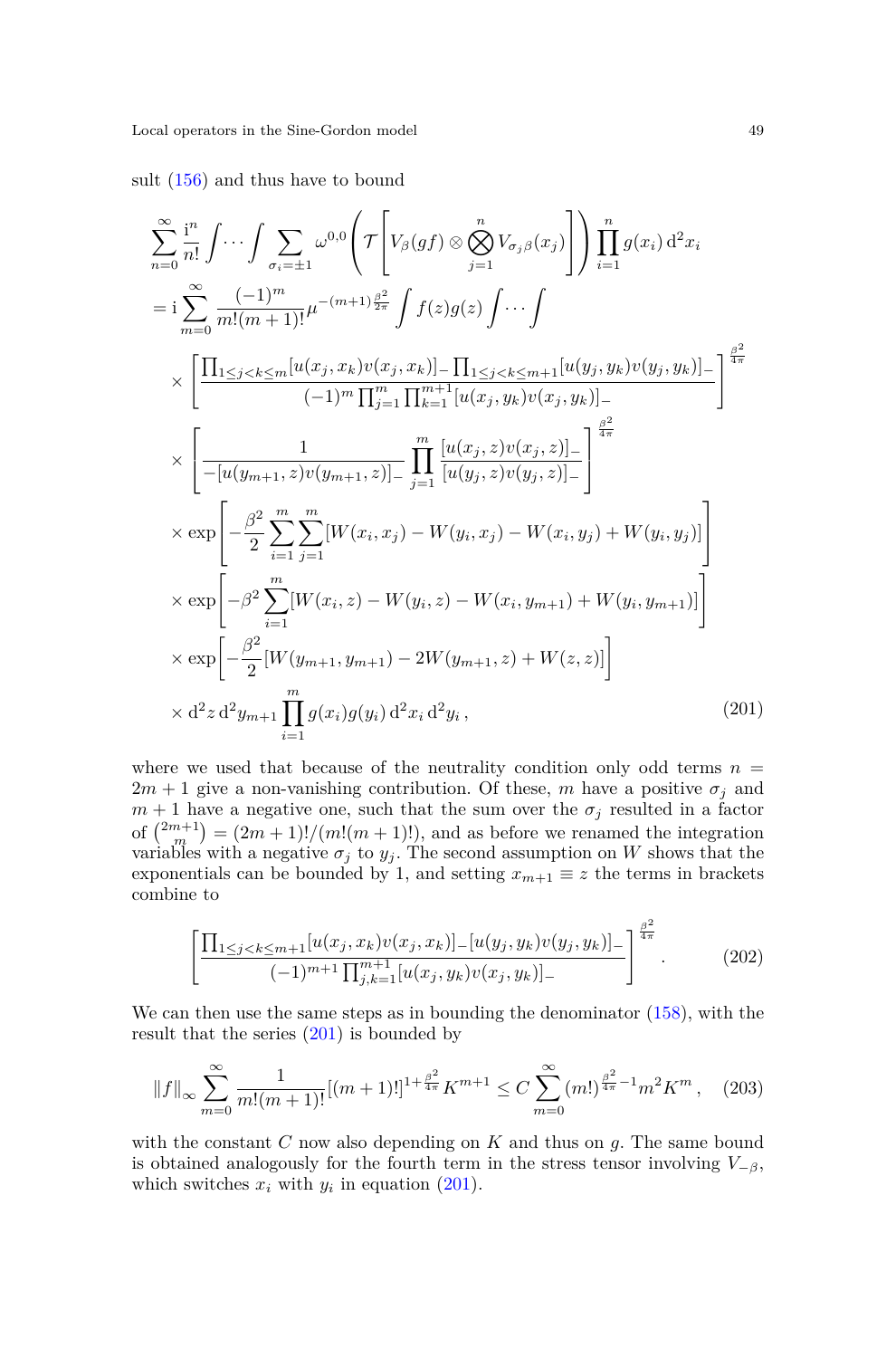Since we have shown that the denominator of the Gell-Mann–Low formula [\(10\)](#page-5-1) is a convergent series in  $g(171)$  $g(171)$  starting with 1, and is thus bounded by  $\frac{1}{2}$  from below for sufficiently small  $||g||_{\infty}$ , the required bounds for the expectation values of  $\mathcal{O}_{\text{out}}(f)$  and  $T_{\text{out}}(f)$  follow. of  $\mathcal{O}_{\mu\nu}(f)$  and  $T_{\mu\nu}(f)$  follow.

*3.4. Proof of theorem [6](#page-6-0) (Conservation).* As in the Euclidean case, to show that the interacting stress tensor is conserved it is enough to show that the numerator of the Gell-Mann–Low formula vanishes when smeared with a test function of the form  $\partial^{\mu} f$  with  $f \in \mathcal{S}(\mathbb{R}^2)$ . Consider the numerator for  $\mathcal{O}_{\mu\nu}$  [\(172\)](#page-41-0), and smear it with  $\partial^{\mu} f$ . The result contains now three different types of terms: the ones with the renormalised  $[H_\mu(x,y)H_\nu(x,y)]^{\text{ren}}$  [\(151\)](#page-36-3), the ones involving double sums of  $H_{\mu}$ , and the ones involving *W*. We start with the latter type, which contains double sums involving *W*, a coincidence limit of derivatives of *W*, and a mixed double sum involving *W* and  $H_\mu$ . For the double sums involving *W*, we compute

$$
\int \partial^{\mu} f(z) \left[ \partial_{(\mu} W(z, x) \partial_{\nu)} W(z, y) - \frac{1}{2} \eta_{\mu \nu} \partial^{\rho} W(z, x) \partial_{\rho} W(z, y) \right] d^{2} z
$$
\n
$$
= -\frac{1}{2} \int f(z) \left[ \partial^{2} W(z, x) \partial_{\nu} W(z, y) + \partial_{\nu} W(z, x) \partial^{2} W(z, y) \right] d^{2} z,
$$
\n(204)

where  $x$  and  $y$  do not need to be distinct. Since  $W$  is a bisolution of the Klein– Gordon equation  $\partial_x^2 W(x, y) = \partial_y^2 W(x, y) = 0$ , these terms vanish. For the terms involving the coincidence limit, we use Synge's rule [\[61\]](#page-56-21)

$$
\partial_{\mu}^{z} \lim_{z' \to z} f(z, z') = \lim_{z' \to z} \left[ \partial_{\mu}^{z} f(z, z') + \partial_{\mu}^{z'} f(z, z') \right],
$$
\n(205)

and compute

$$
\int \partial^{\mu} f(z) \lim_{z' \to z} \left[ \partial_{\mu}^{z} \partial_{\nu}^{z'} W(z, z') - \frac{1}{2} \eta_{\mu\nu} \partial_{\rho}^{z} \partial_{z'}^{\rho} W(z, z') \right] d^{2}z
$$
\n
$$
= - \int f(z) \lim_{z' \to z} \left[ \partial_{z}^{2} \partial_{\nu}^{z'} W(z, z') - \frac{1}{2} \partial_{\rho}^{z} \left( \partial_{\nu}^{z} - \partial_{\nu}^{z'} \right) \partial_{z'}^{\rho} W(z, z') \right] d^{2}z.
$$
\n(206)

The first term again vanishes since *W* is a bisolution, while the second one vanishes because  $W(x, y) = W(y, x)$  is symmetric in *x* and *y*, exchanging *z* and z' in one of the two parts. Lastly, for the mixed terms involving both *W* and  $H_{\mu}$ , we obtain

$$
\int \partial^{\mu} f(z) \left[ H_{(\mu}(z, x) \partial_{\nu)} W(z, y) - \frac{1}{2} \eta_{\mu\nu} H^{\rho}(z, x) \partial_{\rho} W(z, y) \right] d^{2}z
$$
\n
$$
= - \int f(z) \left[ \frac{1}{2} \partial^{\mu} H_{\mu}(z, x) \partial_{\nu} W(z, y) + \frac{1}{2} H_{\nu}(z, x) \partial^{2} W(z, y) \right] d^{2}z , \tag{207}
$$

and since *W* is a bisolution, the last term vanishes. However, for  $\partial^{\mu}H_{\mu}$  we obtain instead using the definition of  $H<sub>\mu</sub>$  [\(140\)](#page-34-0)

$$
\partial^{\mu}H_{\mu}(z,x) = -4\pi i \partial^2 H^{\mathcal{F}}(z,x) = -4\pi i \delta^2(z-x), \qquad (208)
$$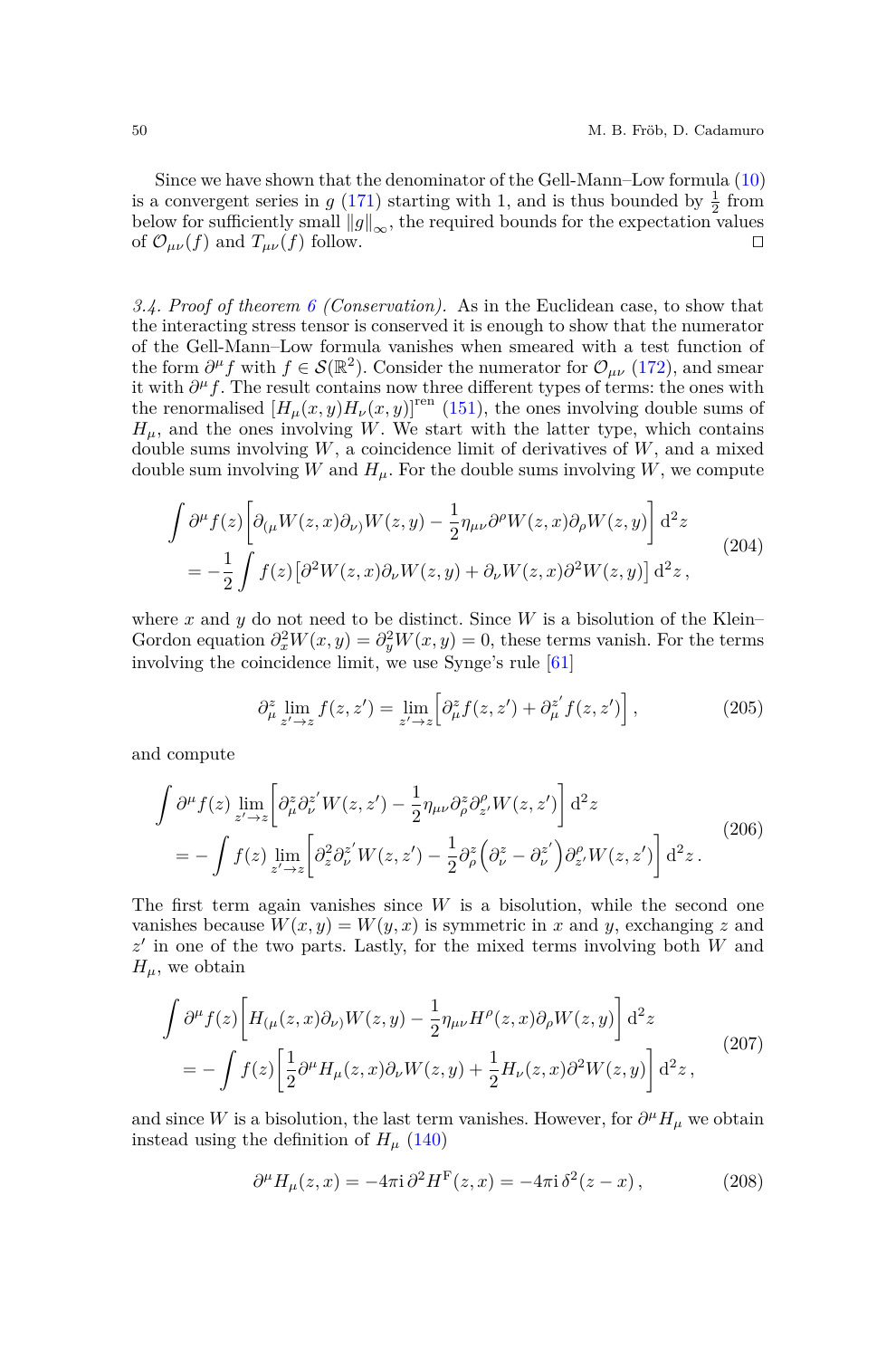since the Hadamard parametrix  $H<sup>F</sup>$  is not a bisolution of the (massless) Klein– Gordon equation, but instead a fundamental solution [\(119\)](#page-27-6), and hence

$$
\int \partial^{\mu} f(z) \left[ H_{(\mu}(z, x) \partial_{\nu)} W(z, y) - \frac{1}{2} \eta_{\mu\nu} H^{\rho}(z, x) \partial_{\rho} W(z, y) \right] d^{2}z
$$
\n
$$
= 2\pi i f(x) \partial_{\nu} W(x, y).
$$
\n(209)

Similarly, for the terms involving double sums containing  $H_{(\mu}(z, x_i)H_{\nu)}(z, x_j)$ with  $i \neq j$ , we obtain

$$
\int \partial^{\mu} f(z) \left[ H_{(\mu}(z, x) H_{\nu)}(z, y) - \frac{1}{2} \eta_{\mu\nu} H^{\rho}(z, x) H_{\rho}(z, y) \right] d^{2}z
$$
\n
$$
= 2\pi i \left[ f(x) H_{\nu}(x, y) + f(y) H_{\nu}(y, x) \right] = 2\pi i \left[ f(x) - f(y) \right] H_{\nu}(x, y), \tag{210}
$$

and for the terms involving the renormalised  $[H_{\mu}(x, y)H_{\nu}(x, y)]^{\text{ren}}$  it follows that

$$
\int \partial^{\mu} f(z) \left[ \left[ H_{\mu}(z, x) H_{\nu}(z, x) \right]^{\text{ren}} - \frac{1}{2} \eta_{\mu\nu} \left[ H^{\rho}(z, x) H_{\rho}(z, x) \right]^{\text{ren}} \right] d^{2}z
$$
\n
$$
= -2\delta_{\nu}^{u} \int \partial_{v} f(z) \left[ H_{u}(z, x) H_{u}(z, x) \right]^{\text{ren}} d^{2}z \tag{211}
$$
\n
$$
-2\delta_{\nu}^{v} \int \partial_{u} f(z) \left[ H_{v}(z, x) H_{v}(z, x) \right]^{\text{ren}} d^{2}z
$$

using the form of the Minkowski metric in light cone coordinates [\(149\)](#page-35-0). Inserting the explicit expressions for the renormalised  $[H_\mu(x,y)H_\nu(x,y)]^{\text{ren}}$  [\(151\)](#page-36-3), we obtain

$$
\int \partial^{\mu} f(z) \left[ \left[ H_{\mu}(z, x) H_{\nu}(z, x) \right]^{\text{ren}} - \frac{1}{2} \eta_{\mu\nu} \left[ H^{\rho}(z, x) H_{\rho}(z, x) \right]^{\text{ren}} \right] d^{2}z
$$
\n
$$
= -8\pi i \int \partial_{u} \partial_{v} \partial_{\nu} f(z) H^{\text{F}}(z, x) d^{2}z - 2\pi i [\delta^{\mu}_{\nu} \partial_{v} f(x) + \delta^{\nu}_{\nu} \partial_{u} f(x)] \tag{212}
$$
\n
$$
= 2\pi i \partial_{\nu} f(x) - 2\pi i [\delta^{\mu}_{\nu} \partial_{v} f(x) + \delta^{\nu}_{\nu} \partial_{u} f(x)],
$$

using that  $H<sup>F</sup>$  is a fundamental solution [\(119\)](#page-27-6) of the Klein–Gordon equation.

Analogous to the Euclidean case [\(96\)](#page-23-1), we compute

$$
\partial_{\nu}^{x_{\ell}} \ln \left( \left[ \frac{\prod_{1 \leq j < k \leq m} [u(x_j, x_k) v(x_j, x_k)] - [u(y_j, y_k) v(y_j, y_k)] -}{(-1)^m \prod_{j,k=1}^m [u(x_j, y_k) v(x_j, y_k)] -} \right]^{\frac{\beta^2}{4\pi}} \right)
$$
\n
$$
= \delta_{\nu}^u \frac{\beta^2}{4\pi} \left[ \sum_{k \neq \ell} \frac{1}{[u(x_{\ell}, x_k)] - s_{\text{SD}}(u+v)} - \sum_{k=1}^m \frac{1}{[u(x_{\ell}, y_k)] - s_{\text{SD}}(u+v)} \right] + \delta_{\nu}^v \frac{\beta^2}{4\pi} \left[ \sum_{k \neq \ell} \frac{1}{[v(x_{\ell}, x_k)] - s_{\text{SD}}(u+v)} - \sum_{k=1}^m \frac{1}{[v(x_{\ell}, y_k)] - s_{\text{SD}}(u+v)} \right], \tag{213}
$$

where we recall that

$$
[u(x_{\ell}, x_k)]_{-\text{sgn}(u+v)} = \lim_{\epsilon \to 0} [u(x_{\ell}, x_k) - i\epsilon \operatorname{sgn}((u+v)(x_{\ell}, x_k))], \qquad (214a)
$$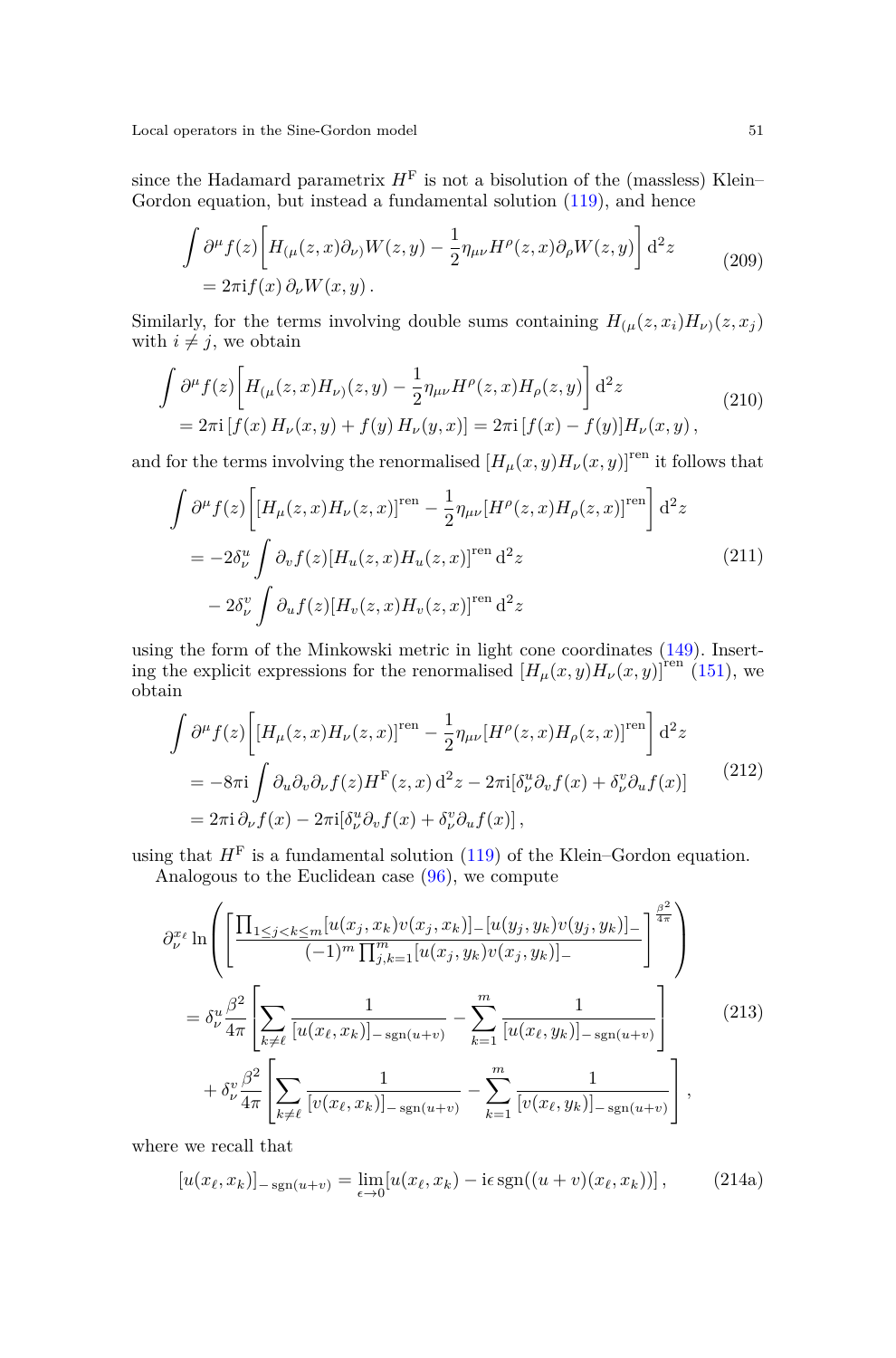52 M. B. Fröb, D. Cadamuro

$$
[v(x_{\ell}, x_k)]_{-\text{sgn}(u+v)} = \lim_{\epsilon \to 0} [v(x_{\ell}, x_k) - i\epsilon \text{sgn}((u+v)(x_{\ell}, x_k))]
$$
(214b)

are the distributional boundary values obtained in the physical limit. We multiply by  $f(x_\ell)$ , sum over  $\ell$  and rename summation indices to obtain

$$
\sum_{k=1}^{m} f(x_k) \partial_{\nu}^{x_k} \ln \left( \left[ \frac{\prod_{1 \leq j < k \leq m} [u(x_j, x_k) v(x_j, x_k)] - [u(y_j, y_k) v(y_j, y_k)] - \prod_{i \neq j} \frac{\beta^2}{4\pi}}{(-1)^m \prod_{j,k=1}^{m} [u(x_j, y_k) v(x_j, y_k)] - \prod_{j \neq j} \frac{\beta^2}{4\pi}} \right) \right)
$$
\n
$$
= \delta_{\nu}^{u} \frac{\beta^2}{4\pi} \left[ \sum_{1 \leq j < k \leq m} \frac{f(x_j) - f(x_k)}{[u(x_j, x_k)] - \text{sgn}(u+v)} - \sum_{j,k=1}^{m} \frac{f(x_j)}{[u(x_j, y_k)] - \text{sgn}(u+v)} \right]
$$
\n
$$
+ \delta_{\nu}^{v} \frac{\beta^2}{4\pi} \left[ \sum_{j=1}^{m} \sum_{k=j+1}^{m} \frac{f(x_j) - f(x_k)}{[v(x_j, x_k)] - \text{sgn}(u+v)} - \sum_{j,k=1}^{m} \frac{f(x_j)}{[v(x_j, y_k)] - \text{sgn}(u+v)} \right]
$$
\n
$$
= \frac{\beta^2}{4\pi} \left[ \sum_{1 \leq j < k \leq m} [f(x_j) - f(x_k)] H_{\nu}(x_j, x_k) - \sum_{j,k=1}^{m} f(x_j) H_{\nu}(x_j, y_k) \right], \tag{215}
$$

where in the last equality we used equation [\(140\)](#page-34-0) in the limit  $\epsilon \to 0$ , which can be written as

$$
H_u(x,y) = \frac{1}{[u(x,y)]_{-\text{sgn}(u+v)}}, \quad H_v(x,y) = \frac{1}{[v(x,y)]_{-\text{sgn}(u+v)}}.
$$
 (216)

By the same procedure, we also obtain the analogous equation with *x* and *y* exchanged. Similarly, we compute

$$
\sum_{k=1}^{m} f(x_k) \partial_{\nu}^{x_k} \exp \left[ -\frac{\beta^2}{2} \sum_{i,j=1}^{m} \left[ W(x_i, x_j) - W(y_i, x_j) - W(x_i, y_j) + W(y_i, y_j) \right] \right]
$$
  
=  $-\beta^2 \exp \left[ -\frac{\beta^2}{2} \sum_{i,j=1}^{m} \left[ W(x_i, x_j) - W(y_i, x_j) - W(x_i, y_j) + W(y_i, y_j) \right] \right]$   
 $\times \sum_{j,k=1}^{m} f(x_k) \partial_{\nu}^{x_k} \left[ W(x_k, x_j) - W(x_k, y_j) \right],$  (217)

where the derivative acts on the first argument of  $W$ , as well as the analogous equation with *x* and *y* exchanged. It follows that the numerator of the Gell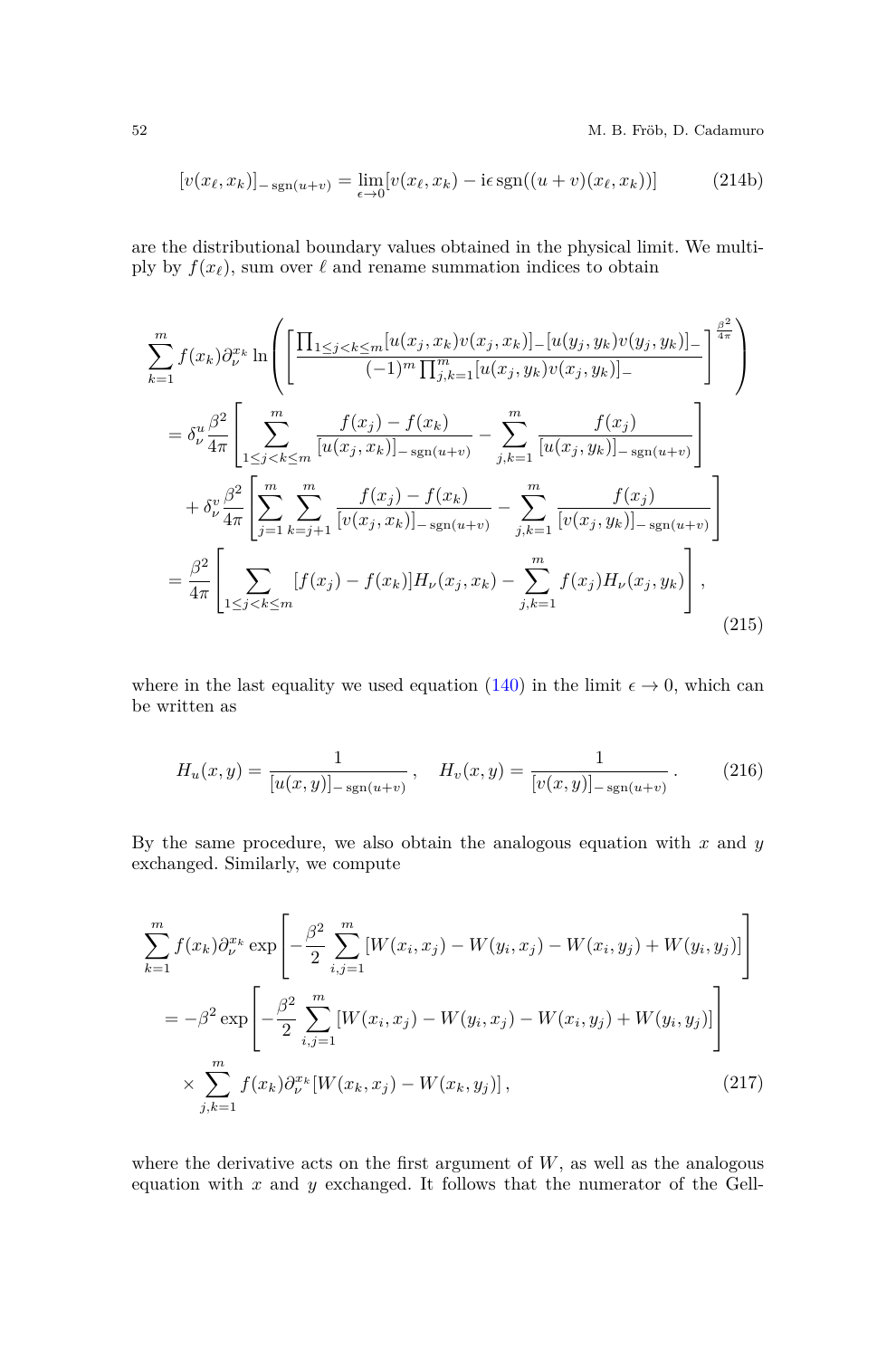Mann–Low formula for the stress tensor, smeared with  $\partial^{\mu} f$ , reduces to

<span id="page-52-0"></span>
$$
\sum_{n=0}^{\infty} \frac{1}{n!} \int \cdots \int \sum_{\sigma_{i}=\pm 1} \omega^{0,0} \left( \mathcal{T} \left[ T_{\mu\nu}(\partial^{\mu} f) \otimes \bigotimes_{j=1}^{n} V_{\sigma_{j}\beta}(x_{j}) \right] \right) \prod_{i=1}^{n} g(x_{i}) d^{2}x_{i}
$$
\n
$$
= -i \sum_{m=0}^{\infty} \frac{(-1)^{m}}{(m!)^{2}} \int \cdots \int \left[ \frac{\prod_{1 \leq j < k \leq m} [u(x_{j}, x_{k})v(x_{j}, x_{k})]_{-} [u(y_{j}, y_{k})v(y_{j}, y_{k})]_{-}}{(-1)^{m} \prod_{j,k=1}^{m} [u(x_{j}, y_{k})v(x_{j}, y_{k})]_{-}} \right]^{\frac{\beta^{2}}{4\pi}}
$$
\n
$$
\times \left[ \sum_{i=1}^{m} [\partial_{\nu} f(x_{i}) + \partial_{\nu} f(y_{i})] - \frac{\beta^{2}}{8\pi} \sum_{i=1}^{m} [\partial_{\nu} f(x_{i}) + \partial_{\nu} f(y_{i})] + \frac{\beta^{2}}{8\pi} \sum_{i=1}^{m} [\partial_{\nu} f(x_{i}) + \partial_{\nu}^{u} \partial_{v} f(y_{j}) + \delta_{\nu}^{v} \partial_{u} f(y_{j})] \right]
$$
\n
$$
\times \mu^{-m\frac{\beta^{2}}{2\pi}} \exp \left[ -\frac{\beta^{2}}{2} \sum_{i,j=1}^{m} [W(x_{i}, x_{j}) - W(y_{i}, x_{j}) - W(x_{i}, y_{j}) + W(y_{i}, y_{j})] \right]
$$
\n
$$
\times \prod_{i=1}^{m} g(x_{i})g(y_{i}) d^{2}x_{i} d^{2}y_{i}
$$
\n
$$
+i \sum_{m=0}^{\infty} \frac{(-1)^{m}}{m!(m+1)!} \int \cdots \int \left[ \frac{\prod_{1 \leq j < k \leq m+1} [u(x_{j}, x_{k})v(x_{j}, x_{k})]_{-} [u(y_{j}, y_{k})v(y_{j}, y_{k})]_{-}}{(-1)^{m+1} \prod_{j,k=1}^{m+1} [u(x_{j},
$$

where we integrated some derivatives by parts, used that by assumption *g* is constant on the support of *f*, and for the last two terms in the stress tensor involving the vertex operators used the result  $(201)$  with *z* renamed to  $x_{m+1}$ and the analogous result for  $V_{-\beta}$  with *z* renamed to  $y_{m+1}$ . Shifting in the last sum the summation index  $m \to m-1$ , and using that because of the symmetry of the integrand we can replace

$$
\partial_{\nu} f(x_m) + \partial_{\nu} f(y_m) \to \frac{1}{m} \sum_{i=1}^{m} [\partial_{\nu} f(x_i) + \partial_{\nu} f(y_i)], \qquad (219)
$$

the last sum in equation  $(218)$  coming from the vertex operators in the stress tensor cancels the first sum in brackets in the first sum in equation [\(218\)](#page-52-0), completely analogous to the Euclidean case. However, the other terms do not cancel, and to remove them we need to use the finite renormalisation freedom we still have, redefining time-ordered products involving one  $\mathcal{O}_{\mu\nu}$  and one vertex operator  $V_\alpha$ .

Analogously to the redefinition [\(152\)](#page-36-4) that was needed to renormalise the time-ordered products, we make a further redefinition of the form

<span id="page-52-1"></span>
$$
\delta \mathcal{T}[\mathcal{O}_{\mu\nu}(z) \otimes V_{\alpha}(x)] = \left( c_{\alpha}^u \delta_{\mu}^u \delta_{\nu}^u + c_{\alpha}^v \delta_{\mu}^v \delta_{\nu}^v \right) \delta^2(z - x) \mathcal{T}[V_{\alpha}(x)] \tag{220}
$$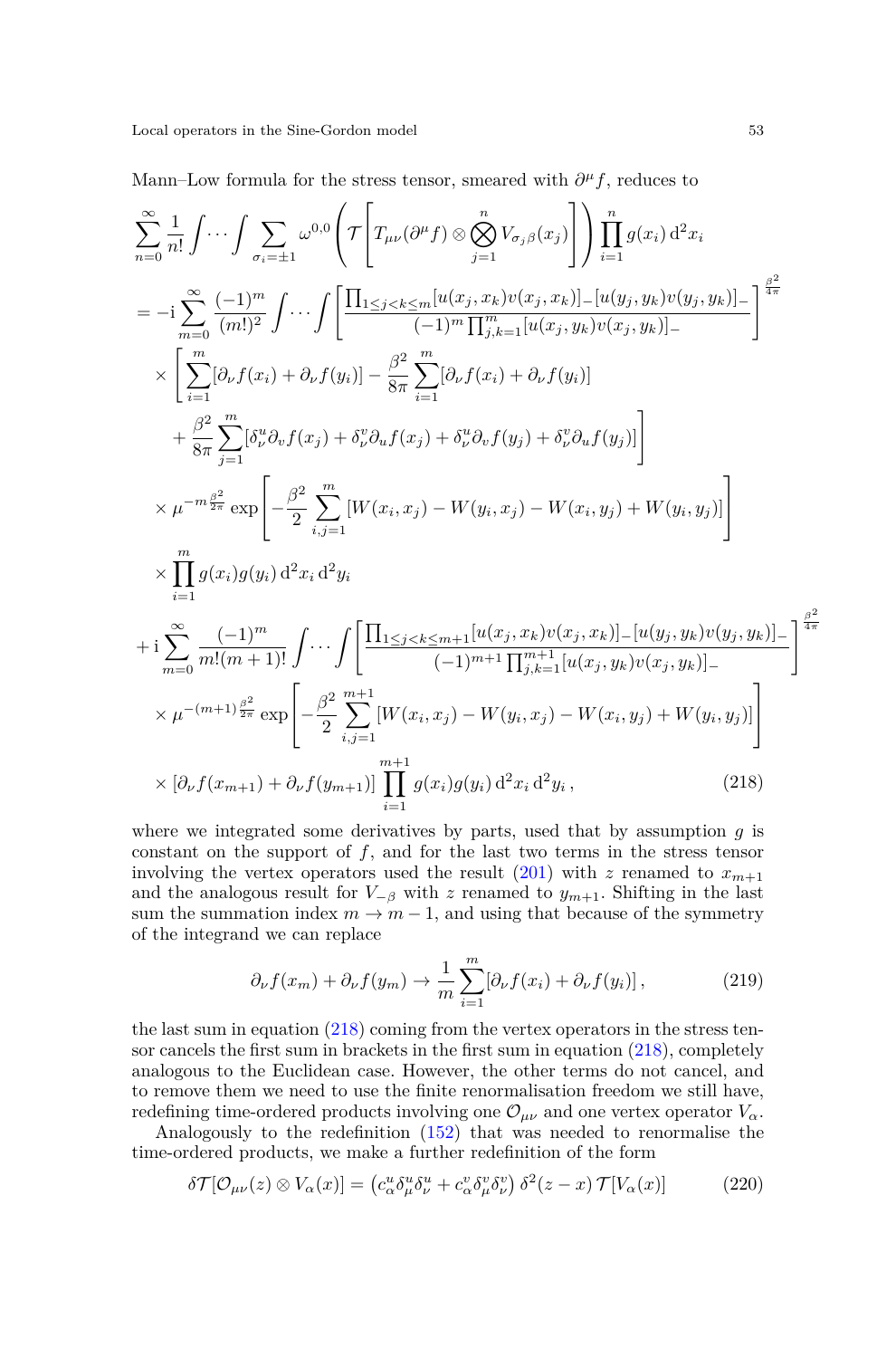with (finite) constants  $c^u_\alpha$  and  $c^v_\alpha$ ; there is no need for a term proportional to  $\eta_{\mu\nu}$  since it would cancel out in the stress tensor anyway. Analogously to the change [\(154\)](#page-36-0), this induces a change in the expectation value of  $\mathcal{O}_{\mu\nu}$  and thus *Tµν* which reads

$$
\omega^{A,\epsilon}\left(\delta\mathcal{T}\left[\bigotimes_{j=1}^{n}V_{\sigma_{j}\beta}(x_{j})\otimes T_{\mu\nu}(z)\right]\right) = \omega^{A,\epsilon}\left(\delta\mathcal{T}\left[\bigotimes_{j=1}^{n}V_{\sigma_{j}\beta}(x_{j})\otimes\mathcal{O}_{\mu\nu}(z)\right]\right)
$$

$$
= \sum_{j=1}^{n}\left(c_{\sigma_{j}\beta}^{u}\delta_{\mu}^{u}\delta_{\nu}^{u} + c_{\sigma_{j}\beta}^{v}\delta_{\mu}^{v}\delta_{\nu}^{v}\right)\delta^{2}(z-x_{j})\prod_{1\leq i
$$
\times \exp\left[-\frac{\beta^{2}}{2}\sum_{i,j=1}^{n}\sigma_{i}\sigma_{j}W(x_{i},x_{j})\right]\left(\frac{A}{\mu}\right)^{\frac{\beta^{2}\left(\sum_{j=1}^{n}\sigma_{j}\right)^{2}}{4\pi}},\qquad (221)
$$
$$

since the redefinition [\(220\)](#page-52-1) is traceless. In the physical limit  $\Lambda, \epsilon \to 0$  again only neutral configurations with  $\sum_{j=1}^{n} \sigma_j$  contribute, and summing over *n* and smearing with the adiabatic cutoff function  $g$  and the test function  $f$ , we obtain the change of the numerator of the Gell-Mann–Low formula for the stress tensor:

$$
\sum_{n=0}^{\infty} \frac{i^n}{n!} \int \cdots \int \sum_{\sigma_i = \pm 1} \omega^{0,0} \left( \delta \mathcal{T} \left[ \bigotimes_{j=1}^n V_{\sigma_j \beta}(x_j) \otimes T_{\mu\nu}(f) \right] \right) \prod_{i=1}^n g(x_i) d^2 x_i
$$
\n
$$
= \sum_{m=0}^{\infty} \frac{(-1)^m}{(m!)^2} \int \cdots \int \left[ \frac{\prod_{1 \leq j < k \leq m} [u(x_j, x_k) v(x_j, x_k)] - [u(y_j, y_k) v(y_j, y_k)] - 1}{(-1)^m \prod_{j,k=1}^m [u(x_j, y_k) v(x_j, y_k)] - 1} \right]^{\frac{\beta^2}{4\pi}}
$$
\n
$$
\times \sum_{j=1}^m \left[ \delta^u_\mu \delta^u_\nu \left( c^u_\beta f(x_j) + c^u_{-\beta} f(y_j) \right) + \delta^v_\mu \delta^v_\nu \left( c^v_\beta f(x_j) + c^v_{-\beta} f(y_j) \right) \right]
$$
\n
$$
\times \mu^{-m\frac{\beta^2}{2\pi}} \exp \left[ -\frac{\beta^2}{2} \sum_{i,j=1}^m [W(x_i, x_j) - W(y_i, x_j) - W(x_i, y_j) + W(y_i, y_j)] \right]
$$
\n
$$
\times \prod_{i=1}^m g(x_i) g(y_i) d^2 x_i d^2 y_i, \qquad (222)
$$

where we have used (as before) that only the terms with  $n = 2m$  with *m* positive  $\sigma_j$  and *m* negative ones contribute, renamed the integration variables for  $V_{-\beta}$ to  $y_i$ , and took into account that there are  $\binom{n}{m} = \frac{(2m)!}{(m!)^2}$  possibilities to choose the *m* positive  $\sigma_j$  from a total of  $n = 2m$  ones. Replacing  $f \to \partial^\mu f$ , the terms in the sum result in

$$
\delta^u_\mu \delta^u_\nu (c^u_\beta \partial^\mu f(x_j) + c^u_{-\beta} \partial^\mu f(y_j)) + \delta^v_\mu \delta^v_\nu (c^v_\beta \partial^\mu f(x_j) + c^v_{-\beta} \partial^\mu f(y_j))
$$
  
= 
$$
-2\delta^u_\nu (c^u_\beta \partial_v f(x_j) + c^u_{-\beta} \partial_v f(y_j)) - 2\delta^v_\nu (c^v_\beta \partial_u f(x_j) + c^v_{-\beta} \partial_u f(y_j))
$$
 (223)

using the explicit form of the Minkowski metric in light cone coordinates [\(149\)](#page-35-0), and adding this contribution to the numerator of the Gell-Mann–Low formula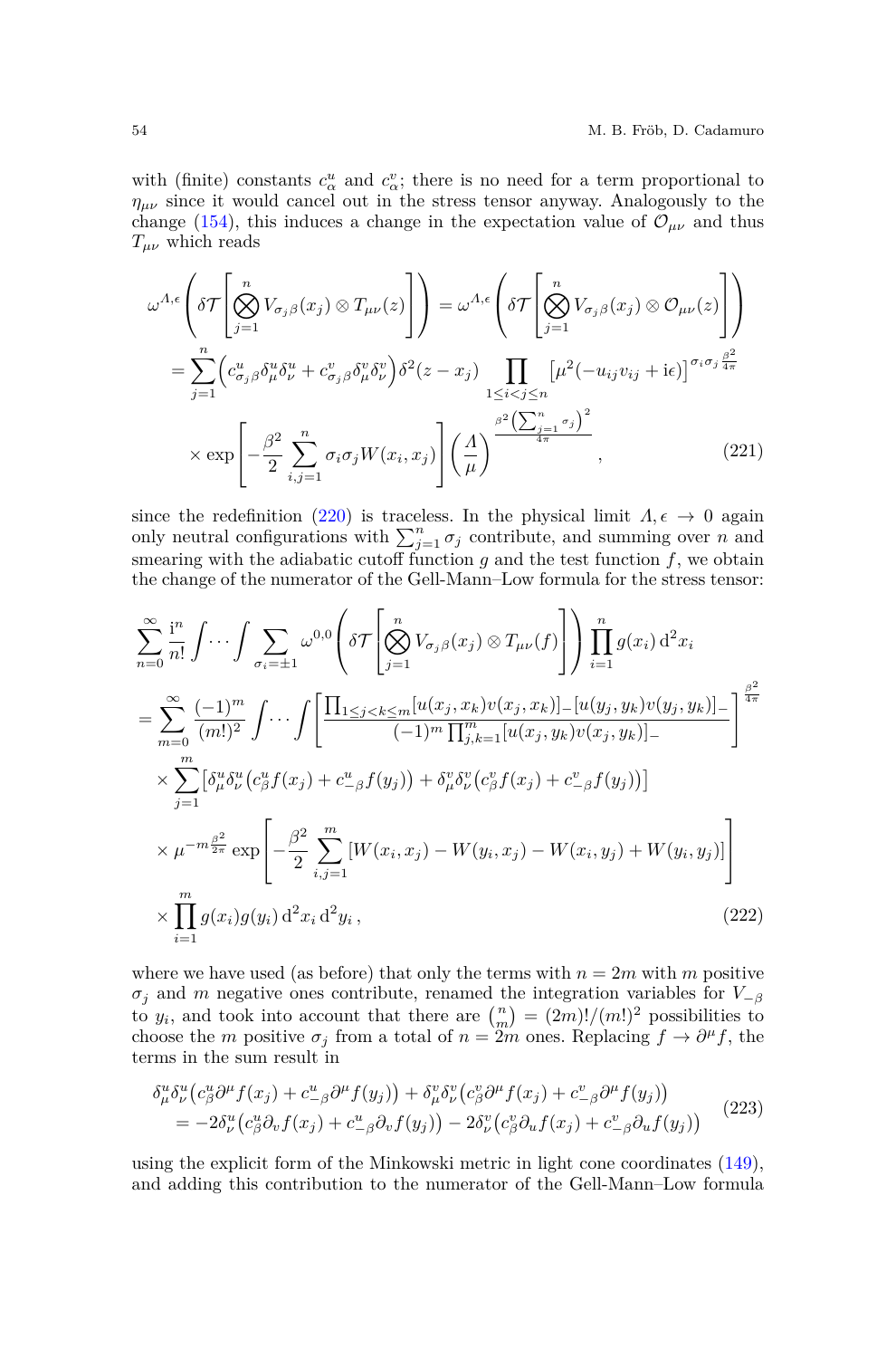for the stress tensor, smeared with  $\partial^{\mu} f$  [\(218\)](#page-52-0), we can cancel the offending terms of the third sum in brackets by choosing

$$
c_{\pm\beta}^u = c_{\pm\beta}^v = -i\,\frac{\beta^2}{16\pi} \,. \tag{224}
$$

In effect, the result of this redefinition is to remove the local terms in the renormalised  $[H_u(x, y)H_v(x, y)]^{\text{ren}}$  [\(151\)](#page-36-3) for the *uu* and *vv* components, such that  $[H_u(x, y)H_u(x, y)]^{\text{ren}} = 4\pi i \partial_u^2 H^{\text{F}}(x, y)$  and analogously for the *vv* component.

The remaining term in equation  $(218)$  is of the same form as the contribution of  $V_{\pm\beta}$  [\(201\)](#page-48-0), and as in the Euclidean case it follows that a modified stress tensor is conserved in the quantum theory: we have

$$
\sum_{n=0}^{\infty} \frac{1}{n!} \int \cdots \int \sum_{\sigma_i = \pm 1} \omega^{0,0} \left( \mathcal{T} \left[ \hat{T}_{\mu\nu} (\partial^{\mu} f) \otimes \bigotimes_{j=1}^{n} V_{\sigma_j \beta}(x_j) \right] \right) \prod_{i=1}^{n} g(x_i) d^2 x_i = 0
$$
\n(225)

with  $(15)$ 

<span id="page-54-7"></span>
$$
\hat{T}_{\mu\nu} \equiv T_{\mu\nu} - \frac{\beta^2}{8\pi} g \eta_{\mu\nu} (V_\beta + V_{-\beta}). \tag{226}
$$

One might ask if a further redefinition of time-ordered products could be used to get rid of the extra term in equation [\(226\)](#page-54-7), such that the classical stress tensor would also be conserved in the quantum theory. However, this is impossible since the term in question is proportional to  $\eta_{\mu\nu}$ , and modifying  $\mathcal{O}_{\mu\nu}$  by any such term has no effect on the stress tensor. Moreover, redefinitions of timeordered products only involving  $V_\beta$  are not allowed by dimensional reasons in the finite regime  $\beta^2 < 4\pi$ , so the modified stress tensor [\(226\)](#page-54-7) is unique.  $\Box$ 

*Acknowledgements.* This work is supported by the Deutsche Forschungsgemeinschaft (DFG, German Research Foundation) — project no. 396692871 within the Emmy Noether grant CA1850/1-1 and project no. 406116891 within the Research Training Group RTG 2522/1.

#### **References**

- <span id="page-54-0"></span>1. J. Fröhlich, *Classical and Quantum Statistical Mechanics in One and Two Dimensions: Two-Component Yukawa — and Coulomb Systems*, *[Commun. Math. Phys.](https://doi.org/10.1007/BF01609843)* **47** (1976) [233.](https://doi.org/10.1007/BF01609843)
- 2. J. Fröhlich, *Quantum Sine-Gordon equation and quantum solitons in two space-time dimensions*, in *Renormalization theory*, G. Velo and A.S. Wightman, eds., (Dordrecht, Holland), pp. 371–414, D. Reidel Publishing Company, 1976.
- <span id="page-54-1"></span>3. J. Fröhlich and E. Seiler, *The Massive Thirring-Schwinger Model (QED*2*): Convergence of Perturbation Theory and Particle Structure*, *[Helv. Phys. Acta](https://doi.org/10.5169/seals-114796)* **49** (1976) 889.
- <span id="page-54-2"></span>4. Y.M. Park, *Massless quantum sine-Gordon equation in two space-time dimensions: Correlation inequalities and infinite volume limit*, *[J. Math. Phys.](https://doi.org/https://doi.org/10.1063/1.523230)* **18** (1977) 2423.
- <span id="page-54-3"></span>5. J. Fröhlich and Y.M. Park, *Remarks on exponential interactions and the quantum sine-Gordon equation in two space-time dimensions*, *[Helv. Phys. Acta](https://doi.org/https://dx.doi.org/10.5169/seals-114859)* **50** (1977) 315.
- <span id="page-54-4"></span>6. G. Benfatto, G. Gallavotti and F. Nicolò, *On the massive sine-Gordon equation in the first few regions of collapse*, *[Commun. Math. Phys.](https://doi.org/10.1007/BF01213609)* **83** (1982) 387.
- 7. F. Nicolò, *On the massive sine-Gordon equation in the higher regions of collapse*, *[Commun. Math. Phys.](https://doi.org/10.1007/BF01211960)* **88** (1983) 581.
- <span id="page-54-5"></span>8. F. Nicolò, J. Renn and A. Steinmann, *On the massive sine-Gordon equation in all regions of collapse*, *[Commun. Math. Phys.](https://doi.org/10.1007/BF01211104)* **105** (1986) 291.
- <span id="page-54-6"></span>9. J. Dimock and T.R. Hurd, *Construction of the two-dimensional sine-Gordon model for β <* 8*π*, *[Commun. Math. Phys.](https://doi.org/10.1007/BF02096863)* **156** (1993) 547.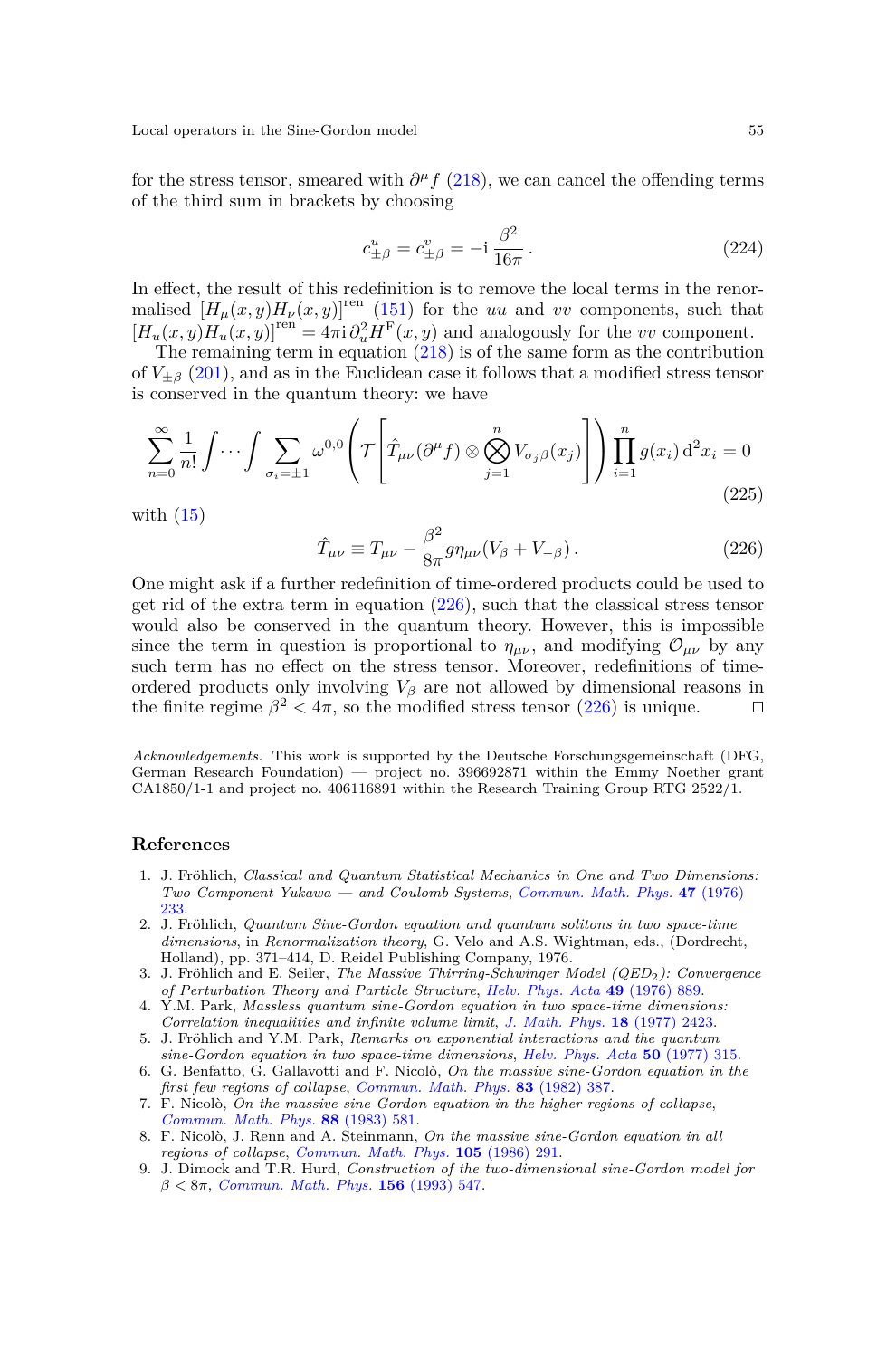- <span id="page-55-0"></span>10. J. Dimock and T. Hurd, *Sine-Gordon Revisited*, *[Ann. H. Poincaré](https://doi.org/10.1007/s000230050005)* **1** (2000) 499 [[9907017](https://arxiv.org/abs/9907017)].
- <span id="page-55-1"></span>11. J. Renn and A. Steinmann, *An alternate proof of ultraviolet stability of the two-dimensional massive sine–Gordon field theory in all regions of collapse*, *[J. Math.](https://doi.org/10.1063/1.527054) Phys.* **27** [\(1986\) 1859.](https://doi.org/10.1063/1.527054)
- <span id="page-55-2"></span>12. J. Dimock, *Bosonization of massive fermions*, *[Commun. Math. Phys.](https://doi.org/10.1007/s002200050478)* **198** (1998) 247.
- <span id="page-55-3"></span>13. D. Brydges and T.G. Kennedy, *Mayer expansions and the Hamilton-Jacobi equation*, *[J.](https://doi.org/10.1007/BF01010398) [Stat. Phys.](https://doi.org/10.1007/BF01010398)* **48** (1987) 19.
- <span id="page-55-4"></span>14. R. Bauerschmidt and T. Bodineau, *Log-Sobolev Inequality for the Continuum Sine-Gordon Model*, *[Commun. Pure Appl. Math.](https://doi.org/10.1002/cpa.21926)* **74** (2021) 1064.
- <span id="page-55-5"></span>15. F. Nicolò and P. Perfetti, *The Sine-Gordon Field Theory Model at*  $\alpha^2 = 8\pi$ *, the Non-Superrenormalizable Theory*, *[Commun. Math. Phys.](https://doi.org/10.1007/BF01238809)* **123** (1989) 425.
- <span id="page-55-6"></span>16. S.R. Coleman, *Quantum sine-Gordon equation as the massive Thirring model*, *[Phys.](https://doi.org/10.1103/PhysRevD.11.2088) Rev. D* **11** [\(1975\) 2088.](https://doi.org/10.1103/PhysRevD.11.2088)
- <span id="page-55-7"></span>17. B. Schroer and T. Truong, *Equivalence of the sine-Gordon and Thirring models and cumulative mass effects*, *[Phys. Rev. D](https://doi.org/10.1103/PhysRevD.15.1684)* **15** (1977) 1684.
- <span id="page-55-8"></span>18. G. Morchio, D. Pierotti and F. Strocchi, *Infrared and Vacuum Structure in Two-dimensional Local Quantum Field Theory Models. 2. Fermion Bosonization*, *[J.](https://doi.org/10.1063/1.529757) [Math. Phys.](https://doi.org/10.1063/1.529757)* **33** (1992) 777.
- <span id="page-55-9"></span>19. G. Benfatto, P. Falco and V. Mastropietro, *Massless Sine-Gordon and Massive Thirring Models: Proof of Coleman's Equivalence*, *[Commun. Math. Phys.](https://doi.org/10.1007/s00220-008-0619-x)* **285** (2009) 713 [[0711.5010](https://arxiv.org/abs/0711.5010)].
- <span id="page-55-10"></span>20. R. Bauerschmidt and C. Webb, *The Coleman correspondence at the free fermion point*, [2010.07096](https://arxiv.org/abs/2010.07096).
- <span id="page-55-11"></span>21. A.B. Zamolodchikov and A.B. Zamolodchikov, *Factorized S-matrices in two dimensions as the exact solutions of certain relativistic quantum field theory models*, *[Annals Phys.](https://doi.org/10.1016/0003-4916(79)90391-9)* **120** [\(1979\) 253.](https://doi.org/10.1016/0003-4916(79)90391-9)
- <span id="page-55-12"></span>22. H. Babujian, A. Fring, M. Karowski and A. Zapletal, *Exact form factors in integrable quantum field theories: the sine-Gordon model*, *[Nucl. Phys. B](https://doi.org/{10.1016/S0550-3213%2898%2900737-8})* **538** (1999) 535 [[hep-th/9805185](https://arxiv.org/abs/hep-th/9805185)].
- <span id="page-55-13"></span>23. H. Babujian and M. Karowski, *Sine-Gordon breather form factors and quantum field equations*, *J. Phys. A* **35** [\(2002\) 9081](https://doi.org/{10.1088/0305-4470/35/43/308}) [[hep-th/0204097](https://arxiv.org/abs/hep-th/0204097)].
- <span id="page-55-14"></span>24. D. Bahns and K. Rejzner, *The Quantum Sine-Gordon Model in Perturbative AQFT*, *[Commun. Math. Phys.](https://doi.org/10.1007/s00220-017-2944-4)* **357** (2018) 421 [[1609.08530](https://arxiv.org/abs/1609.08530)].
- <span id="page-55-15"></span>25. D. Bahns, K. Rejzner and K. Fredenhagen, *Local Nets of Von Neumann Algebras in the Sine–Gordon Model*, *[Commun. Math. Phys.](https://doi.org/10.1007/s00220-021-03961-y)* **383** (2021) 1 [[1712.02844](https://arxiv.org/abs/1712.02844)].
- <span id="page-55-16"></span>26. B. Schroer, *Modular localization and the bootstrap form-factor program*, *[Nucl. Phys. B](https://doi.org/10.1016/S0550-3213(97)00359-3)* **499** [\(1997\) 547](https://doi.org/10.1016/S0550-3213(97)00359-3) [[hep-th/9702145](https://arxiv.org/abs/hep-th/9702145)].
- <span id="page-55-17"></span>27. G. Lechner, *Construction of Quantum Field Theories with Factorizing S-Matrices*, *[Commun. Math. Phys.](https://doi.org/10.1007/s00220-007-0381-5)* **277** (2008) 821 [[0601022](https://arxiv.org/abs/0601022)].
- <span id="page-55-18"></span>28. D. Cadamuro and Y. Tanimoto, *Wedge-local observables for factorizing S-matrix with gap in the coupling constant*, *[Rev. Math. Phys.](https://doi.org/10.1142/S0129055X18500101)* **30** (2018) 1850010.
- <span id="page-55-19"></span>29. H. Bostelmann and D. Cadamuro, *Characterization of local observables in integrable quantum field theories*, *[Commun. Math. Phys.](https://doi.org/10.1007/s00220-015-2294-z)* **337** (2015) 1199 [[1402.6127](https://arxiv.org/abs/1402.6127)].
- <span id="page-55-20"></span>30. H. Bostelmann and D. Cadamuro, *Towards an Explicit Construction of Local Observables in Integrable Quantum Field Theories*, *[Ann. H. Poincaré](https://doi.org/10.1007/s00023-019-00847-7)* **20** (2019) 3889 [[1806.00269](https://arxiv.org/abs/1806.00269)].
- <span id="page-55-21"></span>31. M. Hairer and H. Shen, *The dynamical sine-Gordon model*, *[Commun. Math. Phys.](https://doi.org/10.1007/s00220-015-2525-3)* **341** [\(2016\) 933](https://doi.org/10.1007/s00220-015-2525-3) [[1409.5724](https://arxiv.org/abs/1409.5724)].
- <span id="page-55-22"></span>32. A. Chandra, M. Hairer and H. Shen, *The dynamical sine-Gordon model in the full subcritical regime*, [1808.02594](https://arxiv.org/abs/1808.02594).
- <span id="page-55-23"></span>33. T. Oh, T. Robert, P. Sosoe and Y. Wang, *Invariant Gibbs dynamics for the dynamical sine-Gordon model*, *[Proc. R. Soc. Edinb. A: Math.](https://doi.org/10.1017/prm.2020.68)* **151** (2021) 1450–1466.
- <span id="page-55-24"></span>34. N. Barashkov, *A stochastic control approach to Sine Gordon EQFT*, [2203.06626](https://arxiv.org/abs/2203.06626).
- <span id="page-55-25"></span>35. D. Bahns, N. Pinamonti and K. Rejzner, *Equilibrium states for the massive Sine-Gordon theory in the Lorentzian signature*, [2103.09328](https://arxiv.org/abs/2103.09328).
- <span id="page-55-26"></span>36. R. Flume, *Anomalies of currents in the quantized sine-Gordon equation*, *[Phys. Lett. B](https://doi.org/10.1016/0370-2693(76)90057-5)* **62** [\(1976\) 93.](https://doi.org/10.1016/0370-2693(76)90057-5)
- 37. P.P. Kulish and E.R. Nissimov, *Anomalies of Quantum Currents in Exactly Solvable Models*, *[Theor. Math. Phys.](https://doi.org/10.1007/BF01108501)* **29** (1976) 992.
- <span id="page-55-27"></span>38. E.R. Nissimov, *Infinite Set of Conservation Laws in the Quantum Sine-Gordon and the Massive Thirring Models*, *Bulg. J. Phys.* **4** (1977) 113.